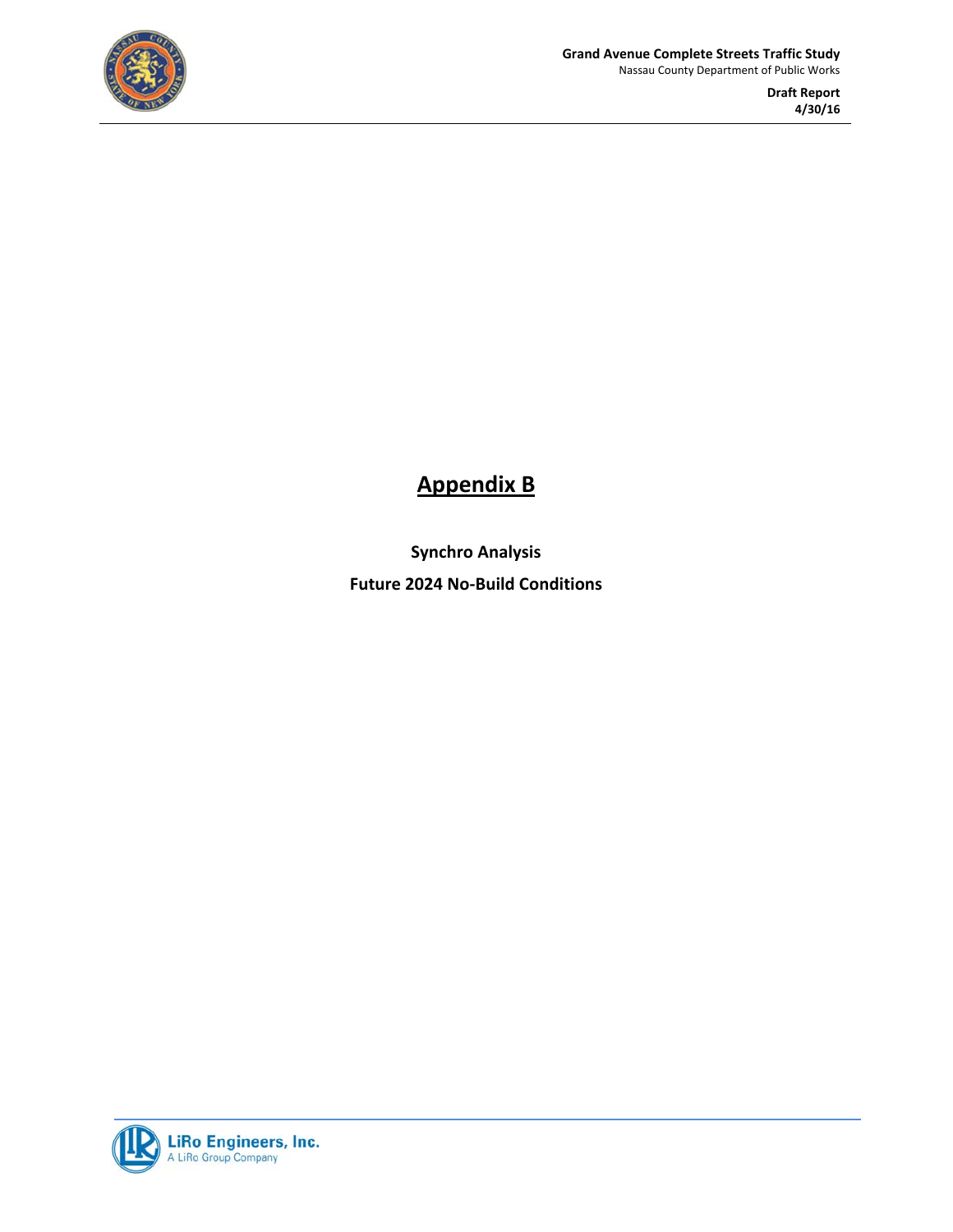## Intersection Capacity Analysis 2024 NO-BUILD CONDITIONS 1: Merrick Road & Grand Avenue WEEKDAY AM PEAK HOUR

|                                                                           | ۶                              |                     |                     |                  |                        |                    |                     |            |                                      |                     |                  |                                 |  |
|---------------------------------------------------------------------------|--------------------------------|---------------------|---------------------|------------------|------------------------|--------------------|---------------------|------------|--------------------------------------|---------------------|------------------|---------------------------------|--|
| Lane Group                                                                | <b>EBL</b>                     | <b>EBT</b>          | <b>EBR</b>          | <b>WBL</b>       | <b>WBT</b>             | <b>WBR</b>         | <b>NBL</b>          | <b>NBT</b> | <b>NBR</b>                           | <b>SBL</b>          | <b>SBT</b>       | <b>SBR</b>                      |  |
| Lane Configurations                                                       | ۲                              | ↟↟                  | ۴                   | ۲                | ₩                      | ۴                  | ኻ                   | 怍          |                                      | ۲                   | 怍                |                                 |  |
| Volume (vph)                                                              | 64                             | 431                 | 119                 | 169              | 688                    | 83                 | 186                 | 602        | 159                                  | 54                  | 417              | 80                              |  |
| Ideal Flow (vphpl)                                                        | 1900                           | 1900                | 1900                | 1900             | 1900                   | 1900               | 1900                | 1900       | 1900                                 | 1900                | 1900             | 1900                            |  |
| Lane Width (ft)                                                           | 10                             | 11                  | 12                  | 9                | 11                     | 11                 | 10                  | 10         | 11                                   | 10                  | 10               | 10                              |  |
| Storage Length (ft)                                                       | 200<br>$\mathbf{1}$            |                     | 100<br>$\mathbf{1}$ | 100<br>1         |                        | 40<br>$\mathbf{1}$ | 150<br>$\mathbf{1}$ |            | $\boldsymbol{0}$<br>$\boldsymbol{0}$ | 150<br>$\mathbf{1}$ |                  | $\mathbf 0$<br>$\boldsymbol{0}$ |  |
| Storage Lanes<br>Taper Length (ft)                                        | 25                             |                     |                     | 25               |                        |                    | 25                  |            |                                      | 25                  |                  |                                 |  |
| Lane Util. Factor                                                         | 1.00                           | 0.95                | 1.00                | 1.00             | 0.95                   | 1.00               | 1.00                | 0.95       | 0.95                                 | 1.00                | 0.95             | 0.95                            |  |
| Ped Bike Factor                                                           |                                |                     | 0.99                |                  |                        | 0.99               |                     | 0.99       |                                      |                     | 1.00             |                                 |  |
| Frt                                                                       |                                |                     | 0.850               |                  |                        | 0.850              |                     | 0.967      |                                      |                     | 0.975            |                                 |  |
| <b>Flt Protected</b>                                                      | 0.950                          |                     |                     | 0.950            |                        |                    | 0.950               |            |                                      | 0.950               |                  |                                 |  |
| Satd. Flow (prot)                                                         | 1318                           | 2991                | 1384                | 1341             | 2991                   | 1313               | 1472                | 2476       | $\theta$                             | 1417                | 2298             | $\boldsymbol{0}$                |  |
| <b>Flt Permitted</b>                                                      | 0.275                          |                     |                     | 0.307            |                        |                    | 0.275               |            |                                      | 0.175               |                  |                                 |  |
| Satd. Flow (perm)                                                         | 382                            | 2991                | 1364                | 433              | 2991                   | 1295               | 426                 | 2476       | $\theta$                             | 261                 | 2298             | $\boldsymbol{0}$                |  |
| Right Turn on Red                                                         |                                |                     | Yes                 |                  |                        | Yes                |                     |            | Yes                                  |                     |                  | Yes                             |  |
| Satd. Flow (RTOR)                                                         |                                |                     | 185                 |                  |                        | 185                |                     | 34         |                                      |                     | 22               |                                 |  |
| Link Speed (mph)                                                          |                                | 30                  |                     |                  | 30                     |                    |                     | 30         |                                      |                     | 30               |                                 |  |
| Link Distance (ft)                                                        |                                | 687                 |                     |                  | 922                    |                    |                     | 603        |                                      |                     | 707              |                                 |  |
| Travel Time (s)                                                           |                                | 15.6                |                     |                  | 21.0                   |                    |                     | 13.7       |                                      |                     | 16.1             |                                 |  |
| Confl. Peds. (#/hr)<br>Peak Hour Factor                                   | 0.94                           | 0.85                | $8\,$<br>0.84       | 0.71             | 0.93                   | 6<br>0.78          | 0.88                | 0.88       | 17<br>0.83                           | 0.68                | 0.90             | 9<br>0.85                       |  |
| Heavy Vehicles (%)                                                        | 15%                            | 5%                  | 5%                  | 9%               | 5%                     | 7%                 | 3%                  | 6%         | 5%                                   | 7%                  | 15%              | 17%                             |  |
| Parking (#/hr)                                                            |                                |                     |                     |                  |                        |                    |                     | 20         |                                      |                     | 20               |                                 |  |
| Shared Lane Traffic (%)                                                   |                                |                     |                     |                  |                        |                    |                     |            |                                      |                     |                  |                                 |  |
| Lane Group Flow (vph)                                                     | 68                             | 507                 | 142                 | 238              | 740                    | 106                | 211                 | 876        | $\boldsymbol{0}$                     | 79                  | 557              | $\mathbf 0$                     |  |
| <b>Turn Type</b>                                                          | pm+pt                          | <b>NA</b>           | Free                | pm+pt            | <b>NA</b>              | Free               | pm+pt               | <b>NA</b>  |                                      | pm+pt               | <b>NA</b>        |                                 |  |
| <b>Protected Phases</b>                                                   | 5                              | $\overline{2}$      |                     | 1                | 6                      |                    | 7                   | 4          |                                      | 3                   | 8                |                                 |  |
| <b>Permitted Phases</b>                                                   | $\overline{2}$                 |                     | Free                | 6                |                        | Free               | $\overline{4}$      |            |                                      | 8                   |                  |                                 |  |
| Total Split (s)                                                           | 17.0                           | 36.0                |                     | 17.0             | 36.0                   |                    | 17.0                | 30.0       |                                      | 17.0                | 30.0             |                                 |  |
| Total Lost Time (s)                                                       | 4.0                            | 6.0                 |                     | 4.0              | 6.0                    |                    | 4.0                 | 6.0        |                                      | 4.0                 | 6.0              |                                 |  |
| Act Effct Green (s)                                                       | 38.4                           | 28.1                | 100.0               | 46.3             | 34.4                   | 100.0              | 44.4                | 32.3       |                                      | 37.8                | 27.0             |                                 |  |
| Actuated g/C Ratio                                                        | 0.38                           | 0.28                | 1.00                | 0.46             | 0.34                   | 1.00               | 0.44                | 0.32       |                                      | 0.38                | 0.27             |                                 |  |
| v/c Ratio                                                                 | 0.30                           | 0.60                | 0.10                | 0.76             | 0.72                   | 0.08               | 0.67                | 1.07       |                                      | 0.40                | 0.88             |                                 |  |
| <b>Control Delay</b>                                                      | 18.1                           | 34.2                | 0.2                 | 34.2             | 33.8                   | 0.1                | 30.4                | 84.7       |                                      | 23.4                | 51.3             |                                 |  |
| Queue Delay                                                               | 0.0                            | 0.0                 | 0.0                 | 0.0              | 0.0                    | 0.0                | 0.0                 | 0.0        |                                      | 0.0                 | 0.0              |                                 |  |
| <b>Total Delay</b>                                                        | 18.1                           | 34.2                | 0.2                 | 34.2             | 33.8                   | 0.1                | 30.4                | 84.7       |                                      | 23.4                | 51.3             |                                 |  |
| <b>LOS</b>                                                                | B                              | $\mathsf C$         | Α                   | C                | $\mathsf C$            | A                  | C                   | F          |                                      | C                   | D                |                                 |  |
| Approach Delay<br>Approach LOS                                            |                                | 25.9<br>$\mathsf C$ |                     |                  | 30.6<br>C              |                    |                     | 74.1<br>E  |                                      |                     | 47.9<br>D        |                                 |  |
| Queue Length 50th (ft)                                                    | 22                             | 142                 | $\boldsymbol{0}$    | 91               | 212                    | $\overline{0}$     | 87                  | $-354$     |                                      | 30                  | 180              |                                 |  |
| Queue Length 95th (ft)                                                    | 47                             | 183                 | $\boldsymbol{0}$    | 109              | 295                    | $\mathbf{0}$       | #145                | #491       |                                      | 44                  | #295             |                                 |  |
| Internal Link Dist (ft)                                                   |                                | 607                 |                     |                  | 842                    |                    |                     | 523        |                                      |                     | 627              |                                 |  |
| Turn Bay Length (ft)                                                      | 200                            |                     | 100                 | 100              |                        | 40                 | 150                 |            |                                      | 150                 |                  |                                 |  |
| Base Capacity (vph)                                                       | 286                            | 897                 | 1364                | 318              | 1030                   | 1295               | 325                 | 822        |                                      | 260                 | 636              |                                 |  |
| Starvation Cap Reductn                                                    | 0                              | $\overline{0}$      | 0                   | $\boldsymbol{0}$ | 0                      | 0                  | $\theta$            | 0          |                                      | $\overline{0}$      | $\theta$         |                                 |  |
| Spillback Cap Reductn                                                     | $\overline{0}$                 | $\overline{0}$      | $\boldsymbol{0}$    | $\theta$         | $\boldsymbol{0}$       | $\overline{0}$     | $\theta$            | 0          |                                      | $\overline{0}$      | $\boldsymbol{0}$ |                                 |  |
| Storage Cap Reductn                                                       | 0                              | $\overline{0}$      | 0                   | $\mathbf 0$      | $\boldsymbol{0}$       | $\boldsymbol{0}$   | $\theta$            | 0          |                                      | 0                   | $\mathbf 0$      |                                 |  |
| Reduced v/c Ratio                                                         | 0.24                           | 0.57                | 0.10                | 0.75             | 0.72                   | 0.08               | 0.65                | 1.07       |                                      | 0.30                | 0.88             |                                 |  |
| <b>Intersection Summary</b>                                               |                                |                     |                     |                  |                        |                    |                     |            |                                      |                     |                  |                                 |  |
| Area Type:                                                                | CBD                            |                     |                     |                  |                        |                    |                     |            |                                      |                     |                  |                                 |  |
| Cycle Length: 100                                                         |                                |                     |                     |                  |                        |                    |                     |            |                                      |                     |                  |                                 |  |
| Actuated Cycle Length: 100                                                |                                |                     |                     |                  |                        |                    |                     |            |                                      |                     |                  |                                 |  |
| Offset: 59.5 (60%), Referenced to phase 2:EBTL and 6:WBTL, Start of Green |                                |                     |                     |                  |                        |                    |                     |            |                                      |                     |                  |                                 |  |
| Control Type: Actuated-Coordinated                                        |                                |                     |                     |                  |                        |                    |                     |            |                                      |                     |                  |                                 |  |
| Maximum v/c Ratio: 1.07                                                   |                                |                     |                     |                  |                        |                    |                     |            |                                      |                     |                  |                                 |  |
| Intersection Signal Delay: 46.2                                           |                                |                     |                     |                  | Intersection LOS: D    |                    |                     |            |                                      |                     |                  |                                 |  |
| Intersection Capacity Utilization 73.3%                                   |                                |                     |                     |                  | ICU Level of Service D |                    |                     |            |                                      |                     |                  |                                 |  |
| Analysis Period (min) 15                                                  |                                |                     |                     |                  |                        |                    |                     |            |                                      |                     |                  |                                 |  |
| Volume exceeds capacity, queue is theoretically infinite.<br>$\sim$       |                                |                     |                     |                  |                        |                    |                     |            |                                      |                     |                  |                                 |  |
| Queue shown is maximum after two cycles.                                  |                                |                     |                     |                  |                        |                    |                     |            |                                      |                     |                  |                                 |  |
| 95th percentile volume exceeds capacity, queue may be longer.<br>#        |                                |                     |                     |                  |                        |                    |                     |            |                                      |                     |                  |                                 |  |
| Queue shown is maximum after two cycles.                                  |                                |                     |                     |                  |                        |                    |                     |            |                                      |                     |                  |                                 |  |
| Splits and Phases:                                                        | 1: Merrick Road & Grand Avenue |                     |                     |                  |                        |                    |                     |            |                                      |                     |                  |                                 |  |
| $\epsilon_{\mathfrak{s}1}$                                                | $\varphi$ 2 (R)                |                     |                     |                  |                        |                    | $\sqrt{93}$         |            |                                      | 64                  |                  |                                 |  |
|                                                                           | 36 s                           |                     |                     |                  |                        |                    | 17 s                |            | 30 s                                 |                     |                  |                                 |  |
| ø5                                                                        | ø6 (R)                         |                     |                     |                  |                        |                    | 97                  |            |                                      | 08                  |                  |                                 |  |
|                                                                           | 36 s                           |                     |                     |                  |                        |                    |                     |            | 30 s                                 |                     |                  |                                 |  |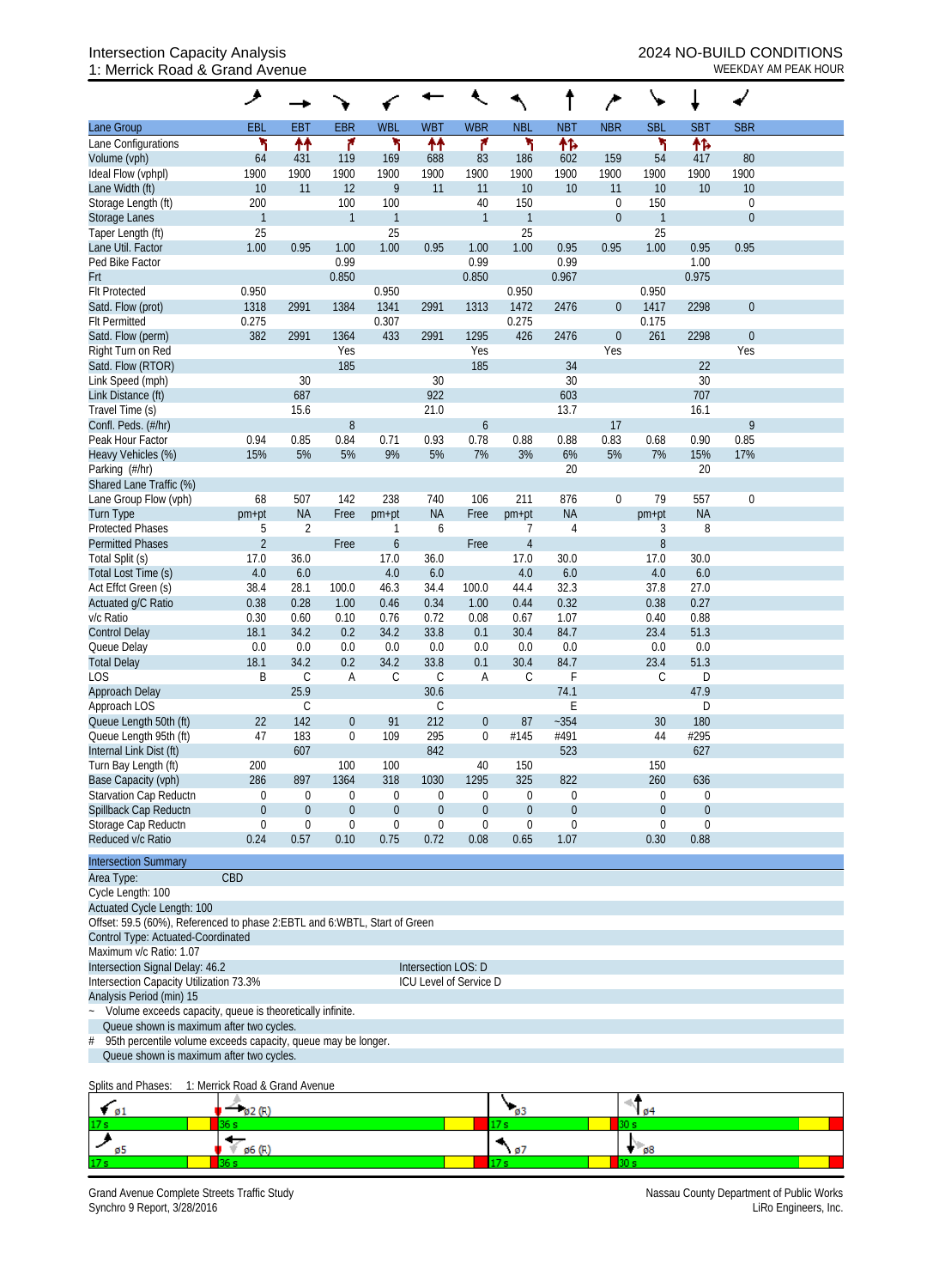## Intersection Capacity Analysis 2024 NO-BUILD CONDITIONS 2: Grand Avenue & Prospect Street WEEKDAY AM PEAK HOUR

|                                                                     | ۸                                 |                            |                  |                  |                               |                        |                  |                |                  |                  | ۰                |                  |      |
|---------------------------------------------------------------------|-----------------------------------|----------------------------|------------------|------------------|-------------------------------|------------------------|------------------|----------------|------------------|------------------|------------------|------------------|------|
| Lane Group                                                          | EBL                               | EBT                        | <b>EBR</b>       | <b>WBL</b>       | <b>WBT</b>                    | <b>WBR</b>             | <b>NBL</b>       | <b>NBT</b>     | <b>NBR</b>       | <b>SBL</b>       | <b>SBT</b>       | <b>SBR</b>       | Ø4   |
| Lane Configurations                                                 |                                   | ф                          |                  |                  | Ф                             |                        |                  | 41             |                  |                  | 41               |                  |      |
| Volume (vph)                                                        | 42                                | 5                          | 20               | $\mathbf{1}$     | $\boldsymbol{0}$              | 27                     | $\mathfrak{Z}$   | 687            | 38               | 39               | 527              | 47               |      |
| Ideal Flow (vphpl)                                                  | 1900                              | 1900                       | 1900             | 1900             | 1900                          | 1900                   | 1900             | 1900           | 1900             | 1900             | 1900             | 1900             |      |
| Lane Width (ft)                                                     | 10                                | 16                         | 10               | 12               | 12                            | 12                     | 10               | 10             | 10               | 10               | 10               | 10               |      |
| Lane Util. Factor                                                   | 1.00                              | 1.00                       | 1.00             | 1.00             | 1.00                          | 1.00                   | 0.95             | 0.95           | 0.95             | 0.95             | 0.95             | 0.95             |      |
| Ped Bike Factor                                                     |                                   | 0.99                       |                  |                  | 0.98                          |                        |                  | 1.00           |                  |                  | 1.00             |                  |      |
| Frt                                                                 |                                   | 0.970                      |                  |                  | 0.875                         |                        |                  | 0.988          |                  |                  | 0.983            |                  |      |
| <b>Flt Protected</b>                                                |                                   | 0.966                      |                  |                  | 0.996                         |                        |                  | 0.999          |                  |                  | 0.996            |                  |      |
| Satd. Flow (prot)                                                   | $\boldsymbol{0}$                  | 1773                       | $\boldsymbol{0}$ | $\mathbf{0}$     | 1434                          | $\boldsymbol{0}$       | $\mathbf 0$      | 2514           | $\boldsymbol{0}$ | 0                | 2387             | $\boldsymbol{0}$ |      |
| <b>Flt Permitted</b>                                                |                                   | 0.768                      |                  |                  | 0.982                         |                        |                  | 0.455          |                  |                  | 0.844            |                  |      |
| Satd. Flow (perm)                                                   | 0                                 | 1402                       | $\mathbf 0$      | 0                | 1413                          | $\boldsymbol{0}$       | $\overline{0}$   | 1145           | $\boldsymbol{0}$ | 0                | 2021             | $\boldsymbol{0}$ |      |
| Right Turn on Red                                                   |                                   |                            | <b>No</b>        |                  |                               | Yes                    |                  |                | Yes              |                  |                  | Yes              |      |
| Satd. Flow (RTOR)                                                   |                                   |                            |                  |                  | 109                           |                        |                  | 22             |                  |                  | 19               |                  |      |
| Link Speed (mph)                                                    |                                   | 30                         |                  |                  | 30                            |                        |                  | 30             |                  |                  | 30               |                  |      |
| Link Distance (ft)                                                  |                                   | 602                        |                  |                  | 588                           |                        |                  | 707            |                  |                  | 1474             |                  |      |
| Travel Time (s)                                                     |                                   | 13.7                       |                  |                  | 13.4                          |                        |                  | 16.1           |                  |                  | 33.5             |                  |      |
| Confl. Peds. (#/hr)                                                 | 5                                 |                            | $\overline{4}$   | 4                |                               | 5                      | 5                |                | 21               | 21               |                  | 5                |      |
| Peak Hour Factor                                                    | 0.54                              | 0.63                       | 0.79             | 0.25             | 0.25                          | 0.52                   | 0.38             | 0.97           | 0.60             | 0.66             | 0.90             | 0.59             |      |
| Heavy Vehicles (%)                                                  | 2%                                | 2%                         | 2%               | 2%               | 2%                            | 2%                     | 5%               | 7%             | 5%               | 10%              | 12%              | 10%              |      |
| Parking (#/hr)                                                      |                                   |                            |                  |                  |                               |                        |                  | 20             |                  |                  | 20               |                  |      |
| Shared Lane Traffic (%)                                             |                                   |                            |                  |                  |                               |                        |                  |                |                  |                  |                  |                  |      |
| Lane Group Flow (vph)                                               | $\boldsymbol{0}$                  | 111                        | $\boldsymbol{0}$ | $\boldsymbol{0}$ | 56                            | $\boldsymbol{0}$       | $\boldsymbol{0}$ | 779            | $\theta$         | $\boldsymbol{0}$ | 725              | $\mathbf 0$      |      |
| Turn Type                                                           | Perm                              | <b>NA</b>                  |                  | Perm             | <b>NA</b>                     |                        | Perm             | <b>NA</b>      |                  | Perm             | <b>NA</b>        |                  |      |
| <b>Protected Phases</b>                                             |                                   | 3                          |                  |                  | $\mathfrak{Z}$                |                        |                  | $\overline{2}$ |                  |                  | $\overline{2}$   |                  | 4    |
| <b>Permitted Phases</b>                                             | $\mathfrak{Z}$                    |                            |                  | 3                |                               |                        | $\overline{2}$   | $\sqrt{4}$     |                  | 2                |                  |                  |      |
| Total Split (s)                                                     | 20.0                              | 20.0                       |                  | 20.0             | 20.0                          |                        | 35.0             | 35.0           |                  | 35.0             | 35.0             |                  | 25.0 |
| Total Lost Time (s)                                                 |                                   | 5.0                        |                  |                  | 5.0                           |                        |                  | 5.0            |                  |                  | 5.0              |                  |      |
| Act Effct Green (s)                                                 |                                   | 15.0                       |                  |                  | 15.0                          |                        |                  | 29.3           |                  |                  | 29.3             |                  |      |
| Actuated g/C Ratio                                                  |                                   | 0.28                       |                  |                  | 0.28                          |                        |                  | 0.54           |                  |                  | 0.54             |                  |      |
| v/c Ratio                                                           |                                   | 0.29                       |                  |                  | 0.12                          |                        |                  | 0.57           |                  |                  | 0.66             |                  |      |
| <b>Control Delay</b>                                                |                                   | 18.3                       |                  |                  | 1.8                           |                        |                  | 10.1           |                  |                  | 12.3             |                  |      |
| Queue Delay                                                         |                                   | $0.0\,$                    |                  |                  | 0.0                           |                        |                  | 0.0            |                  |                  | 0.0              |                  |      |
| <b>Total Delay</b>                                                  |                                   | 18.3                       |                  |                  | 1.8                           |                        |                  | 10.1           |                  |                  | 12.3             |                  |      |
| <b>LOS</b>                                                          |                                   | $\sf B$                    |                  |                  | $\mathsf{A}$                  |                        |                  | $\sf B$        |                  |                  | B                |                  |      |
| Approach Delay                                                      |                                   | 18.3                       |                  |                  | 1.8                           |                        |                  | 10.1           |                  |                  | 12.3             |                  |      |
| Approach LOS                                                        |                                   | B                          |                  |                  | A                             |                        |                  | B              |                  |                  | B                |                  |      |
| Queue Length 50th (ft)                                              |                                   | 29                         |                  |                  | $\theta$                      |                        |                  | 75             |                  |                  | 76               |                  |      |
| Queue Length 95th (ft)                                              |                                   | 42                         |                  |                  | $\boldsymbol{0}$              |                        |                  | 118            |                  |                  | 127              |                  |      |
| Internal Link Dist (ft)                                             |                                   | 522                        |                  |                  | 508                           |                        |                  | 627            |                  |                  | 1394             |                  |      |
| Turn Bay Length (ft)                                                |                                   |                            |                  |                  |                               |                        |                  |                |                  |                  |                  |                  |      |
| Base Capacity (vph)                                                 |                                   | 387                        |                  |                  | 469                           |                        |                  | 1400           |                  |                  | 1126<br>$\theta$ |                  |      |
| Starvation Cap Reductn<br>Spillback Cap Reductn                     |                                   | $\overline{0}$<br>$\Omega$ |                  |                  | $\theta$<br>$\mathbf 0$       |                        |                  | 0<br>0         |                  |                  | 0                |                  |      |
| Storage Cap Reductn                                                 |                                   | 0                          |                  |                  | $\boldsymbol{0}$              |                        |                  | $\mathbf 0$    |                  |                  | $\boldsymbol{0}$ |                  |      |
| Reduced v/c Ratio                                                   |                                   | 0.29                       |                  |                  | 0.12                          |                        |                  | 0.56           |                  |                  | 0.64             |                  |      |
| <b>Intersection Summary</b>                                         |                                   |                            |                  |                  |                               |                        |                  |                |                  |                  |                  |                  |      |
| Area Type:                                                          | CBD                               |                            |                  |                  |                               |                        |                  |                |                  |                  |                  |                  |      |
| Cycle Length: 80                                                    |                                   |                            |                  |                  |                               |                        |                  |                |                  |                  |                  |                  |      |
| Actuated Cycle Length: 54.3                                         |                                   |                            |                  |                  |                               |                        |                  |                |                  |                  |                  |                  |      |
|                                                                     |                                   |                            |                  |                  |                               |                        |                  |                |                  |                  |                  |                  |      |
| Control Type: Actuated-Uncoordinated<br>Maximum v/c Ratio: 0.66     |                                   |                            |                  |                  |                               |                        |                  |                |                  |                  |                  |                  |      |
| Intersection Signal Delay: 11.3                                     |                                   |                            |                  |                  | Intersection LOS: B           |                        |                  |                |                  |                  |                  |                  |      |
|                                                                     |                                   |                            |                  |                  |                               | ICU Level of Service C |                  |                |                  |                  |                  |                  |      |
| Intersection Capacity Utilization 66.8%<br>Analysis Period (min) 15 |                                   |                            |                  |                  |                               |                        |                  |                |                  |                  |                  |                  |      |
|                                                                     |                                   |                            |                  |                  |                               |                        |                  |                |                  |                  |                  |                  |      |
| Splits and Phases:                                                  | 2: Grand Avenue & Prospect Street |                            |                  |                  |                               |                        |                  |                |                  |                  |                  |                  |      |
| ి ల2                                                                |                                   |                            |                  |                  | $\overline{\mathcal{F}}_{63}$ |                        |                  |                |                  | 04               |                  |                  |      |
|                                                                     |                                   |                            |                  |                  |                               |                        |                  |                | 25 s             |                  |                  |                  |      |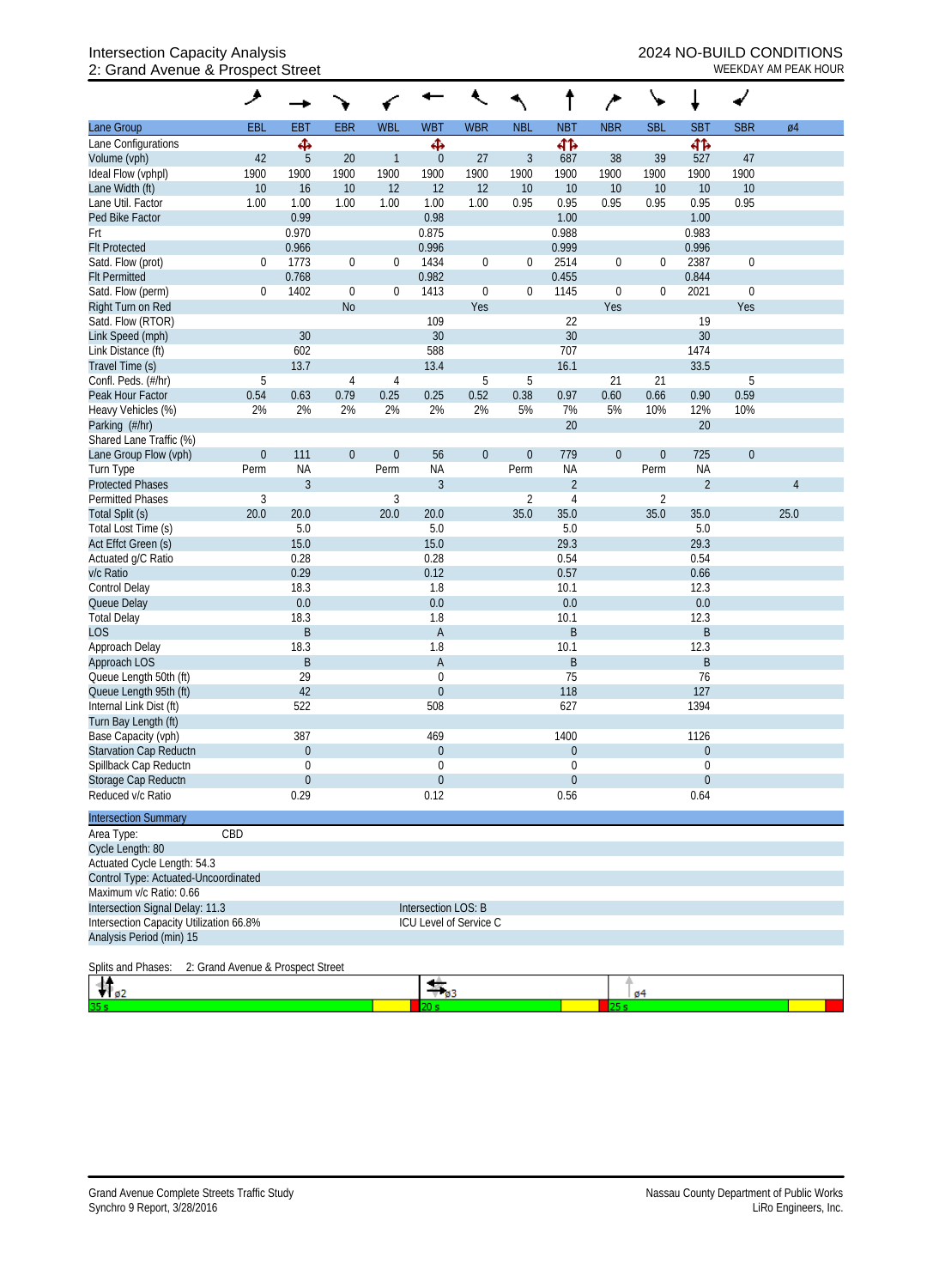## Intersection Capacity Analysis 2024 NO-BUILD CONDITIONS 3: Sunrise Highway & Grand Avenue WEEKDAY AM PEAK HOUR

|                                                                                       | ۸                |                         |                  |                              |                        |                  |                         |                       |                  |                                  |                                 |                  |  |
|---------------------------------------------------------------------------------------|------------------|-------------------------|------------------|------------------------------|------------------------|------------------|-------------------------|-----------------------|------------------|----------------------------------|---------------------------------|------------------|--|
| Lane Group                                                                            | EBL              | <b>EBT</b>              | <b>EBR</b>       | <b>WBL</b>                   | <b>WBT</b>             | <b>WBR</b>       | <b>NBL</b>              | <b>NBT</b>            | <b>NBR</b>       | <b>SBL</b>                       | <b>SBT</b>                      | <b>SBR</b>       |  |
| Lane Configurations                                                                   | ኻ                | ተተኈ                     |                  | ኻ                            | ተተኈ                    |                  | ۲                       | 怍                     |                  | ۲                                | 伟                               |                  |  |
| Volume (vph)                                                                          | 124              | 1519                    | 40               | 176                          | 1781                   | 66               | 104                     | 508                   | 122              | 82                               | 433                             | 130              |  |
| Ideal Flow (vphpl)                                                                    | 1900             | 1900                    | 1900             | 1900                         | 1900                   | 1900             | 1900                    | 1900                  | 1900             | 1900                             | 1900                            | 1900             |  |
| Lane Width (ft)                                                                       | 12               | 12                      | 12               | 12                           | 12                     | 12               | 10                      | 10                    | 10               | 10                               | 10                              | $10$             |  |
| Storage Length (ft)                                                                   | 300              |                         | $\boldsymbol{0}$ | 400                          |                        | $\boldsymbol{0}$ | 150                     |                       | $\boldsymbol{0}$ | 150                              |                                 | $\boldsymbol{0}$ |  |
| <b>Storage Lanes</b>                                                                  | $\mathbf{1}$     |                         | $\boldsymbol{0}$ | $\mathbf{1}$                 |                        | $\boldsymbol{0}$ | $\overline{1}$          |                       | $\boldsymbol{0}$ | $\overline{1}$                   |                                 | $\boldsymbol{0}$ |  |
| Taper Length (ft)                                                                     | 25               |                         |                  | 25                           |                        |                  | 25                      |                       |                  | 25                               |                                 |                  |  |
| Lane Util. Factor                                                                     | 1.00             | 0.91                    | 0.91             | 1.00                         | 0.91                   | 0.91             | 1.00                    | 0.95                  | 0.95             | 1.00                             | 0.95                            | 0.95             |  |
| Ped Bike Factor                                                                       |                  | 1.00                    |                  |                              | 1.00                   |                  |                         | 0.99                  |                  |                                  | 0.99                            |                  |  |
| Frt                                                                                   |                  | 0.996                   |                  |                              | 0.994                  |                  |                         | 0.969                 |                  |                                  | 0.964                           |                  |  |
| <b>Flt Protected</b>                                                                  | 0.950            |                         |                  | 0.950                        |                        |                  | 0.950                   |                       |                  | 0.950                            |                                 |                  |  |
| Satd. Flow (prot)                                                                     | 1464             | 4391                    | $\overline{0}$   | 1464                         | 4190                   | $\overline{0}$   | 1501                    | 2722                  | $\boldsymbol{0}$ | 1366                             | 2638                            | $\boldsymbol{0}$ |  |
| <b>Flt Permitted</b>                                                                  | 0.950            |                         |                  | 0.950                        |                        |                  | 0.950                   |                       |                  | 0.950                            |                                 |                  |  |
| Satd. Flow (perm)                                                                     | 1464             | 4391                    | $\boldsymbol{0}$ | 1464                         | 4190                   | $\overline{0}$   | 1501                    | 2722                  | $\boldsymbol{0}$ | 1366                             | 2638                            | $\boldsymbol{0}$ |  |
| Right Turn on Red<br>Satd. Flow (RTOR)                                                |                  | $\mathfrak{Z}$          | Yes              |                              | $\sqrt{5}$             | Yes              |                         |                       | N <sub>0</sub>   |                                  |                                 | No               |  |
| Link Speed (mph)                                                                      |                  | 30                      |                  |                              | 30                     |                  |                         | 30                    |                  |                                  | 30                              |                  |  |
| Link Distance (ft)                                                                    |                  | 1155                    |                  |                              | 1126                   |                  |                         | 1474                  |                  |                                  | 958                             |                  |  |
| Travel Time (s)                                                                       |                  | 26.3                    |                  |                              | 25.6                   |                  |                         | 33.5                  |                  |                                  | 21.8                            |                  |  |
| Confl. Peds. (#/hr)                                                                   |                  |                         | $\boldsymbol{6}$ |                              |                        | $\overline{2}$   |                         |                       | 34               |                                  |                                 | 10               |  |
| Peak Hour Factor                                                                      | 0.91             | 0.95                    | 0.84             | 0.82                         | 0.98                   | 0.91             | 0.94                    | 0.96                  | 0.88             | 0.88                             | 0.95                            | 0.90             |  |
| Heavy Vehicles (%)                                                                    | 11%              | 6%                      | 0%               | 11%                          | 11%                    | 3%               | $1\%$                   | 7%                    | 7%               | 11%                              | 10%                             | 10%              |  |
| Bus Blockages (#/hr)                                                                  | $\boldsymbol{0}$ | $\mathbf 0$             | $\boldsymbol{0}$ | $\mathbf 0$                  | $\boldsymbol{0}$       | $\boldsymbol{0}$ | $\mathbf 0$             | $\boldsymbol{0}$      | $\boldsymbol{0}$ | $\mathbf 0$                      | $\mathbf{1}$                    | $\boldsymbol{0}$ |  |
| Shared Lane Traffic (%)                                                               |                  |                         |                  |                              |                        |                  |                         |                       |                  |                                  |                                 |                  |  |
| Lane Group Flow (vph)                                                                 | 136              | 1647                    | 0                | 215                          | 1890                   | 0                | 111                     | 668                   | $\boldsymbol{0}$ | 93                               | 600                             | $\mathbf 0$      |  |
| <b>Turn Type</b>                                                                      | Prot             | <b>NA</b>               |                  | Prot                         | <b>NA</b>              |                  | Prot                    | <b>NA</b>             |                  | Prot                             | <b>NA</b>                       |                  |  |
| <b>Protected Phases</b>                                                               | 5                | $\overline{2}$          |                  | $\mathbf{1}$                 | 6                      |                  | $\overline{7}$          | $\overline{4}$        |                  | 3                                | 8                               |                  |  |
| <b>Permitted Phases</b>                                                               |                  |                         |                  |                              |                        |                  |                         |                       |                  |                                  |                                 |                  |  |
| Total Split (s)                                                                       | 27.0             | 60.0                    |                  | 27.0                         | 60.0                   |                  | 15.0                    | 43.0                  |                  | 15.0                             | 43.0                            |                  |  |
| Total Lost Time (s)                                                                   | 5.0              | 8.4                     |                  | 5.0                          | 8.4                    |                  | 5.0                     | 7.0                   |                  | 5.0                              | 7.0                             |                  |  |
| Act Effct Green (s)                                                                   | 17.9             | 51.6                    |                  | 22.0                         | 55.7                   |                  | 10.0                    | 36.0                  |                  | 10.0                             | 36.0                            |                  |  |
| Actuated g/C Ratio                                                                    | 0.12             | 0.36                    |                  | 0.15                         | 0.38                   |                  | 0.07                    | 0.25                  |                  | 0.07                             | 0.25                            |                  |  |
| v/c Ratio                                                                             | 0.75             | 1.05                    |                  | 0.97                         | 1.17                   |                  | 1.08                    | 0.99                  |                  | 0.99                             | 0.92                            |                  |  |
| <b>Control Delay</b>                                                                  | 85.7             | 82.8                    |                  | 113.1                        | 124.4                  |                  | 172.0                   | 86.0                  |                  | 155.6                            | 73.0                            |                  |  |
| Queue Delay                                                                           | 0.0              | 0.0                     |                  | 0.0                          | 0.0                    |                  | 0.0                     | 0.0                   |                  | 0.0                              | 0.0                             |                  |  |
| <b>Total Delay</b>                                                                    | 85.7             | 82.8                    |                  | 113.1                        | 124.4                  |                  | 172.0                   | 86.0                  |                  | 155.6                            | 73.0                            |                  |  |
| <b>LOS</b>                                                                            | F                | F                       |                  | F                            | F                      |                  | F                       | F                     |                  | F                                | E                               |                  |  |
| Approach Delay                                                                        |                  | 83.1                    |                  |                              | 123.2                  |                  |                         | 98.3                  |                  |                                  | 84.1                            |                  |  |
| Approach LOS                                                                          |                  | F                       |                  |                              | F                      |                  |                         | F                     |                  |                                  | F                               |                  |  |
| Queue Length 50th (ft)                                                                | 125              | $-620$                  |                  | 205                          | $-787$                 |                  | ~116                    | 333                   |                  | 89                               | 292                             |                  |  |
| Queue Length 95th (ft)                                                                | 198              | #719                    |                  | #321                         | #918                   |                  | #245                    | #468                  |                  | #204                             | #405                            |                  |  |
| Internal Link Dist (ft)                                                               |                  | 1075                    |                  |                              | 1046                   |                  |                         | 1394                  |                  |                                  | 878                             |                  |  |
| Turn Bay Length (ft)                                                                  | 300              |                         |                  | 400                          |                        |                  | 150                     |                       |                  | 150                              |                                 |                  |  |
| Base Capacity (vph)                                                                   | 222              | 1564                    |                  | 222                          | 1612                   |                  | 103                     | 675                   |                  | 94                               | 654                             |                  |  |
| Starvation Cap Reductn<br>Spillback Cap Reductn                                       | 0<br>$\mathbf 0$ | $\mathbf 0$<br>$\theta$ |                  | $\boldsymbol{0}$<br>$\theta$ | 0<br>$\boldsymbol{0}$  |                  | $\mathbf 0$<br>$\theta$ | 0<br>$\boldsymbol{0}$ |                  | $\mathbf{0}$<br>$\boldsymbol{0}$ | $\mathbf 0$<br>$\boldsymbol{0}$ |                  |  |
| Storage Cap Reductn                                                                   | 0                | 0                       |                  | $\mathbf 0$                  | $\boldsymbol{0}$       |                  | $\mathbf 0$             | $\boldsymbol{0}$      |                  | $\mathbf 0$                      | $\mathbf 0$                     |                  |  |
| Reduced v/c Ratio                                                                     | 0.61             | 1.05                    |                  | 0.97                         | 1.17                   |                  | 1.08                    | 0.99                  |                  | 0.99                             | 0.92                            |                  |  |
| <b>Intersection Summary</b>                                                           |                  |                         |                  |                              |                        |                  |                         |                       |                  |                                  |                                 |                  |  |
| CBD<br>Area Type:                                                                     |                  |                         |                  |                              |                        |                  |                         |                       |                  |                                  |                                 |                  |  |
| Cycle Length: 145                                                                     |                  |                         |                  |                              |                        |                  |                         |                       |                  |                                  |                                 |                  |  |
| Actuated Cycle Length: 145                                                            |                  |                         |                  |                              |                        |                  |                         |                       |                  |                                  |                                 |                  |  |
| Offset: 138 (95%), Referenced to phase 2:EBT and 6:WBT, Start of Green                |                  |                         |                  |                              |                        |                  |                         |                       |                  |                                  |                                 |                  |  |
| Control Type: Actuated-Coordinated                                                    |                  |                         |                  |                              |                        |                  |                         |                       |                  |                                  |                                 |                  |  |
| Maximum v/c Ratio: 1.17                                                               |                  |                         |                  |                              |                        |                  |                         |                       |                  |                                  |                                 |                  |  |
| Intersection Signal Delay: 101.2                                                      |                  |                         |                  |                              | Intersection LOS: F    |                  |                         |                       |                  |                                  |                                 |                  |  |
| Intersection Capacity Utilization 106.9%                                              |                  |                         |                  |                              | ICU Level of Service G |                  |                         |                       |                  |                                  |                                 |                  |  |
| Analysis Period (min) 15                                                              |                  |                         |                  |                              |                        |                  |                         |                       |                  |                                  |                                 |                  |  |
| Volume exceeds capacity, queue is theoretically infinite.<br>$\overline{\phantom{0}}$ |                  |                         |                  |                              |                        |                  |                         |                       |                  |                                  |                                 |                  |  |
| Queue shown is maximum after two cycles.                                              |                  |                         |                  |                              |                        |                  |                         |                       |                  |                                  |                                 |                  |  |
| 95th percentile volume exceeds capacity, queue may be longer.<br>#                    |                  |                         |                  |                              |                        |                  |                         |                       |                  |                                  |                                 |                  |  |
| Queue shown is maximum after two cycles.                                              |                  |                         |                  |                              |                        |                  |                         |                       |                  |                                  |                                 |                  |  |
|                                                                                       |                  |                         |                  |                              |                        |                  |                         |                       |                  |                                  |                                 |                  |  |

#### Splits and Phases: 3: Sunrise Highway & Grand Avenue

| øı  |  | - 09 |
|-----|--|------|
| 27s |  |      |
|     |  | ø8   |
| 27: |  |      |

Grand Avenue Complete Streets Traffic Study<br>Synchro 9 Report, 3/28/2016<br>LiRo Engineers, Inc. Synchro 9 Report, 3/28/2016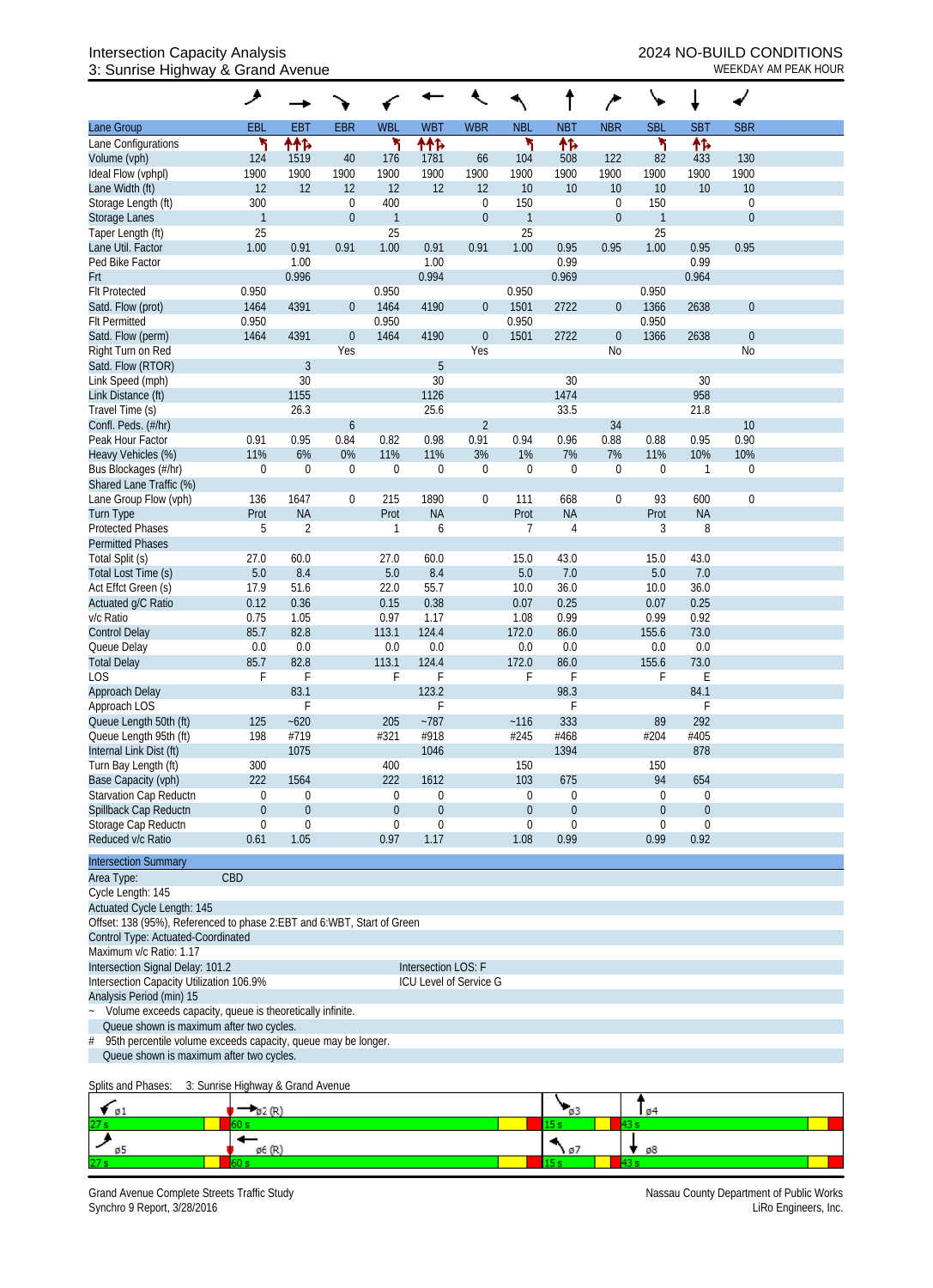|                                                            | مر                                                            |                |                  |                  |                             |                  |                  |                           | ∕                |                  |                |             |  |
|------------------------------------------------------------|---------------------------------------------------------------|----------------|------------------|------------------|-----------------------------|------------------|------------------|---------------------------|------------------|------------------|----------------|-------------|--|
| Lane Group                                                 | <b>EBL</b>                                                    | <b>EBT</b>     | <b>EBR</b>       | <b>WBL</b>       | <b>WBT</b>                  | <b>WBR</b>       | <b>NBL</b>       | <b>NBT</b>                | <b>NBR</b>       | <b>SBL</b>       | <b>SBT</b>     | <b>SBR</b>  |  |
| Lane Configurations                                        |                                                               | Ф              |                  |                  | Ф                           |                  |                  | 412                       |                  |                  | बीर्क          |             |  |
| Volume (vph)                                               | 24                                                            | 11             | 27               | 6                | $\overline{7}$              | $\overline{4}$   | 14               | 689                       | 11               | 12               | 765            | 46          |  |
| Ideal Flow (vphpl)                                         | 1900                                                          | 1900           | 1900             | 1900             | 1900                        | 1900             | 1900             | 1900                      | 1900             | 1900             | 1900           | 1900        |  |
| Lane Width (ft)                                            | 12                                                            | 12             | 12               | 12               | 12                          | 12               | 11               | 11                        | 11               | 11               | 11             | 11          |  |
| Lane Util. Factor                                          | 1.00                                                          | 1.00           | 1.00             | 1.00             | 1.00                        | 1.00             | 0.95             | 0.95                      | 0.95             | 0.95             | 0.95           | 0.95        |  |
| Ped Bike Factor                                            |                                                               | 0.99           |                  |                  | 1.00                        |                  |                  | 1.00                      |                  |                  | 0.99           |             |  |
| Frt<br><b>Flt Protected</b>                                |                                                               | 0.947<br>0.979 |                  |                  | 0.973<br>0.985              |                  |                  | 0.997<br>0.999            |                  |                  | 0.988<br>0.999 |             |  |
| Satd. Flow (prot)                                          | 0                                                             | 1544           | $\boldsymbol{0}$ | 0                | 1601                        | $\boldsymbol{0}$ | $\boldsymbol{0}$ | 2623                      | $\boldsymbol{0}$ | $\boldsymbol{0}$ | 2561           | $\mathbf 0$ |  |
| <b>Flt Permitted</b>                                       |                                                               | 0.845          |                  |                  | 0.762                       |                  |                  | 0.914                     |                  |                  | 0.936          |             |  |
| Satd. Flow (perm)                                          | 0                                                             | 1326           | $\mathbf 0$      | 0                | 1239                        | $\boldsymbol{0}$ | $\mathbf 0$      | 2399                      | $\mathbf 0$      | $\boldsymbol{0}$ | 2399           | $\mathbf 0$ |  |
| Right Turn on Red                                          |                                                               |                | Yes              |                  |                             | Yes              |                  |                           | Yes              |                  |                | Yes         |  |
| Satd. Flow (RTOR)                                          |                                                               | 35             |                  |                  | 8                           |                  |                  | $\mathfrak{Z}$            |                  |                  | 11             |             |  |
| Link Speed (mph)                                           |                                                               | $30\,$         |                  |                  | 30                          |                  |                  | 30                        |                  |                  | 30             |             |  |
| Link Distance (ft)                                         |                                                               | 721            |                  |                  | 584                         |                  |                  | 958                       |                  |                  | 838            |             |  |
| Travel Time (s)                                            |                                                               | 16.4           |                  |                  | 13.3                        |                  |                  | 21.8                      |                  |                  | 19.0           |             |  |
| Confl. Peds. (#/hr)                                        | 10                                                            |                | 4                | 1                |                             | $\overline{4}$   | 26               |                           | 40               | 40               |                | 26          |  |
| Peak Hour Factor                                           | 0.64                                                          | 0.63           | 0.78             | 0.50             | 0.35                        | 0.50             | 0.65             | 0.96                      | 0.63             | 0.69             | 0.91           | 0.63        |  |
| Heavy Vehicles (%)                                         | 2%                                                            | 2%             | 2%               | 2%               | 2%                          | 2%               | 5%               | 7%                        | 5%               | 5%               | 8%             | 5%          |  |
| Bus Blockages (#/hr)                                       | $\mathbf{0}$                                                  | $\overline{0}$ | $\boldsymbol{0}$ | $\boldsymbol{0}$ | $\mathbf 0$                 | $\mathbf 0$      | $\boldsymbol{0}$ | $\mathbf{1}$              | $\boldsymbol{0}$ | $\boldsymbol{0}$ | $\mathfrak{Z}$ | $\theta$    |  |
| Parking (#/hr)                                             |                                                               |                |                  |                  |                             |                  |                  | 20                        |                  |                  | 20             |             |  |
| Shared Lane Traffic (%)                                    |                                                               |                |                  |                  |                             |                  |                  |                           |                  |                  |                |             |  |
| Lane Group Flow (vph)                                      | $\boldsymbol{0}$                                              | 90             | $\boldsymbol{0}$ | $\boldsymbol{0}$ | 40                          | $\boldsymbol{0}$ | $\boldsymbol{0}$ | 757                       | $\mathbf 0$      | $\boldsymbol{0}$ | 931            | $\mathbf 0$ |  |
| <b>Turn Type</b><br><b>Protected Phases</b>                | Perm                                                          | <b>NA</b><br>3 |                  | Perm             | <b>NA</b><br>$\overline{2}$ |                  | Perm             | <b>NA</b><br>$\mathbf{1}$ |                  | Perm             | <b>NA</b><br>1 |             |  |
| <b>Permitted Phases</b>                                    | $\mathfrak{Z}$                                                |                |                  | $\overline{2}$   |                             |                  | $\mathbf{1}$     |                           |                  | $\mathbf{1}$     |                |             |  |
| Total Split (s)                                            | 26.0                                                          | 26.0           |                  | 26.0             | 26.0                        |                  | 28.0             | 28.0                      |                  | 28.0             | 28.0           |             |  |
| Total Lost Time (s)                                        |                                                               | 5.5            |                  |                  | 5.5                         |                  |                  | 5.5                       |                  |                  | 5.5            |             |  |
| Act Effct Green (s)                                        |                                                               | 9.1            |                  |                  | 9.6                         |                  |                  | 52.9                      |                  |                  | 52.9           |             |  |
| Actuated g/C Ratio                                         |                                                               | 0.11           |                  |                  | 0.12                        |                  |                  | 0.66                      |                  |                  | 0.66           |             |  |
| v/c Ratio                                                  |                                                               | 0.50           |                  |                  | 0.26                        |                  |                  | 0.48                      |                  |                  | 0.59           |             |  |
| <b>Control Delay</b>                                       |                                                               | 31.0           |                  |                  | 28.8                        |                  |                  | 13.5                      |                  |                  | 22.9           |             |  |
| Queue Delay                                                |                                                               | 0.0            |                  |                  | 0.0                         |                  |                  | 0.0                       |                  |                  | 0.0            |             |  |
| <b>Total Delay</b>                                         |                                                               | 31.0           |                  |                  | 28.8                        |                  |                  | 13.5                      |                  |                  | 22.9           |             |  |
| <b>LOS</b>                                                 |                                                               | $\mathsf C$    |                  |                  | C                           |                  |                  | B                         |                  |                  | C              |             |  |
| Approach Delay                                             |                                                               | 31.0           |                  |                  | 28.8                        |                  |                  | 13.5                      |                  |                  | 22.9           |             |  |
| Approach LOS                                               |                                                               | C              |                  |                  | C                           |                  |                  | B                         |                  |                  | C              |             |  |
| Queue Length 50th (ft)                                     |                                                               | 26             |                  |                  | 15                          |                  |                  | 106                       |                  |                  | 190            |             |  |
| Queue Length 95th (ft)<br>Internal Link Dist (ft)          |                                                               | 40<br>641      |                  |                  | 12<br>504                   |                  |                  | #279<br>878               |                  |                  | #361<br>758    |             |  |
| Turn Bay Length (ft)                                       |                                                               |                |                  |                  |                             |                  |                  |                           |                  |                  |                |             |  |
| Base Capacity (vph)                                        |                                                               | 365            |                  |                  | 323                         |                  |                  | 1586                      |                  |                  | 1589           |             |  |
| Starvation Cap Reductn                                     |                                                               | $\Omega$       |                  |                  | 0                           |                  |                  | $\mathbf 0$               |                  |                  | 0              |             |  |
| Spillback Cap Reductn                                      |                                                               | $\overline{0}$ |                  |                  | $\overline{0}$              |                  |                  | $\theta$                  |                  |                  | 0              |             |  |
| Storage Cap Reductn                                        |                                                               | $\theta$       |                  |                  | 0                           |                  |                  | $\theta$                  |                  |                  | $\mathbf 0$    |             |  |
| Reduced v/c Ratio                                          |                                                               | 0.25           |                  |                  | 0.12                        |                  |                  | 0.48                      |                  |                  | 0.59           |             |  |
| <b>Intersection Summary</b>                                |                                                               |                |                  |                  |                             |                  |                  |                           |                  |                  |                |             |  |
| Area Type:                                                 | CBD                                                           |                |                  |                  |                             |                  |                  |                           |                  |                  |                |             |  |
| Cycle Length: 80                                           |                                                               |                |                  |                  |                             |                  |                  |                           |                  |                  |                |             |  |
| Actuated Cycle Length: 80                                  |                                                               |                |                  |                  |                             |                  |                  |                           |                  |                  |                |             |  |
| Offset: 0 (0%), Referenced to phase 1:NBSB, Start of Green |                                                               |                |                  |                  |                             |                  |                  |                           |                  |                  |                |             |  |
| Control Type: Actuated-Coordinated                         |                                                               |                |                  |                  |                             |                  |                  |                           |                  |                  |                |             |  |
| Maximum v/c Ratio: 0.59                                    |                                                               |                |                  |                  |                             |                  |                  |                           |                  |                  |                |             |  |
| Intersection Signal Delay: 19.5                            |                                                               |                |                  |                  | Intersection LOS: B         |                  |                  |                           |                  |                  |                |             |  |
| Intersection Capacity Utilization 50.4%                    |                                                               |                |                  |                  | ICU Level of Service A      |                  |                  |                           |                  |                  |                |             |  |
| Analysis Period (min) 15                                   |                                                               |                |                  |                  |                             |                  |                  |                           |                  |                  |                |             |  |
| #                                                          | 95th percentile volume exceeds capacity, queue may be longer. |                |                  |                  |                             |                  |                  |                           |                  |                  |                |             |  |
| Queue shown is maximum after two cycles.                   |                                                               |                |                  |                  |                             |                  |                  |                           |                  |                  |                |             |  |
|                                                            |                                                               |                |                  |                  |                             |                  |                  |                           |                  |                  |                |             |  |
| Splits and Phases:                                         | 4: Grand Avenue & Baldwin Avenue/Miller Place                 |                |                  |                  |                             |                  |                  |                           |                  |                  |                |             |  |
| $\mathfrak{g}_1(\mathbb{R})$                               |                                                               |                |                  | $\mathfrak{g}_2$ |                             |                  |                  |                           | $ _{93}$         |                  |                |             |  |
|                                                            |                                                               |                |                  | 26 s             |                             |                  |                  |                           |                  |                  |                |             |  |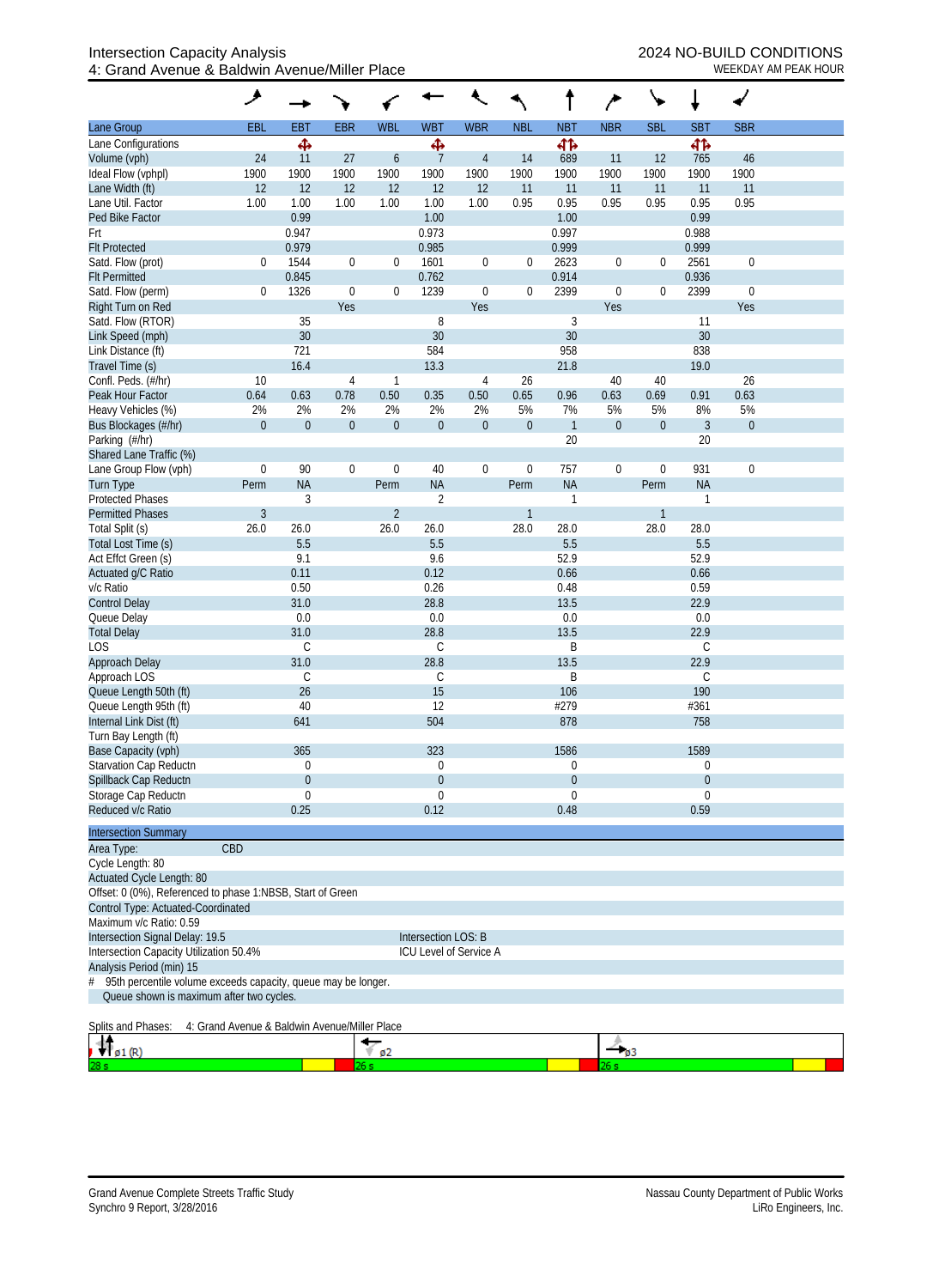## Intersection Capacity Analysis 2024 NO-BUILD CONDITIONS<br>5: Grand Avenue & Milburn Avenue 5: Grand Avenue & Milburn Avenue

|                                                                      |                                  | ۴                | ₩            |                  | ↶                |                        |  |  |  |  |  |
|----------------------------------------------------------------------|----------------------------------|------------------|--------------|------------------|------------------|------------------------|--|--|--|--|--|
| Lane Group                                                           | <b>NBT</b>                       | <b>NBR</b>       | <b>SBL</b>   | <b>SBT</b>       | <b>NWL</b>       | <b>NWR</b>             |  |  |  |  |  |
| Lane Configurations                                                  | 怍                                |                  | ۲            | ₩                |                  | ۴                      |  |  |  |  |  |
| Volume (vph)                                                         | 772                              | $\mathbf{1}$     | 175          | 798              | $\boldsymbol{0}$ | 283                    |  |  |  |  |  |
| Ideal Flow (vphpl)                                                   | 1900                             | 1900             | 1900         | 1900             | 1900             | 1900                   |  |  |  |  |  |
| Lane Width (ft)                                                      | 11                               | 11               | 11           | 11               | 12               | 12                     |  |  |  |  |  |
| Storage Length (ft)                                                  |                                  | $\theta$         | 80           |                  | 0                | $\boldsymbol{0}$       |  |  |  |  |  |
| <b>Storage Lanes</b>                                                 |                                  | $\mathbf{0}$     | $\mathbf{1}$ |                  | $\boldsymbol{0}$ | $\mathbf{1}$           |  |  |  |  |  |
| Taper Length (ft)                                                    |                                  |                  | 25           | 0.95             | 25               |                        |  |  |  |  |  |
| Lane Util. Factor<br>Ped Bike Factor                                 | 0.95<br>1.00                     | 0.95             | 1.00<br>0.99 |                  | 1.00             | 1.00<br>0.99           |  |  |  |  |  |
| Frt                                                                  | 0.999                            |                  |              |                  |                  | 0.865                  |  |  |  |  |  |
| <b>Flt Protected</b>                                                 |                                  |                  | 0.950        |                  |                  |                        |  |  |  |  |  |
| Satd. Flow (prot)                                                    | 2639                             | $\theta$         | 1496         | 2626             | $\boldsymbol{0}$ | 1409                   |  |  |  |  |  |
| <b>Flt Permitted</b>                                                 |                                  |                  | 0.341        |                  |                  |                        |  |  |  |  |  |
| Satd. Flow (perm)                                                    | 2639                             | $\boldsymbol{0}$ | 531          | 2626             | $\boldsymbol{0}$ | 1390                   |  |  |  |  |  |
| Right Turn on Red                                                    |                                  | N <sub>0</sub>   |              |                  |                  | N <sub>0</sub>         |  |  |  |  |  |
| Satd. Flow (RTOR)                                                    |                                  |                  |              |                  |                  |                        |  |  |  |  |  |
| Link Speed (mph)                                                     | 30                               |                  |              | 30               | 30               |                        |  |  |  |  |  |
| Link Distance (ft)                                                   | 838                              |                  |              | 379              | 598              |                        |  |  |  |  |  |
| Travel Time (s)                                                      | 19.0                             |                  |              | 8.6              | 13.6             |                        |  |  |  |  |  |
| Confl. Peds. (#/hr)                                                  |                                  | 17               | 17           |                  |                  | 1                      |  |  |  |  |  |
| Peak Hour Factor                                                     | 0.94                             | 0.25             | 0.88         | 0.98             | 0.92             | 0.93                   |  |  |  |  |  |
| Heavy Vehicles (%)                                                   | 7%                               | 4%               | 5%           | 7%               | 2%               | 5%                     |  |  |  |  |  |
| Bus Blockages (#/hr)                                                 | $\mathbf 0$                      | $\mathbf 0$      | 0            | $\mathfrak{Z}$   | 0                | $\mathbf 0$            |  |  |  |  |  |
| Parking (#/hr)                                                       | 20                               |                  |              | 20               |                  |                        |  |  |  |  |  |
| Shared Lane Traffic (%)                                              | 825                              | $\mathbf 0$      | 199          | 814              | $\overline{0}$   | 304                    |  |  |  |  |  |
| Lane Group Flow (vph)<br>Turn Type                                   | <b>NA</b>                        |                  | custom       | <b>NA</b>        |                  | custom                 |  |  |  |  |  |
| <b>Protected Phases</b>                                              | $\overline{2}$                   |                  | $\mathbf{1}$ | $\boldsymbol{6}$ |                  | $\, 8$                 |  |  |  |  |  |
| <b>Permitted Phases</b>                                              |                                  |                  | 8            | $\overline{2}$   |                  | 1                      |  |  |  |  |  |
| Total Split (s)                                                      | 27.0                             |                  | 21.0         | 48.0             |                  | 32.0                   |  |  |  |  |  |
| Total Lost Time (s)                                                  | 6.0                              |                  | 6.0          | 6.0              |                  | 6.0                    |  |  |  |  |  |
| Act Effct Green (s)                                                  | 25.6                             |                  | 36.4         | 43.0             |                  | 36.4                   |  |  |  |  |  |
| Actuated g/C Ratio                                                   | 0.32                             |                  | 0.46         | 0.54             |                  | 0.46                   |  |  |  |  |  |
| v/c Ratio                                                            | 0.98                             |                  | 0.53         | 0.58             |                  | 0.48                   |  |  |  |  |  |
| <b>Control Delay</b>                                                 | 51.8                             |                  | 14.7         | 9.5              |                  | 14.2                   |  |  |  |  |  |
| Queue Delay                                                          | 0.0                              |                  | 0.0          | 0.3              |                  | 0.0                    |  |  |  |  |  |
| <b>Total Delay</b>                                                   | 51.8                             |                  | 14.7         | 9.8              |                  | 14.2                   |  |  |  |  |  |
| <b>LOS</b>                                                           | D                                |                  | B            | $\mathsf{A}$     |                  | $\sf B$                |  |  |  |  |  |
| Approach Delay                                                       | 51.8                             |                  |              | 10.8             |                  |                        |  |  |  |  |  |
| Approach LOS                                                         | D                                |                  |              | B                |                  |                        |  |  |  |  |  |
| Queue Length 50th (ft)                                               | 213                              |                  | 51           | 94               |                  | 85                     |  |  |  |  |  |
| Queue Length 95th (ft)                                               | #353                             |                  | 107          | 48<br>299        | 518              | 127                    |  |  |  |  |  |
| Internal Link Dist (ft)<br>Turn Bay Length (ft)                      | 758                              |                  | 80           |                  |                  |                        |  |  |  |  |  |
| Base Capacity (vph)                                                  | 844                              |                  | 445          | 1411             |                  | 655                    |  |  |  |  |  |
| Starvation Cap Reductn                                               | $\boldsymbol{0}$                 |                  | $\mathbf 0$  | 164              |                  | $\boldsymbol{0}$       |  |  |  |  |  |
| Spillback Cap Reductn                                                | 0                                |                  | 0            | $\boldsymbol{0}$ |                  | 0                      |  |  |  |  |  |
| Storage Cap Reductn                                                  | $\boldsymbol{0}$                 |                  | 0            | $\mathbf{0}$     |                  | $\theta$               |  |  |  |  |  |
| Reduced v/c Ratio                                                    | 0.98                             |                  | 0.45         | 0.65             |                  | 0.46                   |  |  |  |  |  |
|                                                                      |                                  |                  |              |                  |                  |                        |  |  |  |  |  |
| <b>Intersection Summary</b>                                          |                                  |                  |              |                  |                  |                        |  |  |  |  |  |
| Area Type:                                                           | CBD                              |                  |              |                  |                  |                        |  |  |  |  |  |
| Cycle Length: 80                                                     |                                  |                  |              |                  |                  |                        |  |  |  |  |  |
| Actuated Cycle Length: 80                                            |                                  |                  |              |                  |                  |                        |  |  |  |  |  |
| Offset: 0 (0%), Referenced to phase 2:NBSB and 6:SBT, Start of Green |                                  |                  |              |                  |                  |                        |  |  |  |  |  |
| Control Type: Actuated-Coordinated<br>Maximum v/c Ratio: 0.98        |                                  |                  |              |                  |                  |                        |  |  |  |  |  |
| Intersection LOS: C<br>Intersection Signal Delay: 27.1               |                                  |                  |              |                  |                  |                        |  |  |  |  |  |
| Intersection Capacity Utilization 54.6%                              |                                  |                  |              |                  |                  | ICU Level of Service A |  |  |  |  |  |
| Analysis Period (min) 15                                             |                                  |                  |              |                  |                  |                        |  |  |  |  |  |
| 95th percentile volume exceeds capacity, queue may be longer.        |                                  |                  |              |                  |                  |                        |  |  |  |  |  |
| Queue shown is maximum after two cycles.                             |                                  |                  |              |                  |                  |                        |  |  |  |  |  |
|                                                                      |                                  |                  |              |                  |                  |                        |  |  |  |  |  |
| Splits and Phases:                                                   | 5: Grand Avenue & Milburn Avenue |                  |              |                  |                  |                        |  |  |  |  |  |

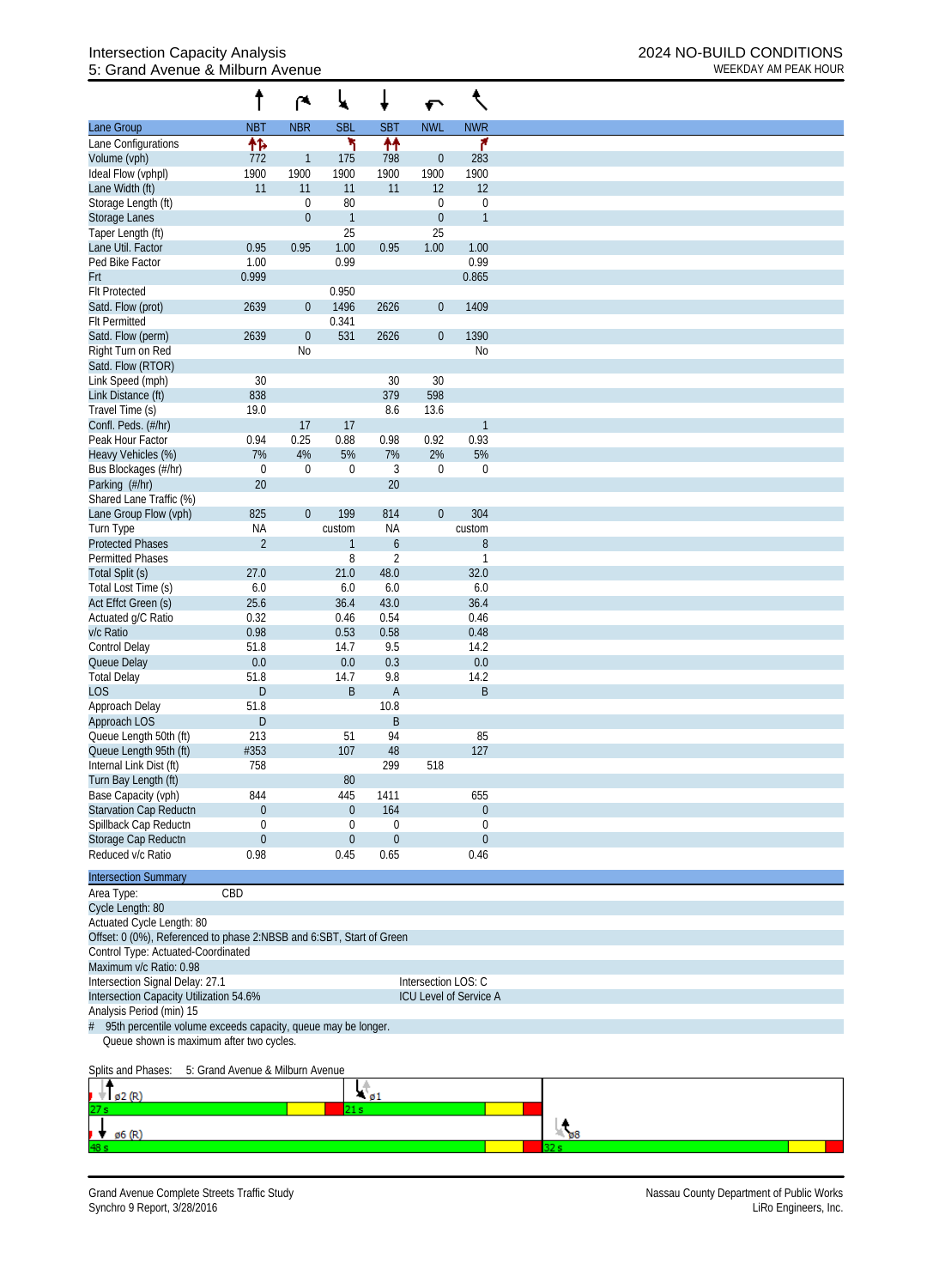# 6: Lorenz Avenue WEEKDAY AM PEAK HOUR

|                                                                      |                  |                |                | $\overline{r}$   |                     |                        |
|----------------------------------------------------------------------|------------------|----------------|----------------|------------------|---------------------|------------------------|
| Lane Group                                                           | <b>WBL</b>       | <b>WBR</b>     | <b>NBT</b>     | <b>NBR</b>       | <b>SBL</b>          | <b>SBT</b>             |
| Lane Configurations                                                  | v                |                | 怍              |                  |                     | 41                     |
| Volume (vph)                                                         | 13               | 10             | 1046           | $8\,$            | $\overline{7}$      | 1051                   |
| Ideal Flow (vphpl)                                                   | 1900             | 1900           | 1900           | 1900             | 1900                | 1900                   |
| Lane Width (ft)                                                      | 12               | 12             | 11             | 11               | 11                  | 11                     |
| Lane Util. Factor                                                    | 1.00             | 1.00           | 0.95           | 0.95             | 0.95                | 0.95                   |
| Ped Bike Factor                                                      | 0.99             |                | 1.00           |                  |                     | 1.00                   |
| Frt                                                                  | 0.931            |                | 0.998          |                  |                     |                        |
| <b>Flt Protected</b>                                                 | 0.976            |                |                |                  |                     | 0.999                  |
| Satd. Flow (prot)                                                    | 1512             | $\overline{0}$ | 2630           | $\boldsymbol{0}$ | $\boldsymbol{0}$    | 2639                   |
| <b>Flt Permitted</b>                                                 | 0.976            |                |                |                  |                     | 0.938                  |
| Satd. Flow (perm)                                                    | 1512             | $\mathbf 0$    | 2630           | $\mathbf 0$      | $\boldsymbol{0}$    | 2478                   |
| Right Turn on Red                                                    |                  | N <sub>o</sub> |                | Yes              |                     |                        |
| Satd. Flow (RTOR)                                                    |                  |                | $\overline{2}$ |                  |                     |                        |
| Link Speed (mph)                                                     | 30               |                | 30             |                  |                     | 30                     |
| Link Distance (ft)                                                   | 918              |                | 379            |                  |                     | 300                    |
| Travel Time (s)                                                      | 20.9             |                | 8.6            |                  |                     | 6.8                    |
| Confl. Peds. (#/hr)                                                  |                  | $\overline{2}$ |                | 35               | 35                  |                        |
| Peak Hour Factor                                                     | 0.75             | 0.56           | 0.83           | 0.50             | 0.58                | 0.92                   |
| Heavy Vehicles (%)                                                   | 2%               | 2%             | 7%             | 6%               | 6%                  | 7%                     |
| Bus Blockages (#/hr)                                                 | $\mathbf 0$      | $\overline{0}$ | $\mathbf{1}$   | $\boldsymbol{0}$ | $\boldsymbol{0}$    | $\boldsymbol{0}$       |
| Parking (#/hr)                                                       |                  |                | 20             |                  |                     | 20                     |
| Shared Lane Traffic (%)                                              |                  |                |                |                  |                     |                        |
| Lane Group Flow (vph)                                                | 35               | $\mathbf 0$    | 1276           | $\boldsymbol{0}$ | $\boldsymbol{0}$    | 1154                   |
| <b>Turn Type</b>                                                     | Prot             |                | <b>NA</b>      |                  | Perm                | <b>NA</b>              |
| <b>Protected Phases</b>                                              | 8                |                | $\overline{2}$ |                  |                     | 6                      |
| <b>Permitted Phases</b>                                              |                  |                |                |                  | 6                   |                        |
| Total Split (s)                                                      | 34.0             |                | 46.0           |                  | 46.0                | 46.0                   |
| Total Lost Time (s)                                                  | 5.5              |                | 5.5            |                  |                     | 5.5                    |
| Act Effct Green (s)                                                  | 9.5              |                | 66.3           |                  |                     | 66.3                   |
| Actuated g/C Ratio                                                   | 0.12             |                | 0.83           |                  |                     | 0.83                   |
| v/c Ratio                                                            | 0.19             |                | 0.59           |                  |                     | 0.56                   |
| <b>Control Delay</b>                                                 | 31.7             |                | 5.3            |                  |                     | 3.7                    |
| Queue Delay                                                          | 0.0              |                | 0.2            |                  |                     | 0.2                    |
| <b>Total Delay</b>                                                   | 31.7             |                | 5.5            |                  |                     | 3.8                    |
| LOS                                                                  | C                |                | A              |                  |                     | A                      |
| Approach Delay                                                       | 31.7             |                | 5.5            |                  |                     | 3.8                    |
| Approach LOS                                                         | С                |                | Α              |                  |                     | A                      |
| Queue Length 50th (ft)                                               | 17               |                | 87             |                  |                     | 104                    |
| Queue Length 95th (ft)                                               | 30               |                | m86            |                  |                     | 88                     |
| Internal Link Dist (ft)                                              | 838              |                | 299            |                  |                     | 220                    |
| Turn Bay Length (ft)                                                 |                  |                |                |                  |                     |                        |
| Base Capacity (vph)                                                  | 538              |                | 2180           |                  |                     | 2053                   |
| Starvation Cap Reductn                                               | 0                |                | 228            |                  |                     | 215                    |
| Spillback Cap Reductn                                                | $\mathbf{0}$     |                | 139            |                  |                     | $\boldsymbol{0}$       |
| Storage Cap Reductn                                                  | $\boldsymbol{0}$ |                | $\mathbf 0$    |                  |                     | $\mathbf 0$            |
| Reduced v/c Ratio                                                    | 0.07             |                | 0.65           |                  |                     | 0.63                   |
| <b>Intersection Summary</b>                                          |                  |                |                |                  |                     |                        |
|                                                                      |                  |                |                |                  |                     |                        |
| Area Type:                                                           | CBD              |                |                |                  |                     |                        |
| Cycle Length: 80                                                     |                  |                |                |                  |                     |                        |
| Actuated Cycle Length: 80                                            |                  |                |                |                  |                     |                        |
| Offset: 0 (0%), Referenced to phase 2:NBT and 6:SBTL, Start of Green |                  |                |                |                  |                     |                        |
| Control Type: Actuated-Coordinated                                   |                  |                |                |                  |                     |                        |
| Maximum v/c Ratio: 0.59                                              |                  |                |                |                  |                     |                        |
| Intersection Signal Delay: 5.1                                       |                  |                |                |                  | Intersection LOS: A |                        |
| Intersection Capacity Utilization 52.6%                              |                  |                |                |                  |                     | ICU Level of Service A |
| Analysis Period (min) 15                                             |                  |                |                |                  |                     |                        |
| m Volume for 95th percentile queue is metered by upstream signal.    |                  |                |                |                  |                     |                        |
|                                                                      |                  |                |                |                  |                     |                        |
| Splits and Phases:                                                   | 6: Lorenz Avenue |                |                |                  |                     |                        |
|                                                                      |                  |                |                |                  |                     |                        |

| —<br>$\varnothing$ 2 $(R)$ |            |  |
|----------------------------|------------|--|
| 46s                        |            |  |
| $\frac{1}{46}$ s $( R )$   | $\sqrt{8}$ |  |
|                            |            |  |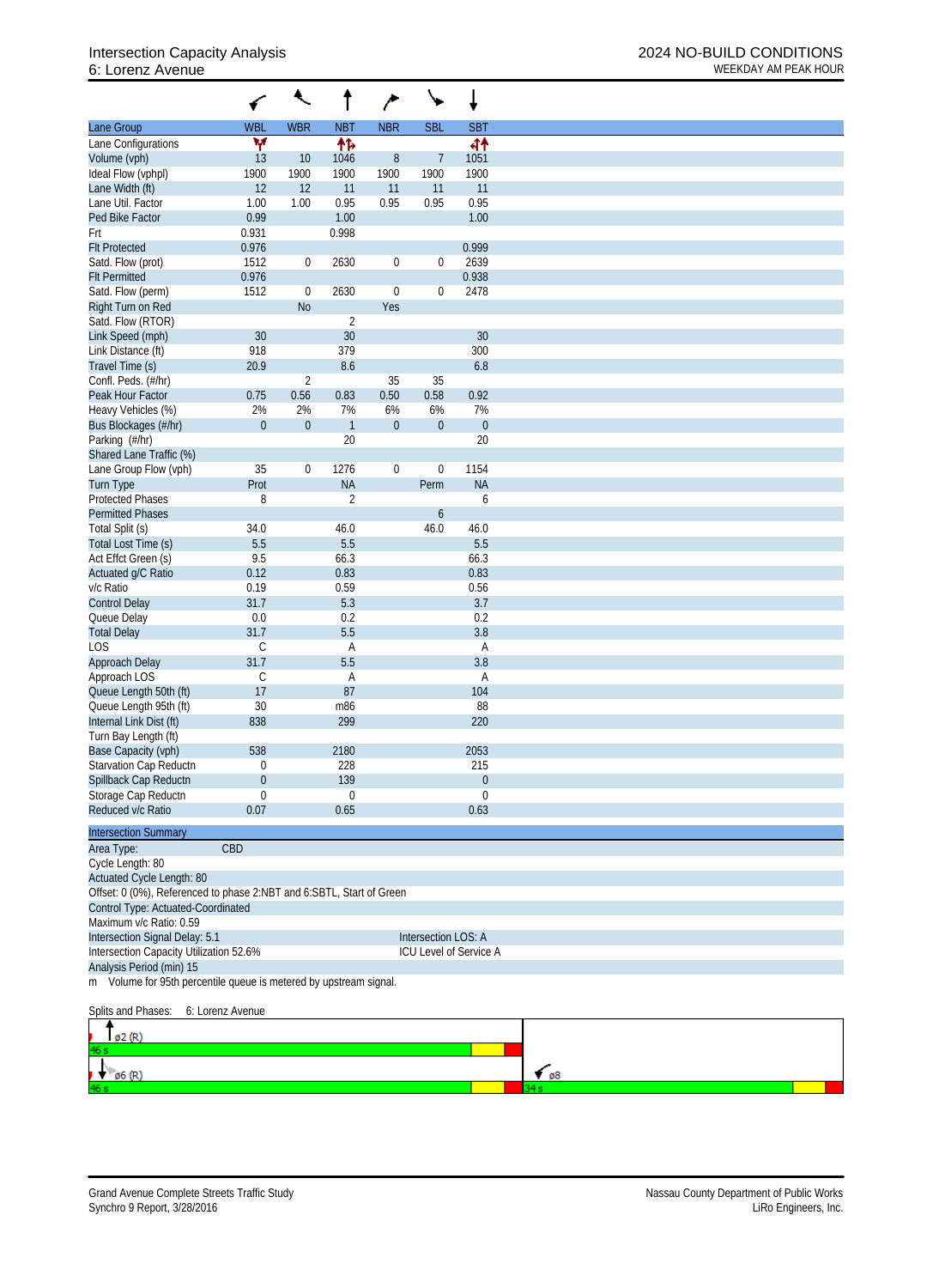## 7: Seaman Avenue

|                                                                      | مر                     |                |                  |                             |                     |                        |
|----------------------------------------------------------------------|------------------------|----------------|------------------|-----------------------------|---------------------|------------------------|
| Lane Group                                                           | EBL                    | <b>EBR</b>     | <b>NBL</b>       | <b>NBT</b>                  | <b>SBT</b>          | <b>SBR</b>             |
| Lane Configurations                                                  | v                      |                |                  | 44                          | 怍                   |                        |
| Volume (vph)                                                         | 140                    | 58             | 50               | 970                         | 981                 | 113                    |
| Ideal Flow (vphpl)                                                   | 1900                   | 1900           | 1900             | 1900                        | 1900                | 1900                   |
| Lane Width (ft)                                                      | 12                     | 12             | 11               | 11                          | 11                  | 11                     |
| Lane Util. Factor<br>Ped Bike Factor                                 | 1.00<br>0.99           | 1.00           | 0.95             | 0.95<br>1.00                | 0.95<br>0.99        | 0.95                   |
| Frt                                                                  | 0.960                  |                |                  |                             | 0.980               |                        |
| <b>Flt Protected</b>                                                 | 0.966                  |                |                  | 0.997                       |                     |                        |
| Satd. Flow (prot)                                                    | 1507                   | 0              | 0                | 2589                        | 2563                | $\boldsymbol{0}$       |
| <b>Flt Permitted</b>                                                 | 0.966                  |                |                  | 0.751                       |                     |                        |
| Satd. Flow (perm)                                                    | 1506                   | $\mathbf 0$    | $\boldsymbol{0}$ | 1950                        | 2563                | $\boldsymbol{0}$       |
| Right Turn on Red                                                    |                        | N <sub>o</sub> |                  |                             |                     | Yes                    |
| Satd. Flow (RTOR)                                                    |                        |                |                  |                             | 30                  |                        |
| Link Speed (mph)                                                     | 30                     |                |                  | 30                          | 30                  |                        |
| Link Distance (ft)                                                   | 655                    |                |                  | 360                         | 196                 |                        |
| Travel Time (s)                                                      | 14.9                   |                |                  | 8.2                         | 4.5                 |                        |
| Confl. Peds. (#/hr)                                                  | $\mathbf{1}$           | $\overline{7}$ | 19               |                             |                     | 19                     |
| Peak Hour Factor                                                     | 0.80                   | 0.79           | 0.65             | 0.89                        | 0.94                | 0.72                   |
| Heavy Vehicles (%)                                                   | 4%                     | 6%             | 21%              | 8%                          | 7%                  | 11%                    |
| Parking (#/hr)                                                       |                        |                |                  | 20                          | 20                  |                        |
| Shared Lane Traffic (%)                                              |                        |                |                  |                             |                     |                        |
| Lane Group Flow (vph)                                                | 248                    | $\mathbf 0$    | $\boldsymbol{0}$ | 1167                        | 1201                | $\boldsymbol{0}$       |
| Turn Type<br><b>Protected Phases</b>                                 | Prot<br>$\overline{4}$ |                | Perm             | <b>NA</b><br>$\overline{2}$ | <b>NA</b>           |                        |
| <b>Permitted Phases</b>                                              |                        |                | $\overline{2}$   |                             | $\boldsymbol{6}$    |                        |
| Total Split (s)                                                      | 34.0                   |                | 46.0             | 46.0                        | 46.0                |                        |
| Total Lost Time (s)                                                  | 5.5                    |                |                  | 5.5                         | 5.5                 |                        |
| Act Effct Green (s)                                                  | 18.4                   |                |                  | 50.6                        | 50.6                |                        |
| Actuated g/C Ratio                                                   | 0.23                   |                |                  | 0.63                        | 0.63                |                        |
| v/c Ratio                                                            | 0.71                   |                |                  | 0.95                        | 0.74                |                        |
| Control Delay                                                        | 39.4                   |                |                  | 26.3                        | 8.2                 |                        |
| Queue Delay                                                          | 0.0                    |                |                  | 9.0                         | 44.0                |                        |
| <b>Total Delay</b>                                                   | 39.4                   |                |                  | 35.4                        | 52.2                |                        |
| <b>LOS</b>                                                           | D                      |                |                  | D                           | D                   |                        |
| Approach Delay                                                       | 39.4                   |                |                  | 35.4                        | 52.2                |                        |
| Approach LOS                                                         | $\mathsf{D}%$          |                |                  | D                           | $\mathsf{D}$        |                        |
| Queue Length 50th (ft)                                               | 114                    |                |                  | 131                         | 127                 |                        |
| Queue Length 95th (ft)                                               | 147                    |                |                  | #460                        | m124                |                        |
| Internal Link Dist (ft)                                              | 575                    |                |                  | 280                         | 116                 |                        |
| Turn Bay Length (ft)                                                 |                        |                |                  |                             |                     |                        |
| Base Capacity (vph)                                                  | 536                    |                |                  | 1232                        | 1630                |                        |
| Starvation Cap Reductn                                               | $\boldsymbol{0}$       |                |                  | 66                          | 526                 |                        |
| Spillback Cap Reductn                                                | $\mathbf 0$            |                |                  | 69                          | $\boldsymbol{0}$    |                        |
| Storage Cap Reductn                                                  | $\mathbf 0$            |                |                  | $\mathbf{0}$                | $\mathbf 0$         |                        |
| Reduced v/c Ratio                                                    | 0.46                   |                |                  | 1.00                        | 1.09                |                        |
| <b>Intersection Summary</b>                                          |                        |                |                  |                             |                     |                        |
| Area Type:                                                           | CBD                    |                |                  |                             |                     |                        |
| Cycle Length: 80                                                     |                        |                |                  |                             |                     |                        |
| Actuated Cycle Length: 80                                            |                        |                |                  |                             |                     |                        |
| Offset: 0 (0%), Referenced to phase 2:NBTL and 6:SBT, Start of Green |                        |                |                  |                             |                     |                        |
| Control Type: Actuated-Coordinated                                   |                        |                |                  |                             |                     |                        |
| Maximum v/c Ratio: 0.95                                              |                        |                |                  |                             |                     |                        |
| Intersection Signal Delay: 43.5                                      |                        |                |                  |                             | Intersection LOS: D |                        |
| Intersection Capacity Utilization 93.1%                              |                        |                |                  |                             |                     | ICU Level of Service F |
| Analysis Period (min) 15                                             |                        |                |                  |                             |                     |                        |
| 95th percentile volume exceeds capacity, queue may be longer.        |                        |                |                  |                             |                     |                        |
| Queue shown is maximum after two cycles.                             |                        |                |                  |                             |                     |                        |
| m Volume for 95th percentile queue is metered by upstream signal.    |                        |                |                  |                             |                     |                        |
|                                                                      |                        |                |                  |                             |                     |                        |
| Splits and Phases:                                                   | 7: Seaman Avenue       |                |                  |                             |                     |                        |
| ø2 (R)                                                               |                        |                |                  |                             |                     |                        |
| ьs                                                                   |                        |                |                  |                             |                     |                        |
|                                                                      |                        |                |                  |                             |                     |                        |
| ø6 (R)                                                               |                        |                |                  |                             |                     |                        |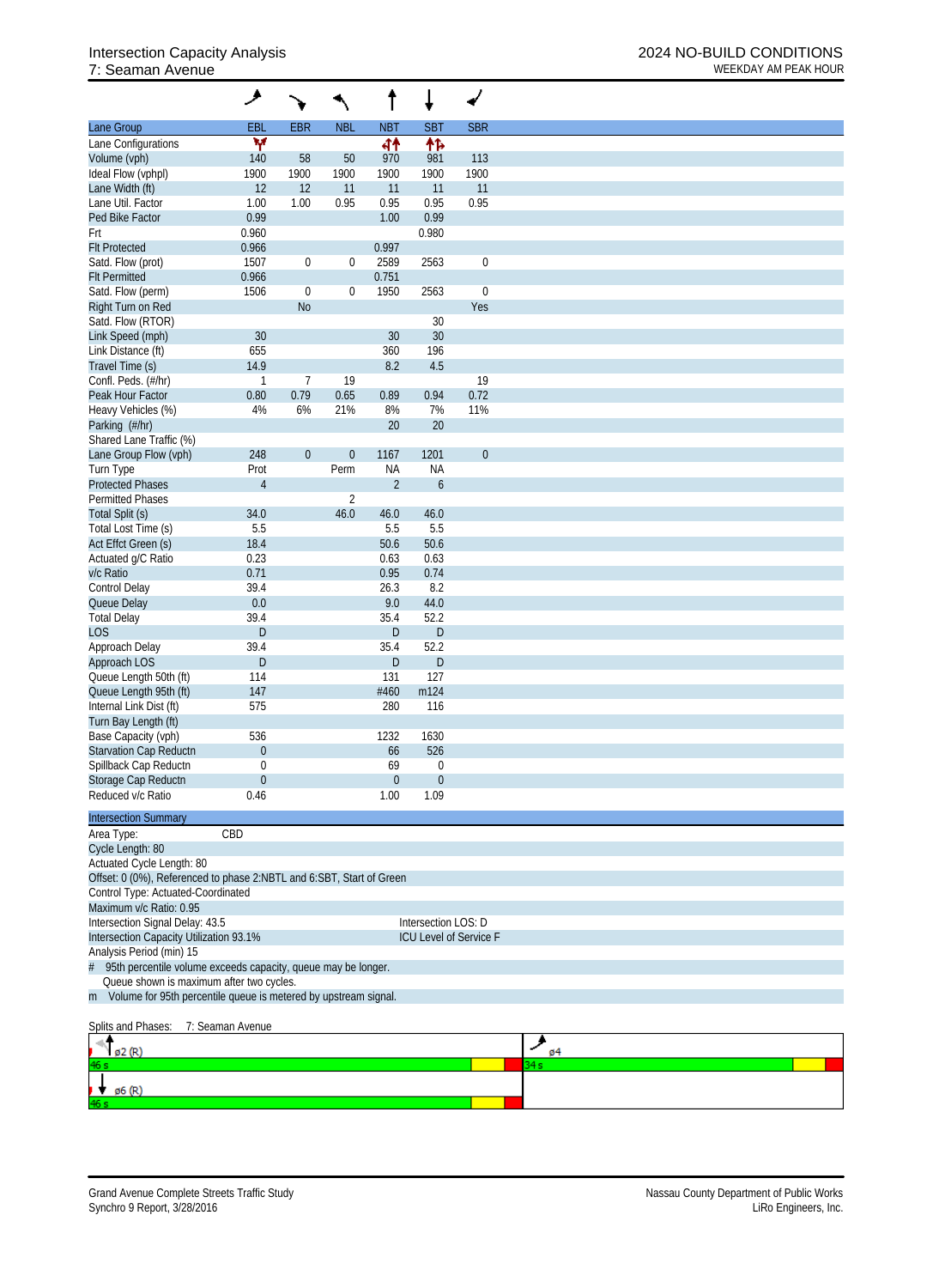# 8: Seaman Avenue WEEKDAY AM PEAK HOUR

|                                                                                                                |                         |                  |                   | ∕                |                          |                        |               |
|----------------------------------------------------------------------------------------------------------------|-------------------------|------------------|-------------------|------------------|--------------------------|------------------------|---------------|
| Lane Group                                                                                                     | <b>WBL</b>              | <b>WBR</b>       | <b>NBT</b>        | <b>NBR</b>       | <b>SBL</b>               | <b>SBT</b>             |               |
| Lane Configurations                                                                                            | W                       |                  | 怍                 |                  |                          | 41                     |               |
| Volume (vph)<br>Ideal Flow (vphpl)                                                                             | 269                     | 81<br>1900       | 861<br>1900       | 257<br>1900      | 61<br>1900               | 799                    |               |
| Lane Width (ft)                                                                                                | 1900<br>12              | 12               | 11                | 11               | 11                       | 1900<br>11             |               |
| Lane Util. Factor                                                                                              | 1.00                    | 1.00             | 0.95              | 0.95             | 0.95                     | 0.95                   |               |
| Ped Bike Factor                                                                                                | 1.00                    |                  | 0.97              |                  |                          | 1.00                   |               |
| Frt                                                                                                            | 0.970                   |                  | 0.954             |                  |                          |                        |               |
| <b>Flt Protected</b>                                                                                           | 0.963                   |                  |                   |                  |                          | 0.996                  |               |
| Satd. Flow (prot)<br><b>Flt Permitted</b>                                                                      | 1442<br>0.963           | $\boldsymbol{0}$ | 2417              | $\boldsymbol{0}$ | $\boldsymbol{0}$         | 2637<br>0.654          |               |
| Satd. Flow (perm)                                                                                              | 1442                    | $\mathbf 0$      | 2417              | $\mathbf 0$      | $\boldsymbol{0}$         | 1730                   |               |
| Right Turn on Red                                                                                              |                         | N <sub>o</sub>   |                   | Yes              |                          |                        |               |
| Satd. Flow (RTOR)                                                                                              |                         |                  | 124               |                  |                          |                        |               |
| Link Speed (mph)                                                                                               | 30                      |                  | 30                |                  |                          | 30                     |               |
| Link Distance (ft)<br>Travel Time (s)                                                                          | 767<br>17.4             |                  | 196<br>4.5        |                  |                          | 252<br>5.7             |               |
| Confl. Peds. (#/hr)                                                                                            |                         | $\overline{2}$   |                   | 48               | 48                       |                        |               |
| Peak Hour Factor                                                                                               | 0.72                    | 0.76             | 0.95              | 0.65             | 0.84                     | 0.91                   |               |
| Heavy Vehicles (%)                                                                                             | 12%                     | 5%               | 8%                | 7%               | 4%                       | 7%                     |               |
| Parking (#/hr)                                                                                                 |                         |                  | 20                |                  |                          | 20                     |               |
| Shared Lane Traffic (%)                                                                                        |                         |                  |                   |                  |                          |                        |               |
| Lane Group Flow (vph)<br>Turn Type                                                                             | 481<br>Prot             | $\boldsymbol{0}$ | 1301<br><b>NA</b> | $\boldsymbol{0}$ | $\boldsymbol{0}$<br>Perm | 951<br><b>NA</b>       |               |
| <b>Protected Phases</b>                                                                                        | 8                       |                  | $\overline{2}$    |                  |                          | 6                      |               |
| <b>Permitted Phases</b>                                                                                        |                         |                  |                   |                  | 6                        |                        |               |
| Total Split (s)                                                                                                | 34.0                    |                  | 46.0              |                  | 46.0                     | 46.0                   |               |
| Total Lost Time (s)                                                                                            | 5.5                     |                  | 5.5               |                  |                          | 5.5                    |               |
| Act Effct Green (s)                                                                                            | 28.0                    |                  | 41.0<br>0.51      |                  |                          | 41.0                   |               |
| Actuated g/C Ratio<br>v/c Ratio                                                                                | 0.35<br>0.95            |                  | 1.00              |                  |                          | 0.51<br>1.07           |               |
| Control Delay                                                                                                  | 58.0                    |                  | 30.8              |                  |                          | 67.3                   |               |
| Queue Delay                                                                                                    | 46.6                    |                  | 35.9              |                  |                          | 10.8                   |               |
| <b>Total Delay</b>                                                                                             | 104.6                   |                  | 66.7              |                  |                          | 78.1                   |               |
| LOS <sup></sup>                                                                                                | F                       |                  | F                 |                  |                          | F                      |               |
| Approach Delay<br>Approach LOS                                                                                 | 104.6<br>F              |                  | 66.7<br>Е         |                  |                          | 78.1<br>E              |               |
| Queue Length 50th (ft)                                                                                         | 228                     |                  | $-77$             |                  |                          | $-284$                 |               |
| Queue Length 95th (ft)                                                                                         | #264                    |                  | m#395             |                  |                          | #413                   |               |
| Internal Link Dist (ft)                                                                                        | 687                     |                  | 116               |                  |                          | 172                    |               |
| Turn Bay Length (ft)                                                                                           |                         |                  |                   |                  |                          |                        |               |
| Base Capacity (vph)                                                                                            | 513                     |                  | 1299<br>212       |                  |                          | 886                    |               |
| <b>Starvation Cap Reductn</b><br>Spillback Cap Reductn                                                         | $\boldsymbol{0}$<br>153 |                  | 16                |                  |                          | $\boldsymbol{0}$<br>25 |               |
| Storage Cap Reductn                                                                                            | $\boldsymbol{0}$        |                  | $\mathbf 0$       |                  |                          | $\theta$               |               |
| Reduced v/c Ratio                                                                                              | 1.34                    |                  | 1.20              |                  |                          | 1.10                   |               |
| <b>Intersection Summary</b>                                                                                    |                         |                  |                   |                  |                          |                        |               |
| Area Type:                                                                                                     | CBD                     |                  |                   |                  |                          |                        |               |
| Cycle Length: 80                                                                                               |                         |                  |                   |                  |                          |                        |               |
| Actuated Cycle Length: 80                                                                                      |                         |                  |                   |                  |                          |                        |               |
| Offset: 0 (0%), Referenced to phase 2:NBT and 6:SBTL, Start of Green                                           |                         |                  |                   |                  |                          |                        |               |
| Control Type: Actuated-Coordinated<br>Maximum v/c Ratio: 1.07                                                  |                         |                  |                   |                  |                          |                        |               |
| Intersection Signal Delay: 77.3                                                                                |                         |                  |                   |                  | Intersection LOS: E      |                        |               |
| Intersection Capacity Utilization 98.8%                                                                        |                         |                  |                   |                  |                          | ICU Level of Service F |               |
| Analysis Period (min) 15                                                                                       |                         |                  |                   |                  |                          |                        |               |
| Volume exceeds capacity, queue is theoretically infinite.                                                      |                         |                  |                   |                  |                          |                        |               |
| Queue shown is maximum after two cycles.                                                                       |                         |                  |                   |                  |                          |                        |               |
| 95th percentile volume exceeds capacity, queue may be longer.<br>#<br>Queue shown is maximum after two cycles. |                         |                  |                   |                  |                          |                        |               |
| m Volume for 95th percentile queue is metered by upstream signal.                                              |                         |                  |                   |                  |                          |                        |               |
| Splits and Phases:                                                                                             | 8: Seaman Avenue        |                  |                   |                  |                          |                        |               |
| ø2 (R)                                                                                                         |                         |                  |                   |                  |                          |                        |               |
| 16 s                                                                                                           |                         |                  |                   |                  |                          |                        |               |
| $\emptyset$ 6 (R)                                                                                              |                         |                  |                   |                  |                          |                        | $\epsilon$ 68 |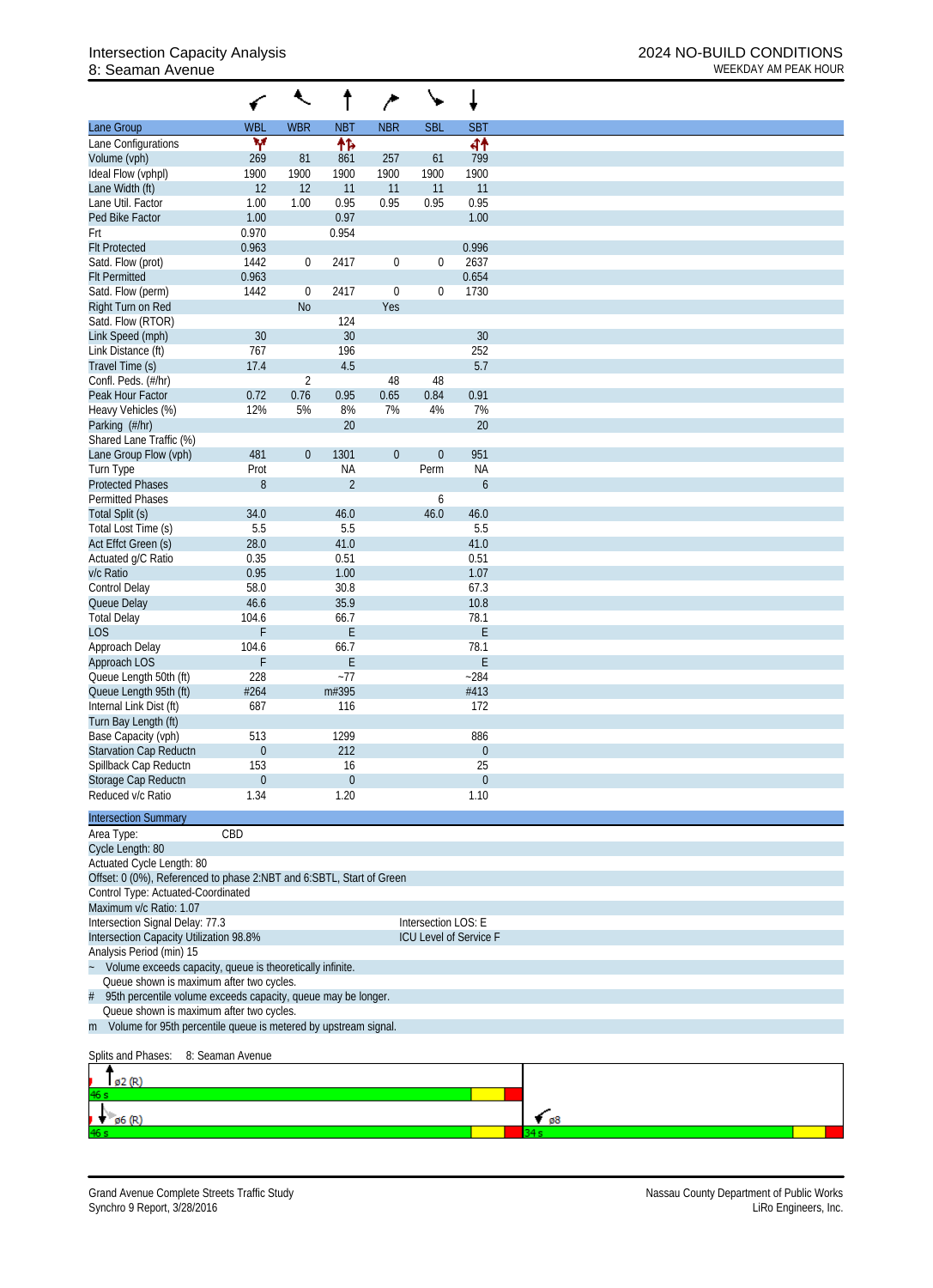## Intersection Capacity Analysis 2024 NO-BUILD CONDITIONS 9: St Lukes Place & Grand Avenue WEEKDAY AM PEAK HOUR

| <b>EBR</b><br><b>NBL</b><br><b>NBT</b><br><b>SBT</b><br><b>SBR</b><br>Lane Group<br>EBL<br>۷<br>伟<br>44<br>Lane Configurations<br>82<br>Volume (vph)<br>49<br>42<br>984<br>810<br>63<br>1900<br>1900<br>1900<br>1900<br>Ideal Flow (vphpl)<br>1900<br>1900<br>12<br>11<br>Lane Width (ft)<br>12<br>11<br>11<br>11<br>1.00<br>0.95<br>0.95<br>0.95<br>Lane Util. Factor<br>1.00<br>0.95<br>Ped Bike Factor<br>0.99<br>1.00<br>1.00<br>0.948<br>0.986<br>Frt<br>0.970<br><b>Flt Protected</b><br>0.998<br>1532<br>2639<br>$\boldsymbol{0}$<br>$\boldsymbol{0}$<br>$\boldsymbol{0}$<br>2601<br>Satd. Flow (prot)<br>0.970<br>0.856<br><b>Flt Permitted</b><br>$\boldsymbol{0}$<br>Satd. Flow (perm)<br>1525<br>$\mathbf 0$<br>0<br>2263<br>2601<br>Yes<br>Right Turn on Red<br><b>No</b><br>Satd. Flow (RTOR)<br>19<br>30<br>Link Speed (mph)<br>30<br>30<br>252<br>852<br>Link Distance (ft)<br>678<br>5.7<br>19.4<br>Travel Time (s)<br>15.4<br>Confl. Peds. (#/hr)<br>16<br>16<br>6<br>4<br>0.77<br>0.77<br>0.95<br>0.74<br>Peak Hour Factor<br>0.80<br>0.89<br>5%<br>7%<br>5%<br>Heavy Vehicles (%)<br>2%<br>2%<br>7%<br>20<br>20<br>Parking (#/hr)<br>Shared Lane Traffic (%)<br>166<br>938<br>$\boldsymbol{0}$<br>$\boldsymbol{0}$<br>$\boldsymbol{0}$<br>1161<br>Lane Group Flow (vph) |
|--------------------------------------------------------------------------------------------------------------------------------------------------------------------------------------------------------------------------------------------------------------------------------------------------------------------------------------------------------------------------------------------------------------------------------------------------------------------------------------------------------------------------------------------------------------------------------------------------------------------------------------------------------------------------------------------------------------------------------------------------------------------------------------------------------------------------------------------------------------------------------------------------------------------------------------------------------------------------------------------------------------------------------------------------------------------------------------------------------------------------------------------------------------------------------------------------------------------------------------------------------------------------------------------|
|                                                                                                                                                                                                                                                                                                                                                                                                                                                                                                                                                                                                                                                                                                                                                                                                                                                                                                                                                                                                                                                                                                                                                                                                                                                                                            |
|                                                                                                                                                                                                                                                                                                                                                                                                                                                                                                                                                                                                                                                                                                                                                                                                                                                                                                                                                                                                                                                                                                                                                                                                                                                                                            |
|                                                                                                                                                                                                                                                                                                                                                                                                                                                                                                                                                                                                                                                                                                                                                                                                                                                                                                                                                                                                                                                                                                                                                                                                                                                                                            |
|                                                                                                                                                                                                                                                                                                                                                                                                                                                                                                                                                                                                                                                                                                                                                                                                                                                                                                                                                                                                                                                                                                                                                                                                                                                                                            |
|                                                                                                                                                                                                                                                                                                                                                                                                                                                                                                                                                                                                                                                                                                                                                                                                                                                                                                                                                                                                                                                                                                                                                                                                                                                                                            |
|                                                                                                                                                                                                                                                                                                                                                                                                                                                                                                                                                                                                                                                                                                                                                                                                                                                                                                                                                                                                                                                                                                                                                                                                                                                                                            |
|                                                                                                                                                                                                                                                                                                                                                                                                                                                                                                                                                                                                                                                                                                                                                                                                                                                                                                                                                                                                                                                                                                                                                                                                                                                                                            |
|                                                                                                                                                                                                                                                                                                                                                                                                                                                                                                                                                                                                                                                                                                                                                                                                                                                                                                                                                                                                                                                                                                                                                                                                                                                                                            |
|                                                                                                                                                                                                                                                                                                                                                                                                                                                                                                                                                                                                                                                                                                                                                                                                                                                                                                                                                                                                                                                                                                                                                                                                                                                                                            |
|                                                                                                                                                                                                                                                                                                                                                                                                                                                                                                                                                                                                                                                                                                                                                                                                                                                                                                                                                                                                                                                                                                                                                                                                                                                                                            |
|                                                                                                                                                                                                                                                                                                                                                                                                                                                                                                                                                                                                                                                                                                                                                                                                                                                                                                                                                                                                                                                                                                                                                                                                                                                                                            |
|                                                                                                                                                                                                                                                                                                                                                                                                                                                                                                                                                                                                                                                                                                                                                                                                                                                                                                                                                                                                                                                                                                                                                                                                                                                                                            |
|                                                                                                                                                                                                                                                                                                                                                                                                                                                                                                                                                                                                                                                                                                                                                                                                                                                                                                                                                                                                                                                                                                                                                                                                                                                                                            |
|                                                                                                                                                                                                                                                                                                                                                                                                                                                                                                                                                                                                                                                                                                                                                                                                                                                                                                                                                                                                                                                                                                                                                                                                                                                                                            |
|                                                                                                                                                                                                                                                                                                                                                                                                                                                                                                                                                                                                                                                                                                                                                                                                                                                                                                                                                                                                                                                                                                                                                                                                                                                                                            |
|                                                                                                                                                                                                                                                                                                                                                                                                                                                                                                                                                                                                                                                                                                                                                                                                                                                                                                                                                                                                                                                                                                                                                                                                                                                                                            |
|                                                                                                                                                                                                                                                                                                                                                                                                                                                                                                                                                                                                                                                                                                                                                                                                                                                                                                                                                                                                                                                                                                                                                                                                                                                                                            |
|                                                                                                                                                                                                                                                                                                                                                                                                                                                                                                                                                                                                                                                                                                                                                                                                                                                                                                                                                                                                                                                                                                                                                                                                                                                                                            |
|                                                                                                                                                                                                                                                                                                                                                                                                                                                                                                                                                                                                                                                                                                                                                                                                                                                                                                                                                                                                                                                                                                                                                                                                                                                                                            |
|                                                                                                                                                                                                                                                                                                                                                                                                                                                                                                                                                                                                                                                                                                                                                                                                                                                                                                                                                                                                                                                                                                                                                                                                                                                                                            |
|                                                                                                                                                                                                                                                                                                                                                                                                                                                                                                                                                                                                                                                                                                                                                                                                                                                                                                                                                                                                                                                                                                                                                                                                                                                                                            |
|                                                                                                                                                                                                                                                                                                                                                                                                                                                                                                                                                                                                                                                                                                                                                                                                                                                                                                                                                                                                                                                                                                                                                                                                                                                                                            |
| Turn Type<br>Perm<br><b>NA</b><br><b>NA</b><br>Prot                                                                                                                                                                                                                                                                                                                                                                                                                                                                                                                                                                                                                                                                                                                                                                                                                                                                                                                                                                                                                                                                                                                                                                                                                                        |
| $\overline{2}$<br><b>Protected Phases</b><br>$\overline{4}$<br>$\boldsymbol{6}$                                                                                                                                                                                                                                                                                                                                                                                                                                                                                                                                                                                                                                                                                                                                                                                                                                                                                                                                                                                                                                                                                                                                                                                                            |
| <b>Permitted Phases</b><br>2                                                                                                                                                                                                                                                                                                                                                                                                                                                                                                                                                                                                                                                                                                                                                                                                                                                                                                                                                                                                                                                                                                                                                                                                                                                               |
| 46.0<br>46.0<br>Total Split (s)<br>34.0<br>46.0                                                                                                                                                                                                                                                                                                                                                                                                                                                                                                                                                                                                                                                                                                                                                                                                                                                                                                                                                                                                                                                                                                                                                                                                                                            |
| 5.5<br>5.5<br>Total Lost Time (s)<br>5.5                                                                                                                                                                                                                                                                                                                                                                                                                                                                                                                                                                                                                                                                                                                                                                                                                                                                                                                                                                                                                                                                                                                                                                                                                                                   |
| 54.9<br>54.9<br>Act Effct Green (s)<br>14.1<br>0.69                                                                                                                                                                                                                                                                                                                                                                                                                                                                                                                                                                                                                                                                                                                                                                                                                                                                                                                                                                                                                                                                                                                                                                                                                                        |
| 0.18<br>0.69<br>Actuated g/C Ratio<br>0.75<br>0.52<br>v/c Ratio<br>0.62                                                                                                                                                                                                                                                                                                                                                                                                                                                                                                                                                                                                                                                                                                                                                                                                                                                                                                                                                                                                                                                                                                                                                                                                                    |
| Control Delay<br>39.7<br>6.9<br>2.8                                                                                                                                                                                                                                                                                                                                                                                                                                                                                                                                                                                                                                                                                                                                                                                                                                                                                                                                                                                                                                                                                                                                                                                                                                                        |
| $0.0\,$<br>1.2<br>0.5<br>Queue Delay                                                                                                                                                                                                                                                                                                                                                                                                                                                                                                                                                                                                                                                                                                                                                                                                                                                                                                                                                                                                                                                                                                                                                                                                                                                       |
| 39.7<br>8.1<br>3.2<br><b>Total Delay</b>                                                                                                                                                                                                                                                                                                                                                                                                                                                                                                                                                                                                                                                                                                                                                                                                                                                                                                                                                                                                                                                                                                                                                                                                                                                   |
| <b>LOS</b><br>D<br>$\mathsf{A}$<br>A                                                                                                                                                                                                                                                                                                                                                                                                                                                                                                                                                                                                                                                                                                                                                                                                                                                                                                                                                                                                                                                                                                                                                                                                                                                       |
| 39.7<br>8.1<br>3.2<br>Approach Delay                                                                                                                                                                                                                                                                                                                                                                                                                                                                                                                                                                                                                                                                                                                                                                                                                                                                                                                                                                                                                                                                                                                                                                                                                                                       |
| Approach LOS<br>A<br>A<br>D                                                                                                                                                                                                                                                                                                                                                                                                                                                                                                                                                                                                                                                                                                                                                                                                                                                                                                                                                                                                                                                                                                                                                                                                                                                                |
| Queue Length 50th (ft)<br>78<br>29<br>78                                                                                                                                                                                                                                                                                                                                                                                                                                                                                                                                                                                                                                                                                                                                                                                                                                                                                                                                                                                                                                                                                                                                                                                                                                                   |
| Queue Length 95th (ft)<br>m95<br>m43<br>110                                                                                                                                                                                                                                                                                                                                                                                                                                                                                                                                                                                                                                                                                                                                                                                                                                                                                                                                                                                                                                                                                                                                                                                                                                                |
| Internal Link Dist (ft)<br>598<br>172<br>772                                                                                                                                                                                                                                                                                                                                                                                                                                                                                                                                                                                                                                                                                                                                                                                                                                                                                                                                                                                                                                                                                                                                                                                                                                               |
| Turn Bay Length (ft)                                                                                                                                                                                                                                                                                                                                                                                                                                                                                                                                                                                                                                                                                                                                                                                                                                                                                                                                                                                                                                                                                                                                                                                                                                                                       |
| Base Capacity (vph)<br>545<br>1553<br>1792                                                                                                                                                                                                                                                                                                                                                                                                                                                                                                                                                                                                                                                                                                                                                                                                                                                                                                                                                                                                                                                                                                                                                                                                                                                 |
| Starvation Cap Reductn<br>190<br>$\overline{0}$<br>$\overline{0}$                                                                                                                                                                                                                                                                                                                                                                                                                                                                                                                                                                                                                                                                                                                                                                                                                                                                                                                                                                                                                                                                                                                                                                                                                          |
| Spillback Cap Reductn<br>412<br>$\mathbf 0$<br>0                                                                                                                                                                                                                                                                                                                                                                                                                                                                                                                                                                                                                                                                                                                                                                                                                                                                                                                                                                                                                                                                                                                                                                                                                                           |
| Storage Cap Reductn<br>$\theta$<br>$\mathbf 0$<br>$\boldsymbol{0}$                                                                                                                                                                                                                                                                                                                                                                                                                                                                                                                                                                                                                                                                                                                                                                                                                                                                                                                                                                                                                                                                                                                                                                                                                         |
| Reduced v/c Ratio<br>0.30<br>0.85<br>0.68                                                                                                                                                                                                                                                                                                                                                                                                                                                                                                                                                                                                                                                                                                                                                                                                                                                                                                                                                                                                                                                                                                                                                                                                                                                  |
|                                                                                                                                                                                                                                                                                                                                                                                                                                                                                                                                                                                                                                                                                                                                                                                                                                                                                                                                                                                                                                                                                                                                                                                                                                                                                            |
| <b>Intersection Summary</b>                                                                                                                                                                                                                                                                                                                                                                                                                                                                                                                                                                                                                                                                                                                                                                                                                                                                                                                                                                                                                                                                                                                                                                                                                                                                |
| CBD<br>Area Type:                                                                                                                                                                                                                                                                                                                                                                                                                                                                                                                                                                                                                                                                                                                                                                                                                                                                                                                                                                                                                                                                                                                                                                                                                                                                          |
| Cycle Length: 80                                                                                                                                                                                                                                                                                                                                                                                                                                                                                                                                                                                                                                                                                                                                                                                                                                                                                                                                                                                                                                                                                                                                                                                                                                                                           |
| Actuated Cycle Length: 80                                                                                                                                                                                                                                                                                                                                                                                                                                                                                                                                                                                                                                                                                                                                                                                                                                                                                                                                                                                                                                                                                                                                                                                                                                                                  |
| Offset: 0 (0%), Referenced to phase 2:NBTL and 6:SBT, Start of Green                                                                                                                                                                                                                                                                                                                                                                                                                                                                                                                                                                                                                                                                                                                                                                                                                                                                                                                                                                                                                                                                                                                                                                                                                       |
| Control Type: Actuated-Coordinated<br>Maximum v/c Ratio: 0.75                                                                                                                                                                                                                                                                                                                                                                                                                                                                                                                                                                                                                                                                                                                                                                                                                                                                                                                                                                                                                                                                                                                                                                                                                              |
| Intersection Signal Delay: 8.4<br>Intersection LOS: A                                                                                                                                                                                                                                                                                                                                                                                                                                                                                                                                                                                                                                                                                                                                                                                                                                                                                                                                                                                                                                                                                                                                                                                                                                      |
| Intersection Capacity Utilization 82.1%<br>ICU Level of Service E                                                                                                                                                                                                                                                                                                                                                                                                                                                                                                                                                                                                                                                                                                                                                                                                                                                                                                                                                                                                                                                                                                                                                                                                                          |
| Analysis Period (min) 15                                                                                                                                                                                                                                                                                                                                                                                                                                                                                                                                                                                                                                                                                                                                                                                                                                                                                                                                                                                                                                                                                                                                                                                                                                                                   |
| m Volume for 95th percentile queue is metered by upstream signal.                                                                                                                                                                                                                                                                                                                                                                                                                                                                                                                                                                                                                                                                                                                                                                                                                                                                                                                                                                                                                                                                                                                                                                                                                          |
| Splits and Phases:<br>9: St Lukes Place & Grand Avenue                                                                                                                                                                                                                                                                                                                                                                                                                                                                                                                                                                                                                                                                                                                                                                                                                                                                                                                                                                                                                                                                                                                                                                                                                                     |
| ≯                                                                                                                                                                                                                                                                                                                                                                                                                                                                                                                                                                                                                                                                                                                                                                                                                                                                                                                                                                                                                                                                                                                                                                                                                                                                                          |
| $\varnothing$ 2 $(R)$<br>0 <sup>4</sup>                                                                                                                                                                                                                                                                                                                                                                                                                                                                                                                                                                                                                                                                                                                                                                                                                                                                                                                                                                                                                                                                                                                                                                                                                                                    |
| 34 s<br>16 s                                                                                                                                                                                                                                                                                                                                                                                                                                                                                                                                                                                                                                                                                                                                                                                                                                                                                                                                                                                                                                                                                                                                                                                                                                                                               |
|                                                                                                                                                                                                                                                                                                                                                                                                                                                                                                                                                                                                                                                                                                                                                                                                                                                                                                                                                                                                                                                                                                                                                                                                                                                                                            |
| ø6 (R)                                                                                                                                                                                                                                                                                                                                                                                                                                                                                                                                                                                                                                                                                                                                                                                                                                                                                                                                                                                                                                                                                                                                                                                                                                                                                     |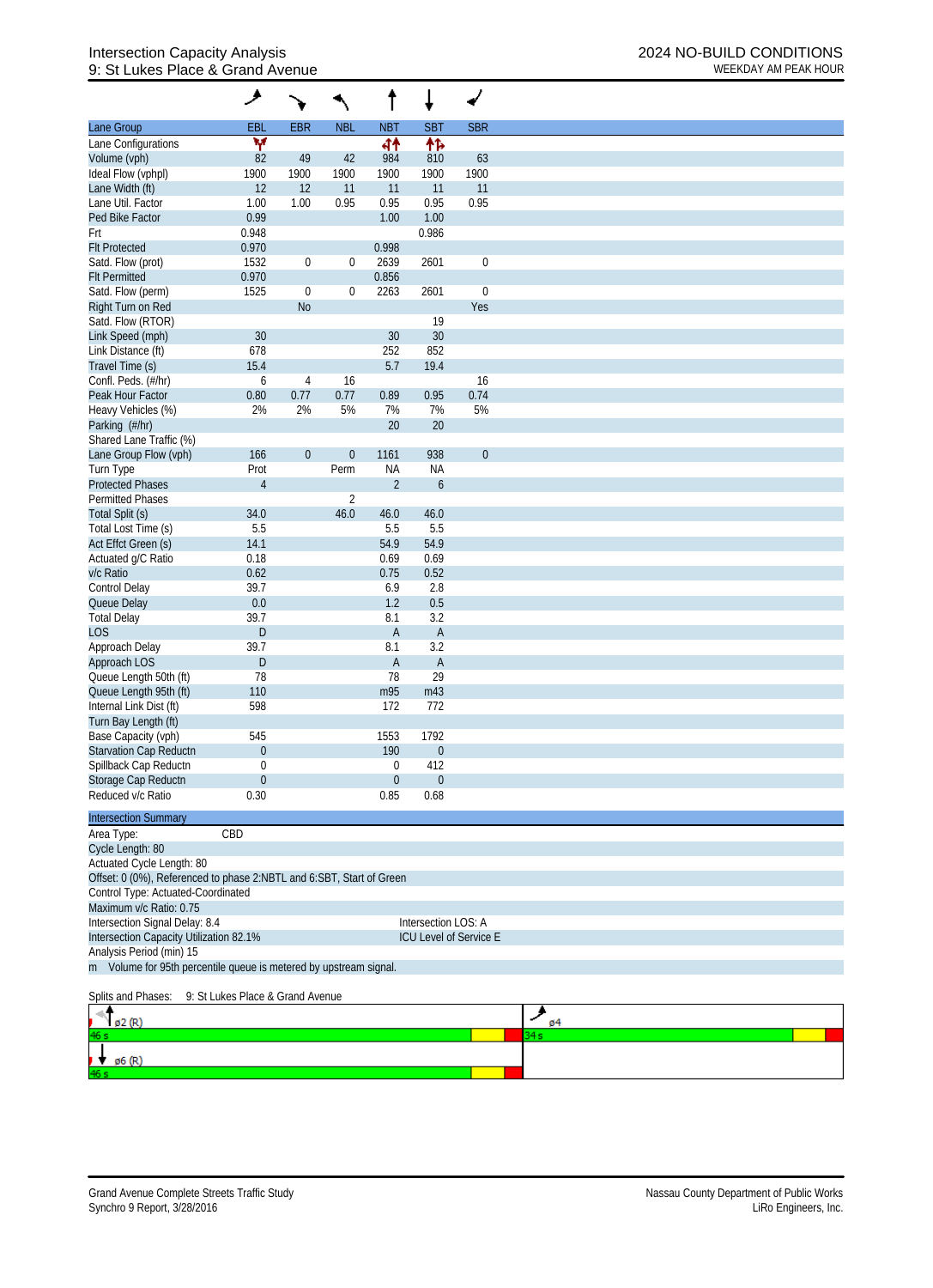## Intersection Capacity Analysis<br>10: Grand Avenue & High School Drive<br>WEEKDAY AM PEAK HOUR 10: Grand Avenue & High School Drive

|                                                                                                                | ᢣ                      |                |                  |                  |                  |                                                                                                               |                  |                  |                  |                |                  |              |  |  |  |  |
|----------------------------------------------------------------------------------------------------------------|------------------------|----------------|------------------|------------------|------------------|---------------------------------------------------------------------------------------------------------------|------------------|------------------|------------------|----------------|------------------|--------------|--|--|--|--|
| Lane Group                                                                                                     | EBL                    | <b>EBT</b>     | <b>EBR</b>       | <b>WBL</b>       | <b>WBT</b>       | <b>WBR</b>                                                                                                    | <b>NBL</b>       | <b>NBT</b>       | <b>NBR</b>       | <b>SBL</b>     | <b>SBT</b>       | <b>SBR</b>   |  |  |  |  |
| Lane Configurations                                                                                            |                        | Ф              |                  |                  | Ф                |                                                                                                               | ۲                | 怍                |                  | ۳              | ₩                |              |  |  |  |  |
| Volume (vph)                                                                                                   | 3                      | $\theta$       | $\overline{2}$   | 132              | $\theta$         | 138                                                                                                           | $\overline{4}$   | 791              | 206              | 155            | 754              | $\mathbf{1}$ |  |  |  |  |
| Ideal Flow (vphpl)                                                                                             | 1900                   | 1900           | 1900             | 1900             | 1900             | 1900                                                                                                          | 1900             | 1900             | 1900             | 1900           | 1900             | 1900         |  |  |  |  |
| Lane Width (ft)                                                                                                | 12                     | 12             | 12               | 12               | 12               | 12                                                                                                            | 12               | 11               | 11               | 12             | 11               | 11           |  |  |  |  |
| Storage Length (ft)                                                                                            | $\mathbf 0$            |                | $\boldsymbol{0}$ | $\boldsymbol{0}$ |                  | $\boldsymbol{0}$                                                                                              | 150              |                  | $\boldsymbol{0}$ | 200            |                  | $\mathbf 0$  |  |  |  |  |
| Storage Lanes                                                                                                  | $\boldsymbol{0}$       |                | $\boldsymbol{0}$ | $\boldsymbol{0}$ |                  | $\boldsymbol{0}$                                                                                              | $\overline{1}$   |                  | $\boldsymbol{0}$ | $\overline{1}$ |                  | $\mathbf{0}$ |  |  |  |  |
| Taper Length (ft)                                                                                              | 25                     |                |                  | 25               |                  |                                                                                                               | 25               |                  |                  | 25             |                  |              |  |  |  |  |
| Lane Util. Factor                                                                                              | 1.00                   | 1.00           | 1.00             | 1.00             | 1.00             | 1.00                                                                                                          | 1.00             | 0.95             | 0.95             | 1.00           | 0.95             | 0.95         |  |  |  |  |
| Ped Bike Factor                                                                                                |                        | 0.97           |                  |                  | 0.93             |                                                                                                               | 0.96             | 0.99             |                  |                | 1.00             |              |  |  |  |  |
| <b>Frt</b>                                                                                                     |                        | 0.932          |                  |                  | 0.923            |                                                                                                               |                  | 0.965            |                  |                | 0.999            |              |  |  |  |  |
| <b>Flt Protected</b>                                                                                           |                        | 0.976<br>1509  |                  |                  | 0.979<br>1414    |                                                                                                               | 0.950            | 2807             |                  | 0.950<br>1504  | 2891             | $\mathbf{0}$ |  |  |  |  |
| Satd. Flow (prot)<br><b>Flt Permitted</b>                                                                      | $\overline{0}$         | 0.852          | $\boldsymbol{0}$ | $\theta$         | 0.858            | $\overline{0}$                                                                                                | 1593<br>0.341    |                  | $\boldsymbol{0}$ | 0.950          |                  |              |  |  |  |  |
| Satd. Flow (perm)                                                                                              | $\mathbf{0}$           | 1285           | $\boldsymbol{0}$ | $\theta$         | 1235             | $\boldsymbol{0}$                                                                                              | 549              | 2807             | $\boldsymbol{0}$ | 1504           | 2891             | $\mathbf{0}$ |  |  |  |  |
| Right Turn on Red                                                                                              |                        |                | Yes              |                  |                  | Yes                                                                                                           |                  |                  | Yes              |                |                  | Yes          |  |  |  |  |
| Satd. Flow (RTOR)                                                                                              |                        | 95             |                  |                  | 95               |                                                                                                               |                  | 48               |                  |                | $\mathbf{1}$     |              |  |  |  |  |
| Link Speed (mph)                                                                                               |                        | 30             |                  |                  | 30               |                                                                                                               |                  | 30               |                  |                | 30               |              |  |  |  |  |
| Link Distance (ft)                                                                                             |                        | 564            |                  |                  | 861              |                                                                                                               |                  | 852              |                  |                | 745              |              |  |  |  |  |
| Travel Time (s)                                                                                                |                        | 12.8           |                  |                  | 19.6             |                                                                                                               |                  | 19.4             |                  |                | 16.9             |              |  |  |  |  |
| Confl. Peds. (#/hr)                                                                                            | 106                    |                | 9                | 9                |                  | 106                                                                                                           | 66               |                  | $\, 8$           |                |                  | 66           |  |  |  |  |
| Peak Hour Factor                                                                                               | 0.75                   | 0.92           | 0.50             | 0.81             | 0.92             | 0.63                                                                                                          | 0.50             | 0.80             | 0.69             | 0.51           | 0.92             | 0.25         |  |  |  |  |
| Heavy Vehicles (%)                                                                                             | 2%                     | 2%             | 2%               | 2%               | 2%               | 2%                                                                                                            | 2%               | 6%               | 8%               | 8%             | 7%               | 2%           |  |  |  |  |
| Bus Blockages (#/hr)                                                                                           | 0                      | $\mathbf 0$    | $\boldsymbol{0}$ | $\mathbf 0$      | $\boldsymbol{0}$ | $\mathbf 0$                                                                                                   | $\theta$         | 3                | $\boldsymbol{0}$ | $\Omega$       | $\overline{7}$   | $\mathbf 0$  |  |  |  |  |
| Shared Lane Traffic (%)                                                                                        |                        |                |                  |                  |                  |                                                                                                               |                  |                  |                  |                |                  |              |  |  |  |  |
| Lane Group Flow (vph)                                                                                          | $\boldsymbol{0}$       | 8              | $\boldsymbol{0}$ | $\boldsymbol{0}$ | 382              | $\boldsymbol{0}$                                                                                              | 8                | 1288             | $\boldsymbol{0}$ | 304            | 824              | $\mathbf 0$  |  |  |  |  |
| <b>Turn Type</b>                                                                                               | Perm                   | <b>NA</b>      |                  | Perm             | <b>NA</b>        |                                                                                                               | Perm             | <b>NA</b>        |                  | Prot           | <b>NA</b>        |              |  |  |  |  |
| <b>Protected Phases</b>                                                                                        |                        | 4              |                  |                  | 8                |                                                                                                               |                  | 6                |                  | 5              | $\overline{2}$   |              |  |  |  |  |
| <b>Permitted Phases</b>                                                                                        | $\overline{4}$         |                |                  | $\, 8$           |                  |                                                                                                               | 6                |                  |                  |                | $\boldsymbol{6}$ |              |  |  |  |  |
| Total Split (s)                                                                                                | 32.0                   | 32.0           |                  | 32.0             | 32.0             |                                                                                                               | 27.0             | 27.0             |                  | 21.0           | 48.0             |              |  |  |  |  |
| Total Lost Time (s)                                                                                            |                        | $6.0\,$        |                  |                  | 6.0              |                                                                                                               | 6.0              | 6.0              |                  | 4.0            | 6.0              |              |  |  |  |  |
| Act Effct Green (s)                                                                                            |                        | 23.1           |                  |                  | 23.1             |                                                                                                               | 22.9             | 22.9             |                  | 18.0           | 44.9             |              |  |  |  |  |
| Actuated g/C Ratio                                                                                             |                        | 0.29           |                  |                  | 0.29             |                                                                                                               | 0.29             | 0.29             |                  | 0.22           | 0.56             |              |  |  |  |  |
| v/c Ratio                                                                                                      |                        | 0.02           |                  |                  | 0.90             |                                                                                                               | 0.05             | 1.54             |                  | 0.90           | 0.51             |              |  |  |  |  |
| <b>Control Delay</b>                                                                                           |                        | 0.0            |                  |                  | 46.3             |                                                                                                               | 29.5             | 273.5            |                  | 62.4           | 13.8             |              |  |  |  |  |
| Queue Delay                                                                                                    |                        | 0.0            |                  |                  | 0.0              |                                                                                                               | 0.0              | 0.0              |                  | 0.0            | 0.0              |              |  |  |  |  |
| <b>Total Delay</b>                                                                                             |                        | 0.0            |                  |                  | 46.3             |                                                                                                               | 29.5             | 273.5<br>F       |                  | 62.4           | 13.8             |              |  |  |  |  |
| <b>LOS</b><br>Approach Delay                                                                                   |                        | A<br>0.0       |                  |                  | D<br>46.3        |                                                                                                               | С                | 272.0            |                  | E              | B<br>26.9        |              |  |  |  |  |
| Approach LOS                                                                                                   |                        | Α              |                  |                  | D                |                                                                                                               |                  | F                |                  |                | C                |              |  |  |  |  |
| Queue Length 50th (ft)                                                                                         |                        | $\theta$       |                  |                  | 133              |                                                                                                               | 3                | $-511$           |                  | 126            | 117              |              |  |  |  |  |
| Queue Length 95th (ft)                                                                                         |                        | $\mathbf 0$    |                  |                  | #289             |                                                                                                               | m <sub>5</sub>   | #523             |                  | 139            | 165              |              |  |  |  |  |
| Internal Link Dist (ft)                                                                                        |                        | 484            |                  |                  | 781              |                                                                                                               |                  | 772              |                  |                | 665              |              |  |  |  |  |
| Turn Bay Length (ft)                                                                                           |                        |                |                  |                  |                  |                                                                                                               | 150              |                  |                  | 200            |                  |              |  |  |  |  |
| Base Capacity (vph)                                                                                            |                        | 481            |                  |                  | 465              |                                                                                                               | 157              | 838              |                  | 338            | 1623             |              |  |  |  |  |
| Starvation Cap Reductn                                                                                         |                        | $\overline{0}$ |                  |                  | $\overline{0}$   |                                                                                                               | $\overline{0}$   | $\theta$         |                  | $\mathbf{0}$   | 0                |              |  |  |  |  |
| Spillback Cap Reductn                                                                                          |                        | $\mathbf 0$    |                  |                  | $\boldsymbol{0}$ |                                                                                                               | $\boldsymbol{0}$ | $\boldsymbol{0}$ |                  | $\overline{0}$ | $\boldsymbol{0}$ |              |  |  |  |  |
| Storage Cap Reductn                                                                                            |                        | $\mathbf 0$    |                  |                  | 0                |                                                                                                               | $\mathbf 0$      | 0                |                  | $\mathbf{0}$   | $\mathbf 0$      |              |  |  |  |  |
| Reduced v/c Ratio                                                                                              |                        | 0.02           |                  |                  | 0.82             |                                                                                                               | 0.05             | 1.54             |                  | 0.90           | 0.51             |              |  |  |  |  |
| <b>Intersection Summary</b>                                                                                    |                        |                |                  |                  |                  |                                                                                                               |                  |                  |                  |                |                  |              |  |  |  |  |
| CBD<br>Area Type:                                                                                              |                        |                |                  |                  |                  |                                                                                                               |                  |                  |                  |                |                  |              |  |  |  |  |
| Cycle Length: 80                                                                                               |                        |                |                  |                  |                  |                                                                                                               |                  |                  |                  |                |                  |              |  |  |  |  |
| Actuated Cycle Length: 80                                                                                      |                        |                |                  |                  |                  |                                                                                                               |                  |                  |                  |                |                  |              |  |  |  |  |
| Offset: 0 (0%), Referenced to phase 6:NBSB, Start of Green                                                     |                        |                |                  |                  |                  |                                                                                                               |                  |                  |                  |                |                  |              |  |  |  |  |
| Control Type: Actuated-Coordinated                                                                             |                        |                |                  |                  |                  |                                                                                                               |                  |                  |                  |                |                  |              |  |  |  |  |
| Maximum v/c Ratio: 1.54                                                                                        |                        |                |                  |                  |                  |                                                                                                               |                  |                  |                  |                |                  |              |  |  |  |  |
| Intersection Signal Delay: 142.3<br>Intersection LOS: F                                                        |                        |                |                  |                  |                  |                                                                                                               |                  |                  |                  |                |                  |              |  |  |  |  |
| Intersection Capacity Utilization 77.8%                                                                        | ICU Level of Service D |                |                  |                  |                  |                                                                                                               |                  |                  |                  |                |                  |              |  |  |  |  |
| Analysis Period (min) 15                                                                                       |                        |                |                  |                  |                  |                                                                                                               |                  |                  |                  |                |                  |              |  |  |  |  |
| Volume exceeds capacity, queue is theoretically infinite.<br>$\sim$                                            |                        |                |                  |                  |                  |                                                                                                               |                  |                  |                  |                |                  |              |  |  |  |  |
| Queue shown is maximum after two cycles.<br>95th percentile volume exceeds capacity, queue may be longer.<br># |                        |                |                  |                  |                  |                                                                                                               |                  |                  |                  |                |                  |              |  |  |  |  |
|                                                                                                                |                        |                |                  |                  |                  |                                                                                                               |                  |                  |                  |                |                  |              |  |  |  |  |
|                                                                                                                |                        |                |                  |                  |                  | Queue shown is maximum after two cycles.<br>m Volume for 95th percentile queue is metered by upstream signal. |                  |                  |                  |                |                  |              |  |  |  |  |

#### Splits and Phases: 10: Grand Avenue & High School Drive

| ø2              |       | - 64 |                                                                                                                                     |  |
|-----------------|-------|------|-------------------------------------------------------------------------------------------------------------------------------------|--|
| 48s             |       | --   |                                                                                                                                     |  |
|                 | 96(R) | ø8   |                                                                                                                                     |  |
| 21 <sub>s</sub> |       |      |                                                                                                                                     |  |
|                 |       |      | $\mathbf{r}$ and $\mathbf{r}$ and $\mathbf{r}$ and $\mathbf{r}$ and $\mathbf{r}$ and $\mathbf{r}$ and $\mathbf{r}$ and $\mathbf{r}$ |  |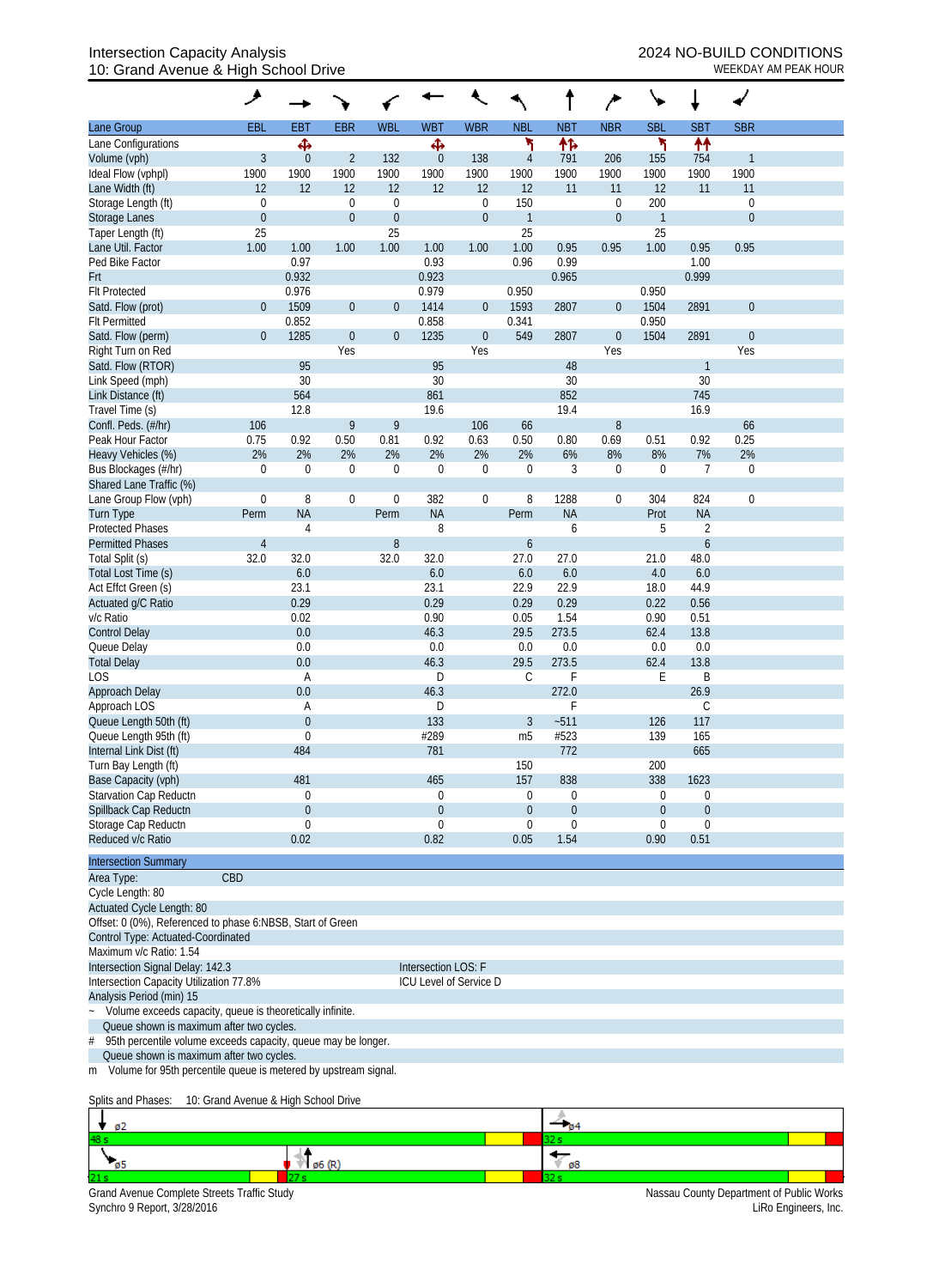## Intersection Capacity Analysis 2024 NO-BUILD CONDITIONS<br>11: Stowe Avenue 2008 11: Stowe Avenue

|                                                                   | ۸                      |                  |                  |                          |                        |                  |                      |                   |                                          |                    |                  |                  |  |
|-------------------------------------------------------------------|------------------------|------------------|------------------|--------------------------|------------------------|------------------|----------------------|-------------------|------------------------------------------|--------------------|------------------|------------------|--|
| Lane Group                                                        | EBL                    | <b>EBT</b>       | <b>EBR</b>       | <b>WBL</b>               | <b>WBT</b>             | <b>WBR</b>       | <b>NBL</b>           | <b>NBT</b>        | <b>NBR</b>                               | <b>SBL</b>         | <b>SBT</b>       | <b>SBR</b>       |  |
| Lane Configurations                                               |                        | ф                |                  |                          | 412                    |                  | ۲                    | 作                 |                                          | ۲                  | 伟                |                  |  |
| Volume (vph)                                                      | 20                     | $\overline{1}$   | 34               | 88                       | $\overline{4}$         | 40               | 83                   | 1004              | 34                                       | 27                 | 926              | $\mathfrak{Z}$   |  |
| Ideal Flow (vphpl)                                                | 1900                   | 1900             | 1900             | 1900                     | 1900                   | 1900             | 1900                 | 1900              | 1900                                     | 1900               | 1900             | 1900             |  |
| Lane Width (ft)                                                   | 12                     | 12               | 12               | 12                       | 12                     | 12               | 11                   | 11                | 11                                       | 11                 | 11               | 11               |  |
| Storage Length (ft)                                               | $\mathbf 0$            |                  | $\boldsymbol{0}$ | $\mathbf 0$              |                        | 0                | 350                  |                   | $\mathbf 0$                              | 120                |                  | $\boldsymbol{0}$ |  |
| Storage Lanes                                                     | $\boldsymbol{0}$<br>25 |                  | $\boldsymbol{0}$ | $\mathbf{0}$<br>25       |                        | $\boldsymbol{0}$ | $\overline{1}$<br>25 |                   | $\mathbf 0$                              | $\mathbf{1}$<br>25 |                  | $\mathbf 0$      |  |
| Taper Length (ft)<br>Lane Util. Factor                            | 1.00                   | 1.00             | 1.00             | 0.95                     | 0.95                   | 0.95             | 1.00                 | 0.95              | 0.95                                     | 1.00               | 0.95             | 0.95             |  |
| Ped Bike Factor                                                   |                        | 0.99             |                  |                          | 0.99                   |                  | 1.00                 | 1.00              |                                          |                    | 1.00             |                  |  |
| Frt                                                               |                        | 0.929            |                  |                          | 0.960                  |                  |                      | 0.995             |                                          |                    | 0.999            |                  |  |
| <b>Flt Protected</b>                                              |                        | 0.982            |                  |                          | 0.966                  |                  | 0.950                |                   |                                          | 0.950              |                  |                  |  |
| Satd. Flow (prot)                                                 | $\theta$               | 1512             | $\boldsymbol{0}$ | $\theta$                 | 2942                   | $\mathbf 0$      | 1481                 | 2944              | $\overline{0}$                           | 1481               | 2960             | $\theta$         |  |
| <b>Flt Permitted</b>                                              |                        | 0.791            |                  |                          | 0.757                  |                  | 0.293                |                   |                                          | 0.950              |                  |                  |  |
| Satd. Flow (perm)                                                 | $\theta$               | 1217             | $\boldsymbol{0}$ | $\boldsymbol{0}$         | 2292                   | $\boldsymbol{0}$ | 455                  | 2944              | $\mathbf 0$                              | 1481               | 2960             | $\theta$         |  |
| Right Turn on Red                                                 |                        |                  | Yes              |                          |                        | Yes              |                      |                   | Yes                                      |                    |                  | Yes              |  |
| Satd. Flow (RTOR)                                                 |                        | 55               |                  |                          | 55                     |                  |                      | 5                 |                                          |                    | $\mathbf{1}$     |                  |  |
| Link Speed (mph)                                                  |                        | 30               |                  |                          | 30                     |                  |                      | 30                |                                          |                    | 30               |                  |  |
| Link Distance (ft)                                                |                        | 653              |                  |                          | 595                    |                  |                      | 745               |                                          |                    | 408              |                  |  |
| Travel Time (s)                                                   |                        | 14.8             |                  |                          | 13.5                   |                  |                      | 16.9              |                                          |                    | 9.3              |                  |  |
| Confl. Peds. (#/hr)                                               | 3                      |                  | $\, 8$           | 8                        |                        | $\mathfrak{Z}$   | 17                   |                   | 15                                       |                    |                  | 17               |  |
| Peak Hour Factor                                                  | 0.53                   | 0.58             | 0.62             | 0.61                     | 0.50                   | 0.73             | 0.72                 | 0.84              | 0.80                                     | 0.63               | 0.95             | 0.75             |  |
| Heavy Vehicles (%)                                                | 2%                     | 2%               | 2%               | 2%                       | 2%                     | 2%               | 6%                   | 6%                | 6%                                       | 6%                 | 6%               | 6%               |  |
| Shared Lane Traffic (%)                                           |                        |                  |                  |                          |                        |                  |                      |                   |                                          |                    |                  |                  |  |
| Lane Group Flow (vph)<br>Turn Type                                | $\boldsymbol{0}$       | 105<br><b>NA</b> | $\boldsymbol{0}$ | $\boldsymbol{0}$<br>Perm | 207<br><b>NA</b>       | $\boldsymbol{0}$ | 115<br>Perm          | 1237<br><b>NA</b> | $\mathbf 0$                              | 43<br>Prot         | 979<br><b>NA</b> | $\mathbf 0$      |  |
| <b>Protected Phases</b>                                           | Perm                   | $\overline{4}$   |                  |                          | 8                      |                  |                      | 6                 |                                          | 5                  | $\overline{2}$   |                  |  |
| Permitted Phases                                                  | $\overline{4}$         |                  |                  | 8                        |                        |                  | 6                    |                   |                                          |                    | 6                |                  |  |
| Total Split (s)                                                   | 29.0                   | 29.0             |                  | 29.0                     | 29.0                   |                  | 34.0                 | 34.0              |                                          | 17.0               | 51.0             |                  |  |
| Total Lost Time (s)                                               |                        | 5.5              |                  |                          | 5.5                    |                  | 5.5                  | 5.5               |                                          | 4.0                | 5.5              |                  |  |
| Act Effct Green (s)                                               |                        | 11.6             |                  |                          | 11.6                   |                  | 49.5                 | 49.5              |                                          | 7.8                | 57.4             |                  |  |
| Actuated g/C Ratio                                                |                        | 0.14             |                  |                          | 0.14                   |                  | 0.62                 | 0.62              |                                          | 0.10               | 0.72             |                  |  |
| v/c Ratio                                                         |                        | 0.47             |                  |                          | 0.55                   |                  | 0.41                 | 0.68              |                                          | 0.30               | 0.46             |                  |  |
| Control Delay                                                     |                        | 22.6             |                  |                          | 27.5                   |                  | 19.1                 | 19.8              |                                          | 38.7               | 5.7              |                  |  |
| Queue Delay                                                       |                        | 0.0              |                  |                          | 0.0                    |                  | $0.0\,$              | 0.0               |                                          | $0.0\,$            | 0.1              |                  |  |
| <b>Total Delay</b>                                                |                        | 22.6             |                  |                          | 27.5                   |                  | 19.1                 | 19.8              |                                          | 38.7               | 5.9              |                  |  |
| <b>LOS</b>                                                        |                        | $\mathcal{C}$    |                  |                          | С                      |                  | B                    | B                 |                                          | D                  | A                |                  |  |
| Approach Delay                                                    |                        | 22.6             |                  |                          | 27.5                   |                  |                      | 19.7              |                                          |                    | 7.2              |                  |  |
| Approach LOS                                                      |                        | C                |                  |                          | $\mathsf C$            |                  |                      | B                 |                                          |                    | $\mathsf{A}$     |                  |  |
| Queue Length 50th (ft)                                            |                        | 23               |                  |                          | 37                     |                  | 33                   | 218               |                                          | 22                 | 68               |                  |  |
| Queue Length 95th (ft)                                            |                        | 28<br>573        |                  |                          | 26<br>515              |                  | m29                  | m155              |                                          | m35                | 160<br>328       |                  |  |
| Internal Link Dist (ft)<br>Turn Bay Length (ft)                   |                        |                  |                  |                          |                        |                  | 350                  | 665               |                                          | 120                |                  |                  |  |
| Base Capacity (vph)                                               |                        | 396              |                  |                          | 712                    |                  | 281                  | 1824              |                                          | 240                | 2123             |                  |  |
| Starvation Cap Reductn                                            |                        | $\overline{0}$   |                  |                          | $\theta$               |                  | $\overline{0}$       | 0                 |                                          | $\boldsymbol{0}$   | 291              |                  |  |
| Spillback Cap Reductn                                             |                        | $\Omega$         |                  |                          | $\theta$               |                  | $\theta$             | 0                 |                                          | 0                  | 0                |                  |  |
| Storage Cap Reductn                                               |                        | $\theta$         |                  |                          | $\theta$               |                  | $\theta$             | $\mathbf 0$       |                                          | $\theta$           | $\overline{0}$   |                  |  |
| Reduced v/c Ratio                                                 |                        | 0.27             |                  |                          | 0.29                   |                  | 0.41                 | 0.68              |                                          | 0.18               | 0.53             |                  |  |
|                                                                   |                        |                  |                  |                          |                        |                  |                      |                   |                                          |                    |                  |                  |  |
| <b>Intersection Summary</b>                                       |                        |                  |                  |                          |                        |                  |                      |                   |                                          |                    |                  |                  |  |
| Area Type:                                                        | CBD                    |                  |                  |                          |                        |                  |                      |                   |                                          |                    |                  |                  |  |
| Cycle Length: 80<br>Actuated Cycle Length: 80                     |                        |                  |                  |                          |                        |                  |                      |                   |                                          |                    |                  |                  |  |
| Offset: 0 (0%), Referenced to phase 6:NBSB, Start of Green        |                        |                  |                  |                          |                        |                  |                      |                   |                                          |                    |                  |                  |  |
| Control Type: Actuated-Coordinated                                |                        |                  |                  |                          |                        |                  |                      |                   |                                          |                    |                  |                  |  |
| Maximum v/c Ratio: 0.68                                           |                        |                  |                  |                          |                        |                  |                      |                   |                                          |                    |                  |                  |  |
| Intersection Signal Delay: 15.7                                   |                        |                  |                  |                          | Intersection LOS: B    |                  |                      |                   |                                          |                    |                  |                  |  |
| Intersection Capacity Utilization 71.5%                           |                        |                  |                  |                          | ICU Level of Service C |                  |                      |                   |                                          |                    |                  |                  |  |
| Analysis Period (min) 15                                          |                        |                  |                  |                          |                        |                  |                      |                   |                                          |                    |                  |                  |  |
| m Volume for 95th percentile queue is metered by upstream signal. |                        |                  |                  |                          |                        |                  |                      |                   |                                          |                    |                  |                  |  |
| Splits and Phases:                                                | 11: Stowe Avenue       |                  |                  |                          |                        |                  |                      |                   |                                          |                    |                  |                  |  |
|                                                                   |                        |                  |                  |                          |                        |                  |                      |                   | $\rightarrow$ <sub>04</sub>              |                    |                  |                  |  |
| ø2<br>11 S                                                        |                        |                  |                  |                          |                        |                  |                      | 29 s              |                                          |                    |                  |                  |  |
|                                                                   |                        |                  |                  |                          |                        |                  |                      |                   |                                          |                    |                  |                  |  |
| $^{\circ}$ ø5                                                     |                        | 6 (R)            |                  |                          |                        |                  |                      |                   | $\overline{\mathscr{C}}_{\mathfrak{g}8}$ |                    |                  |                  |  |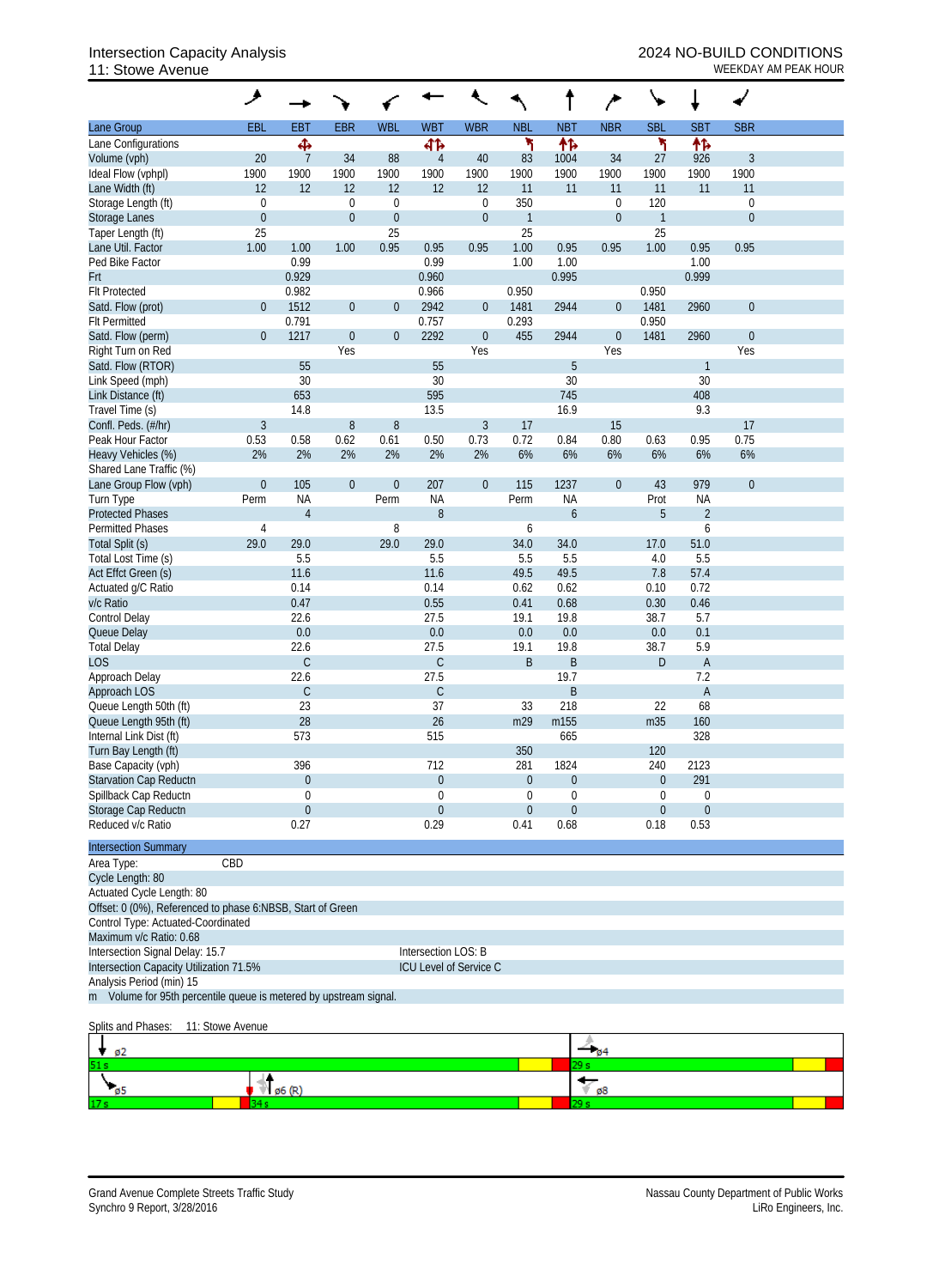## Intersection Capacity Analysis 2024 NO-BUILD CONDITIONS 12: Stanton Avenue & Grand Avenue WEEKDAY AM PEAK HOUR

| <b>SBL</b><br><b>EBL</b><br><b>EBT</b><br><b>EBR</b><br><b>WBL</b><br><b>WBT</b><br><b>WBR</b><br><b>NBL</b><br><b>NBT</b><br><b>NBR</b><br><b>SBT</b><br><b>SBR</b><br>Lane Group<br>Ф<br>Ф<br>बीर्क<br>Lane Configurations<br>बीर्क<br>25<br>14<br>57<br>74<br>12<br>41<br>16<br>1006<br>62<br>24<br>834<br>13<br>Volume (vph)<br>1900<br>1900<br>1900<br>1900<br>1900<br>1900<br>1900<br>1900<br>Ideal Flow (vphpl)<br>1900<br>1900<br>1900<br>1900<br>12<br>12<br>12<br>11<br>Lane Width (ft)<br>12<br>12<br>12<br>11<br>11<br>11<br>11<br>11<br>1.00<br>1.00<br>0.95<br>0.95<br>0.95<br>0.95<br>0.95<br>0.95<br>Lane Util. Factor<br>1.00<br>1.00<br>1.00<br>1.00<br>0.99<br>0.98<br>0.99<br>Ped Bike Factor<br>1.00<br>0.923<br>0.951<br>0.989<br>0.997<br>Frt<br>0.989<br>0.974<br>0.999<br>0.998<br><b>Flt Protected</b><br>1510<br>1540<br>2889<br>2625<br>Satd. Flow (prot)<br>0<br>$\boldsymbol{0}$<br>0<br>$\boldsymbol{0}$<br>$\boldsymbol{0}$<br>$\boldsymbol{0}$<br>$\boldsymbol{0}$<br>$\mathbf 0$<br>0.896<br>0.731<br>0.930<br>0.869<br><b>Flt Permitted</b><br>2689<br>2285<br>Satd. Flow (perm)<br>1365<br>$\boldsymbol{0}$<br>0<br>1150<br>$\boldsymbol{0}$<br>$\boldsymbol{0}$<br>$\mathbf 0$<br>$\boldsymbol{0}$<br>$\mathbf 0$<br>0<br>Right Turn on Red<br>Yes<br>Yes<br>Yes<br>Yes<br>84<br>35<br>Satd. Flow (RTOR)<br>15<br>3<br>30<br>30<br>30<br>30<br>Link Speed (mph)<br>408<br>549<br>Link Distance (ft)<br>666<br>765<br>9.3<br>Travel Time (s)<br>15.1<br>17.4<br>12.5<br>9<br>9<br>25<br>25<br>Confl. Peds. (#/hr)<br>10<br>10<br>55<br>55<br>0.46<br>0.68<br>0.80<br>0.75<br>0.66<br>0.75<br>Peak Hour Factor<br>0.75<br>0.69<br>0.65<br>0.85<br>0.72<br>0.90<br>Heavy Vehicles (%)<br>2%<br>2%<br>2%<br>2%<br>2%<br>2%<br>6%<br>6%<br>6%<br>6%<br>6%<br>6%<br>$\mathbf{0}$<br>$\boldsymbol{0}$<br>$\boldsymbol{0}$<br>$\mathbf 0$<br>$\boldsymbol{0}$<br>$\overline{5}$<br>Bus Blockages (#/hr)<br>$\boldsymbol{0}$<br>$\boldsymbol{0}$<br>$\overline{0}$<br>$\overline{4}$<br>$\boldsymbol{0}$<br>$\boldsymbol{0}$<br>Parking (#/hr)<br>20<br>Shared Lane Traffic (%)<br>147<br>172<br>1299<br>$\boldsymbol{0}$<br>977<br>Lane Group Flow (vph)<br>$\boldsymbol{0}$<br>$\boldsymbol{0}$<br>$\boldsymbol{0}$<br>$\boldsymbol{0}$<br>$\boldsymbol{0}$<br>$\boldsymbol{0}$<br>$\mathbf 0$<br><b>NA</b><br><b>NA</b><br><b>NA</b><br>Turn Type<br>Perm<br>Perm<br><b>NA</b><br>Perm<br>Perm<br>8<br>$\sqrt{2}$<br><b>Protected Phases</b><br>$\overline{4}$<br>6<br>$\, 8$<br>$\overline{2}$<br><b>Permitted Phases</b><br>$\overline{4}$<br>$\boldsymbol{6}$<br>34.0<br>Total Split (s)<br>34.0<br>34.0<br>34.0<br>46.0<br>46.0<br>46.0<br>46.0<br>5.5<br>5.5<br>Total Lost Time (s)<br>5.5<br>5.5<br>54.5<br>Act Effct Green (s)<br>14.5<br>14.5<br>54.5<br>Actuated g/C Ratio<br>0.18<br>0.18<br>0.68<br>0.68<br>v/c Ratio<br>0.73<br>0.71<br>0.46<br>0.63<br>7.2<br><b>Control Delay</b><br>17.4<br>40.8<br>10.6<br>0.0<br>0.0<br>0.2<br>0.0<br>Queue Delay<br><b>Total Delay</b><br>40.8<br>17.4<br>7.4<br>10.6<br><b>LOS</b><br>B<br>B<br>D<br>Α<br>17.4<br>40.8<br>7.4<br>Approach Delay<br>10.6<br>Approach LOS<br>B<br>B<br>D<br>Α<br>Queue Length 50th (ft)<br>27<br>20<br>121<br>65<br>Queue Length 95th (ft)<br>17<br>80<br>53<br>244<br>Internal Link Dist (ft)<br>586<br>328<br>469<br>685<br>Turn Bay Length (ft)<br>Base Capacity (vph)<br>540<br>1835<br>1556<br>432<br>Starvation Cap Reductn<br>89<br>0<br>0<br>$\Omega$<br>Spillback Cap Reductn<br>$\mathbf 0$<br>$\overline{0}$<br>$\overline{0}$<br>0<br>Storage Cap Reductn<br>$\theta$<br>$\theta$<br>$\Omega$<br>$\mathbf 0$<br>Reduced v/c Ratio<br>0.27<br>0.74<br>0.63<br>0.40<br><b>Intersection Summary</b><br>CBD<br>Area Type:<br>Cycle Length: 80<br>Actuated Cycle Length: 80<br>Offset: 0 (0%), Referenced to phase 2:NBTL and 6:SBTL, Start of Green<br>Control Type: Actuated-Coordinated<br>Maximum v/c Ratio: 0.73<br>Intersection Signal Delay: 11.4<br>Intersection LOS: B<br>Intersection Capacity Utilization 70.6%<br>ICU Level of Service C<br>Analysis Period (min) 15<br>Splits and Phases:<br>12: Stanton Avenue & Grand Avenue<br>ø2 (R)<br><b>64</b><br>ю.<br>ø8<br>$\emptyset$ 6 (R)<br>34 s | مر |  |  |  | ∕ |  |  |
|------------------------------------------------------------------------------------------------------------------------------------------------------------------------------------------------------------------------------------------------------------------------------------------------------------------------------------------------------------------------------------------------------------------------------------------------------------------------------------------------------------------------------------------------------------------------------------------------------------------------------------------------------------------------------------------------------------------------------------------------------------------------------------------------------------------------------------------------------------------------------------------------------------------------------------------------------------------------------------------------------------------------------------------------------------------------------------------------------------------------------------------------------------------------------------------------------------------------------------------------------------------------------------------------------------------------------------------------------------------------------------------------------------------------------------------------------------------------------------------------------------------------------------------------------------------------------------------------------------------------------------------------------------------------------------------------------------------------------------------------------------------------------------------------------------------------------------------------------------------------------------------------------------------------------------------------------------------------------------------------------------------------------------------------------------------------------------------------------------------------------------------------------------------------------------------------------------------------------------------------------------------------------------------------------------------------------------------------------------------------------------------------------------------------------------------------------------------------------------------------------------------------------------------------------------------------------------------------------------------------------------------------------------------------------------------------------------------------------------------------------------------------------------------------------------------------------------------------------------------------------------------------------------------------------------------------------------------------------------------------------------------------------------------------------------------------------------------------------------------------------------------------------------------------------------------------------------------------------------------------------------------------------------------------------------------------------------------------------------------------------------------------------------------------------------------------------------------------------------------------------------------------------------------------------------------------------------------------------------------------------------------------------------------------------------------------------------------------------------------------------------------------------------------------------------------------------------------------------------------------------------------------------------------------------------------------------------------------------------------------------------------------------------------------------------------------------------------------------------------------------------------------------------------------------------------------------------------------------------|----|--|--|--|---|--|--|
|                                                                                                                                                                                                                                                                                                                                                                                                                                                                                                                                                                                                                                                                                                                                                                                                                                                                                                                                                                                                                                                                                                                                                                                                                                                                                                                                                                                                                                                                                                                                                                                                                                                                                                                                                                                                                                                                                                                                                                                                                                                                                                                                                                                                                                                                                                                                                                                                                                                                                                                                                                                                                                                                                                                                                                                                                                                                                                                                                                                                                                                                                                                                                                                                                                                                                                                                                                                                                                                                                                                                                                                                                                                                                                                                                                                                                                                                                                                                                                                                                                                                                                                                                                                                                                    |    |  |  |  |   |  |  |
|                                                                                                                                                                                                                                                                                                                                                                                                                                                                                                                                                                                                                                                                                                                                                                                                                                                                                                                                                                                                                                                                                                                                                                                                                                                                                                                                                                                                                                                                                                                                                                                                                                                                                                                                                                                                                                                                                                                                                                                                                                                                                                                                                                                                                                                                                                                                                                                                                                                                                                                                                                                                                                                                                                                                                                                                                                                                                                                                                                                                                                                                                                                                                                                                                                                                                                                                                                                                                                                                                                                                                                                                                                                                                                                                                                                                                                                                                                                                                                                                                                                                                                                                                                                                                                    |    |  |  |  |   |  |  |
|                                                                                                                                                                                                                                                                                                                                                                                                                                                                                                                                                                                                                                                                                                                                                                                                                                                                                                                                                                                                                                                                                                                                                                                                                                                                                                                                                                                                                                                                                                                                                                                                                                                                                                                                                                                                                                                                                                                                                                                                                                                                                                                                                                                                                                                                                                                                                                                                                                                                                                                                                                                                                                                                                                                                                                                                                                                                                                                                                                                                                                                                                                                                                                                                                                                                                                                                                                                                                                                                                                                                                                                                                                                                                                                                                                                                                                                                                                                                                                                                                                                                                                                                                                                                                                    |    |  |  |  |   |  |  |
|                                                                                                                                                                                                                                                                                                                                                                                                                                                                                                                                                                                                                                                                                                                                                                                                                                                                                                                                                                                                                                                                                                                                                                                                                                                                                                                                                                                                                                                                                                                                                                                                                                                                                                                                                                                                                                                                                                                                                                                                                                                                                                                                                                                                                                                                                                                                                                                                                                                                                                                                                                                                                                                                                                                                                                                                                                                                                                                                                                                                                                                                                                                                                                                                                                                                                                                                                                                                                                                                                                                                                                                                                                                                                                                                                                                                                                                                                                                                                                                                                                                                                                                                                                                                                                    |    |  |  |  |   |  |  |
|                                                                                                                                                                                                                                                                                                                                                                                                                                                                                                                                                                                                                                                                                                                                                                                                                                                                                                                                                                                                                                                                                                                                                                                                                                                                                                                                                                                                                                                                                                                                                                                                                                                                                                                                                                                                                                                                                                                                                                                                                                                                                                                                                                                                                                                                                                                                                                                                                                                                                                                                                                                                                                                                                                                                                                                                                                                                                                                                                                                                                                                                                                                                                                                                                                                                                                                                                                                                                                                                                                                                                                                                                                                                                                                                                                                                                                                                                                                                                                                                                                                                                                                                                                                                                                    |    |  |  |  |   |  |  |
|                                                                                                                                                                                                                                                                                                                                                                                                                                                                                                                                                                                                                                                                                                                                                                                                                                                                                                                                                                                                                                                                                                                                                                                                                                                                                                                                                                                                                                                                                                                                                                                                                                                                                                                                                                                                                                                                                                                                                                                                                                                                                                                                                                                                                                                                                                                                                                                                                                                                                                                                                                                                                                                                                                                                                                                                                                                                                                                                                                                                                                                                                                                                                                                                                                                                                                                                                                                                                                                                                                                                                                                                                                                                                                                                                                                                                                                                                                                                                                                                                                                                                                                                                                                                                                    |    |  |  |  |   |  |  |
|                                                                                                                                                                                                                                                                                                                                                                                                                                                                                                                                                                                                                                                                                                                                                                                                                                                                                                                                                                                                                                                                                                                                                                                                                                                                                                                                                                                                                                                                                                                                                                                                                                                                                                                                                                                                                                                                                                                                                                                                                                                                                                                                                                                                                                                                                                                                                                                                                                                                                                                                                                                                                                                                                                                                                                                                                                                                                                                                                                                                                                                                                                                                                                                                                                                                                                                                                                                                                                                                                                                                                                                                                                                                                                                                                                                                                                                                                                                                                                                                                                                                                                                                                                                                                                    |    |  |  |  |   |  |  |
|                                                                                                                                                                                                                                                                                                                                                                                                                                                                                                                                                                                                                                                                                                                                                                                                                                                                                                                                                                                                                                                                                                                                                                                                                                                                                                                                                                                                                                                                                                                                                                                                                                                                                                                                                                                                                                                                                                                                                                                                                                                                                                                                                                                                                                                                                                                                                                                                                                                                                                                                                                                                                                                                                                                                                                                                                                                                                                                                                                                                                                                                                                                                                                                                                                                                                                                                                                                                                                                                                                                                                                                                                                                                                                                                                                                                                                                                                                                                                                                                                                                                                                                                                                                                                                    |    |  |  |  |   |  |  |
|                                                                                                                                                                                                                                                                                                                                                                                                                                                                                                                                                                                                                                                                                                                                                                                                                                                                                                                                                                                                                                                                                                                                                                                                                                                                                                                                                                                                                                                                                                                                                                                                                                                                                                                                                                                                                                                                                                                                                                                                                                                                                                                                                                                                                                                                                                                                                                                                                                                                                                                                                                                                                                                                                                                                                                                                                                                                                                                                                                                                                                                                                                                                                                                                                                                                                                                                                                                                                                                                                                                                                                                                                                                                                                                                                                                                                                                                                                                                                                                                                                                                                                                                                                                                                                    |    |  |  |  |   |  |  |
|                                                                                                                                                                                                                                                                                                                                                                                                                                                                                                                                                                                                                                                                                                                                                                                                                                                                                                                                                                                                                                                                                                                                                                                                                                                                                                                                                                                                                                                                                                                                                                                                                                                                                                                                                                                                                                                                                                                                                                                                                                                                                                                                                                                                                                                                                                                                                                                                                                                                                                                                                                                                                                                                                                                                                                                                                                                                                                                                                                                                                                                                                                                                                                                                                                                                                                                                                                                                                                                                                                                                                                                                                                                                                                                                                                                                                                                                                                                                                                                                                                                                                                                                                                                                                                    |    |  |  |  |   |  |  |
|                                                                                                                                                                                                                                                                                                                                                                                                                                                                                                                                                                                                                                                                                                                                                                                                                                                                                                                                                                                                                                                                                                                                                                                                                                                                                                                                                                                                                                                                                                                                                                                                                                                                                                                                                                                                                                                                                                                                                                                                                                                                                                                                                                                                                                                                                                                                                                                                                                                                                                                                                                                                                                                                                                                                                                                                                                                                                                                                                                                                                                                                                                                                                                                                                                                                                                                                                                                                                                                                                                                                                                                                                                                                                                                                                                                                                                                                                                                                                                                                                                                                                                                                                                                                                                    |    |  |  |  |   |  |  |
|                                                                                                                                                                                                                                                                                                                                                                                                                                                                                                                                                                                                                                                                                                                                                                                                                                                                                                                                                                                                                                                                                                                                                                                                                                                                                                                                                                                                                                                                                                                                                                                                                                                                                                                                                                                                                                                                                                                                                                                                                                                                                                                                                                                                                                                                                                                                                                                                                                                                                                                                                                                                                                                                                                                                                                                                                                                                                                                                                                                                                                                                                                                                                                                                                                                                                                                                                                                                                                                                                                                                                                                                                                                                                                                                                                                                                                                                                                                                                                                                                                                                                                                                                                                                                                    |    |  |  |  |   |  |  |
|                                                                                                                                                                                                                                                                                                                                                                                                                                                                                                                                                                                                                                                                                                                                                                                                                                                                                                                                                                                                                                                                                                                                                                                                                                                                                                                                                                                                                                                                                                                                                                                                                                                                                                                                                                                                                                                                                                                                                                                                                                                                                                                                                                                                                                                                                                                                                                                                                                                                                                                                                                                                                                                                                                                                                                                                                                                                                                                                                                                                                                                                                                                                                                                                                                                                                                                                                                                                                                                                                                                                                                                                                                                                                                                                                                                                                                                                                                                                                                                                                                                                                                                                                                                                                                    |    |  |  |  |   |  |  |
|                                                                                                                                                                                                                                                                                                                                                                                                                                                                                                                                                                                                                                                                                                                                                                                                                                                                                                                                                                                                                                                                                                                                                                                                                                                                                                                                                                                                                                                                                                                                                                                                                                                                                                                                                                                                                                                                                                                                                                                                                                                                                                                                                                                                                                                                                                                                                                                                                                                                                                                                                                                                                                                                                                                                                                                                                                                                                                                                                                                                                                                                                                                                                                                                                                                                                                                                                                                                                                                                                                                                                                                                                                                                                                                                                                                                                                                                                                                                                                                                                                                                                                                                                                                                                                    |    |  |  |  |   |  |  |
|                                                                                                                                                                                                                                                                                                                                                                                                                                                                                                                                                                                                                                                                                                                                                                                                                                                                                                                                                                                                                                                                                                                                                                                                                                                                                                                                                                                                                                                                                                                                                                                                                                                                                                                                                                                                                                                                                                                                                                                                                                                                                                                                                                                                                                                                                                                                                                                                                                                                                                                                                                                                                                                                                                                                                                                                                                                                                                                                                                                                                                                                                                                                                                                                                                                                                                                                                                                                                                                                                                                                                                                                                                                                                                                                                                                                                                                                                                                                                                                                                                                                                                                                                                                                                                    |    |  |  |  |   |  |  |
|                                                                                                                                                                                                                                                                                                                                                                                                                                                                                                                                                                                                                                                                                                                                                                                                                                                                                                                                                                                                                                                                                                                                                                                                                                                                                                                                                                                                                                                                                                                                                                                                                                                                                                                                                                                                                                                                                                                                                                                                                                                                                                                                                                                                                                                                                                                                                                                                                                                                                                                                                                                                                                                                                                                                                                                                                                                                                                                                                                                                                                                                                                                                                                                                                                                                                                                                                                                                                                                                                                                                                                                                                                                                                                                                                                                                                                                                                                                                                                                                                                                                                                                                                                                                                                    |    |  |  |  |   |  |  |
|                                                                                                                                                                                                                                                                                                                                                                                                                                                                                                                                                                                                                                                                                                                                                                                                                                                                                                                                                                                                                                                                                                                                                                                                                                                                                                                                                                                                                                                                                                                                                                                                                                                                                                                                                                                                                                                                                                                                                                                                                                                                                                                                                                                                                                                                                                                                                                                                                                                                                                                                                                                                                                                                                                                                                                                                                                                                                                                                                                                                                                                                                                                                                                                                                                                                                                                                                                                                                                                                                                                                                                                                                                                                                                                                                                                                                                                                                                                                                                                                                                                                                                                                                                                                                                    |    |  |  |  |   |  |  |
|                                                                                                                                                                                                                                                                                                                                                                                                                                                                                                                                                                                                                                                                                                                                                                                                                                                                                                                                                                                                                                                                                                                                                                                                                                                                                                                                                                                                                                                                                                                                                                                                                                                                                                                                                                                                                                                                                                                                                                                                                                                                                                                                                                                                                                                                                                                                                                                                                                                                                                                                                                                                                                                                                                                                                                                                                                                                                                                                                                                                                                                                                                                                                                                                                                                                                                                                                                                                                                                                                                                                                                                                                                                                                                                                                                                                                                                                                                                                                                                                                                                                                                                                                                                                                                    |    |  |  |  |   |  |  |
|                                                                                                                                                                                                                                                                                                                                                                                                                                                                                                                                                                                                                                                                                                                                                                                                                                                                                                                                                                                                                                                                                                                                                                                                                                                                                                                                                                                                                                                                                                                                                                                                                                                                                                                                                                                                                                                                                                                                                                                                                                                                                                                                                                                                                                                                                                                                                                                                                                                                                                                                                                                                                                                                                                                                                                                                                                                                                                                                                                                                                                                                                                                                                                                                                                                                                                                                                                                                                                                                                                                                                                                                                                                                                                                                                                                                                                                                                                                                                                                                                                                                                                                                                                                                                                    |    |  |  |  |   |  |  |
|                                                                                                                                                                                                                                                                                                                                                                                                                                                                                                                                                                                                                                                                                                                                                                                                                                                                                                                                                                                                                                                                                                                                                                                                                                                                                                                                                                                                                                                                                                                                                                                                                                                                                                                                                                                                                                                                                                                                                                                                                                                                                                                                                                                                                                                                                                                                                                                                                                                                                                                                                                                                                                                                                                                                                                                                                                                                                                                                                                                                                                                                                                                                                                                                                                                                                                                                                                                                                                                                                                                                                                                                                                                                                                                                                                                                                                                                                                                                                                                                                                                                                                                                                                                                                                    |    |  |  |  |   |  |  |
|                                                                                                                                                                                                                                                                                                                                                                                                                                                                                                                                                                                                                                                                                                                                                                                                                                                                                                                                                                                                                                                                                                                                                                                                                                                                                                                                                                                                                                                                                                                                                                                                                                                                                                                                                                                                                                                                                                                                                                                                                                                                                                                                                                                                                                                                                                                                                                                                                                                                                                                                                                                                                                                                                                                                                                                                                                                                                                                                                                                                                                                                                                                                                                                                                                                                                                                                                                                                                                                                                                                                                                                                                                                                                                                                                                                                                                                                                                                                                                                                                                                                                                                                                                                                                                    |    |  |  |  |   |  |  |
|                                                                                                                                                                                                                                                                                                                                                                                                                                                                                                                                                                                                                                                                                                                                                                                                                                                                                                                                                                                                                                                                                                                                                                                                                                                                                                                                                                                                                                                                                                                                                                                                                                                                                                                                                                                                                                                                                                                                                                                                                                                                                                                                                                                                                                                                                                                                                                                                                                                                                                                                                                                                                                                                                                                                                                                                                                                                                                                                                                                                                                                                                                                                                                                                                                                                                                                                                                                                                                                                                                                                                                                                                                                                                                                                                                                                                                                                                                                                                                                                                                                                                                                                                                                                                                    |    |  |  |  |   |  |  |
|                                                                                                                                                                                                                                                                                                                                                                                                                                                                                                                                                                                                                                                                                                                                                                                                                                                                                                                                                                                                                                                                                                                                                                                                                                                                                                                                                                                                                                                                                                                                                                                                                                                                                                                                                                                                                                                                                                                                                                                                                                                                                                                                                                                                                                                                                                                                                                                                                                                                                                                                                                                                                                                                                                                                                                                                                                                                                                                                                                                                                                                                                                                                                                                                                                                                                                                                                                                                                                                                                                                                                                                                                                                                                                                                                                                                                                                                                                                                                                                                                                                                                                                                                                                                                                    |    |  |  |  |   |  |  |
|                                                                                                                                                                                                                                                                                                                                                                                                                                                                                                                                                                                                                                                                                                                                                                                                                                                                                                                                                                                                                                                                                                                                                                                                                                                                                                                                                                                                                                                                                                                                                                                                                                                                                                                                                                                                                                                                                                                                                                                                                                                                                                                                                                                                                                                                                                                                                                                                                                                                                                                                                                                                                                                                                                                                                                                                                                                                                                                                                                                                                                                                                                                                                                                                                                                                                                                                                                                                                                                                                                                                                                                                                                                                                                                                                                                                                                                                                                                                                                                                                                                                                                                                                                                                                                    |    |  |  |  |   |  |  |
|                                                                                                                                                                                                                                                                                                                                                                                                                                                                                                                                                                                                                                                                                                                                                                                                                                                                                                                                                                                                                                                                                                                                                                                                                                                                                                                                                                                                                                                                                                                                                                                                                                                                                                                                                                                                                                                                                                                                                                                                                                                                                                                                                                                                                                                                                                                                                                                                                                                                                                                                                                                                                                                                                                                                                                                                                                                                                                                                                                                                                                                                                                                                                                                                                                                                                                                                                                                                                                                                                                                                                                                                                                                                                                                                                                                                                                                                                                                                                                                                                                                                                                                                                                                                                                    |    |  |  |  |   |  |  |
|                                                                                                                                                                                                                                                                                                                                                                                                                                                                                                                                                                                                                                                                                                                                                                                                                                                                                                                                                                                                                                                                                                                                                                                                                                                                                                                                                                                                                                                                                                                                                                                                                                                                                                                                                                                                                                                                                                                                                                                                                                                                                                                                                                                                                                                                                                                                                                                                                                                                                                                                                                                                                                                                                                                                                                                                                                                                                                                                                                                                                                                                                                                                                                                                                                                                                                                                                                                                                                                                                                                                                                                                                                                                                                                                                                                                                                                                                                                                                                                                                                                                                                                                                                                                                                    |    |  |  |  |   |  |  |
|                                                                                                                                                                                                                                                                                                                                                                                                                                                                                                                                                                                                                                                                                                                                                                                                                                                                                                                                                                                                                                                                                                                                                                                                                                                                                                                                                                                                                                                                                                                                                                                                                                                                                                                                                                                                                                                                                                                                                                                                                                                                                                                                                                                                                                                                                                                                                                                                                                                                                                                                                                                                                                                                                                                                                                                                                                                                                                                                                                                                                                                                                                                                                                                                                                                                                                                                                                                                                                                                                                                                                                                                                                                                                                                                                                                                                                                                                                                                                                                                                                                                                                                                                                                                                                    |    |  |  |  |   |  |  |
|                                                                                                                                                                                                                                                                                                                                                                                                                                                                                                                                                                                                                                                                                                                                                                                                                                                                                                                                                                                                                                                                                                                                                                                                                                                                                                                                                                                                                                                                                                                                                                                                                                                                                                                                                                                                                                                                                                                                                                                                                                                                                                                                                                                                                                                                                                                                                                                                                                                                                                                                                                                                                                                                                                                                                                                                                                                                                                                                                                                                                                                                                                                                                                                                                                                                                                                                                                                                                                                                                                                                                                                                                                                                                                                                                                                                                                                                                                                                                                                                                                                                                                                                                                                                                                    |    |  |  |  |   |  |  |
|                                                                                                                                                                                                                                                                                                                                                                                                                                                                                                                                                                                                                                                                                                                                                                                                                                                                                                                                                                                                                                                                                                                                                                                                                                                                                                                                                                                                                                                                                                                                                                                                                                                                                                                                                                                                                                                                                                                                                                                                                                                                                                                                                                                                                                                                                                                                                                                                                                                                                                                                                                                                                                                                                                                                                                                                                                                                                                                                                                                                                                                                                                                                                                                                                                                                                                                                                                                                                                                                                                                                                                                                                                                                                                                                                                                                                                                                                                                                                                                                                                                                                                                                                                                                                                    |    |  |  |  |   |  |  |
|                                                                                                                                                                                                                                                                                                                                                                                                                                                                                                                                                                                                                                                                                                                                                                                                                                                                                                                                                                                                                                                                                                                                                                                                                                                                                                                                                                                                                                                                                                                                                                                                                                                                                                                                                                                                                                                                                                                                                                                                                                                                                                                                                                                                                                                                                                                                                                                                                                                                                                                                                                                                                                                                                                                                                                                                                                                                                                                                                                                                                                                                                                                                                                                                                                                                                                                                                                                                                                                                                                                                                                                                                                                                                                                                                                                                                                                                                                                                                                                                                                                                                                                                                                                                                                    |    |  |  |  |   |  |  |
|                                                                                                                                                                                                                                                                                                                                                                                                                                                                                                                                                                                                                                                                                                                                                                                                                                                                                                                                                                                                                                                                                                                                                                                                                                                                                                                                                                                                                                                                                                                                                                                                                                                                                                                                                                                                                                                                                                                                                                                                                                                                                                                                                                                                                                                                                                                                                                                                                                                                                                                                                                                                                                                                                                                                                                                                                                                                                                                                                                                                                                                                                                                                                                                                                                                                                                                                                                                                                                                                                                                                                                                                                                                                                                                                                                                                                                                                                                                                                                                                                                                                                                                                                                                                                                    |    |  |  |  |   |  |  |
|                                                                                                                                                                                                                                                                                                                                                                                                                                                                                                                                                                                                                                                                                                                                                                                                                                                                                                                                                                                                                                                                                                                                                                                                                                                                                                                                                                                                                                                                                                                                                                                                                                                                                                                                                                                                                                                                                                                                                                                                                                                                                                                                                                                                                                                                                                                                                                                                                                                                                                                                                                                                                                                                                                                                                                                                                                                                                                                                                                                                                                                                                                                                                                                                                                                                                                                                                                                                                                                                                                                                                                                                                                                                                                                                                                                                                                                                                                                                                                                                                                                                                                                                                                                                                                    |    |  |  |  |   |  |  |
|                                                                                                                                                                                                                                                                                                                                                                                                                                                                                                                                                                                                                                                                                                                                                                                                                                                                                                                                                                                                                                                                                                                                                                                                                                                                                                                                                                                                                                                                                                                                                                                                                                                                                                                                                                                                                                                                                                                                                                                                                                                                                                                                                                                                                                                                                                                                                                                                                                                                                                                                                                                                                                                                                                                                                                                                                                                                                                                                                                                                                                                                                                                                                                                                                                                                                                                                                                                                                                                                                                                                                                                                                                                                                                                                                                                                                                                                                                                                                                                                                                                                                                                                                                                                                                    |    |  |  |  |   |  |  |
|                                                                                                                                                                                                                                                                                                                                                                                                                                                                                                                                                                                                                                                                                                                                                                                                                                                                                                                                                                                                                                                                                                                                                                                                                                                                                                                                                                                                                                                                                                                                                                                                                                                                                                                                                                                                                                                                                                                                                                                                                                                                                                                                                                                                                                                                                                                                                                                                                                                                                                                                                                                                                                                                                                                                                                                                                                                                                                                                                                                                                                                                                                                                                                                                                                                                                                                                                                                                                                                                                                                                                                                                                                                                                                                                                                                                                                                                                                                                                                                                                                                                                                                                                                                                                                    |    |  |  |  |   |  |  |
|                                                                                                                                                                                                                                                                                                                                                                                                                                                                                                                                                                                                                                                                                                                                                                                                                                                                                                                                                                                                                                                                                                                                                                                                                                                                                                                                                                                                                                                                                                                                                                                                                                                                                                                                                                                                                                                                                                                                                                                                                                                                                                                                                                                                                                                                                                                                                                                                                                                                                                                                                                                                                                                                                                                                                                                                                                                                                                                                                                                                                                                                                                                                                                                                                                                                                                                                                                                                                                                                                                                                                                                                                                                                                                                                                                                                                                                                                                                                                                                                                                                                                                                                                                                                                                    |    |  |  |  |   |  |  |
|                                                                                                                                                                                                                                                                                                                                                                                                                                                                                                                                                                                                                                                                                                                                                                                                                                                                                                                                                                                                                                                                                                                                                                                                                                                                                                                                                                                                                                                                                                                                                                                                                                                                                                                                                                                                                                                                                                                                                                                                                                                                                                                                                                                                                                                                                                                                                                                                                                                                                                                                                                                                                                                                                                                                                                                                                                                                                                                                                                                                                                                                                                                                                                                                                                                                                                                                                                                                                                                                                                                                                                                                                                                                                                                                                                                                                                                                                                                                                                                                                                                                                                                                                                                                                                    |    |  |  |  |   |  |  |
|                                                                                                                                                                                                                                                                                                                                                                                                                                                                                                                                                                                                                                                                                                                                                                                                                                                                                                                                                                                                                                                                                                                                                                                                                                                                                                                                                                                                                                                                                                                                                                                                                                                                                                                                                                                                                                                                                                                                                                                                                                                                                                                                                                                                                                                                                                                                                                                                                                                                                                                                                                                                                                                                                                                                                                                                                                                                                                                                                                                                                                                                                                                                                                                                                                                                                                                                                                                                                                                                                                                                                                                                                                                                                                                                                                                                                                                                                                                                                                                                                                                                                                                                                                                                                                    |    |  |  |  |   |  |  |
|                                                                                                                                                                                                                                                                                                                                                                                                                                                                                                                                                                                                                                                                                                                                                                                                                                                                                                                                                                                                                                                                                                                                                                                                                                                                                                                                                                                                                                                                                                                                                                                                                                                                                                                                                                                                                                                                                                                                                                                                                                                                                                                                                                                                                                                                                                                                                                                                                                                                                                                                                                                                                                                                                                                                                                                                                                                                                                                                                                                                                                                                                                                                                                                                                                                                                                                                                                                                                                                                                                                                                                                                                                                                                                                                                                                                                                                                                                                                                                                                                                                                                                                                                                                                                                    |    |  |  |  |   |  |  |
|                                                                                                                                                                                                                                                                                                                                                                                                                                                                                                                                                                                                                                                                                                                                                                                                                                                                                                                                                                                                                                                                                                                                                                                                                                                                                                                                                                                                                                                                                                                                                                                                                                                                                                                                                                                                                                                                                                                                                                                                                                                                                                                                                                                                                                                                                                                                                                                                                                                                                                                                                                                                                                                                                                                                                                                                                                                                                                                                                                                                                                                                                                                                                                                                                                                                                                                                                                                                                                                                                                                                                                                                                                                                                                                                                                                                                                                                                                                                                                                                                                                                                                                                                                                                                                    |    |  |  |  |   |  |  |
|                                                                                                                                                                                                                                                                                                                                                                                                                                                                                                                                                                                                                                                                                                                                                                                                                                                                                                                                                                                                                                                                                                                                                                                                                                                                                                                                                                                                                                                                                                                                                                                                                                                                                                                                                                                                                                                                                                                                                                                                                                                                                                                                                                                                                                                                                                                                                                                                                                                                                                                                                                                                                                                                                                                                                                                                                                                                                                                                                                                                                                                                                                                                                                                                                                                                                                                                                                                                                                                                                                                                                                                                                                                                                                                                                                                                                                                                                                                                                                                                                                                                                                                                                                                                                                    |    |  |  |  |   |  |  |
|                                                                                                                                                                                                                                                                                                                                                                                                                                                                                                                                                                                                                                                                                                                                                                                                                                                                                                                                                                                                                                                                                                                                                                                                                                                                                                                                                                                                                                                                                                                                                                                                                                                                                                                                                                                                                                                                                                                                                                                                                                                                                                                                                                                                                                                                                                                                                                                                                                                                                                                                                                                                                                                                                                                                                                                                                                                                                                                                                                                                                                                                                                                                                                                                                                                                                                                                                                                                                                                                                                                                                                                                                                                                                                                                                                                                                                                                                                                                                                                                                                                                                                                                                                                                                                    |    |  |  |  |   |  |  |
|                                                                                                                                                                                                                                                                                                                                                                                                                                                                                                                                                                                                                                                                                                                                                                                                                                                                                                                                                                                                                                                                                                                                                                                                                                                                                                                                                                                                                                                                                                                                                                                                                                                                                                                                                                                                                                                                                                                                                                                                                                                                                                                                                                                                                                                                                                                                                                                                                                                                                                                                                                                                                                                                                                                                                                                                                                                                                                                                                                                                                                                                                                                                                                                                                                                                                                                                                                                                                                                                                                                                                                                                                                                                                                                                                                                                                                                                                                                                                                                                                                                                                                                                                                                                                                    |    |  |  |  |   |  |  |
|                                                                                                                                                                                                                                                                                                                                                                                                                                                                                                                                                                                                                                                                                                                                                                                                                                                                                                                                                                                                                                                                                                                                                                                                                                                                                                                                                                                                                                                                                                                                                                                                                                                                                                                                                                                                                                                                                                                                                                                                                                                                                                                                                                                                                                                                                                                                                                                                                                                                                                                                                                                                                                                                                                                                                                                                                                                                                                                                                                                                                                                                                                                                                                                                                                                                                                                                                                                                                                                                                                                                                                                                                                                                                                                                                                                                                                                                                                                                                                                                                                                                                                                                                                                                                                    |    |  |  |  |   |  |  |
|                                                                                                                                                                                                                                                                                                                                                                                                                                                                                                                                                                                                                                                                                                                                                                                                                                                                                                                                                                                                                                                                                                                                                                                                                                                                                                                                                                                                                                                                                                                                                                                                                                                                                                                                                                                                                                                                                                                                                                                                                                                                                                                                                                                                                                                                                                                                                                                                                                                                                                                                                                                                                                                                                                                                                                                                                                                                                                                                                                                                                                                                                                                                                                                                                                                                                                                                                                                                                                                                                                                                                                                                                                                                                                                                                                                                                                                                                                                                                                                                                                                                                                                                                                                                                                    |    |  |  |  |   |  |  |
|                                                                                                                                                                                                                                                                                                                                                                                                                                                                                                                                                                                                                                                                                                                                                                                                                                                                                                                                                                                                                                                                                                                                                                                                                                                                                                                                                                                                                                                                                                                                                                                                                                                                                                                                                                                                                                                                                                                                                                                                                                                                                                                                                                                                                                                                                                                                                                                                                                                                                                                                                                                                                                                                                                                                                                                                                                                                                                                                                                                                                                                                                                                                                                                                                                                                                                                                                                                                                                                                                                                                                                                                                                                                                                                                                                                                                                                                                                                                                                                                                                                                                                                                                                                                                                    |    |  |  |  |   |  |  |
|                                                                                                                                                                                                                                                                                                                                                                                                                                                                                                                                                                                                                                                                                                                                                                                                                                                                                                                                                                                                                                                                                                                                                                                                                                                                                                                                                                                                                                                                                                                                                                                                                                                                                                                                                                                                                                                                                                                                                                                                                                                                                                                                                                                                                                                                                                                                                                                                                                                                                                                                                                                                                                                                                                                                                                                                                                                                                                                                                                                                                                                                                                                                                                                                                                                                                                                                                                                                                                                                                                                                                                                                                                                                                                                                                                                                                                                                                                                                                                                                                                                                                                                                                                                                                                    |    |  |  |  |   |  |  |
|                                                                                                                                                                                                                                                                                                                                                                                                                                                                                                                                                                                                                                                                                                                                                                                                                                                                                                                                                                                                                                                                                                                                                                                                                                                                                                                                                                                                                                                                                                                                                                                                                                                                                                                                                                                                                                                                                                                                                                                                                                                                                                                                                                                                                                                                                                                                                                                                                                                                                                                                                                                                                                                                                                                                                                                                                                                                                                                                                                                                                                                                                                                                                                                                                                                                                                                                                                                                                                                                                                                                                                                                                                                                                                                                                                                                                                                                                                                                                                                                                                                                                                                                                                                                                                    |    |  |  |  |   |  |  |
|                                                                                                                                                                                                                                                                                                                                                                                                                                                                                                                                                                                                                                                                                                                                                                                                                                                                                                                                                                                                                                                                                                                                                                                                                                                                                                                                                                                                                                                                                                                                                                                                                                                                                                                                                                                                                                                                                                                                                                                                                                                                                                                                                                                                                                                                                                                                                                                                                                                                                                                                                                                                                                                                                                                                                                                                                                                                                                                                                                                                                                                                                                                                                                                                                                                                                                                                                                                                                                                                                                                                                                                                                                                                                                                                                                                                                                                                                                                                                                                                                                                                                                                                                                                                                                    |    |  |  |  |   |  |  |
|                                                                                                                                                                                                                                                                                                                                                                                                                                                                                                                                                                                                                                                                                                                                                                                                                                                                                                                                                                                                                                                                                                                                                                                                                                                                                                                                                                                                                                                                                                                                                                                                                                                                                                                                                                                                                                                                                                                                                                                                                                                                                                                                                                                                                                                                                                                                                                                                                                                                                                                                                                                                                                                                                                                                                                                                                                                                                                                                                                                                                                                                                                                                                                                                                                                                                                                                                                                                                                                                                                                                                                                                                                                                                                                                                                                                                                                                                                                                                                                                                                                                                                                                                                                                                                    |    |  |  |  |   |  |  |
|                                                                                                                                                                                                                                                                                                                                                                                                                                                                                                                                                                                                                                                                                                                                                                                                                                                                                                                                                                                                                                                                                                                                                                                                                                                                                                                                                                                                                                                                                                                                                                                                                                                                                                                                                                                                                                                                                                                                                                                                                                                                                                                                                                                                                                                                                                                                                                                                                                                                                                                                                                                                                                                                                                                                                                                                                                                                                                                                                                                                                                                                                                                                                                                                                                                                                                                                                                                                                                                                                                                                                                                                                                                                                                                                                                                                                                                                                                                                                                                                                                                                                                                                                                                                                                    |    |  |  |  |   |  |  |
|                                                                                                                                                                                                                                                                                                                                                                                                                                                                                                                                                                                                                                                                                                                                                                                                                                                                                                                                                                                                                                                                                                                                                                                                                                                                                                                                                                                                                                                                                                                                                                                                                                                                                                                                                                                                                                                                                                                                                                                                                                                                                                                                                                                                                                                                                                                                                                                                                                                                                                                                                                                                                                                                                                                                                                                                                                                                                                                                                                                                                                                                                                                                                                                                                                                                                                                                                                                                                                                                                                                                                                                                                                                                                                                                                                                                                                                                                                                                                                                                                                                                                                                                                                                                                                    |    |  |  |  |   |  |  |
|                                                                                                                                                                                                                                                                                                                                                                                                                                                                                                                                                                                                                                                                                                                                                                                                                                                                                                                                                                                                                                                                                                                                                                                                                                                                                                                                                                                                                                                                                                                                                                                                                                                                                                                                                                                                                                                                                                                                                                                                                                                                                                                                                                                                                                                                                                                                                                                                                                                                                                                                                                                                                                                                                                                                                                                                                                                                                                                                                                                                                                                                                                                                                                                                                                                                                                                                                                                                                                                                                                                                                                                                                                                                                                                                                                                                                                                                                                                                                                                                                                                                                                                                                                                                                                    |    |  |  |  |   |  |  |
|                                                                                                                                                                                                                                                                                                                                                                                                                                                                                                                                                                                                                                                                                                                                                                                                                                                                                                                                                                                                                                                                                                                                                                                                                                                                                                                                                                                                                                                                                                                                                                                                                                                                                                                                                                                                                                                                                                                                                                                                                                                                                                                                                                                                                                                                                                                                                                                                                                                                                                                                                                                                                                                                                                                                                                                                                                                                                                                                                                                                                                                                                                                                                                                                                                                                                                                                                                                                                                                                                                                                                                                                                                                                                                                                                                                                                                                                                                                                                                                                                                                                                                                                                                                                                                    |    |  |  |  |   |  |  |
|                                                                                                                                                                                                                                                                                                                                                                                                                                                                                                                                                                                                                                                                                                                                                                                                                                                                                                                                                                                                                                                                                                                                                                                                                                                                                                                                                                                                                                                                                                                                                                                                                                                                                                                                                                                                                                                                                                                                                                                                                                                                                                                                                                                                                                                                                                                                                                                                                                                                                                                                                                                                                                                                                                                                                                                                                                                                                                                                                                                                                                                                                                                                                                                                                                                                                                                                                                                                                                                                                                                                                                                                                                                                                                                                                                                                                                                                                                                                                                                                                                                                                                                                                                                                                                    |    |  |  |  |   |  |  |
|                                                                                                                                                                                                                                                                                                                                                                                                                                                                                                                                                                                                                                                                                                                                                                                                                                                                                                                                                                                                                                                                                                                                                                                                                                                                                                                                                                                                                                                                                                                                                                                                                                                                                                                                                                                                                                                                                                                                                                                                                                                                                                                                                                                                                                                                                                                                                                                                                                                                                                                                                                                                                                                                                                                                                                                                                                                                                                                                                                                                                                                                                                                                                                                                                                                                                                                                                                                                                                                                                                                                                                                                                                                                                                                                                                                                                                                                                                                                                                                                                                                                                                                                                                                                                                    |    |  |  |  |   |  |  |
|                                                                                                                                                                                                                                                                                                                                                                                                                                                                                                                                                                                                                                                                                                                                                                                                                                                                                                                                                                                                                                                                                                                                                                                                                                                                                                                                                                                                                                                                                                                                                                                                                                                                                                                                                                                                                                                                                                                                                                                                                                                                                                                                                                                                                                                                                                                                                                                                                                                                                                                                                                                                                                                                                                                                                                                                                                                                                                                                                                                                                                                                                                                                                                                                                                                                                                                                                                                                                                                                                                                                                                                                                                                                                                                                                                                                                                                                                                                                                                                                                                                                                                                                                                                                                                    |    |  |  |  |   |  |  |
|                                                                                                                                                                                                                                                                                                                                                                                                                                                                                                                                                                                                                                                                                                                                                                                                                                                                                                                                                                                                                                                                                                                                                                                                                                                                                                                                                                                                                                                                                                                                                                                                                                                                                                                                                                                                                                                                                                                                                                                                                                                                                                                                                                                                                                                                                                                                                                                                                                                                                                                                                                                                                                                                                                                                                                                                                                                                                                                                                                                                                                                                                                                                                                                                                                                                                                                                                                                                                                                                                                                                                                                                                                                                                                                                                                                                                                                                                                                                                                                                                                                                                                                                                                                                                                    |    |  |  |  |   |  |  |
|                                                                                                                                                                                                                                                                                                                                                                                                                                                                                                                                                                                                                                                                                                                                                                                                                                                                                                                                                                                                                                                                                                                                                                                                                                                                                                                                                                                                                                                                                                                                                                                                                                                                                                                                                                                                                                                                                                                                                                                                                                                                                                                                                                                                                                                                                                                                                                                                                                                                                                                                                                                                                                                                                                                                                                                                                                                                                                                                                                                                                                                                                                                                                                                                                                                                                                                                                                                                                                                                                                                                                                                                                                                                                                                                                                                                                                                                                                                                                                                                                                                                                                                                                                                                                                    |    |  |  |  |   |  |  |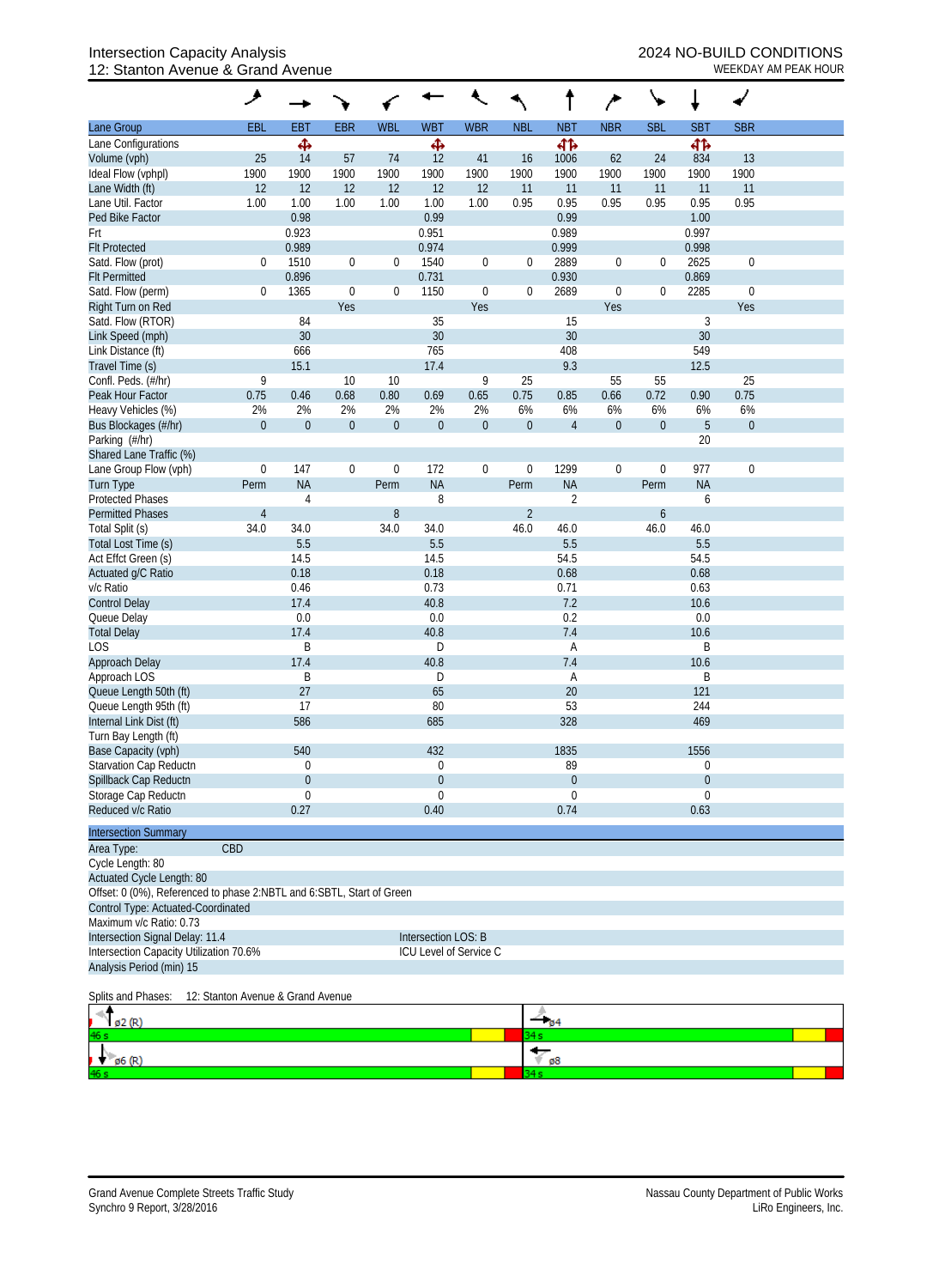## Intersection Capacity Analysis 2024 NO-BUILD CONDITIONS 1: Merrick Road & Grand Avenue WEEKDAY MIDDAY PEAK HOUR

|                                                                                                         | ۶                |                |                  |                  |                  |                  |                |                  |                  |              |                  |                  |  |
|---------------------------------------------------------------------------------------------------------|------------------|----------------|------------------|------------------|------------------|------------------|----------------|------------------|------------------|--------------|------------------|------------------|--|
| Lane Group                                                                                              | EBL              | <b>EBT</b>     | <b>EBR</b>       | <b>WBL</b>       | <b>WBT</b>       | <b>WBR</b>       | <b>NBL</b>     | <b>NBT</b>       | <b>NBR</b>       | <b>SBL</b>   | <b>SBT</b>       | <b>SBR</b>       |  |
| Lane Configurations                                                                                     | ኻ                | ↟↟             | ۴                | ۲                | ↟↟               | ۴                | ۲              | 伟                |                  | ۳            | 忭                |                  |  |
| Volume (vph)                                                                                            | 94               | 415            | 125              | 137              | 453              | 100              | 121            | 405              | 114              | 89           | 383              | 119              |  |
| Ideal Flow (vphpl)                                                                                      | 1900             | 1900           | 1900             | 1900             | 1900             | 1900             | 1900           | 1900             | 1900             | 1900         | 1900             | 1900             |  |
| Lane Width (ft)                                                                                         | 10               | 11             | 12               | 9                | 11               | 11               | 10             | 10               | 11               | 10           | 10               | 10               |  |
| Storage Length (ft)                                                                                     | 200              |                | 100              | 100              |                  | 40               | 150            |                  | $\mathbf 0$      | 150          |                  | $\boldsymbol{0}$ |  |
| Storage Lanes                                                                                           | $\mathbf{1}$     |                | $\mathbf{1}$     | $\mathbf{1}$     |                  | $\mathbf{1}$     | $\overline{1}$ |                  | $\mathbf 0$      | $\mathbf{1}$ |                  | $\theta$         |  |
| Taper Length (ft)                                                                                       | 25               |                |                  | 25               |                  |                  | 25             |                  |                  | 25           |                  |                  |  |
| Lane Util. Factor                                                                                       | 1.00             | 0.95           | 1.00             | 1.00             | 0.95             | 1.00             | 1.00           | 0.95             | 0.95             | 1.00         | 0.95             | 0.95             |  |
| Ped Bike Factor                                                                                         |                  |                | 0.99             |                  |                  | 0.98             |                | 0.99             |                  |              | 0.99             |                  |  |
| Frt                                                                                                     |                  |                | 0.850            |                  |                  | 0.850            |                | 0.958            |                  |              | 0.960            |                  |  |
| <b>Flt Protected</b>                                                                                    | 0.950            |                |                  | 0.950            |                  |                  | 0.950          |                  |                  | 0.950        |                  |                  |  |
| Satd. Flow (prot)                                                                                       | 1458             | 2945           | 1398             | 1406             | 2945             | 1351             | 1430           | 2469             | $\boldsymbol{0}$ | 1458         | 2477             | $\boldsymbol{0}$ |  |
| <b>Flt Permitted</b>                                                                                    | 0.393            |                |                  | 0.391            |                  |                  | 0.273          |                  |                  | 0.303        |                  |                  |  |
| Satd. Flow (perm)                                                                                       | 603              | 2945           | 1379             | 579              | 2945             | 1330             | 411            | 2469             | $\boldsymbol{0}$ | 465          | 2477             | $\boldsymbol{0}$ |  |
| Right Turn on Red                                                                                       |                  |                | Yes              |                  |                  | Yes              |                |                  | Yes              |              |                  | Yes              |  |
| Satd. Flow (RTOR)                                                                                       |                  |                | 185              |                  |                  | 185              |                | 55               |                  |              | 49               |                  |  |
| Link Speed (mph)                                                                                        |                  | 30             |                  |                  | 30               |                  |                | 30               |                  |              | 30               |                  |  |
| Link Distance (ft)                                                                                      |                  | 687            |                  |                  | 922              |                  |                | 603              |                  |              | 707              |                  |  |
| Travel Time (s)                                                                                         |                  | 15.6           |                  |                  | 21.0             |                  |                | 13.7             |                  |              | 16.1             |                  |  |
| Confl. Peds. (#/hr)                                                                                     |                  |                | 4                |                  |                  | 13               |                |                  | 5                |              |                  | 9                |  |
| Peak Hour Factor                                                                                        | 0.79             | 0.88           | 0.89             | 0.84             | 0.88             | 0.91             | 0.96           | 0.98             | 0.70             | 0.82         | 0.89             | 0.76             |  |
| Heavy Vehicles (%)                                                                                      | 4%               | 6%             | 4%               | 4%               | 6%               | 4%               | 6%             | 5%               | 4%               | 4%           | 5%               | 3%               |  |
| Bus Blockages (#/hr)                                                                                    | $\mathbf 0$      | 3              | $\boldsymbol{0}$ | $\mathbf 0$      | 3                | 0                | $\mathbf 0$    | 3                | $\mathbf 0$      | 0            | 3                | $\boldsymbol{0}$ |  |
| Parking (#/hr)                                                                                          |                  |                |                  |                  |                  |                  |                | 20               |                  |              | 20               |                  |  |
| Shared Lane Traffic (%)                                                                                 |                  |                |                  |                  |                  |                  |                |                  |                  |              |                  |                  |  |
| Lane Group Flow (vph)                                                                                   | 119              | 472            | 140              | 163              | 515              | 110              | 126            | 576              | $\mathbf{0}$     | 109          | 587              | $\boldsymbol{0}$ |  |
| Turn Type                                                                                               |                  | <b>NA</b>      | Free             | pm+pt            | <b>NA</b>        | Free             | pm+pt          | <b>NA</b>        |                  |              | <b>NA</b>        |                  |  |
| <b>Protected Phases</b>                                                                                 | pm+pt<br>5       | $\overline{2}$ |                  | $\mathbf{1}$     | 6                |                  | 7              | $\overline{4}$   |                  | pm+pt<br>3   | 8                |                  |  |
| <b>Permitted Phases</b>                                                                                 | $\overline{2}$   |                | Free             | 6                |                  | Free             | 4              |                  |                  | 8            |                  |                  |  |
| Total Split (s)                                                                                         | 17.0             | 36.0           |                  | 17.0             | 36.0             |                  | 17.0           | 30.0             |                  | 17.0         | 30.0             |                  |  |
| Total Lost Time (s)                                                                                     | 4.0              | 6.0            |                  | 4.0              | 6.0              |                  | 4.0            | 6.0              |                  | 4.0          | 6.0              |                  |  |
| Act Effct Green (s)                                                                                     | 43.7             | 31.6           | 100.0            | 46.1             | 32.8             | 100.0            | 39.9           | 27.2             |                  | 38.4         | 26.5             |                  |  |
|                                                                                                         | 0.44             | 0.32           | 1.00             | 0.46             | 0.33             | 1.00             | 0.40           | 0.27             |                  | 0.38         | 0.26             |                  |  |
| Actuated g/C Ratio                                                                                      | 0.34             | 0.51           | 0.10             | 0.45             | 0.53             | 0.08             | 0.46           | 0.81             |                  | 0.39         | 0.85             |                  |  |
| v/c Ratio                                                                                               | 18.2             | 31.5           |                  | 20.1             |                  | 0.1              | 23.0           | 41.0             |                  |              | 44.9             |                  |  |
| <b>Control Delay</b>                                                                                    | 0.0              | 0.0            | 0.1<br>0.0       | 0.0              | 31.2<br>0.0      | 0.0              | 0.0            | 0.0              |                  | 21.3<br>0.0  |                  |                  |  |
| Queue Delay                                                                                             | 18.2             |                |                  | 20.1             |                  |                  | 23.0           |                  |                  |              | 0.0              |                  |  |
| <b>Total Delay</b><br><b>LOS</b>                                                                        |                  | 31.5           | 0.1              |                  | 31.2             | 0.1              | $\mathsf C$    | 41.0             |                  | 21.3         | 44.9             |                  |  |
|                                                                                                         | B                | $\mathsf C$    | A                | $\mathsf C$      | С                | $\mathsf{A}$     |                | D                |                  | $\mathsf C$  | D                |                  |  |
| Approach Delay                                                                                          |                  | 23.3           |                  |                  | 24.5             |                  |                | 37.8             |                  |              | 41.2             |                  |  |
| Approach LOS                                                                                            |                  | $\mathsf C$    |                  |                  | С                |                  |                | D                |                  |              | $\mathsf{D}%$    |                  |  |
| Queue Length 50th (ft)                                                                                  | 44               | 137            | 0                | 62               | 147              | 0                | 46             | 155              |                  | 39           | 164              |                  |  |
| Queue Length 95th (ft)                                                                                  | 64               | 178            | $\boldsymbol{0}$ | 92               | 195              | $\boldsymbol{0}$ | 88             | #277             |                  | 70           | #282             |                  |  |
| Internal Link Dist (ft)                                                                                 |                  | 607            |                  |                  | 842              |                  |                | 523              |                  |              | 627              |                  |  |
| Turn Bay Length (ft)                                                                                    | 200              |                | 100              | 100              |                  | 40               | 150            |                  |                  | 150          |                  |                  |  |
| Base Capacity (vph)                                                                                     | 390              | 976            | 1379             | 380              | 992              | 1330             | 304            | 718              |                  | 321          | 701              |                  |  |
| Starvation Cap Reductn                                                                                  | $\boldsymbol{0}$ | $\overline{0}$ | $\boldsymbol{0}$ | $\boldsymbol{0}$ | $\pmb{0}$        | $\boldsymbol{0}$ | $\theta$       | $\pmb{0}$        |                  | $\theta$     | $\boldsymbol{0}$ |                  |  |
| Spillback Cap Reductn                                                                                   | $\mathbf 0$      | 0              | 0                | $\boldsymbol{0}$ | $\theta$         | 0                | $\mathbf 0$    | $\boldsymbol{0}$ |                  | 0            | $\boldsymbol{0}$ |                  |  |
| Storage Cap Reductn                                                                                     | $\boldsymbol{0}$ | $\theta$       | $\boldsymbol{0}$ | $\boldsymbol{0}$ | $\boldsymbol{0}$ | $\boldsymbol{0}$ | $\theta$       | $\boldsymbol{0}$ |                  | $\theta$     | $\boldsymbol{0}$ |                  |  |
| Reduced v/c Ratio                                                                                       | 0.31             | 0.48           | 0.10             | 0.43             | 0.52             | 0.08             | 0.41           | 0.80             |                  | 0.34         | 0.84             |                  |  |
| <b>Intersection Summary</b>                                                                             |                  |                |                  |                  |                  |                  |                |                  |                  |              |                  |                  |  |
| Area Type:                                                                                              | CBD              |                |                  |                  |                  |                  |                |                  |                  |              |                  |                  |  |
| Cycle Length: 100                                                                                       |                  |                |                  |                  |                  |                  |                |                  |                  |              |                  |                  |  |
| Actuated Cycle Length: 100<br>Offset: 59.5 (60%), Referenced to phase 2:EBTL and 6:WBTL, Start of Green |                  |                |                  |                  |                  |                  |                |                  |                  |              |                  |                  |  |

Control Type: Actuated-Coordinated

Maximum v/c Ratio: 0.85 Intersection Signal Delay: 31.4 Intersection LOS: C

Intersection Capacity Utilization 67.6% ICU Level of Service C

Analysis Period (min) 15

# 95th percentile volume exceeds capacity, queue may be longer. Queue shown is maximum after two cycles.

Splits and Phases: 1: Merrick Road & Grand Avenue

| $\blacksquare$ $\emptyset$ 1 | $\sim$ |    | 10 <sup>4</sup> |
|------------------------------|--------|----|-----------------|
| 17 <sub>s</sub>              |        |    |                 |
| юo                           | ø6 (R) | Ø. | - 68            |
| 17 <sub>0</sub>              |        |    |                 |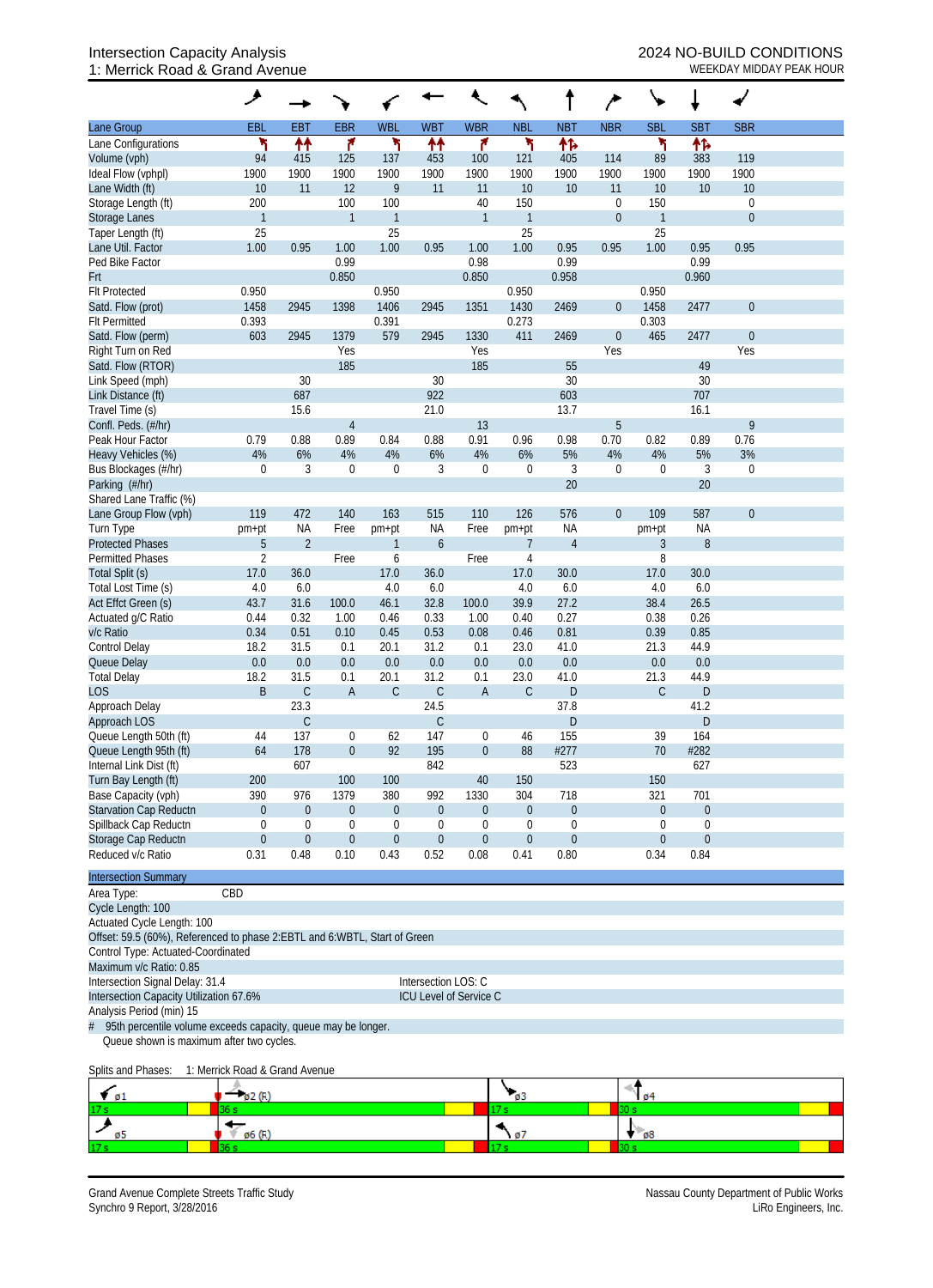## Intersection Capacity Analysis 2024 NO-BUILD CONDITIONS 2: Grand Avenue & Prospect Street WEEKDAY MIDDAY PEAK HOUR

|                                          | گر                                |                          |                  |                  |                                    |                  |                |                          |                  |                  | ŧ                |                  |      |
|------------------------------------------|-----------------------------------|--------------------------|------------------|------------------|------------------------------------|------------------|----------------|--------------------------|------------------|------------------|------------------|------------------|------|
| Lane Group                               | EBL                               | <b>EBT</b>               | <b>EBR</b>       | <b>WBL</b>       | <b>WBT</b>                         | <b>WBR</b>       | <b>NBL</b>     | <b>NBT</b>               | <b>NBR</b>       | <b>SBL</b>       | <b>SBT</b>       | <b>SBR</b>       | Ø4   |
| Lane Configurations                      |                                   | Ф                        |                  |                  | Ф                                  |                  |                | 41                       |                  |                  | 41               |                  |      |
| Volume (vph)                             | 27                                | $\overline{2}$           | $\boldsymbol{6}$ | 8                | $\mathbf{1}$                       | 39               | $\overline{2}$ | 530                      | 19               | 58               | 561              | 29               |      |
| Ideal Flow (vphpl)                       | 1900                              | 1900                     | 1900             | 1900             | 1900                               | 1900             | 1900           | 1900                     | 1900             | 1900             | 1900             | 1900             |      |
| Lane Width (ft)                          | 10                                | 16                       | 10               | 12               | 12                                 | 12               | 10             | 10                       | 10               | 10               | 10               | 10               |      |
| Lane Util. Factor                        | 1.00                              | 1.00                     | 1.00             | 1.00             | 1.00                               | 1.00             | 0.95           | 0.95                     | 0.95             | 0.95             | 0.95             | 0.95             |      |
| Ped Bike Factor                          |                                   | 1.00                     |                  |                  | 0.99                               |                  |                | 1.00                     |                  |                  | 1.00             |                  |      |
| Frt                                      |                                   | 0.974                    |                  |                  | 0.898                              |                  |                | 0.991                    |                  |                  | 0.991            |                  |      |
| <b>Flt Protected</b>                     |                                   | 0.964                    |                  |                  | 0.990                              |                  |                | 0.999                    |                  |                  | 0.995            |                  |      |
| Satd. Flow (prot)                        | 0                                 | 1784                     | $\boldsymbol{0}$ | $\boldsymbol{0}$ | 1472                               | $\boldsymbol{0}$ | 0              | 2573                     | $\boldsymbol{0}$ | 0                | 2567             | $\boldsymbol{0}$ |      |
| <b>Flt Permitted</b>                     |                                   | 0.773                    |                  |                  | 0.948                              |                  |                | 0.455                    |                  |                  | 0.846            |                  |      |
| Satd. Flow (perm)                        | 0                                 | 1426                     | $\boldsymbol{0}$ | $\boldsymbol{0}$ | 1409                               | $\boldsymbol{0}$ | $\mathbf{0}$   | 1172                     | $\boldsymbol{0}$ | 0                | 2181             | $\boldsymbol{0}$ |      |
| Right Turn on Red                        |                                   |                          | <b>No</b>        |                  |                                    | Yes              |                |                          | Yes              |                  |                  | Yes              |      |
| Satd. Flow (RTOR)                        |                                   |                          |                  |                  | 63                                 |                  |                | 16                       |                  |                  | 10               |                  |      |
| Link Speed (mph)                         |                                   | 30                       |                  |                  | 30                                 |                  |                | 30                       |                  |                  | 30               |                  |      |
| Link Distance (ft)                       |                                   | 602                      |                  |                  | 588                                |                  |                | 707                      |                  |                  | 1474             |                  |      |
| Travel Time (s)                          |                                   | 13.7                     |                  |                  | 13.4                               |                  |                | 16.1                     |                  |                  | 33.5             |                  |      |
| Confl. Peds. (#/hr)                      | $\sqrt{3}$                        |                          |                  |                  |                                    | 3                | 4              |                          | 9                | 9                |                  | 4                |      |
| Peak Hour Factor                         | 0.57                              | 0.50                     | 0.50             | 0.50             | 0.25                               | 0.62             | 0.25           | 0.93                     | 0.50             | 0.81             | 0.86             | 0.61             |      |
| Heavy Vehicles (%)                       | 2%                                | 2%                       | 2%               | 2%               | 2%                                 | 2%               | 3%             | 5%                       | 3%               | 3%               | 5%               | 3%               |      |
| Parking (#/hr)                           |                                   |                          |                  |                  |                                    |                  |                | 20                       |                  |                  | 20               |                  |      |
| Shared Lane Traffic (%)                  |                                   |                          |                  |                  |                                    |                  |                |                          |                  |                  |                  |                  |      |
| Lane Group Flow (vph)                    | $\boldsymbol{0}$                  | 63                       | $\boldsymbol{0}$ | $\theta$         | 83                                 | $\boldsymbol{0}$ | $\theta$       | 616                      | $\boldsymbol{0}$ | $\boldsymbol{0}$ | 772              | $\theta$         |      |
| Turn Type                                | Perm                              | <b>NA</b>                |                  | Perm             | NA                                 |                  | Perm           | <b>NA</b>                |                  | Perm             | <b>NA</b>        |                  |      |
| <b>Protected Phases</b>                  |                                   | $\mathfrak{Z}$           |                  |                  | $\mathfrak{Z}$                     |                  |                | $\sqrt{2}$               |                  |                  | $\overline{2}$   |                  | 4    |
| <b>Permitted Phases</b>                  | $\sqrt{3}$                        |                          |                  | 3                |                                    |                  | $\overline{2}$ | $\overline{4}$           |                  | $\overline{2}$   |                  |                  |      |
| Total Split (s)                          | 20.0                              | 20.0                     |                  | 20.0             | 20.0                               |                  | 35.0           | 35.0                     |                  | 35.0             | 35.0             |                  | 25.0 |
| Total Lost Time (s)                      |                                   | 5.0                      |                  |                  | 5.0                                |                  |                | 5.0                      |                  |                  | 5.0              |                  |      |
| Act Effct Green (s)                      |                                   | 15.0                     |                  |                  | 15.0                               |                  |                | 28.8                     |                  |                  | 28.8             |                  |      |
| Actuated g/C Ratio                       |                                   | 0.28                     |                  |                  | 0.28                               |                  |                | 0.53                     |                  |                  | 0.53             |                  |      |
| v/c Ratio                                |                                   | 0.16                     |                  |                  | 0.19                               |                  |                | 0.45                     |                  |                  | 0.66             |                  |      |
| Control Delay                            |                                   | 16.6                     |                  |                  | 8.0                                |                  |                | 8.6                      |                  |                  | 12.1             |                  |      |
| Queue Delay                              |                                   | 0.0                      |                  |                  | 0.0                                |                  |                | 0.0                      |                  |                  | 0.0              |                  |      |
| <b>Total Delay</b>                       |                                   | 16.6                     |                  |                  | $8.0\,$                            |                  |                | 8.6                      |                  |                  | 12.1             |                  |      |
| <b>LOS</b>                               |                                   | $\mathsf B$              |                  |                  | A                                  |                  |                | $\mathsf{A}$             |                  |                  | $\sf B$          |                  |      |
| Approach Delay                           |                                   | 16.6                     |                  |                  | 8.0                                |                  |                | 8.6                      |                  |                  | 12.1             |                  |      |
| Approach LOS                             |                                   | B                        |                  |                  | $\mathsf A$                        |                  |                | A                        |                  |                  | $\sf B$          |                  |      |
| Queue Length 50th (ft)                   |                                   | 16                       |                  |                  | 5                                  |                  |                | 54                       |                  |                  | 81               |                  |      |
| Queue Length 95th (ft)                   |                                   | 21                       |                  |                  | $\boldsymbol{0}$                   |                  |                | 86                       |                  |                  | 122              |                  |      |
| Internal Link Dist (ft)                  |                                   | 522                      |                  |                  | 508                                |                  |                | 627                      |                  |                  | 1394             |                  |      |
| Turn Bay Length (ft)                     |                                   |                          |                  |                  |                                    |                  |                |                          |                  |                  |                  |                  |      |
| Base Capacity (vph)                      |                                   | 397                      |                  |                  | 438                                |                  |                | 1442                     |                  |                  | 1221             |                  |      |
| <b>Starvation Cap Reductn</b>            |                                   | $\overline{0}$           |                  |                  | $\boldsymbol{0}$                   |                  |                | $\boldsymbol{0}$         |                  |                  | $\boldsymbol{0}$ |                  |      |
| Spillback Cap Reductn                    |                                   | 0                        |                  |                  | $\overline{0}$                     |                  |                | $\mathbf 0$              |                  |                  | 0                |                  |      |
| Storage Cap Reductn<br>Reduced v/c Ratio |                                   | $\boldsymbol{0}$<br>0.16 |                  |                  | 0<br>0.19                          |                  |                | $\boldsymbol{0}$<br>0.43 |                  |                  | $\theta$<br>0.63 |                  |      |
|                                          |                                   |                          |                  |                  |                                    |                  |                |                          |                  |                  |                  |                  |      |
| <b>Intersection Summary</b>              |                                   |                          |                  |                  |                                    |                  |                |                          |                  |                  |                  |                  |      |
| Area Type:                               | CBD                               |                          |                  |                  |                                    |                  |                |                          |                  |                  |                  |                  |      |
| Cycle Length: 80                         |                                   |                          |                  |                  |                                    |                  |                |                          |                  |                  |                  |                  |      |
| Actuated Cycle Length: 53.9              |                                   |                          |                  |                  |                                    |                  |                |                          |                  |                  |                  |                  |      |
| Control Type: Actuated-Uncoordinated     |                                   |                          |                  |                  |                                    |                  |                |                          |                  |                  |                  |                  |      |
| Maximum v/c Ratio: 0.66                  |                                   |                          |                  |                  |                                    |                  |                |                          |                  |                  |                  |                  |      |
| Intersection Signal Delay: 10.7          |                                   |                          |                  |                  | Intersection LOS: B                |                  |                |                          |                  |                  |                  |                  |      |
| Intersection Capacity Utilization 62.2%  |                                   |                          |                  |                  | ICU Level of Service B             |                  |                |                          |                  |                  |                  |                  |      |
| Analysis Period (min) 15                 |                                   |                          |                  |                  |                                    |                  |                |                          |                  |                  |                  |                  |      |
| Splits and Phases:                       | 2: Grand Avenue & Prospect Street |                          |                  |                  |                                    |                  |                |                          |                  |                  |                  |                  |      |
|                                          |                                   |                          |                  |                  | $\frac{1}{\sqrt{2}}$ <sub>03</sub> |                  |                |                          |                  | 04               |                  |                  |      |
|                                          |                                   |                          |                  |                  |                                    |                  |                |                          | 25s              |                  |                  |                  |      |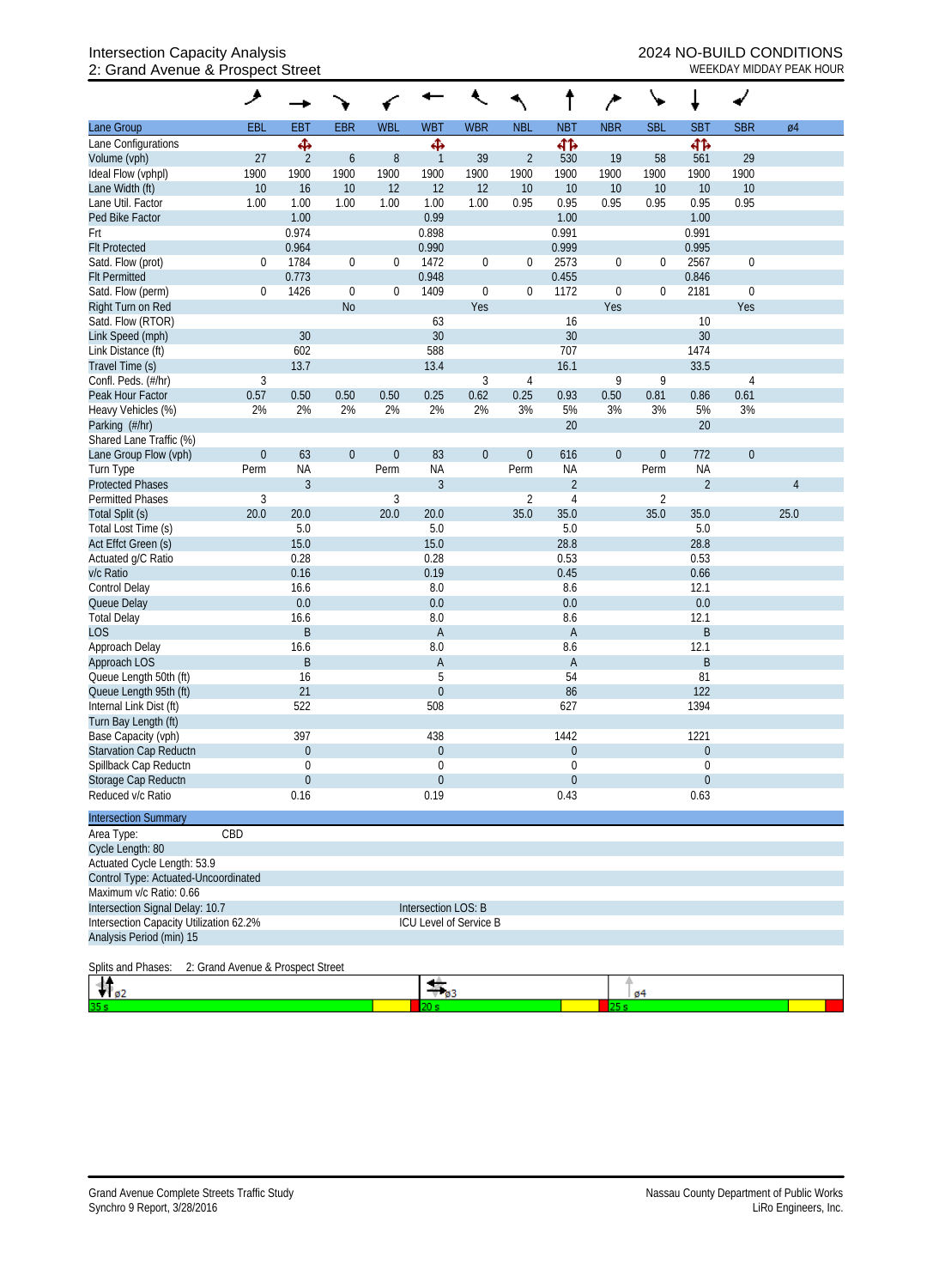## Intersection Capacity Analysis<br>
3: Sunrise Highway & Grand Avenue<br>
<sup>3:</sup> Sunrise Highway & Grand Avenue 3: Sunrise Highway & Grand Avenue

|                                                                     | ᢣ                                 |                |                  |              |                        |                  |              |                |                  |                |                |                  |  |
|---------------------------------------------------------------------|-----------------------------------|----------------|------------------|--------------|------------------------|------------------|--------------|----------------|------------------|----------------|----------------|------------------|--|
| Lane Group                                                          | EBL                               | <b>EBT</b>     | <b>EBR</b>       | <b>WBL</b>   | <b>WBT</b>             | <b>WBR</b>       | <b>NBL</b>   | <b>NBT</b>     | <b>NBR</b>       | <b>SBL</b>     | <b>SBT</b>     | <b>SBR</b>       |  |
| Lane Configurations                                                 | ۲                                 | ተተኈ            |                  | ۳            | ተተኈ                    |                  | ۲            | 怍              |                  | ۲              | 伟              |                  |  |
| Volume (vph)                                                        | 188                               | 1165           | 65               | 163          | 951                    | 58               | 79           | 388            | 163              | 121            | 429            | 116              |  |
| Ideal Flow (vphpl)                                                  | 1900                              | 1900           | 1900             | 1900         | 1900                   | 1900             | 1900         | 1900           | 1900             | 1900           | 1900           | 1900             |  |
| Lane Width (ft)                                                     | 12                                | 12             | 12               | 12           | 12                     | 12               | 10           | 10             | 10               | 10             | 10             | 10               |  |
| Storage Length (ft)                                                 | 300                               |                | $\mathbf 0$      | 400          |                        | $\boldsymbol{0}$ | 150          |                | 0                | 150            |                | $\boldsymbol{0}$ |  |
| Storage Lanes                                                       | $\mathbf{1}$                      |                | $\boldsymbol{0}$ | $\mathbf{1}$ |                        | $\boldsymbol{0}$ | $\mathbf{1}$ |                | $\boldsymbol{0}$ | $\mathbf{1}$   |                | $\overline{0}$   |  |
| Taper Length (ft)<br>Lane Util. Factor                              | 25<br>1.00                        | 0.91           | 0.91             | 25<br>1.00   | 0.91                   | 0.91             | 25<br>1.00   | 0.95           | 0.95             | 25<br>1.00     | 0.95           | 0.95             |  |
| Ped Bike Factor                                                     |                                   | 1.00           |                  |              | 1.00                   |                  |              | 0.99           |                  |                | 0.99           |                  |  |
| Frt                                                                 |                                   | 0.991          |                  |              | 0.989                  |                  |              | 0.954          |                  |                | 0.965          |                  |  |
| <b>Flt Protected</b>                                                | 0.950                             |                |                  | 0.950        |                        |                  | 0.950        |                |                  | 0.950          |                |                  |  |
| Satd. Flow (prot)                                                   | 1504                              | 4112           | $\overline{0}$   | 1577         | 4067                   | $\boldsymbol{0}$ | 1404         | 2760           | $\boldsymbol{0}$ | 1444           | 2773           | $\mathbf 0$      |  |
| <b>Flt Permitted</b>                                                | 0.950                             |                |                  | 0.950        |                        |                  | 0.950        |                |                  | 0.950          |                |                  |  |
| Satd. Flow (perm)                                                   | 1504                              | 4112           | $\boldsymbol{0}$ | 1577         | 4067                   | $\boldsymbol{0}$ | 1404         | 2760           | $\boldsymbol{0}$ | 1444           | 2773           | $\boldsymbol{0}$ |  |
| Right Turn on Red                                                   |                                   |                | Yes              |              |                        | Yes              |              |                | No               |                |                | N <sub>o</sub>   |  |
| Satd. Flow (RTOR)                                                   |                                   | $\, 8$         |                  |              | $10\,$                 |                  |              |                |                  |                |                |                  |  |
| Link Speed (mph)                                                    |                                   | 30             |                  |              | 30                     |                  |              | 30             |                  |                | 30             |                  |  |
| Link Distance (ft)                                                  |                                   | 1155           |                  |              | 1126                   |                  |              | 1474           |                  |                | 958            |                  |  |
| Travel Time (s)                                                     |                                   | 26.3           |                  |              | 25.6                   |                  |              | 33.5           |                  |                | 21.8           |                  |  |
| Confl. Peds. (#/hr)                                                 |                                   |                | $\overline{1}$   |              |                        | 6                |              |                | 16               |                |                | 16               |  |
| Peak Hour Factor                                                    | 0.94                              | 0.89           | 0.81             | 0.92         | 0.95                   | 0.76             | 0.84         | 0.95           | 0.91             | 0.84           | 0.82           | 0.72             |  |
| Heavy Vehicles (%)                                                  | 8%                                | 13%            | 2%               | 3%           | 14%                    | 5%               | 8%           | 3%             | 5%               | 5%             | 4%             | 6%               |  |
| Bus Blockages (#/hr)                                                | $\mathbf 0$                       | 0              | $\mathbf 0$      | $\theta$     | 0                      | 0                | $\theta$     | $\overline{2}$ | $\boldsymbol{0}$ | $\theta$       | $\overline{2}$ | $\mathbf 0$      |  |
| Shared Lane Traffic (%)                                             |                                   |                |                  |              |                        |                  |              |                |                  |                |                |                  |  |
| Lane Group Flow (vph)                                               | 200                               | 1389           | 0                | 177          | 1077                   | $\mathbf 0$      | 94           | 587            | $\boldsymbol{0}$ | 144            | 684            | $\mathbf 0$      |  |
| Turn Type                                                           | Prot                              | <b>NA</b>      |                  | Prot         | <b>NA</b>              |                  | Prot         | <b>NA</b>      |                  | Prot           | <b>NA</b>      |                  |  |
| <b>Protected Phases</b>                                             | 5                                 | $\overline{2}$ |                  | 1            | 6                      |                  | 7            | 4              |                  | 3              | 8              |                  |  |
| <b>Permitted Phases</b>                                             |                                   |                |                  |              |                        |                  |              |                |                  |                |                |                  |  |
| Total Split (s)                                                     | 23.0                              | 49.0           |                  | 23.0         | 49.0                   |                  | 14.0         | 39.0           |                  | 14.0           | 39.0           |                  |  |
| Total Lost Time (s)                                                 | 5.0                               | 8.4<br>41.8    |                  | 5.0<br>16.8  | 8.4<br>40.7            |                  | 5.0<br>9.0   | 7.0<br>32.0    |                  | 5.0<br>9.0     | 7.0<br>32.0    |                  |  |
| Act Effct Green (s)<br>Actuated g/C Ratio                           | 17.9<br>0.14                      | 0.33           |                  | 0.13         | 0.33                   |                  | 0.07         | 0.26           |                  | 0.07           | 0.26           |                  |  |
| v/c Ratio                                                           | 0.93                              | 1.01           |                  | 0.83         | 0.81                   |                  | 0.93         | 0.83           |                  | 1.40           | 0.96           |                  |  |
| <b>Control Delay</b>                                                | 99.0                              | 67.3           |                  | 83.6         | 44.0                   |                  | 130.1        | 55.4           |                  | 269.3          | 72.4           |                  |  |
| Queue Delay                                                         | 0.0                               | 0.0            |                  | 0.0          | 0.0                    |                  | 0.0          | 0.0            |                  | 0.0            | 0.0            |                  |  |
| <b>Total Delay</b>                                                  | 99.0                              | 67.3           |                  | 83.6         | 44.0                   |                  | 130.1        | 55.4           |                  | 269.3          | 72.4           |                  |  |
| <b>LOS</b>                                                          | F                                 | Ε              |                  | F            | D                      |                  | F            | Ε              |                  | F              | E              |                  |  |
| Approach Delay                                                      |                                   | 71.3           |                  |              | 49.6                   |                  |              | 65.7           |                  |                | 106.6          |                  |  |
| Approach LOS                                                        |                                   | E              |                  |              | D                      |                  |              | Ε              |                  |                | F              |                  |  |
| Queue Length 50th (ft)                                              | 162                               | $-441$         |                  | 140          | 289                    |                  | 77           | 237            |                  | ~155           | 288            |                  |  |
| Queue Length 95th (ft)                                              | #311                              | #528           |                  | #255         | 348                    |                  | #169         | #325           |                  | #266           | #349           |                  |  |
| Internal Link Dist (ft)                                             |                                   | 1075           |                  |              | 1046                   |                  |              | 1394           |                  |                | 878            |                  |  |
| Turn Bay Length (ft)                                                | 300                               |                |                  | 400          |                        |                  | 150          |                |                  | 150            |                |                  |  |
| Base Capacity (vph)                                                 | 216                               | 1380           |                  | 227          | 1330                   |                  | 101          | 706            |                  | 103            | 709            |                  |  |
| Starvation Cap Reductn                                              | 0                                 | 0              |                  | 0            | $\mathbf 0$            |                  | 0            | $\mathbf 0$    |                  | 0              | 0              |                  |  |
| Spillback Cap Reductn                                               | $\boldsymbol{0}$                  | $\mathbf 0$    |                  | $\theta$     | $\boldsymbol{0}$       |                  | $\mathbf{0}$ | 0              |                  | $\theta$       | $\mathbf 0$    |                  |  |
| Storage Cap Reductn                                                 | 0                                 | $\mathbf 0$    |                  | $\theta$     | $\mathbf 0$            |                  | 0            | 0              |                  | 0              | $\mathbf 0$    |                  |  |
| Reduced v/c Ratio                                                   | 0.93                              | 1.01           |                  | 0.78         | 0.81                   |                  | 0.93         | 0.83           |                  | 1.40           | 0.96           |                  |  |
| <b>Intersection Summary</b>                                         |                                   |                |                  |              |                        |                  |              |                |                  |                |                |                  |  |
| Area Type:                                                          | CBD                               |                |                  |              |                        |                  |              |                |                  |                |                |                  |  |
| Cycle Length: 125                                                   |                                   |                |                  |              |                        |                  |              |                |                  |                |                |                  |  |
| Actuated Cycle Length: 125                                          |                                   |                |                  |              |                        |                  |              |                |                  |                |                |                  |  |
| Offset: 0 (0%), Referenced to phase 2:EBT and 6:WBT, Start of Green |                                   |                |                  |              |                        |                  |              |                |                  |                |                |                  |  |
| Control Type: Actuated-Coordinated                                  |                                   |                |                  |              |                        |                  |              |                |                  |                |                |                  |  |
| Maximum v/c Ratio: 1.40                                             |                                   |                |                  |              |                        |                  |              |                |                  |                |                |                  |  |
| Intersection Signal Delay: 70.9                                     |                                   |                |                  |              | Intersection LOS: E    |                  |              |                |                  |                |                |                  |  |
| Intersection Capacity Utilization 92.2%                             |                                   |                |                  |              | ICU Level of Service F |                  |              |                |                  |                |                |                  |  |
| Analysis Period (min) 15                                            |                                   |                |                  |              |                        |                  |              |                |                  |                |                |                  |  |
| Volume exceeds capacity, queue is theoretically infinite.           |                                   |                |                  |              |                        |                  |              |                |                  |                |                |                  |  |
| Queue shown is maximum after two cycles.                            |                                   |                |                  |              |                        |                  |              |                |                  |                |                |                  |  |
| 95th percentile volume exceeds capacity, queue may be longer.<br>#  |                                   |                |                  |              |                        |                  |              |                |                  |                |                |                  |  |
| Queue shown is maximum after two cycles.                            |                                   |                |                  |              |                        |                  |              |                |                  |                |                |                  |  |
| Splits and Phases:                                                  | 3: Sunrise Highway & Grand Avenue |                |                  |              |                        |                  |              |                |                  |                |                |                  |  |
|                                                                     |                                   |                |                  |              |                        |                  |              |                |                  |                |                |                  |  |
| ø1                                                                  | 82 (R)                            |                |                  |              |                        |                  |              |                |                  | 0 <sup>4</sup> |                |                  |  |

 $\frac{238}{\cancel{65}}$  $\frac{1}{\sqrt{8}}$  $\frac{1}{\phi_0(R)}$  $\frac{1}{14s}$  $\overline{3}$ 49

Grand Avenue Complete Streets Traffic Study<br>Synchro 9 Report, 3/28/2016<br>LiRo Engineers, Inc. Synchro 9 Report, 3/28/2016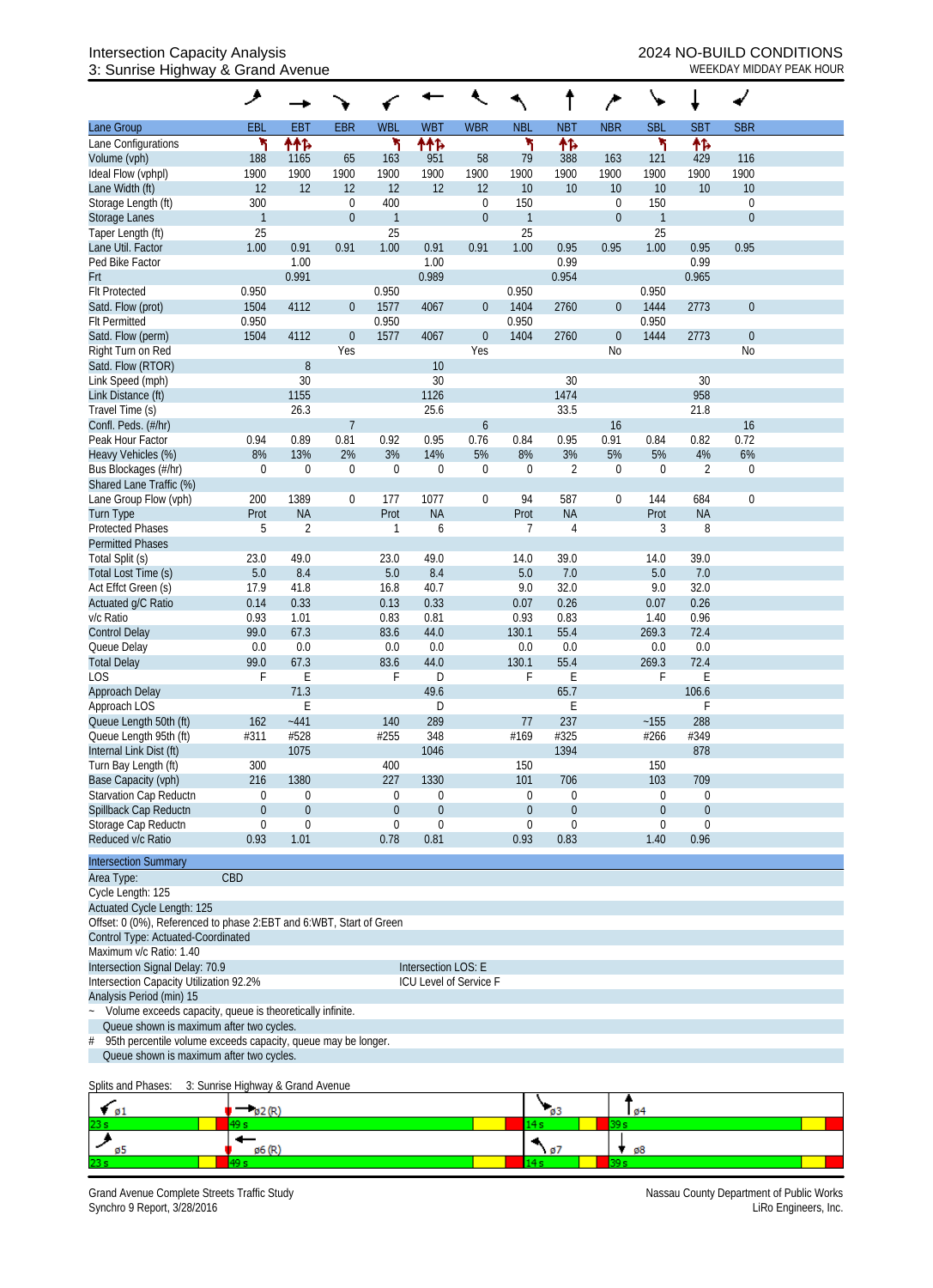## Intersection Capacity Analysis 2024 NO-BUILD CONDITIONS 4: Grand Avenue & Baldwin Avenue/Miller Place WEEKDAY MIDDAY PEAK HOUR

|                                                                     | ۶                |                |                        |                  |                     |                        |                  |                |                  |                  |                  |                  |  |
|---------------------------------------------------------------------|------------------|----------------|------------------------|------------------|---------------------|------------------------|------------------|----------------|------------------|------------------|------------------|------------------|--|
| Lane Group                                                          | EBL              | <b>EBT</b>     | <b>EBR</b>             | <b>WBL</b>       | <b>WBT</b>          | <b>WBR</b>             | <b>NBL</b>       | <b>NBT</b>     | <b>NBR</b>       | <b>SBL</b>       | <b>SBT</b>       | <b>SBR</b>       |  |
| Lane Configurations                                                 |                  | Ф              |                        |                  | Ф                   |                        |                  | 41             |                  |                  | 41               |                  |  |
| Volume (vph)                                                        | 15               | 6              | 24                     | $\overline{5}$   | 5                   | 7                      | 13               | 551            | 13               | 8                | 684              | 12               |  |
| Ideal Flow (vphpl)                                                  | 1900             | 1900           | 1900                   | 1900             | 1900                | 1900                   | 1900             | 1900           | 1900             | 1900             | 1900             | 1900             |  |
| Lane Width (ft)                                                     | 12               | 12             | 12                     | 12               | 12                  | 12                     | 11               | 11             | 11               | 11               | 11               | 11               |  |
| Lane Util. Factor                                                   | 1.00             | 1.00           | 1.00                   | 1.00             | 1.00                | 1.00                   | 0.95             | 0.95           | 0.95             | 0.95             | 0.95             | 0.95             |  |
| Ped Bike Factor                                                     |                  | 0.99           |                        |                  | 1.00                |                        |                  | 1.00           |                  |                  | 1.00             |                  |  |
| Frt                                                                 |                  | 0.934          |                        |                  | 0.966               |                        |                  | 0.995          |                  |                  | 0.996            |                  |  |
| <b>Flt Protected</b>                                                |                  | 0.981          |                        |                  | 0.988               |                        |                  | 0.998          |                  |                  | 0.999            |                  |  |
| Satd. Flow (prot)                                                   | $\mathbf 0$      | 1524           | $\boldsymbol{0}$       | $\boldsymbol{0}$ | 1593                | 0                      | $\boldsymbol{0}$ | 2662           | $\boldsymbol{0}$ | $\boldsymbol{0}$ | 2692             | $\boldsymbol{0}$ |  |
| <b>Flt Permitted</b>                                                |                  | 0.859          |                        |                  | 0.784               |                        |                  | 0.916          |                  |                  | 0.944            |                  |  |
| Satd. Flow (perm)                                                   | $\mathbf{0}$     | 1331           | $\mathbf 0$            | $\boldsymbol{0}$ | 1264                | 0                      | $\mathbf 0$      | 2443           | $\boldsymbol{0}$ | $\boldsymbol{0}$ | 2543             | $\boldsymbol{0}$ |  |
| Right Turn on Red                                                   |                  |                | Yes                    |                  |                     | Yes                    |                  |                | Yes              |                  |                  | Yes              |  |
| Satd. Flow (RTOR)                                                   |                  | 33             |                        |                  | 8                   |                        |                  | 4              |                  |                  | 3                |                  |  |
| Link Speed (mph)                                                    |                  | $30\,$         |                        |                  | 30                  |                        |                  | 30             |                  |                  | 30               |                  |  |
| Link Distance (ft)                                                  |                  | 721            |                        |                  | 584                 |                        |                  | 958            |                  |                  | 838              |                  |  |
| Travel Time (s)                                                     |                  | 16.4           |                        |                  | 13.3                |                        |                  | 21.8           |                  |                  | 19.0             |                  |  |
| Confl. Peds. (#/hr)<br>Peak Hour Factor                             | 5<br>0.58        | 0.75           | $\overline{4}$<br>0.72 | 7<br>0.63        |                     | $\overline{4}$<br>0.88 | 12<br>0.60       | 0.90           | 26<br>0.60       | 26<br>0.67       | 0.90             | 12<br>0.55       |  |
|                                                                     | 2%               | 2%             | 2%                     | 2%               | 0.31<br>2%          | 2%                     | 2%               | 5%             | 2%               | 3%               | 4%               | 3%               |  |
| Heavy Vehicles (%)<br>Bus Blockages (#/hr)                          | $\mathbf{0}$     | $\overline{0}$ | $\boldsymbol{0}$       | $\boldsymbol{0}$ | $\boldsymbol{0}$    | $\mathbf 0$            | $\boldsymbol{0}$ | $\overline{2}$ | $\boldsymbol{0}$ | $\boldsymbol{0}$ | $\overline{2}$   | $\boldsymbol{0}$ |  |
| Parking (#/hr)                                                      |                  |                |                        |                  |                     |                        |                  | 20             |                  |                  | 20               |                  |  |
| Shared Lane Traffic (%)                                             |                  |                |                        |                  |                     |                        |                  |                |                  |                  |                  |                  |  |
| Lane Group Flow (vph)                                               | $\boldsymbol{0}$ | 67             | $\boldsymbol{0}$       | $\mathbf 0$      | 32                  | 0                      | $\boldsymbol{0}$ | 656            | $\boldsymbol{0}$ | $\boldsymbol{0}$ | 794              | $\mathbf 0$      |  |
| Turn Type                                                           | Perm             | <b>NA</b>      |                        | Perm             | <b>NA</b>           |                        | Perm             | <b>NA</b>      |                  | Perm             | <b>NA</b>        |                  |  |
| <b>Protected Phases</b>                                             |                  | 3              |                        |                  | $\overline{2}$      |                        |                  | 1              |                  |                  | $\mathbf{1}$     |                  |  |
| <b>Permitted Phases</b>                                             | $\mathfrak{Z}$   |                |                        | $\overline{2}$   |                     |                        | $\mathbf{1}$     |                |                  | $\mathbf{1}$     |                  |                  |  |
| Total Split (s)                                                     | 26.0             | 26.0           |                        | 26.0             | 26.0                |                        | 28.0             | 28.0           |                  | 28.0             | 28.0             |                  |  |
| Total Lost Time (s)                                                 |                  | 5.5            |                        |                  | 5.5                 |                        |                  | 5.5            |                  |                  | 5.5              |                  |  |
| Act Effct Green (s)                                                 |                  | 8.0            |                        |                  | 9.3                 |                        |                  | 54.2           |                  |                  | 54.2             |                  |  |
| Actuated g/C Ratio                                                  |                  | 0.10           |                        |                  | 0.12                |                        |                  | 0.68           |                  |                  | 0.68             |                  |  |
| v/c Ratio                                                           |                  | 0.41           |                        |                  | 0.21                |                        |                  | 0.40           |                  |                  | 0.46             |                  |  |
| <b>Control Delay</b>                                                |                  | 27.6           |                        |                  | 26.6                |                        |                  | 10.9           |                  |                  | 20.3             |                  |  |
| Queue Delay                                                         |                  | 0.0            |                        |                  | 0.0                 |                        |                  | 0.0            |                  |                  | 0.0              |                  |  |
| <b>Total Delay</b>                                                  |                  | 27.6           |                        |                  | 26.6                |                        |                  | 10.9           |                  |                  | 20.3             |                  |  |
| LOS                                                                 |                  | $\mathsf C$    |                        |                  | C                   |                        |                  | B              |                  |                  | C                |                  |  |
| Approach Delay                                                      |                  | 27.6           |                        |                  | 26.6                |                        |                  | 10.9           |                  |                  | 20.3             |                  |  |
| Approach LOS                                                        |                  | C              |                        |                  | C                   |                        |                  | Β              |                  |                  | C                |                  |  |
| Queue Length 50th (ft)                                              |                  | 16             |                        |                  | 11                  |                        |                  | 80             |                  |                  | 160              |                  |  |
| Queue Length 95th (ft)                                              |                  | 40             |                        |                  | 8                   |                        |                  | 197            |                  |                  | 248              |                  |  |
| Internal Link Dist (ft)                                             |                  | 641            |                        |                  | 504                 |                        |                  | 878            |                  |                  | 758              |                  |  |
| Turn Bay Length (ft)                                                |                  | 365            |                        |                  | 329                 |                        |                  | 1656           |                  |                  | 1724             |                  |  |
| Base Capacity (vph)<br>Starvation Cap Reductn                       |                  | $\Omega$       |                        |                  | $\mathbf 0$         |                        |                  | 0              |                  |                  | 0                |                  |  |
| Spillback Cap Reductn                                               |                  | $\overline{0}$ |                        |                  | $\theta$            |                        |                  | 0              |                  |                  | $\boldsymbol{0}$ |                  |  |
| Storage Cap Reductn                                                 |                  | $\theta$       |                        |                  | $\theta$            |                        |                  | 0              |                  |                  | 0                |                  |  |
| Reduced v/c Ratio                                                   |                  | 0.18           |                        |                  | 0.10                |                        |                  | 0.40           |                  |                  | 0.46             |                  |  |
|                                                                     |                  |                |                        |                  |                     |                        |                  |                |                  |                  |                  |                  |  |
| <b>Intersection Summary</b>                                         |                  |                |                        |                  |                     |                        |                  |                |                  |                  |                  |                  |  |
| CBD<br>Area Type:                                                   |                  |                |                        |                  |                     |                        |                  |                |                  |                  |                  |                  |  |
| Cycle Length: 80<br>Actuated Cycle Length: 80                       |                  |                |                        |                  |                     |                        |                  |                |                  |                  |                  |                  |  |
| Offset: 0 (0%), Referenced to phase 1:NBSB, Start of Green          |                  |                |                        |                  |                     |                        |                  |                |                  |                  |                  |                  |  |
| Control Type: Actuated-Coordinated                                  |                  |                |                        |                  |                     |                        |                  |                |                  |                  |                  |                  |  |
| Maximum v/c Ratio: 0.46                                             |                  |                |                        |                  |                     |                        |                  |                |                  |                  |                  |                  |  |
| Intersection Signal Delay: 16.7                                     |                  |                |                        |                  | Intersection LOS: B |                        |                  |                |                  |                  |                  |                  |  |
| Intersection Capacity Utilization 43.4%                             |                  |                |                        |                  |                     | ICU Level of Service A |                  |                |                  |                  |                  |                  |  |
| Analysis Period (min) 15                                            |                  |                |                        |                  |                     |                        |                  |                |                  |                  |                  |                  |  |
| Splits and Phases:<br>4: Grand Avenue & Baldwin Avenue/Miller Place |                  |                |                        |                  |                     |                        |                  |                |                  |                  |                  |                  |  |
|                                                                     |                  |                |                        |                  |                     |                        |                  |                |                  |                  |                  |                  |  |
| $A_{\rho_1(\mathbb{R})}$                                            |                  |                |                        | 02<br>26 s       |                     |                        |                  |                | $ 63$<br>26 s    |                  |                  |                  |  |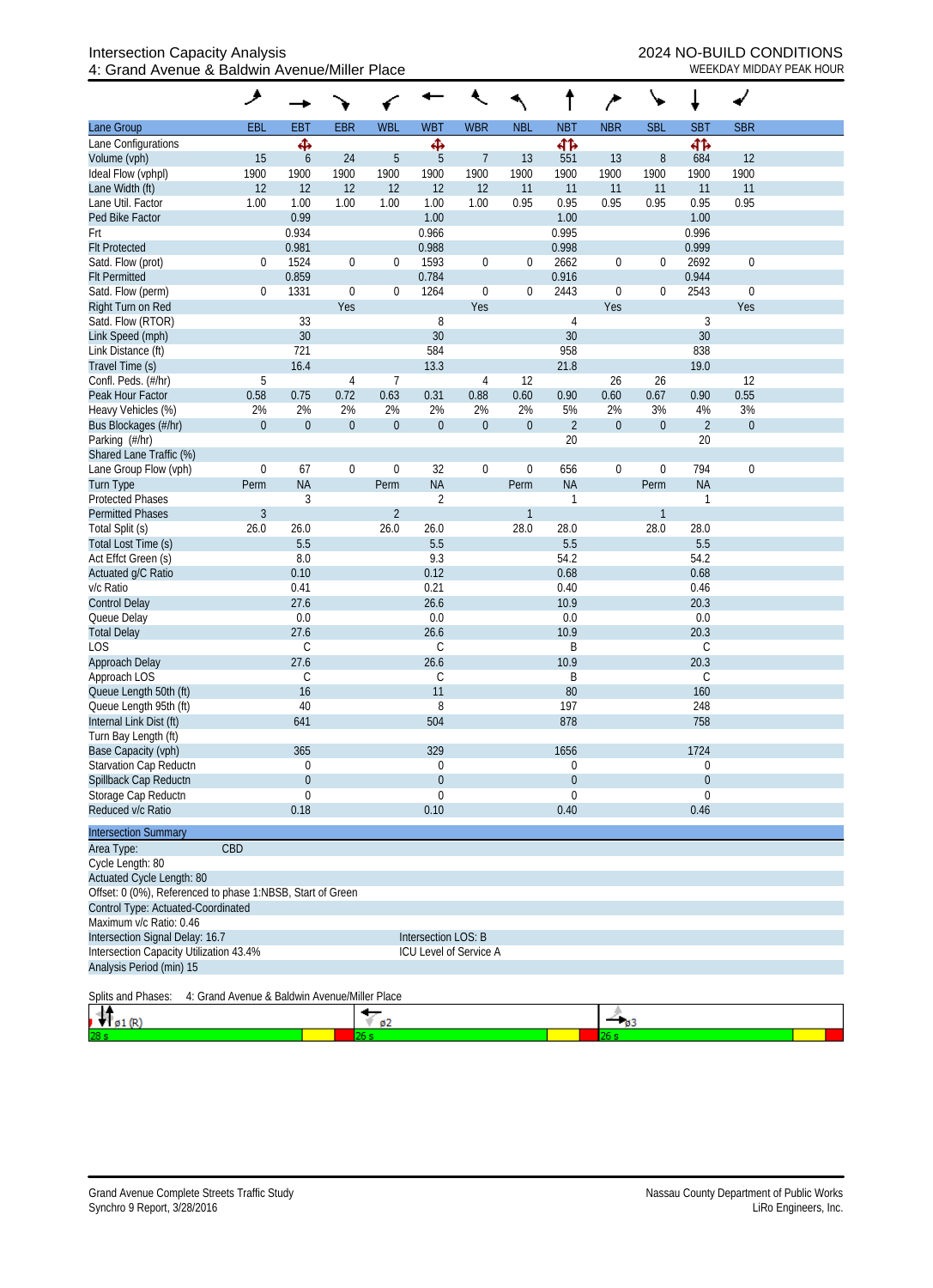## Intersection Capacity Analysis <br>
5: Grand Avenue & Milburn Avenue **Avenue Additional Connect Avenue** 2024 NO-BUILD CONDITIONS<br> **EXECUATE ANALY PEAK HOUR** 5: Grand Avenue & Milburn Avenue

|                                                                      |                                  | r                | ₩                |                  | ↶                |                               |
|----------------------------------------------------------------------|----------------------------------|------------------|------------------|------------------|------------------|-------------------------------|
| Lane Group                                                           | <b>NBT</b>                       | <b>NBR</b>       | <b>SBL</b>       | <b>SBT</b>       | <b>NWL</b>       | <b>NWR</b>                    |
| Lane Configurations                                                  | 怍                                |                  | ۲                | 枰                |                  | ۴                             |
| Volume (vph)                                                         | 620                              | $\boldsymbol{0}$ | 191              | 760              | $\boldsymbol{0}$ | 235                           |
| Ideal Flow (vphpl)                                                   | 1900                             | 1900             | 1900             | 1900             | 1900             | 1900                          |
| Lane Width (ft)                                                      | 11                               | 11               | 11               | 11               | 12               | 12                            |
| Storage Length (ft)                                                  |                                  | $\boldsymbol{0}$ | 80               |                  | 0                | $\boldsymbol{0}$              |
| Storage Lanes                                                        |                                  | $\mathbf{0}$     | $\mathbf{1}$     |                  | $\boldsymbol{0}$ | $\mathbf{1}$                  |
| Taper Length (ft)                                                    |                                  |                  | 25               |                  | 25               |                               |
| Lane Util. Factor                                                    | 0.95                             | 0.95             | 1.00             | 0.95             | 1.00             | 1.00                          |
| Ped Bike Factor                                                      |                                  |                  | 0.99             |                  |                  | 0.99                          |
| Frt                                                                  |                                  |                  |                  |                  |                  | 0.865                         |
| <b>Flt Protected</b>                                                 |                                  |                  | 0.950            |                  |                  |                               |
| Satd. Flow (prot)                                                    | 2692                             | $\theta$         | 1510             | 2707             | $\mathbf 0$      | 1409                          |
| <b>Flt Permitted</b>                                                 |                                  |                  | 0.401            |                  |                  |                               |
| Satd. Flow (perm)                                                    | 2692                             | $\boldsymbol{0}$ | 630              | 2707             | $\mathbf 0$      | 1390                          |
| Right Turn on Red                                                    |                                  | No               |                  |                  |                  | N <sub>0</sub>                |
| Satd. Flow (RTOR)                                                    |                                  |                  |                  |                  |                  |                               |
| Link Speed (mph)                                                     | $30\,$                           |                  |                  | 30               | 30               |                               |
| Link Distance (ft)                                                   | 838                              |                  |                  | 379              | 603              |                               |
| Travel Time (s)                                                      | 19.0                             |                  |                  | 8.6              | 13.7             |                               |
| Confl. Peds. (#/hr)                                                  |                                  | 14               | 14               |                  |                  | $\mathbf{1}$                  |
| Peak Hour Factor                                                     | 0.94                             | 0.25             | 0.88             | 0.93             | 0.92             | 0.94                          |
| Heavy Vehicles (%)                                                   | 5%                               | 2%               | 4%               | 4%               | 2%               | 5%                            |
| Bus Blockages (#/hr)                                                 | $\boldsymbol{0}$                 | $\boldsymbol{0}$ | $\boldsymbol{0}$ | $\overline{2}$   | 0                | $\mathbf 0$                   |
| Parking (#/hr)                                                       | 20                               |                  |                  | 20               |                  |                               |
| Shared Lane Traffic (%)                                              |                                  |                  |                  |                  |                  |                               |
| Lane Group Flow (vph)                                                | 660                              | $\mathbf 0$      | 217              | 817              | $\overline{0}$   | 250                           |
| Turn Type                                                            | NA                               |                  | custom           | <b>NA</b>        |                  | custom                        |
| <b>Protected Phases</b>                                              | $\overline{2}$                   |                  | 1                | $\boldsymbol{6}$ |                  | $8\,$                         |
| <b>Permitted Phases</b>                                              |                                  |                  | 8                | $\overline{2}$   |                  | $\mathbf{1}$                  |
| Total Split (s)                                                      | 27.0                             |                  | 21.0             | 48.0             |                  | 32.0                          |
| Total Lost Time (s)                                                  | 6.0                              |                  | 6.0              | 6.0              |                  | 6.0                           |
| Act Effct Green (s)                                                  | 25.3                             |                  | 36.7             | 43.0             |                  | 36.7                          |
| Actuated g/C Ratio                                                   | 0.32                             |                  | 0.46             | 0.54             |                  | 0.46                          |
| v/c Ratio                                                            | 0.78                             |                  | 0.52             | 0.56             |                  | 0.39                          |
| <b>Control Delay</b>                                                 | 30.2                             |                  | 15.0             | 10.0             |                  | 12.5                          |
| Queue Delay                                                          | 0.0                              |                  | 0.0              | 0.2              |                  | 0.0                           |
| <b>Total Delay</b>                                                   | 30.2                             |                  | 15.0             | 10.2             |                  | 12.5                          |
| <b>LOS</b>                                                           | $\mathsf C$                      |                  | B                | $\sf B$          |                  | $\sf B$                       |
| Approach Delay                                                       | 30.2                             |                  |                  | 11.2             |                  |                               |
| Approach LOS                                                         | $\mathsf C$                      |                  |                  | B                |                  |                               |
| Queue Length 50th (ft)                                               | 157                              |                  | 56               | 73               |                  | 66                            |
| Queue Length 95th (ft)                                               | #247                             |                  | 130              | 42               |                  | 102                           |
| Internal Link Dist (ft)                                              | 758                              |                  |                  | 299              | 523              |                               |
| Turn Bay Length (ft)                                                 |                                  |                  | 80               |                  |                  |                               |
| Base Capacity (vph)                                                  | 851                              |                  | 478              | 1455             |                  | 660                           |
| Starvation Cap Reductn                                               | 0                                |                  | $\mathbf{0}$     | 167              |                  | $\boldsymbol{0}$              |
| Spillback Cap Reductn                                                | 0                                |                  | $\boldsymbol{0}$ | 0                |                  | 0                             |
| Storage Cap Reductn                                                  | $\boldsymbol{0}$                 |                  | $\mathbf{0}$     | $\mathbf{0}$     |                  | $\theta$                      |
| Reduced v/c Ratio                                                    | 0.78                             |                  | 0.45             | 0.63             |                  | 0.38                          |
| <b>Intersection Summary</b>                                          |                                  |                  |                  |                  |                  |                               |
|                                                                      | CBD                              |                  |                  |                  |                  |                               |
| Area Type:<br>Cycle Length: 80                                       |                                  |                  |                  |                  |                  |                               |
| Actuated Cycle Length: 80                                            |                                  |                  |                  |                  |                  |                               |
| Offset: 0 (0%), Referenced to phase 2:NBSB and 6:SBT, Start of Green |                                  |                  |                  |                  |                  |                               |
| Control Type: Actuated-Coordinated                                   |                                  |                  |                  |                  |                  |                               |
| Maximum v/c Ratio: 0.78                                              |                                  |                  |                  |                  |                  |                               |
|                                                                      |                                  |                  |                  |                  |                  |                               |
| Intersection Signal Delay: 17.8                                      |                                  |                  |                  |                  |                  | Intersection LOS: B           |
| Intersection Capacity Utilization 49.9%                              |                                  |                  |                  |                  |                  | <b>ICU Level of Service A</b> |
| Analysis Period (min) 15                                             |                                  |                  |                  |                  |                  |                               |
| 95th percentile volume exceeds capacity, queue may be longer.        |                                  |                  |                  |                  |                  |                               |
| Queue shown is maximum after two cycles.                             |                                  |                  |                  |                  |                  |                               |
|                                                                      |                                  |                  |                  |                  |                  |                               |
| Splits and Phases:                                                   | 5: Grand Avenue & Milburn Avenue |                  |                  |                  |                  |                               |

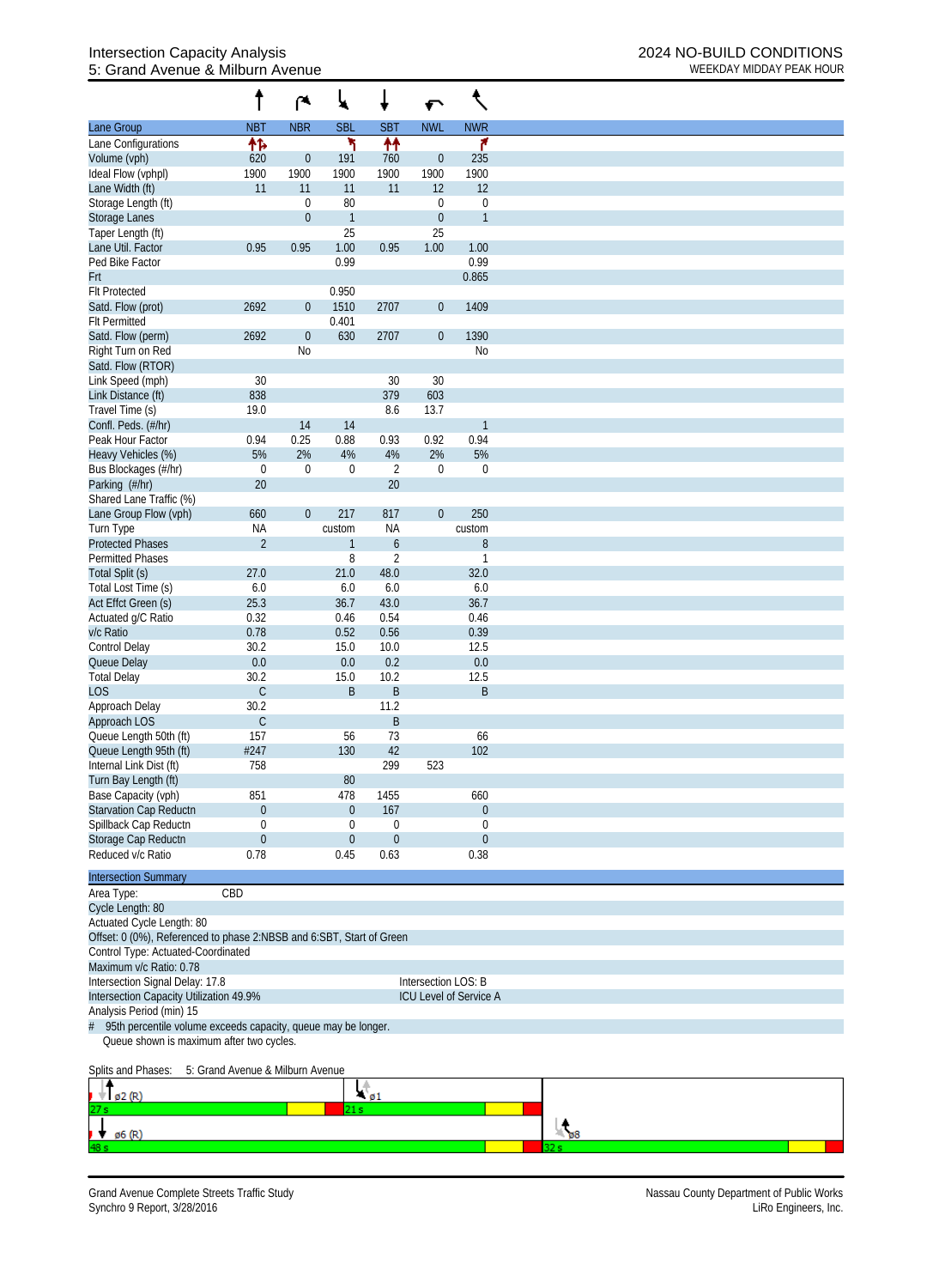## 6: Lorenz Avenue WEEKDAY MIDDAY PEAK HOUR

|                                                                      |                  | $\overline{\mathcal{L}}$ |                      | ∕                |                     | ↓                      |             |
|----------------------------------------------------------------------|------------------|--------------------------|----------------------|------------------|---------------------|------------------------|-------------|
| Lane Group                                                           | <b>WBL</b>       | <b>WBR</b>               | <b>NBT</b>           | <b>NBR</b>       | <b>SBL</b>          | <b>SBT</b>             |             |
| Lane Configurations                                                  | ۷                |                          | 柞                    |                  |                     | 44                     |             |
| Volume (vph)                                                         | $\boldsymbol{6}$ | 5                        | 793                  | 6                | 11                  | 948                    |             |
| Ideal Flow (vphpl)                                                   | 1900             | 1900                     | 1900                 | 1900             | 1900                | 1900                   |             |
| Lane Width (ft)                                                      | 12               | 12                       | 11                   | 11               | 11                  | 11                     |             |
| Lane Util. Factor                                                    | 1.00             | 1.00                     | 0.95                 | 0.95             | 0.95                | 0.95                   |             |
| Ped Bike Factor                                                      | 0.99             |                          | 1.00                 |                  |                     | 1.00                   |             |
| Frt                                                                  | 0.946            |                          | 0.998                |                  |                     |                        |             |
| <b>Flt Protected</b>                                                 | 0.971            |                          |                      |                  |                     | 0.999                  |             |
| Satd. Flow (prot)                                                    | 1531             | $\overline{0}$           | 2650                 | $\mathbf 0$      | $\boldsymbol{0}$    | 2715                   |             |
| <b>Flt Permitted</b>                                                 | 0.971            |                          |                      |                  |                     | 0.937                  |             |
| Satd. Flow (perm)                                                    | 1531             | $\boldsymbol{0}$         | 2650                 | $\mathbf 0$      | 0                   | 2546                   |             |
| Right Turn on Red                                                    |                  | N <sub>o</sub>           |                      | Yes              |                     |                        |             |
| Satd. Flow (RTOR)<br>Link Speed (mph)                                | 30               |                          | $\overline{2}$<br>30 |                  |                     | 30                     |             |
| Link Distance (ft)                                                   | 918              |                          | 379                  |                  |                     | 300                    |             |
| Travel Time (s)                                                      | 20.9             |                          | 8.6                  |                  |                     | 6.8                    |             |
| Confl. Peds. (#/hr)                                                  |                  | $\overline{2}$           |                      | 21               | 21                  |                        |             |
| Peak Hour Factor                                                     | 0.50             | 0.63                     | 0.91                 | 0.50             | 0.63                | 0.89                   |             |
| Heavy Vehicles (%)                                                   | 2%               | 2%                       | $6\%$                | 5%               | 5%                  | 4%                     |             |
| Bus Blockages (#/hr)                                                 | $\boldsymbol{0}$ | $\boldsymbol{0}$         | $\overline{2}$       | $\boldsymbol{0}$ | $\boldsymbol{0}$    | $\boldsymbol{0}$       |             |
| Parking (#/hr)                                                       |                  |                          | 20                   |                  |                     | 20                     |             |
| Shared Lane Traffic (%)                                              |                  |                          |                      |                  |                     |                        |             |
| Lane Group Flow (vph)                                                | 20               | $\overline{0}$           | 883                  | $\overline{0}$   | $\boldsymbol{0}$    | 1082                   |             |
| <b>Turn Type</b>                                                     | Prot             |                          | <b>NA</b>            |                  | Perm                | <b>NA</b>              |             |
| <b>Protected Phases</b>                                              | 8                |                          | $\overline{2}$       |                  |                     | 6                      |             |
| <b>Permitted Phases</b>                                              |                  |                          |                      |                  | 6                   |                        |             |
| Total Split (s)                                                      | 34.0             |                          | 46.0                 |                  | 46.0                | 46.0                   |             |
| Total Lost Time (s)                                                  | 5.5              |                          | 5.5                  |                  |                     | 5.5                    |             |
| Act Effct Green (s)                                                  | 9.2              |                          | 70.1                 |                  |                     | 70.1                   |             |
| Actuated g/C Ratio                                                   | 0.12             |                          | 0.88                 |                  |                     | 0.88                   |             |
| v/c Ratio                                                            | 0.11             |                          | 0.38                 |                  |                     | 0.48                   |             |
| <b>Control Delay</b>                                                 | 30.1             |                          | 2.9                  |                  |                     | 3.3                    |             |
| Queue Delay                                                          | $0.0\,$          |                          | 0.0                  |                  |                     | 0.0                    |             |
| <b>Total Delay</b>                                                   | 30.1             |                          | 2.9                  |                  |                     | 3.4                    |             |
| <b>LOS</b>                                                           | $\mathsf C$      |                          | Α                    |                  |                     | A                      |             |
| Approach Delay                                                       | 30.1             |                          | 2.9                  |                  |                     | 3.4                    |             |
| Approach LOS                                                         | C                |                          | Α                    |                  |                     | Α                      |             |
| Queue Length 50th (ft)                                               | 10               |                          | $\boldsymbol{0}$     |                  |                     | $\theta$               |             |
| Queue Length 95th (ft)                                               | 13               |                          | 56                   |                  |                     | 84                     |             |
| Internal Link Dist (ft)                                              | 838              |                          | 299                  |                  |                     | 220                    |             |
| Turn Bay Length (ft)                                                 |                  |                          |                      |                  |                     |                        |             |
| Base Capacity (vph)                                                  | 545              |                          | 2323                 |                  |                     | 2232                   |             |
| Starvation Cap Reductn                                               | 0                |                          | 108                  |                  |                     | 14                     |             |
| Spillback Cap Reductn                                                | 0                |                          | $\boldsymbol{0}$     |                  |                     | $\theta$               |             |
| Storage Cap Reductn<br>Reduced v/c Ratio                             | 0                |                          | $\mathbf 0$          |                  |                     | $\mathbf 0$            |             |
|                                                                      | 0.04             |                          | 0.40                 |                  |                     | 0.49                   |             |
| <b>Intersection Summary</b>                                          |                  |                          |                      |                  |                     |                        |             |
| Area Type:                                                           | CBD              |                          |                      |                  |                     |                        |             |
| Cycle Length: 80                                                     |                  |                          |                      |                  |                     |                        |             |
| Actuated Cycle Length: 80                                            |                  |                          |                      |                  |                     |                        |             |
| Offset: 0 (0%), Referenced to phase 2:NBT and 6:SBTL, Start of Green |                  |                          |                      |                  |                     |                        |             |
| Control Type: Actuated-Coordinated                                   |                  |                          |                      |                  |                     |                        |             |
| Maximum v/c Ratio: 0.48                                              |                  |                          |                      |                  |                     |                        |             |
| Intersection Signal Delay: 3.4                                       |                  |                          |                      |                  | Intersection LOS: A |                        |             |
| Intersection Capacity Utilization 52.6%                              |                  |                          |                      |                  |                     | ICU Level of Service A |             |
| Analysis Period (min) 15                                             |                  |                          |                      |                  |                     |                        |             |
|                                                                      |                  |                          |                      |                  |                     |                        |             |
| Splits and Phases:                                                   | 6: Lorenz Avenue |                          |                      |                  |                     |                        |             |
| ø2 (R)                                                               |                  |                          |                      |                  |                     |                        |             |
|                                                                      |                  |                          |                      |                  |                     |                        |             |
|                                                                      |                  |                          |                      |                  |                     |                        |             |
| $\varphi$ 6 (R)                                                      |                  |                          |                      |                  |                     |                        | $\sim$ $68$ |
|                                                                      |                  |                          |                      |                  |                     |                        | 34 s        |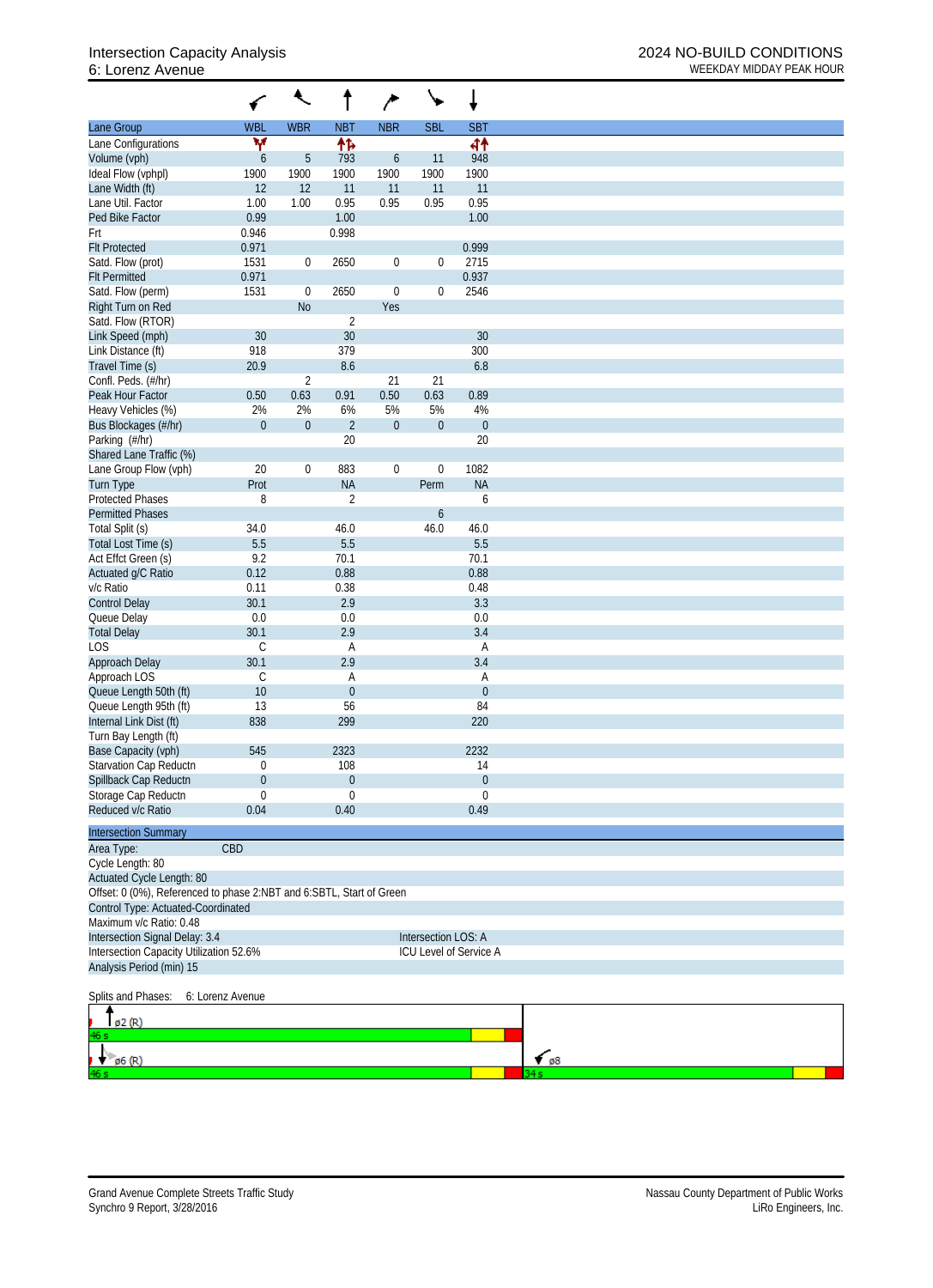## 7: Seaman Avenue WEEKDAY MIDDAY PEAK HOUR

|                                                                      | گر               |                  |                  |                  |                     |                        |
|----------------------------------------------------------------------|------------------|------------------|------------------|------------------|---------------------|------------------------|
| Lane Group                                                           | <b>EBL</b>       | <b>EBR</b>       | <b>NBL</b>       | <b>NBT</b>       | <b>SBT</b>          | <b>SBR</b>             |
| Lane Configurations                                                  | v                |                  |                  | 44               | 伟                   |                        |
| Volume (vph)                                                         | 104              | 68               | 50               | 663              | 918                 | 93                     |
| Ideal Flow (vphpl)                                                   | 1900             | 1900             | 1900             | 1900             | 1900                | 1900                   |
| Lane Width (ft)                                                      | 12               | 12               | 11               | 11               | 11                  | 11                     |
| Lane Util. Factor                                                    | 1.00             | 1.00             | 0.95             | 0.95             | 0.95                | 0.95                   |
| Ped Bike Factor                                                      | 0.99             |                  |                  | 1.00             | 1.00                |                        |
| Frt                                                                  | 0.941            |                  |                  |                  | 0.985               |                        |
| <b>Flt Protected</b>                                                 | 0.973            |                  |                  | 0.996            |                     |                        |
| Satd. Flow (prot)                                                    | 1447             | $\boldsymbol{0}$ | $\boldsymbol{0}$ | 2640             | 2654                | $\boldsymbol{0}$       |
| <b>Flt Permitted</b>                                                 | 0.973            |                  |                  | 0.791            |                     |                        |
| Satd. Flow (perm)                                                    | 1447             | $\boldsymbol{0}$ | $\boldsymbol{0}$ | 2096             | 2654                | $\boldsymbol{0}$       |
| Right Turn on Red                                                    |                  | N <sub>o</sub>   |                  |                  |                     | Yes                    |
| Satd. Flow (RTOR)                                                    |                  |                  |                  |                  | 21                  |                        |
| Link Speed (mph)                                                     | 30               |                  |                  | 30               | 30                  |                        |
| Link Distance (ft)                                                   | 655              |                  |                  | 360              | 196                 |                        |
| Travel Time (s)                                                      | 14.9             |                  |                  | 8.2              | 4.5                 |                        |
| Confl. Peds. (#/hr)                                                  |                  | 4                | 16               |                  |                     | 16                     |
| Peak Hour Factor                                                     | 0.84             | 0.70             | 0.78             | 0.81             | 0.95                | 0.88                   |
| Heavy Vehicles (%)                                                   | 7%               | 8%               | 9%               | 6%               | 4%                  | 3%                     |
| Bus Blockages (#/hr)                                                 | $\boldsymbol{0}$ | $\theta$         | $\boldsymbol{0}$ | $\overline{2}$   | $\mathfrak{Z}$      | $\boldsymbol{0}$       |
| Parking (#/hr)                                                       |                  |                  |                  | 20               | 20                  |                        |
| Shared Lane Traffic (%)                                              |                  |                  |                  |                  |                     |                        |
| Lane Group Flow (vph)                                                | 221              | $\boldsymbol{0}$ | $\boldsymbol{0}$ | 883              | 1072                | $\boldsymbol{0}$       |
| <b>Turn Type</b>                                                     | Prot             |                  | Perm             | <b>NA</b>        | <b>NA</b>           |                        |
| <b>Protected Phases</b>                                              | 4                |                  |                  | $\overline{2}$   | 6                   |                        |
| <b>Permitted Phases</b>                                              |                  |                  | $\overline{2}$   |                  |                     |                        |
| Total Split (s)                                                      | 34.0             |                  | 46.0             | 46.0             | 46.0                |                        |
| Total Lost Time (s)                                                  | 5.5              |                  |                  | 5.5              | 5.5                 |                        |
| Act Effct Green (s)                                                  | 17.5             |                  |                  | 51.5             | 51.5                |                        |
| Actuated g/C Ratio                                                   | 0.22             |                  |                  | 0.64             | 0.64                |                        |
| v/c Ratio                                                            | 0.70             |                  |                  | 0.66             | 0.63                |                        |
| <b>Control Delay</b>                                                 | 39.9             |                  |                  | 11.4             | 6.3                 |                        |
| Queue Delay                                                          | $0.0\,$          |                  |                  | 0.5              | 2.0                 |                        |
| <b>Total Delay</b>                                                   | 39.9             |                  |                  | 11.8             | 8.3                 |                        |
| LOS                                                                  | D                |                  |                  | B                | A                   |                        |
| Approach Delay                                                       | 39.9             |                  |                  | 11.8             | 8.3                 |                        |
| Approach LOS                                                         | D                |                  |                  | B                | A                   |                        |
| Queue Length 50th (ft)                                               | 102              |                  |                  | 69               | 96                  |                        |
| Queue Length 95th (ft)                                               | 143              |                  |                  | 36               | m78                 |                        |
| Internal Link Dist (ft)                                              | 575              |                  |                  | 280              | 116                 |                        |
| Turn Bay Length (ft)                                                 |                  |                  |                  |                  |                     |                        |
| Base Capacity (vph)                                                  | 515              |                  |                  | 1348             | 1714                |                        |
| Starvation Cap Reductn                                               | 0                |                  |                  | 38               | 463                 |                        |
| Spillback Cap Reductn                                                | 0                |                  |                  | 141              | $\boldsymbol{0}$    |                        |
| Storage Cap Reductn                                                  | 0                |                  |                  | $\boldsymbol{0}$ | 0                   |                        |
| Reduced v/c Ratio                                                    | 0.43             |                  |                  | 0.73             | 0.86                |                        |
|                                                                      |                  |                  |                  |                  |                     |                        |
| <b>Intersection Summary</b>                                          |                  |                  |                  |                  |                     |                        |
| Area Type:                                                           | CBD              |                  |                  |                  |                     |                        |
| Cycle Length: 80                                                     |                  |                  |                  |                  |                     |                        |
| Actuated Cycle Length: 80                                            |                  |                  |                  |                  |                     |                        |
| Offset: 0 (0%), Referenced to phase 2:NBTL and 6:SBT, Start of Green |                  |                  |                  |                  |                     |                        |
| Control Type: Actuated-Coordinated                                   |                  |                  |                  |                  |                     |                        |
| Maximum v/c Ratio: 0.70                                              |                  |                  |                  |                  |                     |                        |
| Intersection Signal Delay: 12.9                                      |                  |                  |                  |                  | Intersection LOS: B |                        |
| Intersection Capacity Utilization 79.2%                              |                  |                  |                  |                  |                     | ICU Level of Service D |
| Analysis Period (min) 15                                             |                  |                  |                  |                  |                     |                        |
| m Volume for 95th percentile queue is metered by upstream signal.    |                  |                  |                  |                  |                     |                        |
|                                                                      |                  |                  |                  |                  |                     |                        |
| Splits and Phases:                                                   | 7: Seaman Avenue |                  |                  |                  |                     |                        |

| ים/ ב           | ø4 |  |
|-----------------|----|--|
| 46 <sub>5</sub> |    |  |
| . .<br>ø6 (R)   |    |  |
| 46s             |    |  |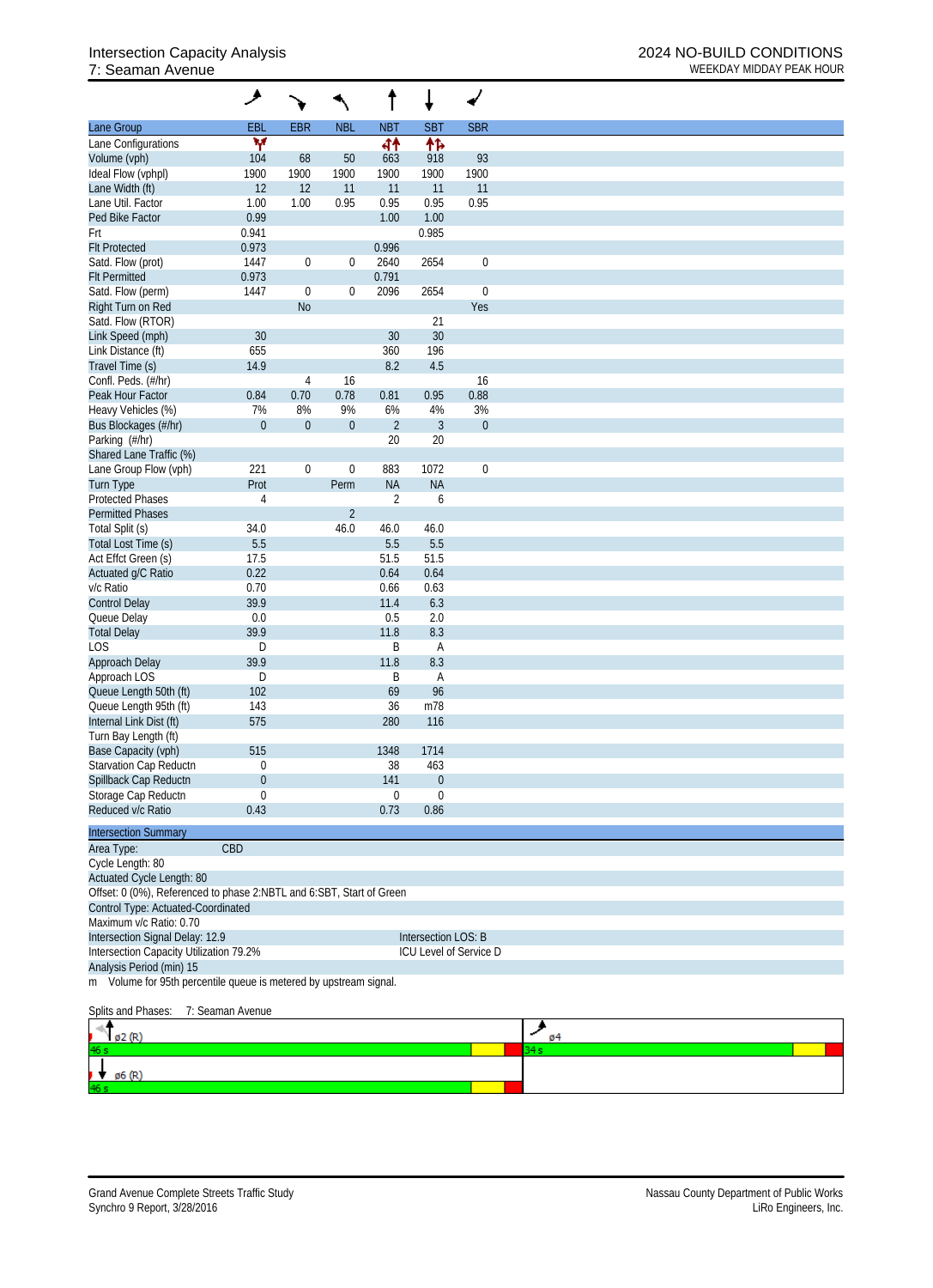## 8: Seaman Avenue WEEKDAY MIDDAY PEAK HOUR

|                                                                      |                  | $\overline{\mathcal{L}}$ |                  | ∕            |                     | ↓                      |             |
|----------------------------------------------------------------------|------------------|--------------------------|------------------|--------------|---------------------|------------------------|-------------|
| Lane Group                                                           | <b>WBL</b>       | <b>WBR</b>               | <b>NBT</b>       | <b>NBR</b>   | <b>SBL</b>          | <b>SBT</b>             |             |
| Lane Configurations                                                  | ۷                |                          | 怍                |              |                     | 44                     |             |
| Volume (vph)                                                         | 115              | 107                      | 768              | 125          | 89                  | 889                    |             |
| Ideal Flow (vphpl)                                                   | 1900             | 1900                     | 1900             | 1900         | 1900                | 1900                   |             |
| Lane Width (ft)                                                      | 12               | 12                       | 11               | 11           | 11                  | 11                     |             |
| Lane Util. Factor                                                    | 1.00             | 1.00                     | 0.95             | 0.95         | 0.95                | 0.95                   |             |
| Ped Bike Factor                                                      | 0.99             |                          | 0.98             |              |                     | 1.00                   |             |
| Frt                                                                  | 0.937            |                          | 0.977            |              |                     |                        |             |
| <b>Flt Protected</b>                                                 | 0.974            |                          |                  |              |                     | 0.995                  |             |
| Satd. Flow (prot)                                                    | 1499             | $\overline{0}$           | 2561             | $\mathbf 0$  | $\boldsymbol{0}$    | 2699                   |             |
| <b>Flt Permitted</b>                                                 | 0.974<br>1499    | $\boldsymbol{0}$         | 2561             | $\mathbf 0$  |                     | 0.721<br>1951          |             |
| Satd. Flow (perm)<br>Right Turn on Red                               |                  | N <sub>o</sub>           |                  | Yes          | 0                   |                        |             |
| Satd. Flow (RTOR)                                                    |                  |                          | 38               |              |                     |                        |             |
| Link Speed (mph)                                                     | 30               |                          | 30               |              |                     | 30                     |             |
| Link Distance (ft)                                                   | 767              |                          | 196              |              |                     | 252                    |             |
| Travel Time (s)                                                      | 17.4             |                          | 4.5              |              |                     | 5.7                    |             |
| Confl. Peds. (#/hr)                                                  |                  | $\overline{2}$           |                  | 64           | 64                  |                        |             |
| Peak Hour Factor                                                     | 0.80             | 0.84                     | 0.92             | 0.81         | 0.88                | 0.94                   |             |
| Heavy Vehicles (%)                                                   | 2%               | 5%                       | 4%               | 9%           | 2%                  | 4%                     |             |
| Bus Blockages (#/hr)                                                 | $\boldsymbol{0}$ | $\boldsymbol{0}$         | $\mathfrak{Z}$   | $\mathbf{0}$ | $\boldsymbol{0}$    | $\sqrt{2}$             |             |
| Parking (#/hr)                                                       |                  |                          | 20               |              |                     | 20                     |             |
| Shared Lane Traffic (%)                                              |                  |                          |                  |              |                     |                        |             |
| Lane Group Flow (vph)                                                | 271              | $\mathbf{0}$             | 989              | $\mathbf 0$  | $\boldsymbol{0}$    | 1047                   |             |
| <b>Turn Type</b>                                                     | Prot             |                          | <b>NA</b>        |              | Perm                | <b>NA</b>              |             |
| <b>Protected Phases</b><br><b>Permitted Phases</b>                   | 8                |                          | $\overline{2}$   |              |                     | 6                      |             |
| Total Split (s)                                                      | 34.0             |                          | 46.0             |              | 6<br>46.0           | 46.0                   |             |
| Total Lost Time (s)                                                  | 5.5              |                          | 5.5              |              |                     | 5.5                    |             |
| Act Effct Green (s)                                                  | 19.7             |                          | 49.3             |              |                     | 49.3                   |             |
| Actuated g/C Ratio                                                   | 0.25             |                          | 0.62             |              |                     | 0.62                   |             |
| v/c Ratio                                                            | 0.73             |                          | 0.62             |              |                     | 0.87                   |             |
| <b>Control Delay</b>                                                 | 39.1             |                          | 6.9              |              |                     | 18.8                   |             |
| Queue Delay                                                          | $0.0\,$          |                          | 0.7              |              |                     | 1.0                    |             |
| <b>Total Delay</b>                                                   | 39.1             |                          | 7.6              |              |                     | 19.8                   |             |
| <b>LOS</b>                                                           | D                |                          | Α                |              |                     | B                      |             |
| Approach Delay                                                       | 39.1             |                          | 7.6              |              |                     | 19.8                   |             |
| Approach LOS                                                         | D                |                          | Α                |              |                     | B                      |             |
| Queue Length 50th (ft)                                               | 125              |                          | 80               |              |                     | 198                    |             |
| Queue Length 95th (ft)                                               | 156              |                          | 83               |              |                     | #407                   |             |
| Internal Link Dist (ft)                                              | 687              |                          | 116              |              |                     | 172                    |             |
| Turn Bay Length (ft)<br>Base Capacity (vph)                          | 534              |                          | 1592             |              |                     | 1202                   |             |
| Starvation Cap Reductn                                               | 0                |                          | 275              |              |                     | 40                     |             |
| Spillback Cap Reductn                                                | 0                |                          | $\boldsymbol{0}$ |              |                     | 13                     |             |
| Storage Cap Reductn                                                  | $\boldsymbol{0}$ |                          | $\mathbf 0$      |              |                     | $\mathbf 0$            |             |
| Reduced v/c Ratio                                                    | 0.51             |                          | 0.75             |              |                     | 0.90                   |             |
|                                                                      |                  |                          |                  |              |                     |                        |             |
| <b>Intersection Summary</b>                                          |                  |                          |                  |              |                     |                        |             |
| Area Type:                                                           | CBD              |                          |                  |              |                     |                        |             |
| Cycle Length: 80<br>Actuated Cycle Length: 80                        |                  |                          |                  |              |                     |                        |             |
| Offset: 0 (0%), Referenced to phase 2:NBT and 6:SBTL, Start of Green |                  |                          |                  |              |                     |                        |             |
| Control Type: Actuated-Coordinated                                   |                  |                          |                  |              |                     |                        |             |
| Maximum v/c Ratio: 0.87                                              |                  |                          |                  |              |                     |                        |             |
| Intersection Signal Delay: 16.8                                      |                  |                          |                  |              | Intersection LOS: B |                        |             |
| Intersection Capacity Utilization 87.2%                              |                  |                          |                  |              |                     | ICU Level of Service E |             |
| Analysis Period (min) 15                                             |                  |                          |                  |              |                     |                        |             |
| 95th percentile volume exceeds capacity, queue may be longer.<br>#   |                  |                          |                  |              |                     |                        |             |
| Queue shown is maximum after two cycles.                             |                  |                          |                  |              |                     |                        |             |
| Splits and Phases:                                                   | 8: Seaman Avenue |                          |                  |              |                     |                        |             |
|                                                                      |                  |                          |                  |              |                     |                        |             |
| ø2 (R)                                                               |                  |                          |                  |              |                     |                        |             |
| $\emptyset$ 6 (R)                                                    |                  |                          |                  |              |                     |                        | $\sim$ $68$ |

63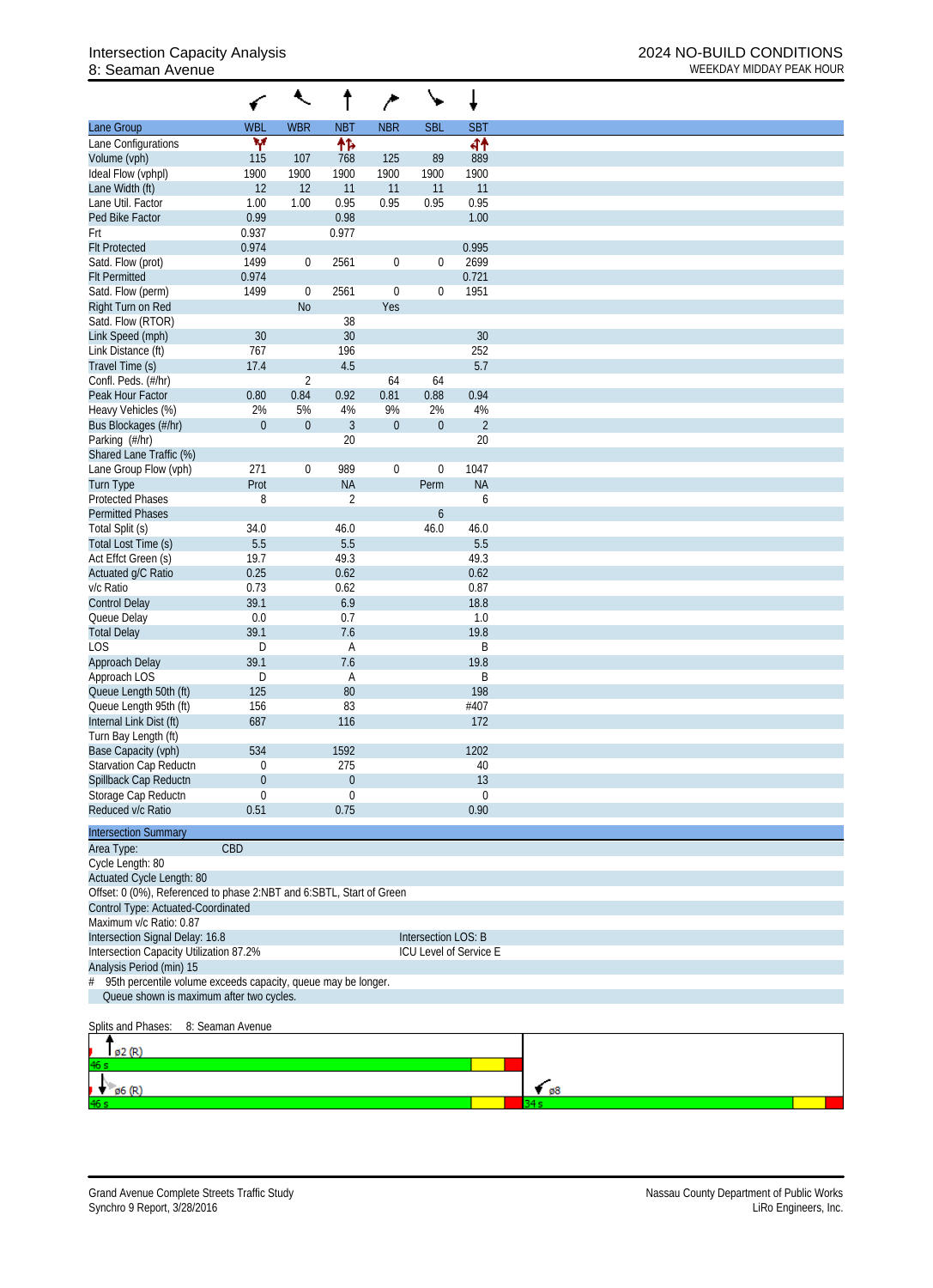## Intersection Capacity Analysis 2024 NO-BUILD CONDITIONS 9: St Lukes Place & Grand Avenue WEEKDAY MIDDAY PEAK HOUR

|                                                                      | ۶                                |                  |                  |                             |                     |                               |          |
|----------------------------------------------------------------------|----------------------------------|------------------|------------------|-----------------------------|---------------------|-------------------------------|----------|
| Lane Group                                                           | <b>EBL</b>                       | <b>EBR</b>       | <b>NBL</b>       | <b>NBT</b>                  | <b>SBT</b>          | <b>SBR</b>                    |          |
| Lane Configurations                                                  | ٧                                |                  |                  | 44                          | 伟                   |                               |          |
| Volume (vph)                                                         | 96                               | 31               | 34               | 828                         | 937                 | 93                            |          |
| Ideal Flow (vphpl)                                                   | 1900                             | 1900             | 1900             | 1900                        | 1900                | 1900                          |          |
| Lane Width (ft)                                                      | 12                               | 12               | 11               | 11                          | 11                  | 11                            |          |
| Lane Util. Factor                                                    | 1.00                             | 1.00             | 0.95             | 0.95                        | 0.95                | 0.95                          |          |
| Ped Bike Factor                                                      | 1.00                             |                  |                  | 1.00                        | 1.00                |                               |          |
| Frt                                                                  | 0.962                            |                  |                  |                             | 0.985               |                               |          |
| <b>Flt Protected</b>                                                 | 0.965                            |                  |                  | 0.998                       |                     |                               |          |
| Satd. Flow (prot)                                                    | 1551                             | $\boldsymbol{0}$ | $\boldsymbol{0}$ | 2711                        | 2671                | $\boldsymbol{0}$              |          |
| <b>Flt Permitted</b>                                                 | 0.965                            |                  |                  | 0.846                       |                     |                               |          |
| Satd. Flow (perm)                                                    | 1551                             | $\mathbf 0$      | $\boldsymbol{0}$ | 2298                        | 2671                | $\boldsymbol{0}$              |          |
| Right Turn on Red                                                    |                                  | N <sub>o</sub>   |                  |                             |                     | Yes                           |          |
| Satd. Flow (RTOR)                                                    |                                  |                  |                  |                             | 21                  |                               |          |
| Link Speed (mph)                                                     | 30                               |                  |                  | 30                          | $30\,$              |                               |          |
| Link Distance (ft)                                                   | 678                              |                  |                  | 252                         | 852                 |                               |          |
| Travel Time (s)                                                      | 15.4                             |                  |                  | 5.7                         | 19.4                |                               |          |
| Confl. Peds. (#/hr)                                                  |                                  | $\mathbf{1}$     | 13               |                             |                     | 13                            |          |
| Peak Hour Factor                                                     | 0.80                             | 0.66             | 0.73             | 0.88                        | 0.94                | 0.85                          |          |
| Heavy Vehicles (%)                                                   | 2%                               | 2%               | 5%               | 4%                          | 4%                  | 3%                            |          |
| Parking (#/hr)                                                       |                                  |                  |                  | 20                          | 20                  |                               |          |
| Shared Lane Traffic (%)                                              |                                  |                  |                  |                             |                     |                               |          |
| Lane Group Flow (vph)                                                | 167                              | $\boldsymbol{0}$ | $\boldsymbol{0}$ | 988                         | 1106                | $\boldsymbol{0}$              |          |
| Turn Type<br><b>Protected Phases</b>                                 | Prot<br>$\overline{4}$           |                  | Perm             | <b>NA</b><br>$\overline{2}$ | <b>NA</b>           |                               |          |
| <b>Permitted Phases</b>                                              |                                  |                  | $\overline{2}$   |                             | $\boldsymbol{6}$    |                               |          |
| Total Split (s)                                                      | 34.0                             |                  | 46.0             | 46.0                        | 46.0                |                               |          |
| Total Lost Time (s)                                                  | 5.5                              |                  |                  | 5.5                         | 5.5                 |                               |          |
| Act Effct Green (s)                                                  | 14.1                             |                  |                  | 54.9                        | 54.9                |                               |          |
| Actuated g/C Ratio                                                   | 0.18                             |                  |                  | 0.69                        | 0.69                |                               |          |
| v/c Ratio                                                            | 0.61                             |                  |                  | 0.63                        | 0.60                |                               |          |
| Control Delay                                                        | 39.5                             |                  |                  | 7.6                         | 4.2                 |                               |          |
| Queue Delay                                                          | 0.0                              |                  |                  | 0.1                         | 0.3                 |                               |          |
| <b>Total Delay</b>                                                   | 39.5                             |                  |                  | 7.7                         | 4.4                 |                               |          |
| <b>LOS</b>                                                           | D.                               |                  |                  | $\mathsf{A}$                | $\overline{A}$      |                               |          |
| Approach Delay                                                       | 39.5                             |                  |                  | 7.7                         | 4.4                 |                               |          |
| Approach LOS                                                         | D                                |                  |                  | $\mathsf{A}$                | $\overline{A}$      |                               |          |
| Queue Length 50th (ft)                                               | 78                               |                  |                  | 118                         | 50                  |                               |          |
| Queue Length 95th (ft)                                               | 111                              |                  |                  | 82                          | $\overline{2}$      |                               |          |
| Internal Link Dist (ft)                                              | 598                              |                  |                  | 172                         | 772                 |                               |          |
| Turn Bay Length (ft)                                                 |                                  |                  |                  |                             |                     |                               |          |
| Base Capacity (vph)                                                  | 552                              |                  |                  | 1577                        | 1840                |                               |          |
| <b>Starvation Cap Reductn</b>                                        | $\mathbf 0$                      |                  |                  | 61                          | $\boldsymbol{0}$    |                               |          |
| Spillback Cap Reductn                                                | 0                                |                  |                  | $\mathbf 0$                 | 213                 |                               |          |
| Storage Cap Reductn                                                  | $\boldsymbol{0}$                 |                  |                  | $\mathbf 0$                 | $\boldsymbol{0}$    |                               |          |
| Reduced v/c Ratio                                                    | 0.30                             |                  |                  | 0.65                        | 0.68                |                               |          |
| <b>Intersection Summary</b>                                          |                                  |                  |                  |                             |                     |                               |          |
|                                                                      | CBD                              |                  |                  |                             |                     |                               |          |
| Area Type:                                                           |                                  |                  |                  |                             |                     |                               |          |
| Cycle Length: 80                                                     |                                  |                  |                  |                             |                     |                               |          |
| Actuated Cycle Length: 80                                            |                                  |                  |                  |                             |                     |                               |          |
| Offset: 0 (0%), Referenced to phase 2:NBTL and 6:SBT, Start of Green |                                  |                  |                  |                             |                     |                               |          |
| Control Type: Actuated-Coordinated<br>Maximum v/c Ratio: 0.63        |                                  |                  |                  |                             |                     |                               |          |
| Intersection Signal Delay: 8.4                                       |                                  |                  |                  |                             | Intersection LOS: A |                               |          |
| Intersection Capacity Utilization 70.6%                              |                                  |                  |                  |                             |                     | <b>ICU Level of Service C</b> |          |
| Analysis Period (min) 15                                             |                                  |                  |                  |                             |                     |                               |          |
|                                                                      |                                  |                  |                  |                             |                     |                               |          |
| Splits and Phases:                                                   | 9: St Lukes Place & Grand Avenue |                  |                  |                             |                     |                               |          |
| ø2 (R)                                                               |                                  |                  |                  |                             |                     |                               | عر<br>ø4 |
| 16 s                                                                 |                                  |                  |                  |                             |                     |                               | 34 s     |
|                                                                      |                                  |                  |                  |                             |                     |                               |          |
| ø6 (R)                                                               |                                  |                  |                  |                             |                     |                               |          |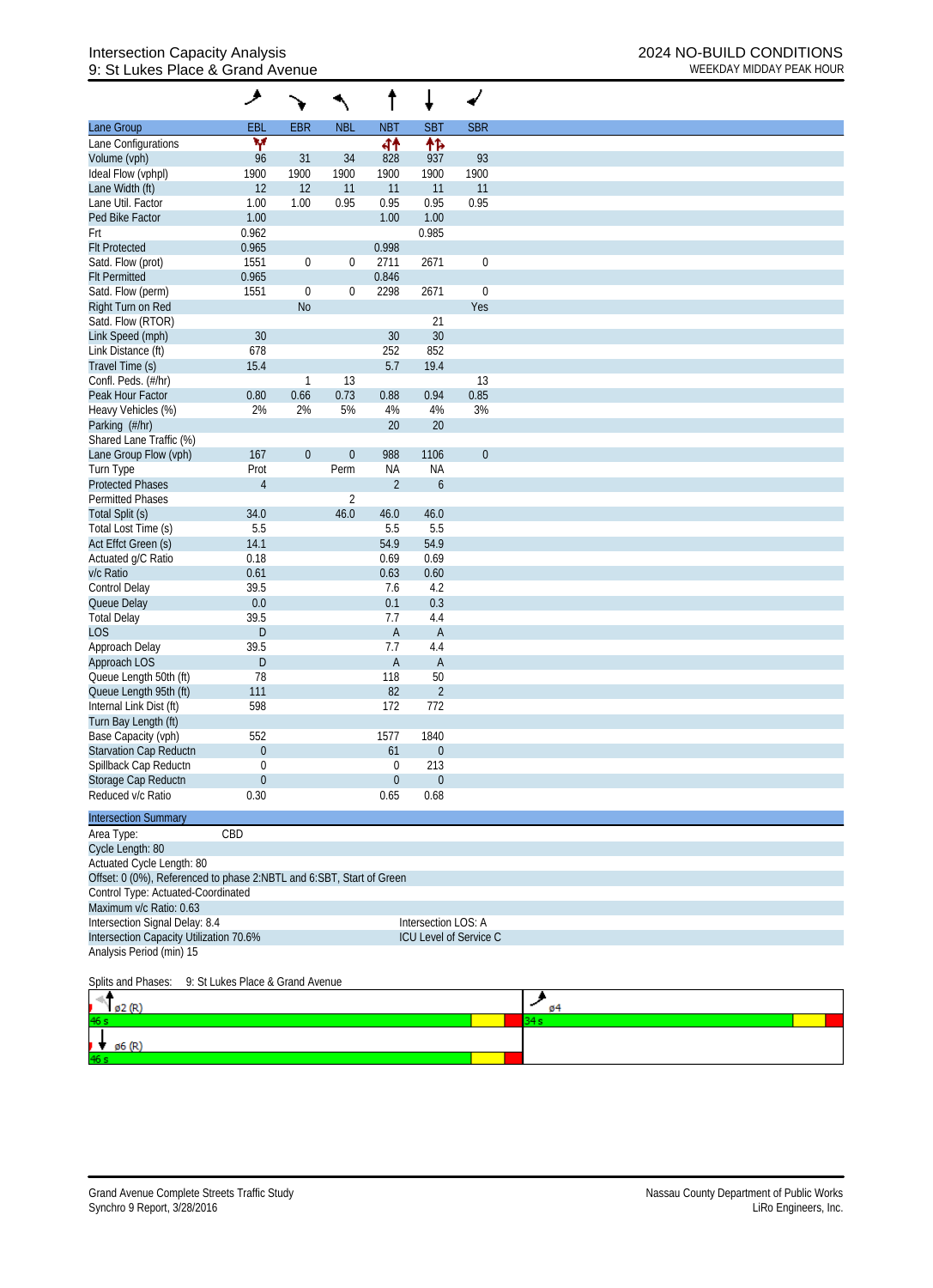### Intersection Capacity Analysis 2024 NO-BUILD CONDITIONS 10: Grand Avenue & High School Drive WEEKDAY MIDDAY PEAK HOUR

|                                                                    | ۶                |                |                  |                  |                        |                  |                |                  |                  |                  |                  |                  |  |
|--------------------------------------------------------------------|------------------|----------------|------------------|------------------|------------------------|------------------|----------------|------------------|------------------|------------------|------------------|------------------|--|
| Lane Group                                                         | EBL              | <b>EBT</b>     | <b>EBR</b>       | <b>WBL</b>       | <b>WBT</b>             | <b>WBR</b>       | <b>NBL</b>     | <b>NBT</b>       | <b>NBR</b>       | <b>SBL</b>       | <b>SBT</b>       | <b>SBR</b>       |  |
| Lane Configurations                                                |                  | Ф              |                  |                  | Ф                      |                  | ۲              | 怍                |                  | ۲                | ₩                |                  |  |
| Volume (vph)                                                       | $\mathbf{1}$     | $\overline{0}$ | 7                | 16               | $\overline{0}$         | 12               | 6              | 922              | 23               | 12               | 1055             | 6                |  |
| Ideal Flow (vphpl)                                                 | 1900             | 1900           | 1900             | 1900             | 1900                   | 1900             | 1900           | 1900             | 1900             | 1900             | 1900             | 1900             |  |
| Lane Width (ft)                                                    | 12               | 12             | 12               | 12               | 12                     | 12               | 12             | 11               | 11               | 12               | 11               | 11               |  |
| Storage Length (ft)                                                | $\boldsymbol{0}$ |                | $\boldsymbol{0}$ | $\boldsymbol{0}$ |                        | $\mathbf 0$      | 150            |                  | $\boldsymbol{0}$ | 200              |                  | $\mathbf 0$      |  |
| Storage Lanes                                                      | $\boldsymbol{0}$ |                | $\boldsymbol{0}$ | $\mathbf{0}$     |                        | $\boldsymbol{0}$ | $\overline{1}$ |                  | $\boldsymbol{0}$ | $\overline{1}$   |                  | $\mathbf{0}$     |  |
| Taper Length (ft)                                                  | 25               |                |                  | 25               |                        |                  | 25             |                  |                  | 25               |                  |                  |  |
| Lane Util. Factor                                                  | 1.00             | 1.00           | 1.00             | 1.00             | 1.00                   | 1.00             | 1.00           | 0.95             | 0.95             | 1.00             | 0.95             | 0.95             |  |
| Ped Bike Factor                                                    |                  | 0.97           |                  |                  | 0.96                   |                  | 0.98           | 1.00             |                  |                  | 1.00             |                  |  |
| Frt                                                                |                  | 0.899          |                  |                  | 0.937                  |                  |                | 0.996            |                  |                  | 0.998            |                  |  |
| <b>Flt Protected</b>                                               |                  | 0.988          |                  |                  | 0.974                  |                  | 0.950          |                  |                  | 0.950            |                  |                  |  |
| Satd. Flow (prot)                                                  | $\overline{0}$   | 1475           | $\boldsymbol{0}$ | $\theta$         | 1470                   | $\boldsymbol{0}$ | 1562           | 2984             | $\boldsymbol{0}$ | 1562             | 3000             | $\mathbf 0$      |  |
| <b>Flt Permitted</b>                                               |                  | 0.931          |                  |                  | 0.831                  |                  | 0.242          |                  |                  | 0.950            |                  |                  |  |
| Satd. Flow (perm)                                                  | $\boldsymbol{0}$ | 1366           | $\boldsymbol{0}$ | $\theta$         | 1254                   | $\boldsymbol{0}$ | 391            | 2984             | $\boldsymbol{0}$ | 1562             | 3000             | $\mathbf{0}$     |  |
| Right Turn on Red                                                  |                  |                | Yes              |                  |                        | Yes              |                |                  | Yes              |                  |                  | Yes              |  |
| Satd. Flow (RTOR)                                                  |                  | 95             |                  |                  | 95                     |                  |                | $\overline{4}$   |                  |                  | $\overline{2}$   |                  |  |
| Link Speed (mph)                                                   |                  | 30             |                  |                  | 30                     |                  |                | 30               |                  |                  | 30               |                  |  |
| Link Distance (ft)                                                 |                  | 564            |                  |                  | 861                    |                  |                | 852              |                  |                  | 745              |                  |  |
|                                                                    |                  |                |                  |                  |                        |                  |                | 19.4             |                  |                  | 16.9             |                  |  |
| Travel Time (s)                                                    |                  | 12.8           |                  |                  | 19.6                   |                  |                |                  |                  |                  |                  |                  |  |
| Confl. Peds. (#/hr)                                                | 73               |                | 1                | $\mathbf{1}$     |                        | 73               | 49             |                  | 23               |                  |                  | 49               |  |
| Peak Hour Factor                                                   | 0.25             | 0.50           | 0.58             | 0.63             | 0.55                   | 0.55             | 0.50           | 0.94             | 0.79             | 0.55             | 0.91             | 0.50             |  |
| Heavy Vehicles (%)                                                 | 2%               | 2%             | 2%               | 2%               | 2%                     | 2%               | 4%             | 4%               | $4\%$            | 4%               | 4%               | 4%               |  |
| Bus Blockages (#/hr)                                               | $\mathbf 0$      | $\mathbf 0$    | $\boldsymbol{0}$ | $\boldsymbol{0}$ | $\mathbf 0$            | $\mathbf 0$      | $\mathbf 0$    | 3                | $\boldsymbol{0}$ | $\mathbf 0$      | $\overline{2}$   | $\boldsymbol{0}$ |  |
| Shared Lane Traffic (%)                                            |                  |                |                  |                  |                        |                  |                |                  |                  |                  |                  |                  |  |
| Lane Group Flow (vph)                                              | $\boldsymbol{0}$ | 16             | $\boldsymbol{0}$ | $\boldsymbol{0}$ | 47                     | $\mathbf 0$      | 12             | 1010             | $\boldsymbol{0}$ | 22               | 1171             | $\mathbf 0$      |  |
| Turn Type                                                          | Perm             | <b>NA</b>      |                  | Perm             | <b>NA</b>              |                  | Perm           | <b>NA</b>        |                  | Prot             | <b>NA</b>        |                  |  |
| <b>Protected Phases</b>                                            |                  | 4              |                  |                  | 8                      |                  |                | 6                |                  | 5                | $\overline{2}$   |                  |  |
| <b>Permitted Phases</b>                                            | $\overline{4}$   |                |                  | 8                |                        |                  | 6              |                  |                  |                  | $\boldsymbol{6}$ |                  |  |
| Total Split (s)                                                    | 32.0             | 32.0           |                  | 32.0             | 32.0                   |                  | 27.0           | 27.0             |                  | 21.0             | 48.0             |                  |  |
| Total Lost Time (s)                                                |                  | 6.0            |                  |                  | 6.0                    |                  | 6.0            | 6.0              |                  | 4.0              | 6.0              |                  |  |
| Act Effct Green (s)                                                |                  | 15.6           |                  |                  | 15.6                   |                  | 56.4           | 56.4             |                  | 6.7              | 61.2             |                  |  |
| Actuated g/C Ratio                                                 |                  | 0.20           |                  |                  | 0.20                   |                  | 0.70           | 0.70             |                  | 0.08             | 0.76             |                  |  |
| v/c Ratio                                                          |                  | 0.05           |                  |                  | 0.15                   |                  | 0.04           | 0.48             |                  | 0.17             | 0.51             |                  |  |
| <b>Control Delay</b>                                               |                  | 0.2            |                  |                  | 1.9                    |                  | 20.2           | 17.7             |                  | 37.8             | 8.7              |                  |  |
| Queue Delay                                                        |                  | 0.0            |                  |                  | 0.0                    |                  | 0.0            | 0.0              |                  | 0.0              | 0.0              |                  |  |
| <b>Total Delay</b>                                                 |                  | 0.2            |                  |                  | 1.9                    |                  | 20.2           | 17.7             |                  | 37.8             | 8.7              |                  |  |
| LOS                                                                |                  | A              |                  |                  | A                      |                  | $\mathsf C$    | B                |                  | D                | Α                |                  |  |
| Approach Delay                                                     |                  | 0.3            |                  |                  | 1.9                    |                  |                | 17.7             |                  |                  | 9.2              |                  |  |
| Approach LOS                                                       |                  | Α              |                  |                  | Α                      |                  |                | B                |                  |                  | Α                |                  |  |
| Queue Length 50th (ft)                                             |                  | $\theta$       |                  |                  | $\boldsymbol{0}$       |                  | $\mathfrak{Z}$ | 155              |                  | 11               | 113              |                  |  |
| Queue Length 95th (ft)                                             |                  | $\mathbf 0$    |                  |                  | 0                      |                  | m8             | #296             |                  | m20              | 217              |                  |  |
| Internal Link Dist (ft)                                            |                  | 484            |                  |                  | 781                    |                  |                | 772              |                  |                  | 665              |                  |  |
| Turn Bay Length (ft)                                               |                  |                |                  |                  |                        |                  | 150            |                  |                  | 200              |                  |                  |  |
| Base Capacity (vph)                                                |                  | 508            |                  |                  | 471                    |                  | 275            | 2105             |                  | 331              | 2295             |                  |  |
| Starvation Cap Reductn                                             |                  | $\overline{0}$ |                  |                  | $\mathbf 0$            |                  | $\overline{0}$ | $\boldsymbol{0}$ |                  | $\boldsymbol{0}$ | 0                |                  |  |
| Spillback Cap Reductn                                              |                  | $\mathbf 0$    |                  |                  | $\mathbf 0$            |                  | $\overline{0}$ | $\boldsymbol{0}$ |                  | $\theta$         | $\boldsymbol{0}$ |                  |  |
| Storage Cap Reductn                                                |                  | $\theta$       |                  |                  | 0                      |                  | 0              | 0                |                  | $\mathbf{0}$     | $\mathbf 0$      |                  |  |
| Reduced v/c Ratio                                                  |                  | 0.03           |                  |                  | 0.10                   |                  | 0.04           | 0.48             |                  | 0.07             | 0.51             |                  |  |
|                                                                    |                  |                |                  |                  |                        |                  |                |                  |                  |                  |                  |                  |  |
| <b>Intersection Summary</b>                                        |                  |                |                  |                  |                        |                  |                |                  |                  |                  |                  |                  |  |
| Area Type:                                                         | CBD              |                |                  |                  |                        |                  |                |                  |                  |                  |                  |                  |  |
| Cycle Length: 80                                                   |                  |                |                  |                  |                        |                  |                |                  |                  |                  |                  |                  |  |
| Actuated Cycle Length: 80                                          |                  |                |                  |                  |                        |                  |                |                  |                  |                  |                  |                  |  |
| Offset: 0 (0%), Referenced to phase 6:NBSB, Start of Green         |                  |                |                  |                  |                        |                  |                |                  |                  |                  |                  |                  |  |
| Control Type: Actuated-Coordinated                                 |                  |                |                  |                  |                        |                  |                |                  |                  |                  |                  |                  |  |
| Maximum v/c Ratio: 0.51                                            |                  |                |                  |                  |                        |                  |                |                  |                  |                  |                  |                  |  |
| Intersection Signal Delay: 12.8                                    |                  |                |                  |                  | Intersection LOS: B    |                  |                |                  |                  |                  |                  |                  |  |
| Intersection Capacity Utilization 61.6%                            |                  |                |                  |                  | ICU Level of Service B |                  |                |                  |                  |                  |                  |                  |  |
| Analysis Period (min) 15                                           |                  |                |                  |                  |                        |                  |                |                  |                  |                  |                  |                  |  |
| #<br>95th percentile volume exceeds capacity, queue may be longer. |                  |                |                  |                  |                        |                  |                |                  |                  |                  |                  |                  |  |
| Queue shown is maximum after two cycles.                           |                  |                |                  |                  |                        |                  |                |                  |                  |                  |                  |                  |  |

m Volume for 95th percentile queue is metered by upstream signal.

Splits and Phases: 10: Grand Avenue & High School Drive

|     | ø2 |    |
|-----|----|----|
| 48. |    |    |
|     |    | ø8 |
| 21. |    |    |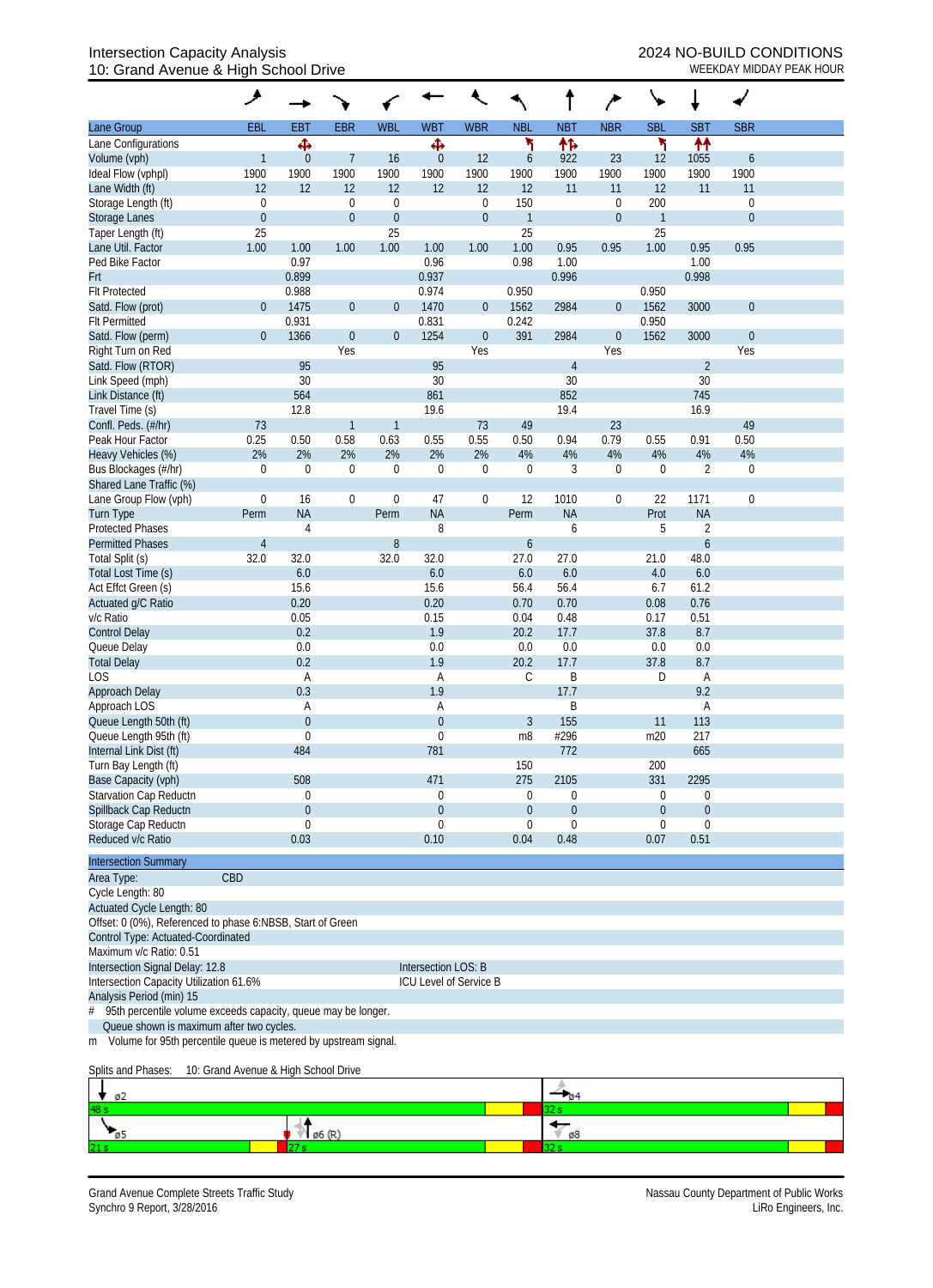## Intersection Capacity Analysis<br>
11: Grand Avenue & Stowe Avenue<br>
WEEKDAY MIDDAY PEAK HOUR 11: Grand Avenue & Stowe Avenue

|                                                                   | ۸                                    |                         |                                 |                            |                     |                                      |                     |                     |                                      | ↘                     |                |                                    |  |
|-------------------------------------------------------------------|--------------------------------------|-------------------------|---------------------------------|----------------------------|---------------------|--------------------------------------|---------------------|---------------------|--------------------------------------|-----------------------|----------------|------------------------------------|--|
| Lane Group                                                        | EBL                                  | EBT                     | <b>EBR</b>                      | <b>WBL</b>                 | <b>WBT</b>          | <b>WBR</b>                           | <b>NBL</b>          | <b>NBT</b>          | <b>NBR</b>                           | <b>SBL</b>            | <b>SBT</b>     | <b>SBR</b>                         |  |
| Lane Configurations                                               |                                      | Ф                       |                                 |                            | 41                  |                                      | ۲                   | 怍                   |                                      | ۲                     | 伟              |                                    |  |
| Volume (vph)                                                      | 87                                   | $\boldsymbol{8}$        | 111                             | 48                         | 11                  | 27                                   | 138                 | 960                 | 15                                   | 28                    | 835            | 29                                 |  |
| Ideal Flow (vphpl)                                                | 1900                                 | 1900                    | 1900                            | 1900                       | 1900                | 1900                                 | 1900                | 1900                | 1900                                 | 1900                  | 1900           | 1900                               |  |
| Lane Width (ft)                                                   | 12                                   | 12                      | 12                              | 12                         | 12                  | 12                                   | 11                  | 11                  | 11                                   | 11                    | 11             | 11                                 |  |
| Storage Length (ft)<br><b>Storage Lanes</b>                       | $\boldsymbol{0}$<br>$\boldsymbol{0}$ |                         | $\mathbf 0$<br>$\boldsymbol{0}$ | $\mathbf 0$<br>$\mathbf 0$ |                     | $\boldsymbol{0}$<br>$\boldsymbol{0}$ | 350<br>$\mathbf{1}$ |                     | $\boldsymbol{0}$<br>$\boldsymbol{0}$ | 120<br>$\overline{1}$ |                | $\boldsymbol{0}$<br>$\overline{0}$ |  |
| Taper Length (ft)                                                 | 25                                   |                         |                                 | 25                         |                     |                                      | 25                  |                     |                                      | 25                    |                |                                    |  |
| Lane Util. Factor                                                 | 1.00                                 | 1.00                    | 1.00                            | 0.95                       | 0.95                | 0.95                                 | 1.00                | 0.95                | 0.95                                 | 1.00                  | 0.95           | 0.95                               |  |
| Ped Bike Factor                                                   |                                      | 0.98                    |                                 |                            | 0.99                |                                      | 0.99                | 1.00                |                                      |                       | 1.00           |                                    |  |
| Frt                                                               |                                      | 0.929                   |                                 |                            | 0.950               |                                      |                     | 0.998               |                                      |                       | 0.992          |                                    |  |
| <b>Flt Protected</b>                                              |                                      | 0.980                   |                                 |                            | 0.975               |                                      | 0.950               |                     |                                      | 0.950                 |                |                                    |  |
| Satd. Flow (prot)                                                 | $\overline{0}$                       | 1497                    | $\boldsymbol{0}$                | $\theta$                   | 2935                | $\overline{0}$                       | 1510                | 3040                | $\mathbf 0$                          | 1510                  | 2963           | $\mathbf{0}$                       |  |
| <b>Flt Permitted</b>                                              |                                      | 0.810                   |                                 |                            | 0.666               |                                      | 0.289               |                     |                                      | 0.950                 |                |                                    |  |
| Satd. Flow (perm)                                                 | $\overline{0}$                       | 1236                    | $\boldsymbol{0}$                | $\mathbf 0$                | 1990                | $\boldsymbol{0}$                     | 455                 | 3040                | $\boldsymbol{0}$                     | 1510                  | 2963           | $\mathbf{0}$                       |  |
| Right Turn on Red                                                 |                                      |                         | Yes                             |                            |                     | Yes                                  |                     |                     | Yes                                  |                       |                | Yes                                |  |
| Satd. Flow (RTOR)                                                 |                                      | 70                      |                                 |                            | 39                  |                                      |                     | $\overline{2}$      |                                      |                       | 12             |                                    |  |
| Link Speed (mph)                                                  |                                      | 30                      |                                 |                            | 30                  |                                      |                     | 30                  |                                      |                       | 30             |                                    |  |
| Link Distance (ft)<br>Travel Time (s)                             |                                      | 653<br>14.8             |                                 |                            | 595<br>13.5         |                                      |                     | 745<br>16.9         |                                      |                       | 408<br>9.3     |                                    |  |
| Confl. Peds. (#/hr)                                               | $\overline{3}$                       |                         | 21                              | 21                         |                     | $\mathfrak{Z}$                       | 44                  |                     | 45                                   |                       |                | 44                                 |  |
| Peak Hour Factor                                                  | 0.79                                 | 0.50                    | 0.80                            | 0.80                       | 0.63                | 0.69                                 | 0.86                | 0.82                | 0.88                                 | 0.59                  | 0.89           | 0.56                               |  |
| Heavy Vehicles (%)                                                | 2%                                   | 2%                      | 2%                              | 2%                         | 2%                  | 2%                                   | 4%                  | 3%                  | 3%                                   | 4%                    | 5%             | 4%                                 |  |
| Shared Lane Traffic (%)                                           |                                      |                         |                                 |                            |                     |                                      |                     |                     |                                      |                       |                |                                    |  |
| Lane Group Flow (vph)                                             | $\overline{0}$                       | 265                     | $\boldsymbol{0}$                | $\boldsymbol{0}$           | 116                 | $\boldsymbol{0}$                     | 160                 | 1188                | $\boldsymbol{0}$                     | 47                    | 990            | $\overline{0}$                     |  |
| Turn Type                                                         | Perm                                 | <b>NA</b>               |                                 | Perm                       | <b>NA</b>           |                                      | Perm                | <b>NA</b>           |                                      | Prot                  | <b>NA</b>      |                                    |  |
| <b>Protected Phases</b>                                           |                                      | $\overline{4}$          |                                 |                            | 8                   |                                      |                     | 6                   |                                      | 5                     | $\overline{2}$ |                                    |  |
| <b>Permitted Phases</b>                                           | $\sqrt{4}$                           |                         |                                 | 8                          |                     |                                      | 6                   |                     |                                      |                       | 6              |                                    |  |
| Total Split (s)                                                   | 29.0                                 | 29.0                    |                                 | 29.0                       | 29.0                |                                      | 34.0                | 34.0                |                                      | 17.0                  | 51.0           |                                    |  |
| Total Lost Time (s)                                               |                                      | 5.5                     |                                 |                            | 5.5                 |                                      | 5.5                 | 5.5                 |                                      | 4.0                   | 5.5            |                                    |  |
| Act Effct Green (s)                                               |                                      | 17.6                    |                                 |                            | 17.6                |                                      | 43.4                | 43.4                |                                      | 8.0                   | 51.4           |                                    |  |
| Actuated g/C Ratio                                                |                                      | 0.22                    |                                 |                            | 0.22                |                                      | 0.54                | 0.54                |                                      | 0.10                  | 0.64           |                                    |  |
| v/c Ratio<br>Control Delay                                        |                                      | 0.81<br>40.3            |                                 |                            | 0.25<br>17.2        |                                      | 0.65<br>31.6        | 0.72<br>18.3        |                                      | 0.31<br>44.7          | 0.52<br>8.4    |                                    |  |
| Queue Delay                                                       |                                      | 0.0                     |                                 |                            | $0.0\,$             |                                      | 0.0                 | 0.0                 |                                      | 0.0                   | 0.2            |                                    |  |
| <b>Total Delay</b>                                                |                                      | 40.3                    |                                 |                            | 17.2                |                                      | 31.6                | 18.3                |                                      | 44.7                  | 8.5            |                                    |  |
| <b>LOS</b>                                                        |                                      | D                       |                                 |                            | B                   |                                      | $\mathsf{C}$        | B                   |                                      | D                     | A              |                                    |  |
| Approach Delay                                                    |                                      | 40.3                    |                                 |                            | 17.2                |                                      |                     | 19.9                |                                      |                       | 10.2           |                                    |  |
| Approach LOS                                                      |                                      | D                       |                                 |                            | B                   |                                      |                     | B                   |                                      |                       | B              |                                    |  |
| Queue Length 50th (ft)                                            |                                      | 92                      |                                 |                            | 16                  |                                      | 66                  | 261                 |                                      | 25                    | 87             |                                    |  |
| Queue Length 95th (ft)                                            |                                      | 62                      |                                 |                            | 21                  |                                      | #175                | #372                |                                      | m39                   | 163            |                                    |  |
| Internal Link Dist (ft)                                           |                                      | 573                     |                                 |                            | 515                 |                                      |                     | 665                 |                                      |                       | 328            |                                    |  |
| Turn Bay Length (ft)                                              |                                      |                         |                                 |                            |                     |                                      | 350                 |                     |                                      | 120                   |                |                                    |  |
| Base Capacity (vph)                                               |                                      | 412                     |                                 |                            | 612                 |                                      | 246                 | 1650                |                                      | 245                   | 1907           |                                    |  |
| Starvation Cap Reductn<br>Spillback Cap Reductn                   |                                      | $\theta$<br>$\mathbf 0$ |                                 |                            | $\overline{0}$<br>0 |                                      | $\theta$<br>0       | $\overline{0}$<br>0 |                                      | $\boldsymbol{0}$<br>0 | 245<br>0       |                                    |  |
| Storage Cap Reductn                                               |                                      | $\theta$                |                                 |                            | $\theta$            |                                      | $\mathbf{0}$        | $\Omega$            |                                      | $\theta$              | $\mathbf{0}$   |                                    |  |
| Reduced v/c Ratio                                                 |                                      | 0.64                    |                                 |                            | 0.19                |                                      | 0.65                | 0.72                |                                      | 0.19                  | 0.60           |                                    |  |
|                                                                   |                                      |                         |                                 |                            |                     |                                      |                     |                     |                                      |                       |                |                                    |  |
| <b>Intersection Summary</b><br>Area Type:                         | CBD                                  |                         |                                 |                            |                     |                                      |                     |                     |                                      |                       |                |                                    |  |
| Cycle Length: 80                                                  |                                      |                         |                                 |                            |                     |                                      |                     |                     |                                      |                       |                |                                    |  |
| Actuated Cycle Length: 80                                         |                                      |                         |                                 |                            |                     |                                      |                     |                     |                                      |                       |                |                                    |  |
| Offset: 0 (0%), Referenced to phase 6:NBSB, Start of Green        |                                      |                         |                                 |                            |                     |                                      |                     |                     |                                      |                       |                |                                    |  |
| Control Type: Actuated-Coordinated                                |                                      |                         |                                 |                            |                     |                                      |                     |                     |                                      |                       |                |                                    |  |
| Maximum v/c Ratio: 0.81                                           |                                      |                         |                                 |                            |                     |                                      |                     |                     |                                      |                       |                |                                    |  |
| Intersection Signal Delay: 18.1                                   |                                      |                         |                                 |                            | Intersection LOS: B |                                      |                     |                     |                                      |                       |                |                                    |  |
| Intersection Capacity Utilization 78.3%                           |                                      |                         |                                 |                            |                     | <b>ICU Level of Service D</b>        |                     |                     |                                      |                       |                |                                    |  |
| Analysis Period (min) 15                                          |                                      |                         |                                 |                            |                     |                                      |                     |                     |                                      |                       |                |                                    |  |
| 95th percentile volume exceeds capacity, queue may be longer.     |                                      |                         |                                 |                            |                     |                                      |                     |                     |                                      |                       |                |                                    |  |
| Queue shown is maximum after two cycles.                          |                                      |                         |                                 |                            |                     |                                      |                     |                     |                                      |                       |                |                                    |  |
| m Volume for 95th percentile queue is metered by upstream signal. |                                      |                         |                                 |                            |                     |                                      |                     |                     |                                      |                       |                |                                    |  |
| Splits and Phases:                                                | 11: Grand Avenue & Stowe Avenue      |                         |                                 |                            |                     |                                      |                     |                     |                                      |                       |                |                                    |  |
| ø2                                                                |                                      |                         |                                 |                            |                     |                                      |                     | 29 s                | $-$ 94                               |                       |                |                                    |  |
|                                                                   |                                      |                         |                                 |                            |                     |                                      |                     |                     |                                      |                       |                |                                    |  |

Т

29<sub>s</sub>

Τ

 $34s$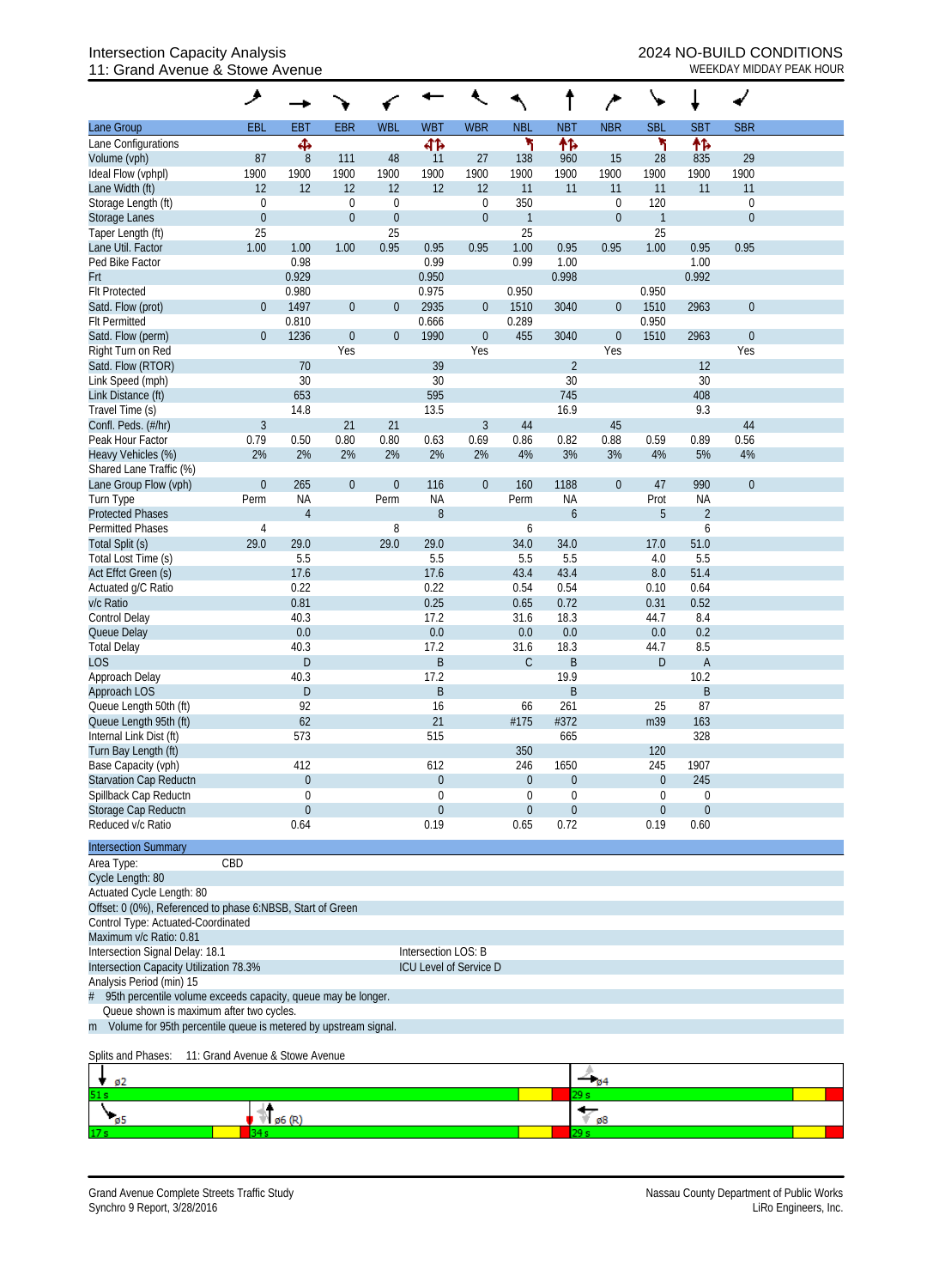## Intersection Capacity Analysis 2024 NO-BUILD CONDITIONS 12: Stanton Avenue & Grand Avenue WEEKDAY MIDDAY PEAK HOUR

|                                                                       | ۸                |              |                         |                |                     |                        |                  |                   | ∕                  | ╰╸               |                |                         |  |
|-----------------------------------------------------------------------|------------------|--------------|-------------------------|----------------|---------------------|------------------------|------------------|-------------------|--------------------|------------------|----------------|-------------------------|--|
| Lane Group                                                            | <b>EBL</b>       | <b>EBT</b>   | <b>EBR</b>              | <b>WBL</b>     | <b>WBT</b>          | <b>WBR</b>             | <b>NBL</b>       | <b>NBT</b>        | <b>NBR</b>         | <b>SBL</b>       | <b>SBT</b>     | <b>SBR</b>              |  |
| Lane Configurations                                                   |                  | Ф            |                         |                | Ф                   |                        |                  | 412               |                    |                  | 41             |                         |  |
| Volume (vph)                                                          | 17               | $\, 8$       | 25                      | 56             | $\overline{4}$      | 34                     | 18               | 883               | 70                 | 32               | 1050           | 12                      |  |
| Ideal Flow (vphpl)                                                    | 1900             | 1900         | 1900                    | 1900           | 1900                | 1900                   | 1900             | 1900              | 1900               | 1900             | 1900           | 1900                    |  |
| Lane Width (ft)                                                       | 12               | 12           | 12                      | 12             | 12                  | 12                     | 11               | 11                | 11                 | 11               | 11             | 11                      |  |
| Lane Util. Factor                                                     | 1.00             | 1.00         | 1.00                    | 1.00           | 1.00                | 1.00                   | 0.95             | 0.95              | 0.95               | 0.95             | 0.95           | 0.95                    |  |
| Ped Bike Factor                                                       |                  | 0.99         |                         |                | 0.99                |                        |                  | 1.00              |                    |                  | 1.00           |                         |  |
| Frt                                                                   |                  | 0.937        |                         |                | 0.953               |                        |                  | 0.989             |                    |                  | 0.997          |                         |  |
| <b>Flt Protected</b>                                                  |                  | 0.981        |                         |                | 0.972               |                        |                  | 0.999             |                    |                  | 0.998          |                         |  |
| Satd. Flow (prot)                                                     | 0                | 1530         | $\boldsymbol{0}$        | $\mathbf 0$    | 1540                | 0                      | $\overline{0}$   | 2986              | $\boldsymbol{0}$   | $\boldsymbol{0}$ | 2690           | $\boldsymbol{0}$        |  |
| <b>Flt Permitted</b>                                                  |                  | 0.854        |                         |                | 0.833               |                        |                  | 0.895             |                    |                  | 0.843          |                         |  |
| Satd. Flow (perm)<br>Right Turn on Red                                | 0                | 1326         | $\boldsymbol{0}$<br>Yes | $\mathbf 0$    | 1317                | 0<br>Yes               | $\mathbf 0$      | 2675              | $\mathbf 0$<br>Yes | 0                | 2272           | $\boldsymbol{0}$<br>Yes |  |
| Satd. Flow (RTOR)                                                     |                  | 37           |                         |                | 37                  |                        |                  | 14                |                    |                  | $\mathfrak{Z}$ |                         |  |
| Link Speed (mph)                                                      |                  | 30           |                         |                | 30                  |                        |                  | 30                |                    |                  | 30             |                         |  |
| Link Distance (ft)                                                    |                  | 666          |                         |                | 765                 |                        |                  | 408               |                    |                  | 549            |                         |  |
| Travel Time (s)                                                       |                  | 15.1         |                         |                | 17.4                |                        |                  | 9.3               |                    |                  | 12.5           |                         |  |
| Confl. Peds. (#/hr)                                                   | 11               |              | 3                       | $\mathfrak{Z}$ |                     | 11                     | 41               |                   | 20                 | 20               |                | 41                      |  |
| Peak Hour Factor                                                      | 0.57             | 0.67         | 0.67                    | 0.88           | 0.50                | 0.89                   | 0.61             | 0.93              | 0.92               | 0.58             | 0.98           | 0.55                    |  |
| Heavy Vehicles (%)                                                    | 2%               | 2%           | 2%                      | 2%             | 2%                  | 2%                     | 3%               | 3%                | 3%                 | $4%$             | 4%             | 4%                      |  |
| Bus Blockages (#/hr)                                                  | $\mathbf{0}$     | $\mathbf 0$  | $\boldsymbol{0}$        | $\overline{0}$ | $\mathbf 0$         | $\overline{0}$         | $\mathbf{0}$     | 3                 | $\mathbf 0$        | $\mathbf{0}$     | $\overline{2}$ | $\mathbf 0$             |  |
| Parking (#/hr)                                                        |                  |              |                         |                |                     |                        |                  |                   |                    |                  | 20             |                         |  |
| Shared Lane Traffic (%)                                               |                  |              |                         |                |                     |                        |                  |                   |                    |                  |                |                         |  |
| Lane Group Flow (vph)                                                 | $\boldsymbol{0}$ | 79           | $\boldsymbol{0}$        | $\mathbf 0$    | 110                 | 0                      | $\boldsymbol{0}$ | 1055              | $\mathbf 0$        | 0                | 1148           | $\boldsymbol{0}$        |  |
| Turn Type                                                             | Perm             | <b>NA</b>    |                         | Perm           | <b>NA</b>           |                        | Perm             | <b>NA</b>         |                    | Perm             | <b>NA</b>      |                         |  |
| <b>Protected Phases</b>                                               |                  | 4            |                         |                | 8                   |                        |                  | $\overline{2}$    |                    |                  | 6              |                         |  |
| <b>Permitted Phases</b>                                               | $\overline{4}$   |              |                         | 8              |                     |                        | $\overline{2}$   |                   |                    | 6                |                |                         |  |
| Total Split (s)                                                       | 34.0             | 34.0         |                         | 34.0           | 34.0                |                        | 46.0             | 46.0              |                    | 46.0             | 46.0           |                         |  |
| Total Lost Time (s)                                                   |                  | 5.5          |                         |                | 5.5                 |                        |                  | 5.5               |                    |                  | 5.5            |                         |  |
| Act Effct Green (s)                                                   |                  | 11.2         |                         |                | 11.2                |                        |                  | 61.2              |                    |                  | 61.2           |                         |  |
| Actuated g/C Ratio                                                    |                  | 0.14         |                         |                | 0.14                |                        |                  | 0.76              |                    |                  | 0.76           |                         |  |
| v/c Ratio                                                             |                  | 0.36         |                         |                | 0.51                |                        |                  | 0.52              |                    |                  | 0.66           |                         |  |
| <b>Control Delay</b>                                                  |                  | 21.9         |                         |                | 28.6                |                        |                  | 3.0               |                    |                  | 9.8            |                         |  |
| Queue Delay                                                           |                  | 0.0<br>21.9  |                         |                | 0.0                 |                        |                  | 0.1<br>3.0        |                    |                  | 0.0            |                         |  |
| <b>Total Delay</b><br>LOS                                             |                  | $\mathsf{C}$ |                         |                | 28.6<br>С           |                        |                  |                   |                    |                  | 9.8            |                         |  |
| Approach Delay                                                        |                  | 21.9         |                         |                | 28.6                |                        |                  | Α<br>3.0          |                    |                  | Α<br>9.8       |                         |  |
| Approach LOS                                                          |                  | C            |                         |                | С                   |                        |                  | Α                 |                    |                  | Α              |                         |  |
| Queue Length 50th (ft)                                                |                  | 19           |                         |                | 34                  |                        |                  | 25                |                    |                  | 127            |                         |  |
| Queue Length 95th (ft)                                                |                  | 33           |                         |                | 30                  |                        |                  | 43                |                    |                  | 314            |                         |  |
| Internal Link Dist (ft)                                               |                  | 586          |                         |                | 685                 |                        |                  | 328               |                    |                  | 469            |                         |  |
| Turn Bay Length (ft)                                                  |                  |              |                         |                |                     |                        |                  |                   |                    |                  |                |                         |  |
| Base Capacity (vph)                                                   |                  | 496          |                         |                | 493                 |                        |                  | 2048              |                    |                  | 1737           |                         |  |
| Starvation Cap Reductn                                                |                  | 0            |                         |                | $\Omega$            |                        |                  | 144               |                    |                  | 0              |                         |  |
| Spillback Cap Reductn                                                 |                  | $\theta$     |                         |                | $\boldsymbol{0}$    |                        |                  | $\boldsymbol{0}$  |                    |                  | $\mathbf 0$    |                         |  |
| Storage Cap Reductn                                                   |                  | 0            |                         |                | $\theta$            |                        |                  | 0                 |                    |                  | 0              |                         |  |
| Reduced v/c Ratio                                                     |                  | 0.16         |                         |                | 0.22                |                        |                  | 0.55              |                    |                  | 0.66           |                         |  |
| <b>Intersection Summary</b>                                           |                  |              |                         |                |                     |                        |                  |                   |                    |                  |                |                         |  |
| Area Type:                                                            | CBD              |              |                         |                |                     |                        |                  |                   |                    |                  |                |                         |  |
| Cycle Length: 80                                                      |                  |              |                         |                |                     |                        |                  |                   |                    |                  |                |                         |  |
| Actuated Cycle Length: 80                                             |                  |              |                         |                |                     |                        |                  |                   |                    |                  |                |                         |  |
| Offset: 0 (0%), Referenced to phase 2:NBTL and 6:SBTL, Start of Green |                  |              |                         |                |                     |                        |                  |                   |                    |                  |                |                         |  |
| Control Type: Actuated-Coordinated                                    |                  |              |                         |                |                     |                        |                  |                   |                    |                  |                |                         |  |
| Maximum v/c Ratio: 0.66                                               |                  |              |                         |                |                     |                        |                  |                   |                    |                  |                |                         |  |
| Intersection Signal Delay: 8.1                                        |                  |              |                         |                | Intersection LOS: A |                        |                  |                   |                    |                  |                |                         |  |
| Intersection Capacity Utilization 80.2%                               |                  |              |                         |                |                     | ICU Level of Service D |                  |                   |                    |                  |                |                         |  |
| Analysis Period (min) 15                                              |                  |              |                         |                |                     |                        |                  |                   |                    |                  |                |                         |  |
| 12: Stanton Avenue & Grand Avenue<br>Splits and Phases:               |                  |              |                         |                |                     |                        |                  |                   |                    |                  |                |                         |  |
| ø2 (R)                                                                |                  |              |                         |                |                     |                        |                  | $-$ <sub>04</sub> |                    |                  |                |                         |  |
| Юs                                                                    |                  |              |                         |                |                     |                        | }4 s             |                   |                    |                  |                |                         |  |
| $\emptyset$ 6 (R)                                                     |                  |              |                         |                |                     |                        | 34 s             | ø8                |                    |                  |                |                         |  |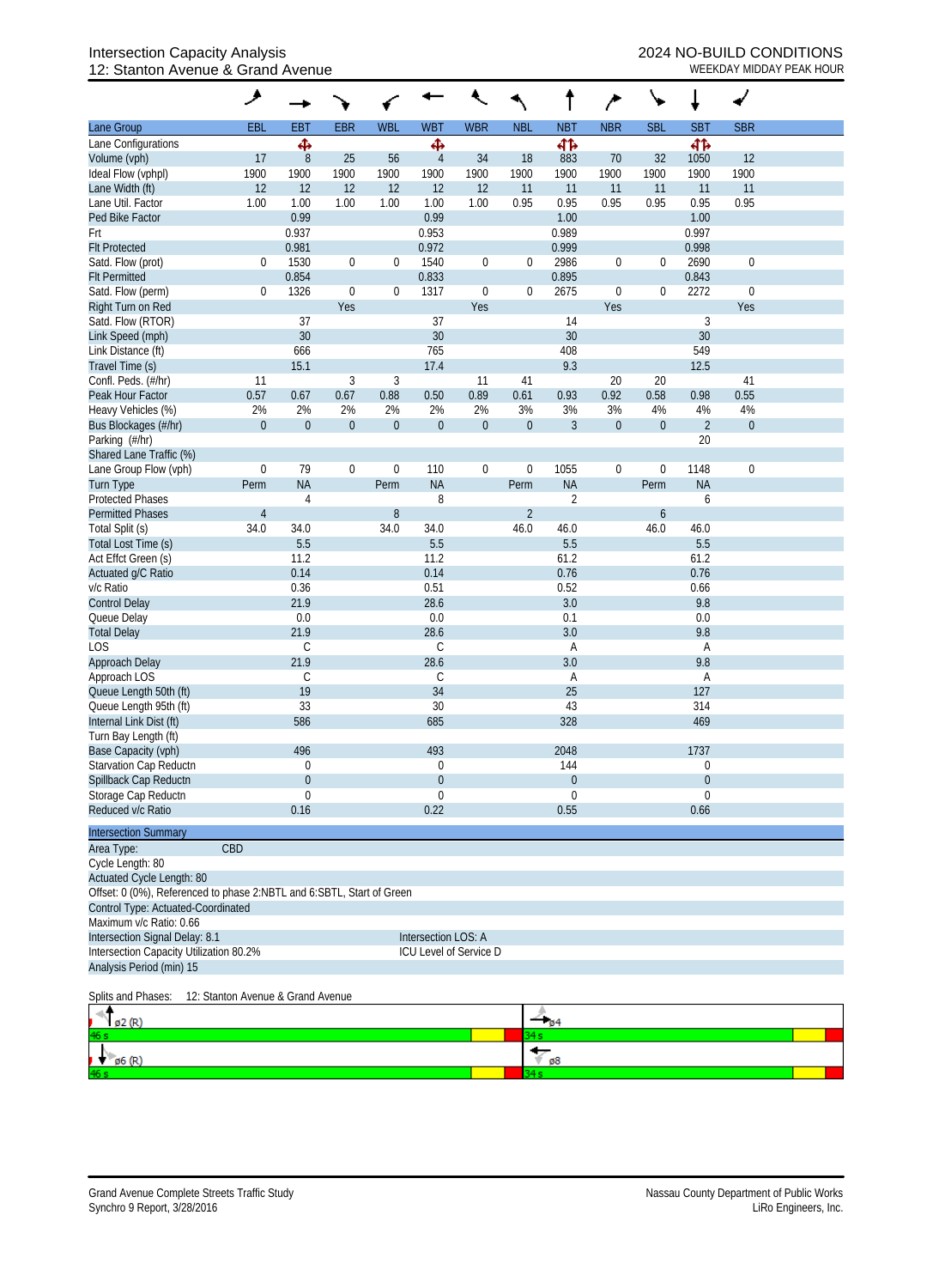## Intersection Capacity Analysis<br>1: Merrick Road & Grand Avenue<br>WEEKDAY PM PEAK HOUR 1: Merrick Road & Grand Avenue

| <b>EBR</b><br><b>WBL</b><br><b>NBL</b><br><b>NBR</b><br><b>SBL</b><br><b>SBT</b><br><b>SBR</b><br><b>EBL</b><br><b>EBT</b><br><b>WBT</b><br><b>WBR</b><br><b>NBT</b><br>۲<br>۴<br>۲<br>۴<br>۲<br>↟↟<br>₩<br>怍<br>۲<br>怍<br>137<br>769<br>95<br>584<br>100<br>196<br>230<br>545<br>117<br>451<br>145<br>156<br>1900<br>1900<br>1900<br>1900<br>Ideal Flow (vphpl)<br>1900<br>1900<br>1900<br>1900<br>1900<br>1900<br>1900<br>1900<br>11<br>12<br>9<br>11<br>10<br>10<br>11<br>10<br>11<br>10<br>10<br>10<br>Lane Width (ft)<br>100<br>150<br>Storage Length (ft)<br>200<br>100<br>40<br>$\boldsymbol{0}$<br>150<br>$\boldsymbol{0}$<br>$\mathbf{1}$<br>$\mathbf{1}$<br>$\mathbf{1}$<br>$\mathbf{1}$<br>$\boldsymbol{0}$<br>$\mathbf{1}$<br>$\mathbf{0}$<br><b>Storage Lanes</b><br>$\mathbf{1}$<br>25<br>25<br>25<br>25<br>Taper Length (ft)<br>0.95<br>1.00<br>1.00<br>1.00<br>0.95<br>0.95<br>1.00<br>Lane Util. Factor<br>0.95<br>1.00<br>0.95<br>1.00<br>0.95<br>0.98<br>0.98<br>0.99<br>Ped Bike Factor<br>1.00<br>0.850<br>0.965<br><b>Frt</b><br>0.850<br>0.975<br>0.950<br>0.950<br>0.950<br>0.950<br>1425<br>1433<br>1430<br>1391<br>1501<br>2514<br>$\theta$<br>1516<br>2581<br>$\theta$<br>Satd. Flow (prot)<br>3049<br>3049<br>0.217<br>0.328<br>0.132<br>0.181<br>494<br>199<br>346<br>3049<br>1403<br>3049<br>286<br>2514<br>$\theta$<br>2581<br>$\theta$<br>1365<br>Yes<br>Yes<br>Yes<br>Yes<br>185<br>185<br>38<br>22<br>30<br>30<br>Link Speed (mph)<br>30<br>30<br>687<br>603<br>707<br>Link Distance (ft)<br>922<br>15.6<br>13.7<br>16.1<br>Travel Time (s)<br>21.0<br>24<br>Confl. Peds. (#/hr)<br>11<br>31<br>10<br>0.81<br>0.91<br>0.86<br>0.88<br>0.83<br>0.90<br>0.95<br>Peak Hour Factor<br>0.92<br>0.92<br>0.90<br>0.89<br>0.96<br>3%<br>6%<br>3%<br>2%<br>2%<br>3%<br>1%<br>5%<br>0%<br>3%<br>1%<br>Heavy Vehicles (%)<br>1%<br>20<br>Parking (#/hr)<br>20<br>Shared Lane Traffic (%)<br>845<br>228<br>654<br>$\boldsymbol{0}$<br>175<br>149<br>250<br>606<br>108<br>141<br>731<br>$\mathbf 0$<br>Lane Group Flow (vph)<br><b>NA</b><br><b>NA</b><br><b>NA</b><br><b>NA</b><br>Turn Type<br>Free<br>Free<br>pm+pt<br>pm+pt<br>pm+pt<br>pm+pt<br>$\overline{2}$<br>8<br><b>Protected Phases</b><br>5<br>6<br>7<br>4<br>3<br>$\overline{2}$<br>$\overline{4}$<br>8<br>6<br><b>Permitted Phases</b><br>Free<br>Free<br>36.0<br>30.0<br>Total Split (s)<br>17.0<br>17.0<br>36.0<br>17.0<br>17.0<br>30.0<br>6.0<br>Total Lost Time (s)<br>4.0<br>6.0<br>4.0<br>6.0<br>4.0<br>4.0<br>6.0<br>38.7<br>25.8<br>Act Effct Green (s)<br>29.6<br>100.0<br>46.4<br>31.7<br>40.1<br>26.5<br>42.6<br>100.0<br>0.26<br>0.26<br>0.43<br>0.30<br>0.46<br>0.32<br>0.39<br>0.40<br>Actuated g/C Ratio<br>1.00<br>1.00<br>0.94<br>0.16<br>0.99<br>0.58<br>0.97<br>0.48<br>0.63<br>0.08<br>0.64<br>1.04<br>20.3<br>0.2<br>81.5<br>32.9<br>63.9<br>29.8<br>82.8<br>53.0<br>0.1<br>28.4<br>0.0<br>0.0<br>0.0<br>0.0<br>0.0<br>0.0<br>0.0<br>0.0<br>0.0<br>0.0<br>20.3<br>53.0<br>0.2<br>81.5<br>32.9<br>28.4<br>63.9<br>29.8<br>82.8<br>0.1<br>F<br><b>LOS</b><br>С<br>Α<br>F<br>С<br>С<br>E<br>C<br>D<br>Α<br>39.2<br>41.9<br>57.6<br>72.5<br>Approach Delay<br>E<br>Approach LOS<br>D<br>D<br>E<br>Queue Length 50th (ft)<br>273<br>172<br>$-270$<br>52<br>$\boldsymbol{0}$<br>114<br>$\overline{0}$<br>55<br>$-226$<br>70<br>Queue Length 95th (ft)<br>91<br>#394<br>0<br>#279<br>238<br>88<br>#342<br>117<br>$\mathbf{0}$<br>#404<br>842<br>523<br>607<br>627<br>Internal Link Dist (ft)<br>Turn Bay Length (ft)<br>200<br>100<br>100<br>40<br>150<br>150<br>Base Capacity (vph)<br>341<br>1403<br>252<br>274<br>294<br>914<br>965<br>1365<br>676<br>700<br>Starvation Cap Reductn<br>0<br>0<br>0<br>$\theta$<br>$\theta$<br>0<br>0<br>$\theta$<br>0<br>0<br>Spillback Cap Reductn<br>$\theta$<br>$\boldsymbol{0}$<br>$\theta$<br>$\overline{0}$<br>$\theta$<br>$\boldsymbol{0}$<br>$\overline{0}$<br>$\theta$<br>0<br>$\overline{0}$<br>Storage Cap Reductn<br>0<br>$\boldsymbol{0}$<br>$\boldsymbol{0}$<br>0<br>0<br>0<br>$\mathbf 0$<br>$\mathbf 0$<br>$\theta$<br>0<br>0.44<br>0.92<br>0.16<br>0.99<br>0.63<br>0.08<br>0.97<br>1.04<br>0.51<br>0.60<br><b>Intersection Summary</b><br>CBD<br>Area Type:<br>Cycle Length: 100<br>Actuated Cycle Length: 100<br>Offset: 59.5 (60%), Referenced to phase 2:EBTL and 6:WBTL, Start of Green<br>Control Type: Actuated-Coordinated<br>Intersection Signal Delay: 51.4<br>Intersection LOS: D<br>Intersection Capacity Utilization 83.7%<br>ICU Level of Service E<br>Volume exceeds capacity, queue is theoretically infinite.<br>Queue shown is maximum after two cycles.<br>95th percentile volume exceeds capacity, queue may be longer.<br>Queue shown is maximum after two cycles.<br>1: Merrick Road & Grand Avenue<br>$\epsilon_{\mathfrak{sl}}$<br>63<br>0 <sup>4</sup><br>ø2 (R)<br>17 s<br>30 s<br>36 s<br>ø6 (R)<br>97<br>$\mathfrak{g}_8$<br>ø5<br>30 s<br>36 s<br>17 s |                          | گر |  |  |  | م |  |  |
|------------------------------------------------------------------------------------------------------------------------------------------------------------------------------------------------------------------------------------------------------------------------------------------------------------------------------------------------------------------------------------------------------------------------------------------------------------------------------------------------------------------------------------------------------------------------------------------------------------------------------------------------------------------------------------------------------------------------------------------------------------------------------------------------------------------------------------------------------------------------------------------------------------------------------------------------------------------------------------------------------------------------------------------------------------------------------------------------------------------------------------------------------------------------------------------------------------------------------------------------------------------------------------------------------------------------------------------------------------------------------------------------------------------------------------------------------------------------------------------------------------------------------------------------------------------------------------------------------------------------------------------------------------------------------------------------------------------------------------------------------------------------------------------------------------------------------------------------------------------------------------------------------------------------------------------------------------------------------------------------------------------------------------------------------------------------------------------------------------------------------------------------------------------------------------------------------------------------------------------------------------------------------------------------------------------------------------------------------------------------------------------------------------------------------------------------------------------------------------------------------------------------------------------------------------------------------------------------------------------------------------------------------------------------------------------------------------------------------------------------------------------------------------------------------------------------------------------------------------------------------------------------------------------------------------------------------------------------------------------------------------------------------------------------------------------------------------------------------------------------------------------------------------------------------------------------------------------------------------------------------------------------------------------------------------------------------------------------------------------------------------------------------------------------------------------------------------------------------------------------------------------------------------------------------------------------------------------------------------------------------------------------------------------------------------------------------------------------------------------------------------------------------------------------------------------------------------------------------------------------------------------------------------------------------------------------------------------------------------------------------------------------------------------------------------------------------------------------------------------------------------------------------------------------------------------------------------------------------------------------------------------------------------------------------------------------------------------------------------------------------------------------------------------------------------------------------------------------------------------------------------------------------------------------------------------------------------------------------------------------------------------------------------------------------------------------------------------------------------------------------------------------------------------------------------------------------------------------------------------------------------------------------------------------------------------|--------------------------|----|--|--|--|---|--|--|
|                                                                                                                                                                                                                                                                                                                                                                                                                                                                                                                                                                                                                                                                                                                                                                                                                                                                                                                                                                                                                                                                                                                                                                                                                                                                                                                                                                                                                                                                                                                                                                                                                                                                                                                                                                                                                                                                                                                                                                                                                                                                                                                                                                                                                                                                                                                                                                                                                                                                                                                                                                                                                                                                                                                                                                                                                                                                                                                                                                                                                                                                                                                                                                                                                                                                                                                                                                                                                                                                                                                                                                                                                                                                                                                                                                                                                                                                                                                                                                                                                                                                                                                                                                                                                                                                                                                                                                                                                                                                                                                                                                                                                                                                                                                                                                                                                                                                                                                                          | Lane Group               |    |  |  |  |   |  |  |
|                                                                                                                                                                                                                                                                                                                                                                                                                                                                                                                                                                                                                                                                                                                                                                                                                                                                                                                                                                                                                                                                                                                                                                                                                                                                                                                                                                                                                                                                                                                                                                                                                                                                                                                                                                                                                                                                                                                                                                                                                                                                                                                                                                                                                                                                                                                                                                                                                                                                                                                                                                                                                                                                                                                                                                                                                                                                                                                                                                                                                                                                                                                                                                                                                                                                                                                                                                                                                                                                                                                                                                                                                                                                                                                                                                                                                                                                                                                                                                                                                                                                                                                                                                                                                                                                                                                                                                                                                                                                                                                                                                                                                                                                                                                                                                                                                                                                                                                                          | Lane Configurations      |    |  |  |  |   |  |  |
|                                                                                                                                                                                                                                                                                                                                                                                                                                                                                                                                                                                                                                                                                                                                                                                                                                                                                                                                                                                                                                                                                                                                                                                                                                                                                                                                                                                                                                                                                                                                                                                                                                                                                                                                                                                                                                                                                                                                                                                                                                                                                                                                                                                                                                                                                                                                                                                                                                                                                                                                                                                                                                                                                                                                                                                                                                                                                                                                                                                                                                                                                                                                                                                                                                                                                                                                                                                                                                                                                                                                                                                                                                                                                                                                                                                                                                                                                                                                                                                                                                                                                                                                                                                                                                                                                                                                                                                                                                                                                                                                                                                                                                                                                                                                                                                                                                                                                                                                          | Volume (vph)             |    |  |  |  |   |  |  |
|                                                                                                                                                                                                                                                                                                                                                                                                                                                                                                                                                                                                                                                                                                                                                                                                                                                                                                                                                                                                                                                                                                                                                                                                                                                                                                                                                                                                                                                                                                                                                                                                                                                                                                                                                                                                                                                                                                                                                                                                                                                                                                                                                                                                                                                                                                                                                                                                                                                                                                                                                                                                                                                                                                                                                                                                                                                                                                                                                                                                                                                                                                                                                                                                                                                                                                                                                                                                                                                                                                                                                                                                                                                                                                                                                                                                                                                                                                                                                                                                                                                                                                                                                                                                                                                                                                                                                                                                                                                                                                                                                                                                                                                                                                                                                                                                                                                                                                                                          |                          |    |  |  |  |   |  |  |
|                                                                                                                                                                                                                                                                                                                                                                                                                                                                                                                                                                                                                                                                                                                                                                                                                                                                                                                                                                                                                                                                                                                                                                                                                                                                                                                                                                                                                                                                                                                                                                                                                                                                                                                                                                                                                                                                                                                                                                                                                                                                                                                                                                                                                                                                                                                                                                                                                                                                                                                                                                                                                                                                                                                                                                                                                                                                                                                                                                                                                                                                                                                                                                                                                                                                                                                                                                                                                                                                                                                                                                                                                                                                                                                                                                                                                                                                                                                                                                                                                                                                                                                                                                                                                                                                                                                                                                                                                                                                                                                                                                                                                                                                                                                                                                                                                                                                                                                                          |                          |    |  |  |  |   |  |  |
|                                                                                                                                                                                                                                                                                                                                                                                                                                                                                                                                                                                                                                                                                                                                                                                                                                                                                                                                                                                                                                                                                                                                                                                                                                                                                                                                                                                                                                                                                                                                                                                                                                                                                                                                                                                                                                                                                                                                                                                                                                                                                                                                                                                                                                                                                                                                                                                                                                                                                                                                                                                                                                                                                                                                                                                                                                                                                                                                                                                                                                                                                                                                                                                                                                                                                                                                                                                                                                                                                                                                                                                                                                                                                                                                                                                                                                                                                                                                                                                                                                                                                                                                                                                                                                                                                                                                                                                                                                                                                                                                                                                                                                                                                                                                                                                                                                                                                                                                          |                          |    |  |  |  |   |  |  |
|                                                                                                                                                                                                                                                                                                                                                                                                                                                                                                                                                                                                                                                                                                                                                                                                                                                                                                                                                                                                                                                                                                                                                                                                                                                                                                                                                                                                                                                                                                                                                                                                                                                                                                                                                                                                                                                                                                                                                                                                                                                                                                                                                                                                                                                                                                                                                                                                                                                                                                                                                                                                                                                                                                                                                                                                                                                                                                                                                                                                                                                                                                                                                                                                                                                                                                                                                                                                                                                                                                                                                                                                                                                                                                                                                                                                                                                                                                                                                                                                                                                                                                                                                                                                                                                                                                                                                                                                                                                                                                                                                                                                                                                                                                                                                                                                                                                                                                                                          |                          |    |  |  |  |   |  |  |
|                                                                                                                                                                                                                                                                                                                                                                                                                                                                                                                                                                                                                                                                                                                                                                                                                                                                                                                                                                                                                                                                                                                                                                                                                                                                                                                                                                                                                                                                                                                                                                                                                                                                                                                                                                                                                                                                                                                                                                                                                                                                                                                                                                                                                                                                                                                                                                                                                                                                                                                                                                                                                                                                                                                                                                                                                                                                                                                                                                                                                                                                                                                                                                                                                                                                                                                                                                                                                                                                                                                                                                                                                                                                                                                                                                                                                                                                                                                                                                                                                                                                                                                                                                                                                                                                                                                                                                                                                                                                                                                                                                                                                                                                                                                                                                                                                                                                                                                                          |                          |    |  |  |  |   |  |  |
|                                                                                                                                                                                                                                                                                                                                                                                                                                                                                                                                                                                                                                                                                                                                                                                                                                                                                                                                                                                                                                                                                                                                                                                                                                                                                                                                                                                                                                                                                                                                                                                                                                                                                                                                                                                                                                                                                                                                                                                                                                                                                                                                                                                                                                                                                                                                                                                                                                                                                                                                                                                                                                                                                                                                                                                                                                                                                                                                                                                                                                                                                                                                                                                                                                                                                                                                                                                                                                                                                                                                                                                                                                                                                                                                                                                                                                                                                                                                                                                                                                                                                                                                                                                                                                                                                                                                                                                                                                                                                                                                                                                                                                                                                                                                                                                                                                                                                                                                          |                          |    |  |  |  |   |  |  |
|                                                                                                                                                                                                                                                                                                                                                                                                                                                                                                                                                                                                                                                                                                                                                                                                                                                                                                                                                                                                                                                                                                                                                                                                                                                                                                                                                                                                                                                                                                                                                                                                                                                                                                                                                                                                                                                                                                                                                                                                                                                                                                                                                                                                                                                                                                                                                                                                                                                                                                                                                                                                                                                                                                                                                                                                                                                                                                                                                                                                                                                                                                                                                                                                                                                                                                                                                                                                                                                                                                                                                                                                                                                                                                                                                                                                                                                                                                                                                                                                                                                                                                                                                                                                                                                                                                                                                                                                                                                                                                                                                                                                                                                                                                                                                                                                                                                                                                                                          |                          |    |  |  |  |   |  |  |
|                                                                                                                                                                                                                                                                                                                                                                                                                                                                                                                                                                                                                                                                                                                                                                                                                                                                                                                                                                                                                                                                                                                                                                                                                                                                                                                                                                                                                                                                                                                                                                                                                                                                                                                                                                                                                                                                                                                                                                                                                                                                                                                                                                                                                                                                                                                                                                                                                                                                                                                                                                                                                                                                                                                                                                                                                                                                                                                                                                                                                                                                                                                                                                                                                                                                                                                                                                                                                                                                                                                                                                                                                                                                                                                                                                                                                                                                                                                                                                                                                                                                                                                                                                                                                                                                                                                                                                                                                                                                                                                                                                                                                                                                                                                                                                                                                                                                                                                                          | <b>Flt Protected</b>     |    |  |  |  |   |  |  |
|                                                                                                                                                                                                                                                                                                                                                                                                                                                                                                                                                                                                                                                                                                                                                                                                                                                                                                                                                                                                                                                                                                                                                                                                                                                                                                                                                                                                                                                                                                                                                                                                                                                                                                                                                                                                                                                                                                                                                                                                                                                                                                                                                                                                                                                                                                                                                                                                                                                                                                                                                                                                                                                                                                                                                                                                                                                                                                                                                                                                                                                                                                                                                                                                                                                                                                                                                                                                                                                                                                                                                                                                                                                                                                                                                                                                                                                                                                                                                                                                                                                                                                                                                                                                                                                                                                                                                                                                                                                                                                                                                                                                                                                                                                                                                                                                                                                                                                                                          |                          |    |  |  |  |   |  |  |
|                                                                                                                                                                                                                                                                                                                                                                                                                                                                                                                                                                                                                                                                                                                                                                                                                                                                                                                                                                                                                                                                                                                                                                                                                                                                                                                                                                                                                                                                                                                                                                                                                                                                                                                                                                                                                                                                                                                                                                                                                                                                                                                                                                                                                                                                                                                                                                                                                                                                                                                                                                                                                                                                                                                                                                                                                                                                                                                                                                                                                                                                                                                                                                                                                                                                                                                                                                                                                                                                                                                                                                                                                                                                                                                                                                                                                                                                                                                                                                                                                                                                                                                                                                                                                                                                                                                                                                                                                                                                                                                                                                                                                                                                                                                                                                                                                                                                                                                                          | <b>Flt Permitted</b>     |    |  |  |  |   |  |  |
|                                                                                                                                                                                                                                                                                                                                                                                                                                                                                                                                                                                                                                                                                                                                                                                                                                                                                                                                                                                                                                                                                                                                                                                                                                                                                                                                                                                                                                                                                                                                                                                                                                                                                                                                                                                                                                                                                                                                                                                                                                                                                                                                                                                                                                                                                                                                                                                                                                                                                                                                                                                                                                                                                                                                                                                                                                                                                                                                                                                                                                                                                                                                                                                                                                                                                                                                                                                                                                                                                                                                                                                                                                                                                                                                                                                                                                                                                                                                                                                                                                                                                                                                                                                                                                                                                                                                                                                                                                                                                                                                                                                                                                                                                                                                                                                                                                                                                                                                          | Satd. Flow (perm)        |    |  |  |  |   |  |  |
|                                                                                                                                                                                                                                                                                                                                                                                                                                                                                                                                                                                                                                                                                                                                                                                                                                                                                                                                                                                                                                                                                                                                                                                                                                                                                                                                                                                                                                                                                                                                                                                                                                                                                                                                                                                                                                                                                                                                                                                                                                                                                                                                                                                                                                                                                                                                                                                                                                                                                                                                                                                                                                                                                                                                                                                                                                                                                                                                                                                                                                                                                                                                                                                                                                                                                                                                                                                                                                                                                                                                                                                                                                                                                                                                                                                                                                                                                                                                                                                                                                                                                                                                                                                                                                                                                                                                                                                                                                                                                                                                                                                                                                                                                                                                                                                                                                                                                                                                          | Right Turn on Red        |    |  |  |  |   |  |  |
|                                                                                                                                                                                                                                                                                                                                                                                                                                                                                                                                                                                                                                                                                                                                                                                                                                                                                                                                                                                                                                                                                                                                                                                                                                                                                                                                                                                                                                                                                                                                                                                                                                                                                                                                                                                                                                                                                                                                                                                                                                                                                                                                                                                                                                                                                                                                                                                                                                                                                                                                                                                                                                                                                                                                                                                                                                                                                                                                                                                                                                                                                                                                                                                                                                                                                                                                                                                                                                                                                                                                                                                                                                                                                                                                                                                                                                                                                                                                                                                                                                                                                                                                                                                                                                                                                                                                                                                                                                                                                                                                                                                                                                                                                                                                                                                                                                                                                                                                          | Satd. Flow (RTOR)        |    |  |  |  |   |  |  |
|                                                                                                                                                                                                                                                                                                                                                                                                                                                                                                                                                                                                                                                                                                                                                                                                                                                                                                                                                                                                                                                                                                                                                                                                                                                                                                                                                                                                                                                                                                                                                                                                                                                                                                                                                                                                                                                                                                                                                                                                                                                                                                                                                                                                                                                                                                                                                                                                                                                                                                                                                                                                                                                                                                                                                                                                                                                                                                                                                                                                                                                                                                                                                                                                                                                                                                                                                                                                                                                                                                                                                                                                                                                                                                                                                                                                                                                                                                                                                                                                                                                                                                                                                                                                                                                                                                                                                                                                                                                                                                                                                                                                                                                                                                                                                                                                                                                                                                                                          |                          |    |  |  |  |   |  |  |
|                                                                                                                                                                                                                                                                                                                                                                                                                                                                                                                                                                                                                                                                                                                                                                                                                                                                                                                                                                                                                                                                                                                                                                                                                                                                                                                                                                                                                                                                                                                                                                                                                                                                                                                                                                                                                                                                                                                                                                                                                                                                                                                                                                                                                                                                                                                                                                                                                                                                                                                                                                                                                                                                                                                                                                                                                                                                                                                                                                                                                                                                                                                                                                                                                                                                                                                                                                                                                                                                                                                                                                                                                                                                                                                                                                                                                                                                                                                                                                                                                                                                                                                                                                                                                                                                                                                                                                                                                                                                                                                                                                                                                                                                                                                                                                                                                                                                                                                                          |                          |    |  |  |  |   |  |  |
|                                                                                                                                                                                                                                                                                                                                                                                                                                                                                                                                                                                                                                                                                                                                                                                                                                                                                                                                                                                                                                                                                                                                                                                                                                                                                                                                                                                                                                                                                                                                                                                                                                                                                                                                                                                                                                                                                                                                                                                                                                                                                                                                                                                                                                                                                                                                                                                                                                                                                                                                                                                                                                                                                                                                                                                                                                                                                                                                                                                                                                                                                                                                                                                                                                                                                                                                                                                                                                                                                                                                                                                                                                                                                                                                                                                                                                                                                                                                                                                                                                                                                                                                                                                                                                                                                                                                                                                                                                                                                                                                                                                                                                                                                                                                                                                                                                                                                                                                          |                          |    |  |  |  |   |  |  |
|                                                                                                                                                                                                                                                                                                                                                                                                                                                                                                                                                                                                                                                                                                                                                                                                                                                                                                                                                                                                                                                                                                                                                                                                                                                                                                                                                                                                                                                                                                                                                                                                                                                                                                                                                                                                                                                                                                                                                                                                                                                                                                                                                                                                                                                                                                                                                                                                                                                                                                                                                                                                                                                                                                                                                                                                                                                                                                                                                                                                                                                                                                                                                                                                                                                                                                                                                                                                                                                                                                                                                                                                                                                                                                                                                                                                                                                                                                                                                                                                                                                                                                                                                                                                                                                                                                                                                                                                                                                                                                                                                                                                                                                                                                                                                                                                                                                                                                                                          |                          |    |  |  |  |   |  |  |
|                                                                                                                                                                                                                                                                                                                                                                                                                                                                                                                                                                                                                                                                                                                                                                                                                                                                                                                                                                                                                                                                                                                                                                                                                                                                                                                                                                                                                                                                                                                                                                                                                                                                                                                                                                                                                                                                                                                                                                                                                                                                                                                                                                                                                                                                                                                                                                                                                                                                                                                                                                                                                                                                                                                                                                                                                                                                                                                                                                                                                                                                                                                                                                                                                                                                                                                                                                                                                                                                                                                                                                                                                                                                                                                                                                                                                                                                                                                                                                                                                                                                                                                                                                                                                                                                                                                                                                                                                                                                                                                                                                                                                                                                                                                                                                                                                                                                                                                                          |                          |    |  |  |  |   |  |  |
|                                                                                                                                                                                                                                                                                                                                                                                                                                                                                                                                                                                                                                                                                                                                                                                                                                                                                                                                                                                                                                                                                                                                                                                                                                                                                                                                                                                                                                                                                                                                                                                                                                                                                                                                                                                                                                                                                                                                                                                                                                                                                                                                                                                                                                                                                                                                                                                                                                                                                                                                                                                                                                                                                                                                                                                                                                                                                                                                                                                                                                                                                                                                                                                                                                                                                                                                                                                                                                                                                                                                                                                                                                                                                                                                                                                                                                                                                                                                                                                                                                                                                                                                                                                                                                                                                                                                                                                                                                                                                                                                                                                                                                                                                                                                                                                                                                                                                                                                          |                          |    |  |  |  |   |  |  |
|                                                                                                                                                                                                                                                                                                                                                                                                                                                                                                                                                                                                                                                                                                                                                                                                                                                                                                                                                                                                                                                                                                                                                                                                                                                                                                                                                                                                                                                                                                                                                                                                                                                                                                                                                                                                                                                                                                                                                                                                                                                                                                                                                                                                                                                                                                                                                                                                                                                                                                                                                                                                                                                                                                                                                                                                                                                                                                                                                                                                                                                                                                                                                                                                                                                                                                                                                                                                                                                                                                                                                                                                                                                                                                                                                                                                                                                                                                                                                                                                                                                                                                                                                                                                                                                                                                                                                                                                                                                                                                                                                                                                                                                                                                                                                                                                                                                                                                                                          |                          |    |  |  |  |   |  |  |
|                                                                                                                                                                                                                                                                                                                                                                                                                                                                                                                                                                                                                                                                                                                                                                                                                                                                                                                                                                                                                                                                                                                                                                                                                                                                                                                                                                                                                                                                                                                                                                                                                                                                                                                                                                                                                                                                                                                                                                                                                                                                                                                                                                                                                                                                                                                                                                                                                                                                                                                                                                                                                                                                                                                                                                                                                                                                                                                                                                                                                                                                                                                                                                                                                                                                                                                                                                                                                                                                                                                                                                                                                                                                                                                                                                                                                                                                                                                                                                                                                                                                                                                                                                                                                                                                                                                                                                                                                                                                                                                                                                                                                                                                                                                                                                                                                                                                                                                                          |                          |    |  |  |  |   |  |  |
|                                                                                                                                                                                                                                                                                                                                                                                                                                                                                                                                                                                                                                                                                                                                                                                                                                                                                                                                                                                                                                                                                                                                                                                                                                                                                                                                                                                                                                                                                                                                                                                                                                                                                                                                                                                                                                                                                                                                                                                                                                                                                                                                                                                                                                                                                                                                                                                                                                                                                                                                                                                                                                                                                                                                                                                                                                                                                                                                                                                                                                                                                                                                                                                                                                                                                                                                                                                                                                                                                                                                                                                                                                                                                                                                                                                                                                                                                                                                                                                                                                                                                                                                                                                                                                                                                                                                                                                                                                                                                                                                                                                                                                                                                                                                                                                                                                                                                                                                          |                          |    |  |  |  |   |  |  |
|                                                                                                                                                                                                                                                                                                                                                                                                                                                                                                                                                                                                                                                                                                                                                                                                                                                                                                                                                                                                                                                                                                                                                                                                                                                                                                                                                                                                                                                                                                                                                                                                                                                                                                                                                                                                                                                                                                                                                                                                                                                                                                                                                                                                                                                                                                                                                                                                                                                                                                                                                                                                                                                                                                                                                                                                                                                                                                                                                                                                                                                                                                                                                                                                                                                                                                                                                                                                                                                                                                                                                                                                                                                                                                                                                                                                                                                                                                                                                                                                                                                                                                                                                                                                                                                                                                                                                                                                                                                                                                                                                                                                                                                                                                                                                                                                                                                                                                                                          |                          |    |  |  |  |   |  |  |
|                                                                                                                                                                                                                                                                                                                                                                                                                                                                                                                                                                                                                                                                                                                                                                                                                                                                                                                                                                                                                                                                                                                                                                                                                                                                                                                                                                                                                                                                                                                                                                                                                                                                                                                                                                                                                                                                                                                                                                                                                                                                                                                                                                                                                                                                                                                                                                                                                                                                                                                                                                                                                                                                                                                                                                                                                                                                                                                                                                                                                                                                                                                                                                                                                                                                                                                                                                                                                                                                                                                                                                                                                                                                                                                                                                                                                                                                                                                                                                                                                                                                                                                                                                                                                                                                                                                                                                                                                                                                                                                                                                                                                                                                                                                                                                                                                                                                                                                                          |                          |    |  |  |  |   |  |  |
|                                                                                                                                                                                                                                                                                                                                                                                                                                                                                                                                                                                                                                                                                                                                                                                                                                                                                                                                                                                                                                                                                                                                                                                                                                                                                                                                                                                                                                                                                                                                                                                                                                                                                                                                                                                                                                                                                                                                                                                                                                                                                                                                                                                                                                                                                                                                                                                                                                                                                                                                                                                                                                                                                                                                                                                                                                                                                                                                                                                                                                                                                                                                                                                                                                                                                                                                                                                                                                                                                                                                                                                                                                                                                                                                                                                                                                                                                                                                                                                                                                                                                                                                                                                                                                                                                                                                                                                                                                                                                                                                                                                                                                                                                                                                                                                                                                                                                                                                          |                          |    |  |  |  |   |  |  |
|                                                                                                                                                                                                                                                                                                                                                                                                                                                                                                                                                                                                                                                                                                                                                                                                                                                                                                                                                                                                                                                                                                                                                                                                                                                                                                                                                                                                                                                                                                                                                                                                                                                                                                                                                                                                                                                                                                                                                                                                                                                                                                                                                                                                                                                                                                                                                                                                                                                                                                                                                                                                                                                                                                                                                                                                                                                                                                                                                                                                                                                                                                                                                                                                                                                                                                                                                                                                                                                                                                                                                                                                                                                                                                                                                                                                                                                                                                                                                                                                                                                                                                                                                                                                                                                                                                                                                                                                                                                                                                                                                                                                                                                                                                                                                                                                                                                                                                                                          |                          |    |  |  |  |   |  |  |
|                                                                                                                                                                                                                                                                                                                                                                                                                                                                                                                                                                                                                                                                                                                                                                                                                                                                                                                                                                                                                                                                                                                                                                                                                                                                                                                                                                                                                                                                                                                                                                                                                                                                                                                                                                                                                                                                                                                                                                                                                                                                                                                                                                                                                                                                                                                                                                                                                                                                                                                                                                                                                                                                                                                                                                                                                                                                                                                                                                                                                                                                                                                                                                                                                                                                                                                                                                                                                                                                                                                                                                                                                                                                                                                                                                                                                                                                                                                                                                                                                                                                                                                                                                                                                                                                                                                                                                                                                                                                                                                                                                                                                                                                                                                                                                                                                                                                                                                                          |                          |    |  |  |  |   |  |  |
|                                                                                                                                                                                                                                                                                                                                                                                                                                                                                                                                                                                                                                                                                                                                                                                                                                                                                                                                                                                                                                                                                                                                                                                                                                                                                                                                                                                                                                                                                                                                                                                                                                                                                                                                                                                                                                                                                                                                                                                                                                                                                                                                                                                                                                                                                                                                                                                                                                                                                                                                                                                                                                                                                                                                                                                                                                                                                                                                                                                                                                                                                                                                                                                                                                                                                                                                                                                                                                                                                                                                                                                                                                                                                                                                                                                                                                                                                                                                                                                                                                                                                                                                                                                                                                                                                                                                                                                                                                                                                                                                                                                                                                                                                                                                                                                                                                                                                                                                          |                          |    |  |  |  |   |  |  |
|                                                                                                                                                                                                                                                                                                                                                                                                                                                                                                                                                                                                                                                                                                                                                                                                                                                                                                                                                                                                                                                                                                                                                                                                                                                                                                                                                                                                                                                                                                                                                                                                                                                                                                                                                                                                                                                                                                                                                                                                                                                                                                                                                                                                                                                                                                                                                                                                                                                                                                                                                                                                                                                                                                                                                                                                                                                                                                                                                                                                                                                                                                                                                                                                                                                                                                                                                                                                                                                                                                                                                                                                                                                                                                                                                                                                                                                                                                                                                                                                                                                                                                                                                                                                                                                                                                                                                                                                                                                                                                                                                                                                                                                                                                                                                                                                                                                                                                                                          | v/c Ratio                |    |  |  |  |   |  |  |
|                                                                                                                                                                                                                                                                                                                                                                                                                                                                                                                                                                                                                                                                                                                                                                                                                                                                                                                                                                                                                                                                                                                                                                                                                                                                                                                                                                                                                                                                                                                                                                                                                                                                                                                                                                                                                                                                                                                                                                                                                                                                                                                                                                                                                                                                                                                                                                                                                                                                                                                                                                                                                                                                                                                                                                                                                                                                                                                                                                                                                                                                                                                                                                                                                                                                                                                                                                                                                                                                                                                                                                                                                                                                                                                                                                                                                                                                                                                                                                                                                                                                                                                                                                                                                                                                                                                                                                                                                                                                                                                                                                                                                                                                                                                                                                                                                                                                                                                                          | <b>Control Delay</b>     |    |  |  |  |   |  |  |
|                                                                                                                                                                                                                                                                                                                                                                                                                                                                                                                                                                                                                                                                                                                                                                                                                                                                                                                                                                                                                                                                                                                                                                                                                                                                                                                                                                                                                                                                                                                                                                                                                                                                                                                                                                                                                                                                                                                                                                                                                                                                                                                                                                                                                                                                                                                                                                                                                                                                                                                                                                                                                                                                                                                                                                                                                                                                                                                                                                                                                                                                                                                                                                                                                                                                                                                                                                                                                                                                                                                                                                                                                                                                                                                                                                                                                                                                                                                                                                                                                                                                                                                                                                                                                                                                                                                                                                                                                                                                                                                                                                                                                                                                                                                                                                                                                                                                                                                                          | Queue Delay              |    |  |  |  |   |  |  |
|                                                                                                                                                                                                                                                                                                                                                                                                                                                                                                                                                                                                                                                                                                                                                                                                                                                                                                                                                                                                                                                                                                                                                                                                                                                                                                                                                                                                                                                                                                                                                                                                                                                                                                                                                                                                                                                                                                                                                                                                                                                                                                                                                                                                                                                                                                                                                                                                                                                                                                                                                                                                                                                                                                                                                                                                                                                                                                                                                                                                                                                                                                                                                                                                                                                                                                                                                                                                                                                                                                                                                                                                                                                                                                                                                                                                                                                                                                                                                                                                                                                                                                                                                                                                                                                                                                                                                                                                                                                                                                                                                                                                                                                                                                                                                                                                                                                                                                                                          | <b>Total Delay</b>       |    |  |  |  |   |  |  |
|                                                                                                                                                                                                                                                                                                                                                                                                                                                                                                                                                                                                                                                                                                                                                                                                                                                                                                                                                                                                                                                                                                                                                                                                                                                                                                                                                                                                                                                                                                                                                                                                                                                                                                                                                                                                                                                                                                                                                                                                                                                                                                                                                                                                                                                                                                                                                                                                                                                                                                                                                                                                                                                                                                                                                                                                                                                                                                                                                                                                                                                                                                                                                                                                                                                                                                                                                                                                                                                                                                                                                                                                                                                                                                                                                                                                                                                                                                                                                                                                                                                                                                                                                                                                                                                                                                                                                                                                                                                                                                                                                                                                                                                                                                                                                                                                                                                                                                                                          |                          |    |  |  |  |   |  |  |
|                                                                                                                                                                                                                                                                                                                                                                                                                                                                                                                                                                                                                                                                                                                                                                                                                                                                                                                                                                                                                                                                                                                                                                                                                                                                                                                                                                                                                                                                                                                                                                                                                                                                                                                                                                                                                                                                                                                                                                                                                                                                                                                                                                                                                                                                                                                                                                                                                                                                                                                                                                                                                                                                                                                                                                                                                                                                                                                                                                                                                                                                                                                                                                                                                                                                                                                                                                                                                                                                                                                                                                                                                                                                                                                                                                                                                                                                                                                                                                                                                                                                                                                                                                                                                                                                                                                                                                                                                                                                                                                                                                                                                                                                                                                                                                                                                                                                                                                                          |                          |    |  |  |  |   |  |  |
|                                                                                                                                                                                                                                                                                                                                                                                                                                                                                                                                                                                                                                                                                                                                                                                                                                                                                                                                                                                                                                                                                                                                                                                                                                                                                                                                                                                                                                                                                                                                                                                                                                                                                                                                                                                                                                                                                                                                                                                                                                                                                                                                                                                                                                                                                                                                                                                                                                                                                                                                                                                                                                                                                                                                                                                                                                                                                                                                                                                                                                                                                                                                                                                                                                                                                                                                                                                                                                                                                                                                                                                                                                                                                                                                                                                                                                                                                                                                                                                                                                                                                                                                                                                                                                                                                                                                                                                                                                                                                                                                                                                                                                                                                                                                                                                                                                                                                                                                          |                          |    |  |  |  |   |  |  |
|                                                                                                                                                                                                                                                                                                                                                                                                                                                                                                                                                                                                                                                                                                                                                                                                                                                                                                                                                                                                                                                                                                                                                                                                                                                                                                                                                                                                                                                                                                                                                                                                                                                                                                                                                                                                                                                                                                                                                                                                                                                                                                                                                                                                                                                                                                                                                                                                                                                                                                                                                                                                                                                                                                                                                                                                                                                                                                                                                                                                                                                                                                                                                                                                                                                                                                                                                                                                                                                                                                                                                                                                                                                                                                                                                                                                                                                                                                                                                                                                                                                                                                                                                                                                                                                                                                                                                                                                                                                                                                                                                                                                                                                                                                                                                                                                                                                                                                                                          |                          |    |  |  |  |   |  |  |
|                                                                                                                                                                                                                                                                                                                                                                                                                                                                                                                                                                                                                                                                                                                                                                                                                                                                                                                                                                                                                                                                                                                                                                                                                                                                                                                                                                                                                                                                                                                                                                                                                                                                                                                                                                                                                                                                                                                                                                                                                                                                                                                                                                                                                                                                                                                                                                                                                                                                                                                                                                                                                                                                                                                                                                                                                                                                                                                                                                                                                                                                                                                                                                                                                                                                                                                                                                                                                                                                                                                                                                                                                                                                                                                                                                                                                                                                                                                                                                                                                                                                                                                                                                                                                                                                                                                                                                                                                                                                                                                                                                                                                                                                                                                                                                                                                                                                                                                                          |                          |    |  |  |  |   |  |  |
|                                                                                                                                                                                                                                                                                                                                                                                                                                                                                                                                                                                                                                                                                                                                                                                                                                                                                                                                                                                                                                                                                                                                                                                                                                                                                                                                                                                                                                                                                                                                                                                                                                                                                                                                                                                                                                                                                                                                                                                                                                                                                                                                                                                                                                                                                                                                                                                                                                                                                                                                                                                                                                                                                                                                                                                                                                                                                                                                                                                                                                                                                                                                                                                                                                                                                                                                                                                                                                                                                                                                                                                                                                                                                                                                                                                                                                                                                                                                                                                                                                                                                                                                                                                                                                                                                                                                                                                                                                                                                                                                                                                                                                                                                                                                                                                                                                                                                                                                          |                          |    |  |  |  |   |  |  |
|                                                                                                                                                                                                                                                                                                                                                                                                                                                                                                                                                                                                                                                                                                                                                                                                                                                                                                                                                                                                                                                                                                                                                                                                                                                                                                                                                                                                                                                                                                                                                                                                                                                                                                                                                                                                                                                                                                                                                                                                                                                                                                                                                                                                                                                                                                                                                                                                                                                                                                                                                                                                                                                                                                                                                                                                                                                                                                                                                                                                                                                                                                                                                                                                                                                                                                                                                                                                                                                                                                                                                                                                                                                                                                                                                                                                                                                                                                                                                                                                                                                                                                                                                                                                                                                                                                                                                                                                                                                                                                                                                                                                                                                                                                                                                                                                                                                                                                                                          |                          |    |  |  |  |   |  |  |
|                                                                                                                                                                                                                                                                                                                                                                                                                                                                                                                                                                                                                                                                                                                                                                                                                                                                                                                                                                                                                                                                                                                                                                                                                                                                                                                                                                                                                                                                                                                                                                                                                                                                                                                                                                                                                                                                                                                                                                                                                                                                                                                                                                                                                                                                                                                                                                                                                                                                                                                                                                                                                                                                                                                                                                                                                                                                                                                                                                                                                                                                                                                                                                                                                                                                                                                                                                                                                                                                                                                                                                                                                                                                                                                                                                                                                                                                                                                                                                                                                                                                                                                                                                                                                                                                                                                                                                                                                                                                                                                                                                                                                                                                                                                                                                                                                                                                                                                                          |                          |    |  |  |  |   |  |  |
|                                                                                                                                                                                                                                                                                                                                                                                                                                                                                                                                                                                                                                                                                                                                                                                                                                                                                                                                                                                                                                                                                                                                                                                                                                                                                                                                                                                                                                                                                                                                                                                                                                                                                                                                                                                                                                                                                                                                                                                                                                                                                                                                                                                                                                                                                                                                                                                                                                                                                                                                                                                                                                                                                                                                                                                                                                                                                                                                                                                                                                                                                                                                                                                                                                                                                                                                                                                                                                                                                                                                                                                                                                                                                                                                                                                                                                                                                                                                                                                                                                                                                                                                                                                                                                                                                                                                                                                                                                                                                                                                                                                                                                                                                                                                                                                                                                                                                                                                          |                          |    |  |  |  |   |  |  |
|                                                                                                                                                                                                                                                                                                                                                                                                                                                                                                                                                                                                                                                                                                                                                                                                                                                                                                                                                                                                                                                                                                                                                                                                                                                                                                                                                                                                                                                                                                                                                                                                                                                                                                                                                                                                                                                                                                                                                                                                                                                                                                                                                                                                                                                                                                                                                                                                                                                                                                                                                                                                                                                                                                                                                                                                                                                                                                                                                                                                                                                                                                                                                                                                                                                                                                                                                                                                                                                                                                                                                                                                                                                                                                                                                                                                                                                                                                                                                                                                                                                                                                                                                                                                                                                                                                                                                                                                                                                                                                                                                                                                                                                                                                                                                                                                                                                                                                                                          |                          |    |  |  |  |   |  |  |
|                                                                                                                                                                                                                                                                                                                                                                                                                                                                                                                                                                                                                                                                                                                                                                                                                                                                                                                                                                                                                                                                                                                                                                                                                                                                                                                                                                                                                                                                                                                                                                                                                                                                                                                                                                                                                                                                                                                                                                                                                                                                                                                                                                                                                                                                                                                                                                                                                                                                                                                                                                                                                                                                                                                                                                                                                                                                                                                                                                                                                                                                                                                                                                                                                                                                                                                                                                                                                                                                                                                                                                                                                                                                                                                                                                                                                                                                                                                                                                                                                                                                                                                                                                                                                                                                                                                                                                                                                                                                                                                                                                                                                                                                                                                                                                                                                                                                                                                                          | Reduced v/c Ratio        |    |  |  |  |   |  |  |
|                                                                                                                                                                                                                                                                                                                                                                                                                                                                                                                                                                                                                                                                                                                                                                                                                                                                                                                                                                                                                                                                                                                                                                                                                                                                                                                                                                                                                                                                                                                                                                                                                                                                                                                                                                                                                                                                                                                                                                                                                                                                                                                                                                                                                                                                                                                                                                                                                                                                                                                                                                                                                                                                                                                                                                                                                                                                                                                                                                                                                                                                                                                                                                                                                                                                                                                                                                                                                                                                                                                                                                                                                                                                                                                                                                                                                                                                                                                                                                                                                                                                                                                                                                                                                                                                                                                                                                                                                                                                                                                                                                                                                                                                                                                                                                                                                                                                                                                                          |                          |    |  |  |  |   |  |  |
|                                                                                                                                                                                                                                                                                                                                                                                                                                                                                                                                                                                                                                                                                                                                                                                                                                                                                                                                                                                                                                                                                                                                                                                                                                                                                                                                                                                                                                                                                                                                                                                                                                                                                                                                                                                                                                                                                                                                                                                                                                                                                                                                                                                                                                                                                                                                                                                                                                                                                                                                                                                                                                                                                                                                                                                                                                                                                                                                                                                                                                                                                                                                                                                                                                                                                                                                                                                                                                                                                                                                                                                                                                                                                                                                                                                                                                                                                                                                                                                                                                                                                                                                                                                                                                                                                                                                                                                                                                                                                                                                                                                                                                                                                                                                                                                                                                                                                                                                          |                          |    |  |  |  |   |  |  |
|                                                                                                                                                                                                                                                                                                                                                                                                                                                                                                                                                                                                                                                                                                                                                                                                                                                                                                                                                                                                                                                                                                                                                                                                                                                                                                                                                                                                                                                                                                                                                                                                                                                                                                                                                                                                                                                                                                                                                                                                                                                                                                                                                                                                                                                                                                                                                                                                                                                                                                                                                                                                                                                                                                                                                                                                                                                                                                                                                                                                                                                                                                                                                                                                                                                                                                                                                                                                                                                                                                                                                                                                                                                                                                                                                                                                                                                                                                                                                                                                                                                                                                                                                                                                                                                                                                                                                                                                                                                                                                                                                                                                                                                                                                                                                                                                                                                                                                                                          |                          |    |  |  |  |   |  |  |
|                                                                                                                                                                                                                                                                                                                                                                                                                                                                                                                                                                                                                                                                                                                                                                                                                                                                                                                                                                                                                                                                                                                                                                                                                                                                                                                                                                                                                                                                                                                                                                                                                                                                                                                                                                                                                                                                                                                                                                                                                                                                                                                                                                                                                                                                                                                                                                                                                                                                                                                                                                                                                                                                                                                                                                                                                                                                                                                                                                                                                                                                                                                                                                                                                                                                                                                                                                                                                                                                                                                                                                                                                                                                                                                                                                                                                                                                                                                                                                                                                                                                                                                                                                                                                                                                                                                                                                                                                                                                                                                                                                                                                                                                                                                                                                                                                                                                                                                                          |                          |    |  |  |  |   |  |  |
|                                                                                                                                                                                                                                                                                                                                                                                                                                                                                                                                                                                                                                                                                                                                                                                                                                                                                                                                                                                                                                                                                                                                                                                                                                                                                                                                                                                                                                                                                                                                                                                                                                                                                                                                                                                                                                                                                                                                                                                                                                                                                                                                                                                                                                                                                                                                                                                                                                                                                                                                                                                                                                                                                                                                                                                                                                                                                                                                                                                                                                                                                                                                                                                                                                                                                                                                                                                                                                                                                                                                                                                                                                                                                                                                                                                                                                                                                                                                                                                                                                                                                                                                                                                                                                                                                                                                                                                                                                                                                                                                                                                                                                                                                                                                                                                                                                                                                                                                          |                          |    |  |  |  |   |  |  |
|                                                                                                                                                                                                                                                                                                                                                                                                                                                                                                                                                                                                                                                                                                                                                                                                                                                                                                                                                                                                                                                                                                                                                                                                                                                                                                                                                                                                                                                                                                                                                                                                                                                                                                                                                                                                                                                                                                                                                                                                                                                                                                                                                                                                                                                                                                                                                                                                                                                                                                                                                                                                                                                                                                                                                                                                                                                                                                                                                                                                                                                                                                                                                                                                                                                                                                                                                                                                                                                                                                                                                                                                                                                                                                                                                                                                                                                                                                                                                                                                                                                                                                                                                                                                                                                                                                                                                                                                                                                                                                                                                                                                                                                                                                                                                                                                                                                                                                                                          |                          |    |  |  |  |   |  |  |
|                                                                                                                                                                                                                                                                                                                                                                                                                                                                                                                                                                                                                                                                                                                                                                                                                                                                                                                                                                                                                                                                                                                                                                                                                                                                                                                                                                                                                                                                                                                                                                                                                                                                                                                                                                                                                                                                                                                                                                                                                                                                                                                                                                                                                                                                                                                                                                                                                                                                                                                                                                                                                                                                                                                                                                                                                                                                                                                                                                                                                                                                                                                                                                                                                                                                                                                                                                                                                                                                                                                                                                                                                                                                                                                                                                                                                                                                                                                                                                                                                                                                                                                                                                                                                                                                                                                                                                                                                                                                                                                                                                                                                                                                                                                                                                                                                                                                                                                                          | Maximum v/c Ratio: 1.04  |    |  |  |  |   |  |  |
|                                                                                                                                                                                                                                                                                                                                                                                                                                                                                                                                                                                                                                                                                                                                                                                                                                                                                                                                                                                                                                                                                                                                                                                                                                                                                                                                                                                                                                                                                                                                                                                                                                                                                                                                                                                                                                                                                                                                                                                                                                                                                                                                                                                                                                                                                                                                                                                                                                                                                                                                                                                                                                                                                                                                                                                                                                                                                                                                                                                                                                                                                                                                                                                                                                                                                                                                                                                                                                                                                                                                                                                                                                                                                                                                                                                                                                                                                                                                                                                                                                                                                                                                                                                                                                                                                                                                                                                                                                                                                                                                                                                                                                                                                                                                                                                                                                                                                                                                          |                          |    |  |  |  |   |  |  |
|                                                                                                                                                                                                                                                                                                                                                                                                                                                                                                                                                                                                                                                                                                                                                                                                                                                                                                                                                                                                                                                                                                                                                                                                                                                                                                                                                                                                                                                                                                                                                                                                                                                                                                                                                                                                                                                                                                                                                                                                                                                                                                                                                                                                                                                                                                                                                                                                                                                                                                                                                                                                                                                                                                                                                                                                                                                                                                                                                                                                                                                                                                                                                                                                                                                                                                                                                                                                                                                                                                                                                                                                                                                                                                                                                                                                                                                                                                                                                                                                                                                                                                                                                                                                                                                                                                                                                                                                                                                                                                                                                                                                                                                                                                                                                                                                                                                                                                                                          |                          |    |  |  |  |   |  |  |
|                                                                                                                                                                                                                                                                                                                                                                                                                                                                                                                                                                                                                                                                                                                                                                                                                                                                                                                                                                                                                                                                                                                                                                                                                                                                                                                                                                                                                                                                                                                                                                                                                                                                                                                                                                                                                                                                                                                                                                                                                                                                                                                                                                                                                                                                                                                                                                                                                                                                                                                                                                                                                                                                                                                                                                                                                                                                                                                                                                                                                                                                                                                                                                                                                                                                                                                                                                                                                                                                                                                                                                                                                                                                                                                                                                                                                                                                                                                                                                                                                                                                                                                                                                                                                                                                                                                                                                                                                                                                                                                                                                                                                                                                                                                                                                                                                                                                                                                                          | Analysis Period (min) 15 |    |  |  |  |   |  |  |
|                                                                                                                                                                                                                                                                                                                                                                                                                                                                                                                                                                                                                                                                                                                                                                                                                                                                                                                                                                                                                                                                                                                                                                                                                                                                                                                                                                                                                                                                                                                                                                                                                                                                                                                                                                                                                                                                                                                                                                                                                                                                                                                                                                                                                                                                                                                                                                                                                                                                                                                                                                                                                                                                                                                                                                                                                                                                                                                                                                                                                                                                                                                                                                                                                                                                                                                                                                                                                                                                                                                                                                                                                                                                                                                                                                                                                                                                                                                                                                                                                                                                                                                                                                                                                                                                                                                                                                                                                                                                                                                                                                                                                                                                                                                                                                                                                                                                                                                                          |                          |    |  |  |  |   |  |  |
|                                                                                                                                                                                                                                                                                                                                                                                                                                                                                                                                                                                                                                                                                                                                                                                                                                                                                                                                                                                                                                                                                                                                                                                                                                                                                                                                                                                                                                                                                                                                                                                                                                                                                                                                                                                                                                                                                                                                                                                                                                                                                                                                                                                                                                                                                                                                                                                                                                                                                                                                                                                                                                                                                                                                                                                                                                                                                                                                                                                                                                                                                                                                                                                                                                                                                                                                                                                                                                                                                                                                                                                                                                                                                                                                                                                                                                                                                                                                                                                                                                                                                                                                                                                                                                                                                                                                                                                                                                                                                                                                                                                                                                                                                                                                                                                                                                                                                                                                          |                          |    |  |  |  |   |  |  |
|                                                                                                                                                                                                                                                                                                                                                                                                                                                                                                                                                                                                                                                                                                                                                                                                                                                                                                                                                                                                                                                                                                                                                                                                                                                                                                                                                                                                                                                                                                                                                                                                                                                                                                                                                                                                                                                                                                                                                                                                                                                                                                                                                                                                                                                                                                                                                                                                                                                                                                                                                                                                                                                                                                                                                                                                                                                                                                                                                                                                                                                                                                                                                                                                                                                                                                                                                                                                                                                                                                                                                                                                                                                                                                                                                                                                                                                                                                                                                                                                                                                                                                                                                                                                                                                                                                                                                                                                                                                                                                                                                                                                                                                                                                                                                                                                                                                                                                                                          | #                        |    |  |  |  |   |  |  |
|                                                                                                                                                                                                                                                                                                                                                                                                                                                                                                                                                                                                                                                                                                                                                                                                                                                                                                                                                                                                                                                                                                                                                                                                                                                                                                                                                                                                                                                                                                                                                                                                                                                                                                                                                                                                                                                                                                                                                                                                                                                                                                                                                                                                                                                                                                                                                                                                                                                                                                                                                                                                                                                                                                                                                                                                                                                                                                                                                                                                                                                                                                                                                                                                                                                                                                                                                                                                                                                                                                                                                                                                                                                                                                                                                                                                                                                                                                                                                                                                                                                                                                                                                                                                                                                                                                                                                                                                                                                                                                                                                                                                                                                                                                                                                                                                                                                                                                                                          |                          |    |  |  |  |   |  |  |
|                                                                                                                                                                                                                                                                                                                                                                                                                                                                                                                                                                                                                                                                                                                                                                                                                                                                                                                                                                                                                                                                                                                                                                                                                                                                                                                                                                                                                                                                                                                                                                                                                                                                                                                                                                                                                                                                                                                                                                                                                                                                                                                                                                                                                                                                                                                                                                                                                                                                                                                                                                                                                                                                                                                                                                                                                                                                                                                                                                                                                                                                                                                                                                                                                                                                                                                                                                                                                                                                                                                                                                                                                                                                                                                                                                                                                                                                                                                                                                                                                                                                                                                                                                                                                                                                                                                                                                                                                                                                                                                                                                                                                                                                                                                                                                                                                                                                                                                                          | Splits and Phases:       |    |  |  |  |   |  |  |
|                                                                                                                                                                                                                                                                                                                                                                                                                                                                                                                                                                                                                                                                                                                                                                                                                                                                                                                                                                                                                                                                                                                                                                                                                                                                                                                                                                                                                                                                                                                                                                                                                                                                                                                                                                                                                                                                                                                                                                                                                                                                                                                                                                                                                                                                                                                                                                                                                                                                                                                                                                                                                                                                                                                                                                                                                                                                                                                                                                                                                                                                                                                                                                                                                                                                                                                                                                                                                                                                                                                                                                                                                                                                                                                                                                                                                                                                                                                                                                                                                                                                                                                                                                                                                                                                                                                                                                                                                                                                                                                                                                                                                                                                                                                                                                                                                                                                                                                                          |                          |    |  |  |  |   |  |  |
|                                                                                                                                                                                                                                                                                                                                                                                                                                                                                                                                                                                                                                                                                                                                                                                                                                                                                                                                                                                                                                                                                                                                                                                                                                                                                                                                                                                                                                                                                                                                                                                                                                                                                                                                                                                                                                                                                                                                                                                                                                                                                                                                                                                                                                                                                                                                                                                                                                                                                                                                                                                                                                                                                                                                                                                                                                                                                                                                                                                                                                                                                                                                                                                                                                                                                                                                                                                                                                                                                                                                                                                                                                                                                                                                                                                                                                                                                                                                                                                                                                                                                                                                                                                                                                                                                                                                                                                                                                                                                                                                                                                                                                                                                                                                                                                                                                                                                                                                          |                          |    |  |  |  |   |  |  |
|                                                                                                                                                                                                                                                                                                                                                                                                                                                                                                                                                                                                                                                                                                                                                                                                                                                                                                                                                                                                                                                                                                                                                                                                                                                                                                                                                                                                                                                                                                                                                                                                                                                                                                                                                                                                                                                                                                                                                                                                                                                                                                                                                                                                                                                                                                                                                                                                                                                                                                                                                                                                                                                                                                                                                                                                                                                                                                                                                                                                                                                                                                                                                                                                                                                                                                                                                                                                                                                                                                                                                                                                                                                                                                                                                                                                                                                                                                                                                                                                                                                                                                                                                                                                                                                                                                                                                                                                                                                                                                                                                                                                                                                                                                                                                                                                                                                                                                                                          |                          |    |  |  |  |   |  |  |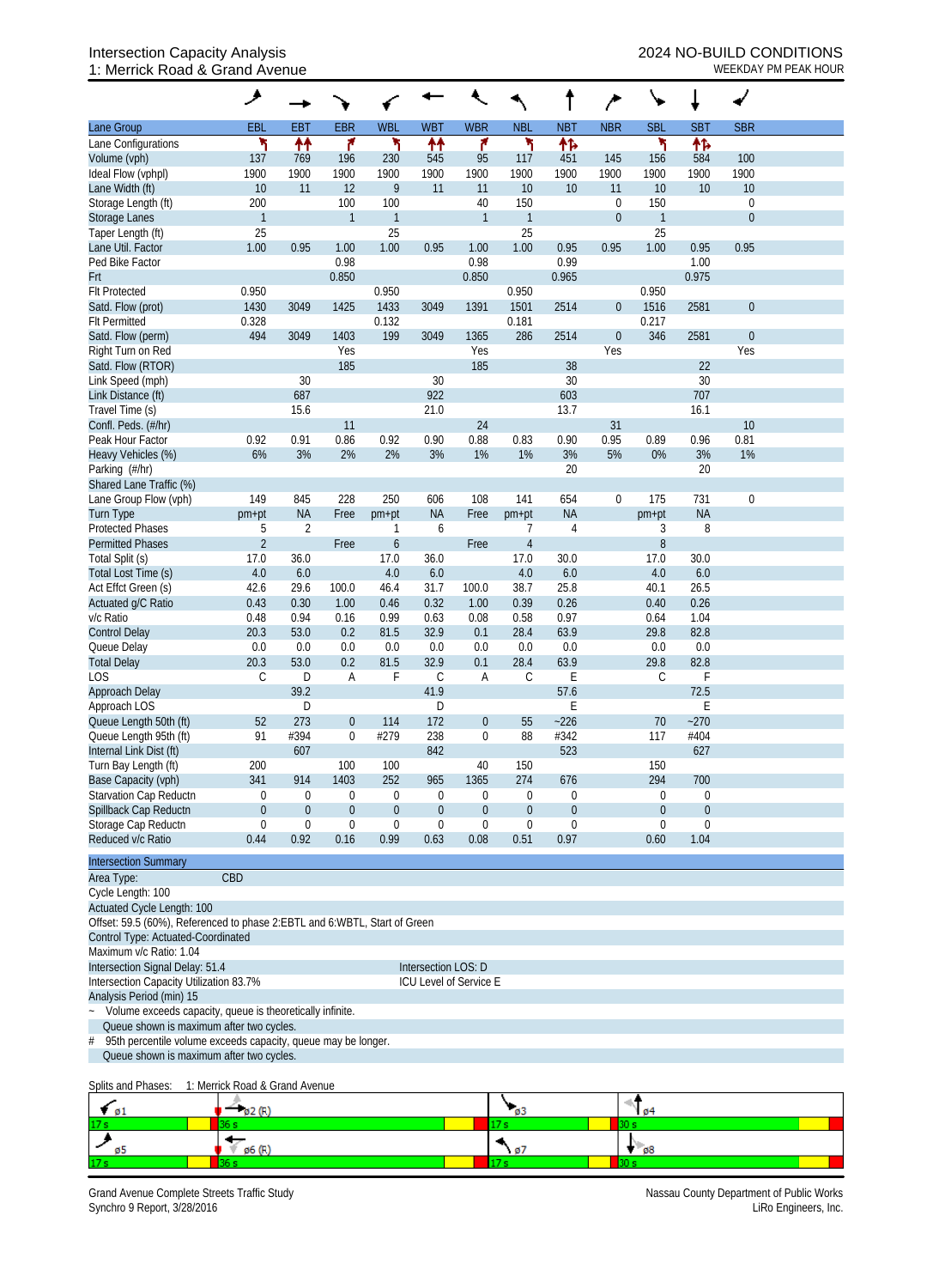## Intersection Capacity Analysis 2024 NO-BUILD CONDITIONS 2: Grand Avenue & Prospect Street WEEKDAY PM PEAK HOUR

|                                                                    | ۶                |                  |                  |                  |                        |                  |                |                  |                  |                  | ÷              |                  |                 |  |
|--------------------------------------------------------------------|------------------|------------------|------------------|------------------|------------------------|------------------|----------------|------------------|------------------|------------------|----------------|------------------|-----------------|--|
| Lane Group                                                         | EBL              | EBT              | <b>EBR</b>       | <b>WBL</b>       | <b>WBT</b>             | <b>WBR</b>       | <b>NBL</b>     | <b>NBT</b>       | <b>NBR</b>       | <b>SBL</b>       | <b>SBT</b>     | <b>SBR</b>       | $\varnothing$ 4 |  |
| Lane Configurations                                                |                  | ♠                |                  |                  | Ф                      |                  |                | 41               |                  |                  | 41             |                  |                 |  |
| Volume (vph)                                                       | 42               | 13               | $\overline{7}$   | 17               | $\overline{4}$         | 70               | $\overline{4}$ | 603              | 53               | 93               | 808            | 34               |                 |  |
| Ideal Flow (vphpl)                                                 | 1900             | 1900             | 1900             | 1900             | 1900                   | 1900             | 1900           | 1900             | 1900             | 1900             | 1900           | 1900             |                 |  |
| Lane Width (ft)                                                    | 10               | 16               | 10               | 12               | 12                     | 12               | 10             | 10               | 10               | 10               | 10             | 10               |                 |  |
| Lane Util. Factor                                                  | 1.00             | 1.00             | 1.00             | 1.00             | 1.00                   | 1.00             | 0.95           | 0.95             | 0.95             | 0.95             | 0.95           | 0.95             |                 |  |
| Ped Bike Factor                                                    |                  | 0.99             |                  |                  | 0.98                   |                  |                | 1.00             |                  |                  | 1.00           |                  |                 |  |
| Frt                                                                |                  | 0.973            |                  |                  | 0.903                  |                  |                | 0.982            |                  |                  | 0.992          |                  |                 |  |
| <b>Flt Protected</b>                                               |                  | 0.972            |                  |                  | 0.990                  |                  |                | 0.999            |                  |                  | 0.995          |                  |                 |  |
| Satd. Flow (prot)                                                  | 0                | 1790             | $\boldsymbol{0}$ | $\boldsymbol{0}$ | 1474                   | $\boldsymbol{0}$ | $\mathbf 0$    | 2569             | $\boldsymbol{0}$ | 0                | 2587           | $\boldsymbol{0}$ |                 |  |
| <b>Flt Permitted</b>                                               |                  | 0.782            |                  |                  | 0.932                  |                  |                | 0.455            |                  |                  | 0.804          |                  |                 |  |
| Satd. Flow (perm)                                                  | $\boldsymbol{0}$ | 1433             | $\boldsymbol{0}$ | $\boldsymbol{0}$ | 1386                   | $\mathbf 0$      | $\mathbf 0$    | 1170             | $\boldsymbol{0}$ | 0                | 2089           | $\mathbf 0$      |                 |  |
| Right Turn on Red                                                  |                  |                  | <b>No</b>        |                  |                        | Yes              |                |                  | Yes              |                  |                | Yes              |                 |  |
| Satd. Flow (RTOR)                                                  |                  |                  |                  |                  | 106                    |                  |                | 36               |                  |                  | 8              |                  |                 |  |
| Link Speed (mph)                                                   |                  | 30               |                  |                  | 30                     |                  |                | 30               |                  |                  | 30             |                  |                 |  |
| Link Distance (ft)                                                 |                  | 602              |                  |                  | 588                    |                  |                | 707              |                  |                  | 1474           |                  |                 |  |
| Travel Time (s)                                                    |                  | 13.7             |                  |                  | 13.4                   |                  |                | 16.1             |                  |                  | 33.5           |                  |                 |  |
| Confl. Peds. (#/hr)                                                | $\overline{7}$   |                  | $\mathbf 5$      | 5                |                        | 7                | 21             |                  | 22               | 22               |                | 21               |                 |  |
| Peak Hour Factor                                                   | 0.92             | 0.75             | 0.44             | 0.57             | 0.33                   | 0.66             | 0.50           | 0.91             | 0.57             | 0.92             | 0.85           | 0.59             |                 |  |
| Heavy Vehicles (%)                                                 | 2%               | 2%               | 2%               | 2%               | 2%                     | 2%               | 2%             | 4%               | 2%               | 3%               | $4\%$          | 3%               |                 |  |
| Parking (#/hr)                                                     |                  |                  |                  |                  |                        |                  |                | 20               |                  |                  | 20             |                  |                 |  |
| Shared Lane Traffic (%)                                            |                  |                  |                  |                  |                        |                  |                |                  |                  |                  |                |                  |                 |  |
| Lane Group Flow (vph)                                              | $\boldsymbol{0}$ | 79               | $\boldsymbol{0}$ | $\boldsymbol{0}$ | 148                    | $\boldsymbol{0}$ | $\theta$       | 764              | $\boldsymbol{0}$ | $\boldsymbol{0}$ | 1110           | $\theta$         |                 |  |
| Turn Type                                                          | Perm             | <b>NA</b>        |                  | Perm             | <b>NA</b>              |                  | Perm           | <b>NA</b>        |                  | Perm             | <b>NA</b>      |                  |                 |  |
| <b>Protected Phases</b>                                            |                  | $\overline{3}$   |                  |                  | $\overline{3}$         |                  |                | $\overline{2}$   |                  |                  | $\overline{2}$ |                  | $\overline{4}$  |  |
| <b>Permitted Phases</b>                                            | $\sqrt{3}$       |                  |                  | 3                |                        |                  | $\overline{2}$ | $\overline{4}$   |                  | $\overline{2}$   |                |                  |                 |  |
| Total Split (s)                                                    | 20.0             | 20.0             |                  | 20.0             | 20.0                   |                  | 35.0           | 35.0             |                  | 35.0             | 35.0           |                  | 25.0            |  |
| Total Lost Time (s)                                                |                  | 5.0              |                  |                  | 5.0                    |                  |                | 5.0              |                  |                  | 5.0            |                  |                 |  |
| Act Effct Green (s)                                                |                  | 15.0             |                  |                  | 15.0                   |                  |                | 30.0             |                  |                  | 30.0           |                  |                 |  |
| Actuated g/C Ratio                                                 |                  | 0.27             |                  |                  | 0.27                   |                  |                | 0.55             |                  |                  | 0.55           |                  |                 |  |
| v/c Ratio                                                          |                  | 0.20             |                  |                  | 0.33                   |                  |                | 0.54             |                  |                  | 0.97           |                  |                 |  |
| Control Delay                                                      |                  | 17.1             |                  |                  | 8.5                    |                  |                | 9.4              |                  |                  | 35.6           |                  |                 |  |
| Queue Delay                                                        |                  | 0.0              |                  |                  | 0.0                    |                  |                | 0.0              |                  |                  | 0.0            |                  |                 |  |
| <b>Total Delay</b>                                                 |                  | 17.1             |                  |                  | 8.5                    |                  |                | 9.4              |                  |                  | 35.6           |                  |                 |  |
| <b>LOS</b>                                                         |                  | $\sf B$          |                  |                  | $\mathsf A$            |                  |                | A                |                  |                  | D              |                  |                 |  |
| Approach Delay                                                     |                  | 17.1             |                  |                  | 8.5                    |                  |                | 9.4              |                  |                  | 35.6           |                  |                 |  |
| Approach LOS                                                       |                  | B                |                  |                  | $\mathsf{A}$           |                  |                | A                |                  |                  | D              |                  |                 |  |
| Queue Length 50th (ft)                                             |                  | 20               |                  |                  | 10                     |                  |                | 71               |                  |                  | 163            |                  |                 |  |
| Queue Length 95th (ft)                                             |                  | 39               |                  |                  | $\theta$               |                  |                | 112              |                  |                  | #281           |                  |                 |  |
| Internal Link Dist (ft)                                            |                  | 522              |                  |                  | 508                    |                  |                | 627              |                  |                  | 1394           |                  |                 |  |
| Turn Bay Length (ft)                                               |                  |                  |                  |                  |                        |                  |                |                  |                  |                  |                |                  |                 |  |
| Base Capacity (vph)                                                |                  | 390              |                  |                  | 455                    |                  |                | 1417             |                  |                  | 1143           |                  |                 |  |
| Starvation Cap Reductn                                             |                  | $\overline{0}$   |                  |                  | $\theta$               |                  |                | $\boldsymbol{0}$ |                  |                  | $\theta$       |                  |                 |  |
| Spillback Cap Reductn                                              |                  | 0                |                  |                  | $\overline{0}$         |                  |                | $\mathbf 0$      |                  |                  | 0              |                  |                 |  |
| Storage Cap Reductn                                                |                  | $\boldsymbol{0}$ |                  |                  | $\overline{0}$         |                  |                | $\boldsymbol{0}$ |                  |                  | $\theta$       |                  |                 |  |
| Reduced v/c Ratio                                                  |                  | 0.20             |                  |                  | 0.33                   |                  |                | 0.54             |                  |                  | 0.97           |                  |                 |  |
| <b>Intersection Summary</b>                                        |                  |                  |                  |                  |                        |                  |                |                  |                  |                  |                |                  |                 |  |
| Area Type:                                                         | CBD              |                  |                  |                  |                        |                  |                |                  |                  |                  |                |                  |                 |  |
| Cycle Length: 80                                                   |                  |                  |                  |                  |                        |                  |                |                  |                  |                  |                |                  |                 |  |
| Actuated Cycle Length: 55                                          |                  |                  |                  |                  |                        |                  |                |                  |                  |                  |                |                  |                 |  |
| Control Type: Actuated-Uncoordinated                               |                  |                  |                  |                  |                        |                  |                |                  |                  |                  |                |                  |                 |  |
| Maximum v/c Ratio: 0.97                                            |                  |                  |                  |                  |                        |                  |                |                  |                  |                  |                |                  |                 |  |
| Intersection Signal Delay: 23.5                                    |                  |                  |                  |                  | Intersection LOS: C    |                  |                |                  |                  |                  |                |                  |                 |  |
| Intersection Capacity Utilization 74.8%                            |                  |                  |                  |                  | ICU Level of Service D |                  |                |                  |                  |                  |                |                  |                 |  |
| Analysis Period (min) 15                                           |                  |                  |                  |                  |                        |                  |                |                  |                  |                  |                |                  |                 |  |
| 95th percentile volume exceeds capacity, queue may be longer.<br># |                  |                  |                  |                  |                        |                  |                |                  |                  |                  |                |                  |                 |  |
| Queue shown is maximum after two cycles.                           |                  |                  |                  |                  |                        |                  |                |                  |                  |                  |                |                  |                 |  |
| Splits and Phases: 2: Grand Avenue & Prospect Street               |                  |                  |                  |                  |                        |                  |                |                  |                  |                  |                |                  |                 |  |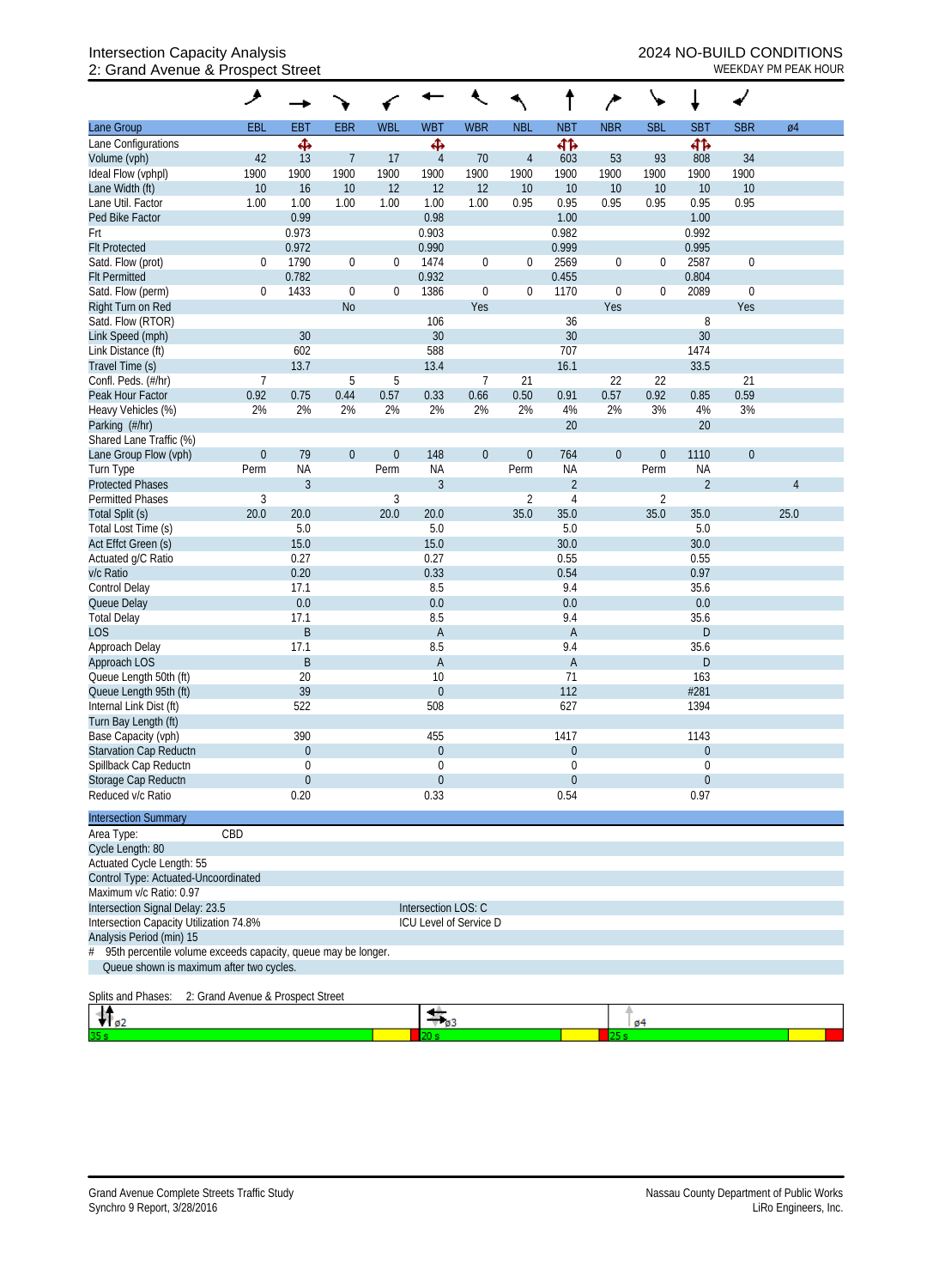## Intersection Capacity Analysis 2024 NO-BUILD CONDITIONS 3: Sunrise Highway & Grand Avenue WEEKDAY PM PEAK HOUR

|                                                                                   | ᢣ                |                  |                  |                  |                        |                  |                |                  |                  |                  |              |                  |  |
|-----------------------------------------------------------------------------------|------------------|------------------|------------------|------------------|------------------------|------------------|----------------|------------------|------------------|------------------|--------------|------------------|--|
| Lane Group                                                                        | EBL              | <b>EBT</b>       | <b>EBR</b>       | <b>WBL</b>       | <b>WBT</b>             | <b>WBR</b>       | <b>NBL</b>     | <b>NBT</b>       | <b>NBR</b>       | <b>SBL</b>       | <b>SBT</b>   | <b>SBR</b>       |  |
| Lane Configurations                                                               | ۲                | ተተኈ              |                  | ۲                | ተተኈ                    |                  | ۳              | 伟                |                  | ۳                | 伟            |                  |  |
| Volume (vph)                                                                      | 175              | 1988             | 40               | 277              | 1647                   | 74               | 74             | 461              | 179              | 115              | 532          | 115              |  |
| Ideal Flow (vphpl)                                                                | 1900             | 1900             | 1900             | 1900             | 1900                   | 1900             | 1900           | 1900             | 1900             | 1900             | 1900         | 1900             |  |
| Lane Width (ft)                                                                   | 12               | 12               | 12               | 12               | 12                     | 12               | 10             | 10               | 10               | 10               | 10           | 10               |  |
| Storage Length (ft)                                                               | 300              |                  | $\boldsymbol{0}$ | 400              |                        | $\boldsymbol{0}$ | 150            |                  | 0                | 150              |              | $\boldsymbol{0}$ |  |
| Storage Lanes                                                                     | $\mathbf{1}$     |                  | $\boldsymbol{0}$ | $\mathbf{1}$     |                        | $\mathbf 0$      | $\overline{1}$ |                  | $\mathbf 0$      | $\mathbf{1}$     |              | $\mathbf 0$      |  |
| Taper Length (ft)                                                                 | 25               |                  |                  | 25               |                        |                  | 25             |                  |                  | 25               |              |                  |  |
| Lane Util. Factor                                                                 | 1.00             | 0.91             | 0.91             | 1.00             | 0.91                   | 0.91             | 1.00           | 0.95             | 0.95             | 1.00             | 0.95         | 0.95             |  |
| Ped Bike Factor                                                                   |                  | 1.00             |                  |                  | 1.00                   |                  |                | 0.99             |                  |                  | 0.99         |                  |  |
| Frt                                                                               |                  | 0.997            |                  |                  | 0.993                  |                  |                | 0.957            |                  |                  | 0.975        |                  |  |
| <b>Flt Protected</b>                                                              | 0.950            |                  |                  | 0.950            |                        |                  | 0.950          |                  |                  | 0.950            |              |                  |  |
| Satd. Flow (prot)                                                                 | 1577             | 4354             | $\boldsymbol{0}$ | 1504             | 4381                   | $\overline{0}$   | 1516           | 2738             | $\boldsymbol{0}$ | 1417             | 2766         | $\boldsymbol{0}$ |  |
| <b>Flt Permitted</b>                                                              | 0.950            |                  |                  | 0.950            |                        |                  | 0.950          |                  |                  | 0.950            |              |                  |  |
| Satd. Flow (perm)                                                                 | 1577             | 4354             | $\boldsymbol{0}$ | 1504             | 4381                   | $\boldsymbol{0}$ | 1516           | 2738             | $\boldsymbol{0}$ | 1417             | 2766         | $\boldsymbol{0}$ |  |
| Right Turn on Red                                                                 |                  |                  | Yes              |                  |                        | Yes              |                |                  | No               |                  |              | No               |  |
| Satd. Flow (RTOR)                                                                 |                  | $\mathfrak{Z}$   |                  |                  | $\boldsymbol{6}$       |                  |                |                  |                  |                  |              |                  |  |
| Link Speed (mph)                                                                  |                  | 30               |                  |                  | 30                     |                  |                | 30               |                  |                  | 30           |                  |  |
| Link Distance (ft)                                                                |                  | 1155             |                  |                  | 1126                   |                  |                | 1474             |                  |                  | 958          |                  |  |
| Travel Time (s)                                                                   |                  | 26.3             |                  |                  | 25.6                   |                  |                | 33.5             |                  |                  | 21.8         |                  |  |
| Confl. Peds. (#/hr)                                                               |                  |                  | 9                |                  |                        | $\overline{4}$   |                |                  | 32               |                  |              | 29               |  |
| Peak Hour Factor                                                                  | 0.88             | 0.96             | 0.86             | 0.90             | 0.97                   | 0.92             | 0.88           | 0.96             | 0.92             | 0.90             | 0.87         | 0.96             |  |
| Heavy Vehicles (%)                                                                | 3%               | 7%               | 0%               | 8%               | 6%                     | 0%               | $0\%$          | 5%               | 4%               | 7%               | 6%           | 3%               |  |
| Bus Blockages (#/hr)                                                              | $\boldsymbol{0}$ | $\mathbf 0$      | $\boldsymbol{0}$ | $\mathbf 0$      | $\boldsymbol{0}$       | $\mathbf 0$      | $\Omega$       | $\boldsymbol{0}$ | $\boldsymbol{0}$ | $\mathbf{0}$     | 3            | 0                |  |
| Shared Lane Traffic (%)                                                           |                  |                  |                  |                  |                        |                  |                |                  |                  |                  |              |                  |  |
| Lane Group Flow (vph)                                                             | 199              | 2118             | $\boldsymbol{0}$ | 308              | 1778                   | $\boldsymbol{0}$ | 84             | 675              | $\boldsymbol{0}$ | 128              | 731          | $\mathbf 0$      |  |
| Turn Type                                                                         | Prot             | <b>NA</b>        |                  | Prot             | <b>NA</b>              |                  | Prot           | <b>NA</b>        |                  | Prot             | <b>NA</b>    |                  |  |
| <b>Protected Phases</b>                                                           | 5                | $\overline{2}$   |                  | 1                | 6                      |                  | 7              | 4                |                  | 3                | 8            |                  |  |
| <b>Permitted Phases</b>                                                           |                  |                  |                  |                  |                        |                  |                |                  |                  |                  |              |                  |  |
| Total Split (s)                                                                   | 30.0             | 72.0             |                  | 30.0             | 72.0                   |                  | 14.0           | 34.0             |                  | 14.0             | 34.0         |                  |  |
| Total Lost Time (s)                                                               | 5.0              | 8.4              |                  | 5.0              | 8.4                    |                  | 5.0            | 7.0              |                  | 5.0              | 7.0          |                  |  |
| Act Effct Green (s)                                                               | 22.5             | 63.6             |                  | 25.0             | 66.1                   |                  | 9.0            | 27.0             |                  | 9.0              | 27.0         |                  |  |
| Actuated g/C Ratio                                                                | 0.15             | 0.42             |                  | 0.17             | 0.44                   |                  | 0.06           | 0.18             |                  | 0.06             | 0.18         |                  |  |
| v/c Ratio                                                                         | 0.85             | 1.15             |                  | 1.23             | 0.92                   |                  | 0.93           | 1.37             |                  | 1.51             | 1.47         |                  |  |
| <b>Control Delay</b>                                                              | 91.0             | 112.4            |                  | 184.1            | 48.3                   |                  | 146.1          | 224.4            |                  | 323.1            | 264.1        |                  |  |
| Queue Delay                                                                       | 0.0              | 0.0<br>112.4     |                  | 0.0<br>184.1     | 0.0                    |                  | 0.0            | 0.0<br>224.4     |                  | 0.0<br>323.1     | 0.0<br>264.1 |                  |  |
| <b>Total Delay</b><br>LOS                                                         | 91.0             |                  |                  |                  | 48.3<br>D              |                  | 146.1<br>F     | F                |                  | F                | F            |                  |  |
|                                                                                   | F                | F<br>110.5       |                  | F                | 68.4                   |                  |                | 215.8            |                  |                  | 272.9        |                  |  |
| Approach Delay<br>Approach LOS                                                    |                  | F                |                  |                  | Ε                      |                  |                |                  |                  |                  | F            |                  |  |
| Queue Length 50th (ft)                                                            | 189              | $-889$           |                  | $-371$           | 606                    |                  | 83             | $-457$           |                  | ~173             | $-514$       |                  |  |
| Queue Length 95th (ft)                                                            | #291             | #981             |                  | #565             | #723                   |                  | #190           | #586             |                  | #313             | #616         |                  |  |
| Internal Link Dist (ft)                                                           |                  | 1075             |                  |                  | 1046                   |                  |                | 1394             |                  |                  | 878          |                  |  |
| Turn Bay Length (ft)                                                              | 300              |                  |                  | 400              |                        |                  | 150            |                  |                  | 150              |              |                  |  |
| Base Capacity (vph)                                                               | 262              | 1847             |                  | 250              | 1935                   |                  | 90             | 492              |                  | 85               | 497          |                  |  |
| Starvation Cap Reductn                                                            | 0                | $\boldsymbol{0}$ |                  | $\boldsymbol{0}$ | 0                      |                  | 0              | 0                |                  | $\mathbf{0}$     | $\mathbf 0$  |                  |  |
| Spillback Cap Reductn                                                             | $\boldsymbol{0}$ | $\boldsymbol{0}$ |                  | $\theta$         | $\boldsymbol{0}$       |                  | $\theta$       | $\boldsymbol{0}$ |                  | $\boldsymbol{0}$ | $\mathbf 0$  |                  |  |
| Storage Cap Reductn                                                               | $\boldsymbol{0}$ | $\mathbf 0$      |                  | $\boldsymbol{0}$ | $\boldsymbol{0}$       |                  | $\theta$       | $\mathbf 0$      |                  | 0                | $\mathbf 0$  |                  |  |
| Reduced v/c Ratio                                                                 | 0.76             | 1.15             |                  | 1.23             | 0.92                   |                  | 0.93           | 1.37             |                  | 1.51             | 1.47         |                  |  |
|                                                                                   |                  |                  |                  |                  |                        |                  |                |                  |                  |                  |              |                  |  |
| <b>Intersection Summary</b>                                                       |                  |                  |                  |                  |                        |                  |                |                  |                  |                  |              |                  |  |
| Area Type:                                                                        | CBD              |                  |                  |                  |                        |                  |                |                  |                  |                  |              |                  |  |
| Cycle Length: 150                                                                 |                  |                  |                  |                  |                        |                  |                |                  |                  |                  |              |                  |  |
| Actuated Cycle Length: 150                                                        |                  |                  |                  |                  |                        |                  |                |                  |                  |                  |              |                  |  |
| Offset: 0 (0%), Referenced to phase 2:EBT and 6:WBT, Start of Green               |                  |                  |                  |                  |                        |                  |                |                  |                  |                  |              |                  |  |
| Control Type: Actuated-Coordinated                                                |                  |                  |                  |                  |                        |                  |                |                  |                  |                  |              |                  |  |
| Maximum v/c Ratio: 1.51                                                           |                  |                  |                  |                  |                        |                  |                |                  |                  |                  |              |                  |  |
| Intersection Signal Delay: 132.4                                                  |                  |                  |                  |                  | Intersection LOS: F    |                  |                |                  |                  |                  |              |                  |  |
| Intersection Capacity Utilization 122.0%                                          |                  |                  |                  |                  | ICU Level of Service H |                  |                |                  |                  |                  |              |                  |  |
| Analysis Period (min) 15                                                          |                  |                  |                  |                  |                        |                  |                |                  |                  |                  |              |                  |  |
| Volume exceeds capacity, queue is theoretically infinite.<br>$\ddot{\phantom{0}}$ |                  |                  |                  |                  |                        |                  |                |                  |                  |                  |              |                  |  |
| Queue shown is maximum after two cycles.                                          |                  |                  |                  |                  |                        |                  |                |                  |                  |                  |              |                  |  |
| 95th percentile volume exceeds capacity, queue may be longer.<br>#                |                  |                  |                  |                  |                        |                  |                |                  |                  |                  |              |                  |  |
| Queue shown is maximum after two cycles.                                          |                  |                  |                  |                  |                        |                  |                |                  |                  |                  |              |                  |  |

Splits and Phases: 3: Sunrise Highway & Grand Avenue

| $\blacksquare$ 01 | -102 (K | മാ   | ø          |
|-------------------|---------|------|------------|
| 30 s              |         | .    |            |
|                   | ø6 (R   | ነ 07 | $\sqrt{8}$ |
| 30 <sub>5</sub>   |         |      |            |

Grand Avenue Complete Streets Traffic Study<br>Synchro 9 Report, 3/28/2016<br>LiRo Engineers, Inc. Synchro 9 Report, 3/28/2016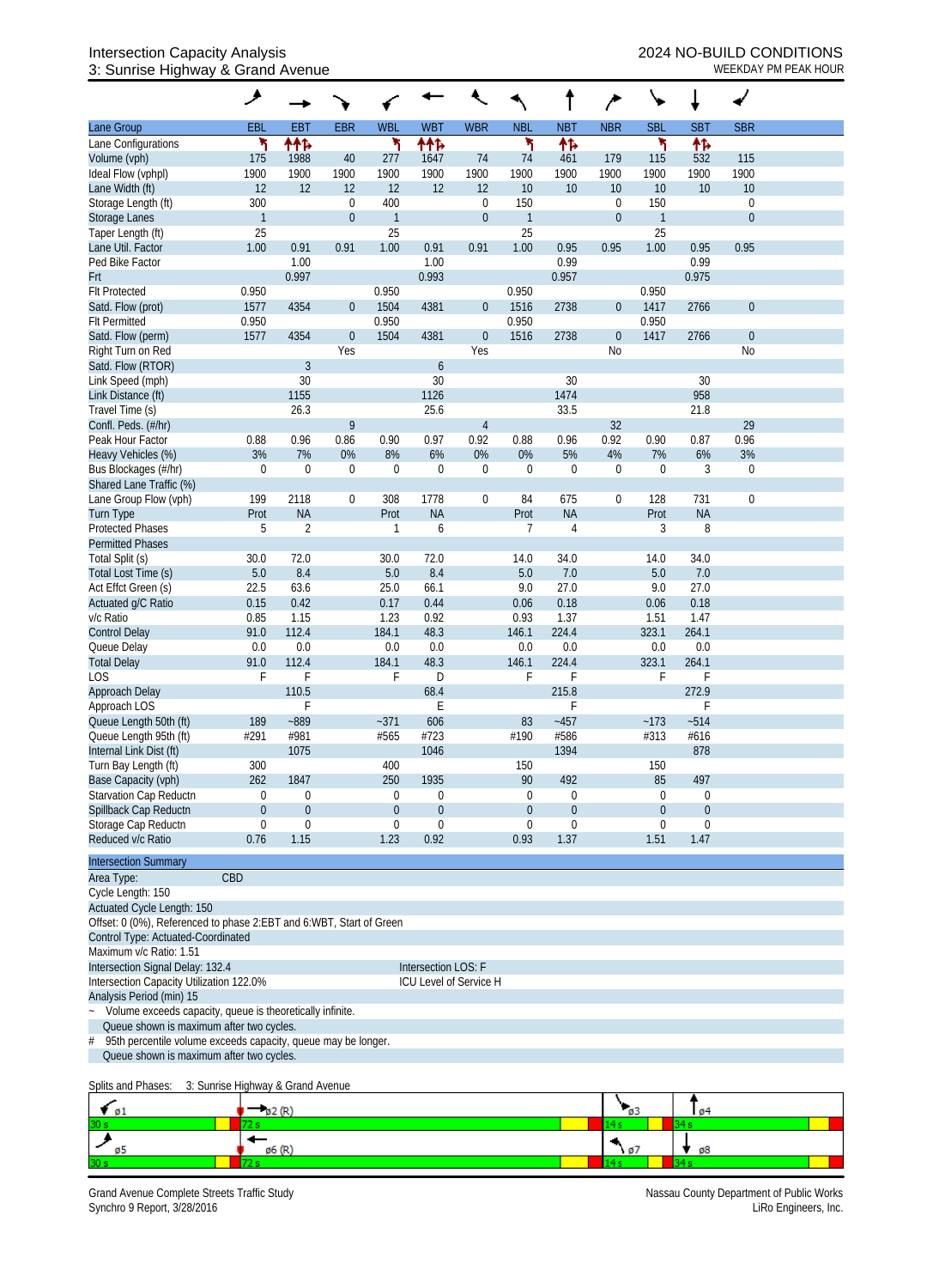|                                                                     | مر               |                  |                  |                  |                     |                        |                  |                  | $\overline{r}$   |                  |                |                  |  |
|---------------------------------------------------------------------|------------------|------------------|------------------|------------------|---------------------|------------------------|------------------|------------------|------------------|------------------|----------------|------------------|--|
| Lane Group                                                          | EBL              | <b>EBT</b>       | <b>EBR</b>       | <b>WBL</b>       | <b>WBT</b>          | <b>WBR</b>             | <b>NBL</b>       | <b>NBT</b>       | <b>NBR</b>       | <b>SBL</b>       | <b>SBT</b>     | <b>SBR</b>       |  |
| Lane Configurations                                                 |                  | Ф                |                  |                  | Ф                   |                        |                  | 41               |                  |                  | 41             |                  |  |
| Volume (vph)                                                        | 31               | 14               | 20               | $\mathbf{1}$     | $8\,$               | $\overline{7}$         | 24               | 727              | 36               | 11               | 818            | 21               |  |
| Ideal Flow (vphpl)                                                  | 1900             | 1900             | 1900             | 1900             | 1900                | 1900                   | 1900             | 1900             | 1900             | 1900             | 1900           | 1900             |  |
| Lane Width (ft)                                                     | 12               | 12               | 12               | 12               | 12                  | 12                     | 11               | 11               | 11               | 11               | 11             | 11               |  |
| Lane Util. Factor                                                   | 1.00             | 1.00             | 1.00             | 1.00             | 1.00                | 1.00                   | 0.95             | 0.95             | 0.95             | 0.95             | 0.95           | 0.95             |  |
| Ped Bike Factor                                                     |                  | 0.99             |                  |                  | 0.99                |                        |                  | 0.99             |                  |                  | 1.00           |                  |  |
| Frt                                                                 |                  | 0.956            |                  |                  | 0.949               |                        |                  | 0.986            |                  |                  | 0.996          |                  |  |
| <b>Flt Protected</b>                                                |                  | 0.977            |                  |                  | 0.994               |                        |                  | 0.998            |                  |                  | 0.999          |                  |  |
| Satd. Flow (prot)                                                   | $\mathbf 0$      | 1554             | $\boldsymbol{0}$ | $\boldsymbol{0}$ | 1567                | $\boldsymbol{0}$       | $\boldsymbol{0}$ | 2628             | $\boldsymbol{0}$ | $\boldsymbol{0}$ | 2665           | $\mathbf 0$      |  |
| <b>Flt Permitted</b>                                                |                  | 0.832            |                  |                  | 0.905               |                        |                  | 0.867            |                  |                  | 0.926          |                  |  |
| Satd. Flow (perm)                                                   | $\mathbf 0$      | 1323             | $\boldsymbol{0}$ | $\boldsymbol{0}$ | 1427                | $\boldsymbol{0}$       | $\mathbf 0$      | 2283             | $\boldsymbol{0}$ | $\boldsymbol{0}$ | 2469           | $\boldsymbol{0}$ |  |
| Right Turn on Red<br>Satd. Flow (RTOR)                              |                  | 29               | Yes              |                  | 12                  | Yes                    |                  | 14               | Yes              |                  |                | Yes              |  |
| Link Speed (mph)                                                    |                  | 30               |                  |                  | 30                  |                        |                  | 30               |                  |                  | 4<br>30        |                  |  |
| Link Distance (ft)                                                  |                  | 721              |                  |                  | 584                 |                        |                  | 958              |                  |                  | 837            |                  |  |
| Travel Time (s)                                                     |                  | 16.4             |                  |                  | 13.3                |                        |                  | 21.8             |                  |                  | 19.0           |                  |  |
| Confl. Peds. (#/hr)                                                 |                  |                  | 10               |                  |                     | 10                     | 23               |                  | 69               | 69               |                | 23               |  |
| Peak Hour Factor                                                    | 0.73             | 0.81             | 0.68             | 0.25             | 0.50                | 0.58                   | 0.64             | 0.95             | 0.43             | 0.50             | 0.81           | 0.71             |  |
| Heavy Vehicles (%)                                                  | 2%               | 2%               | 2%               | 2%               | 2%                  | 2%                     | 4%               | 4%               | 4%               | 4%               | 5%             | 4%               |  |
| Bus Blockages (#/hr)                                                | $\boldsymbol{0}$ | $\boldsymbol{0}$ | $\boldsymbol{0}$ | $\boldsymbol{0}$ | $\boldsymbol{0}$    | $\theta$               | $\boldsymbol{0}$ | $\overline{2}$   | $\boldsymbol{0}$ | $\boldsymbol{0}$ | $\overline{2}$ | $\theta$         |  |
| Parking (#/hr)                                                      |                  |                  |                  |                  |                     |                        |                  | 20               |                  |                  | 20             |                  |  |
| Shared Lane Traffic (%)                                             |                  |                  |                  |                  |                     |                        |                  |                  |                  |                  |                |                  |  |
| Lane Group Flow (vph)                                               | $\boldsymbol{0}$ | 88               | $\boldsymbol{0}$ | $\mathbf 0$      | 32                  | 0                      | $\boldsymbol{0}$ | 887              | $\boldsymbol{0}$ | $\boldsymbol{0}$ | 1062           | $\mathbf 0$      |  |
| <b>Turn Type</b>                                                    | Perm             | <b>NA</b>        |                  | Perm             | <b>NA</b>           |                        | Perm             | <b>NA</b>        |                  | Perm             | <b>NA</b>      |                  |  |
| <b>Protected Phases</b>                                             |                  | $\mathfrak{Z}$   |                  |                  | $\overline{2}$      |                        |                  | 1                |                  |                  | 1              |                  |  |
| <b>Permitted Phases</b>                                             | $\mathfrak{Z}$   |                  |                  | $\overline{2}$   |                     |                        |                  |                  |                  | $\mathbf{1}$     |                |                  |  |
| Total Split (s)                                                     | 26.0             | 26.0             |                  | 26.0             | 26.0                |                        | 28.0             | 28.0             |                  | 28.0             | 28.0           |                  |  |
| Total Lost Time (s)                                                 |                  | 5.5              |                  |                  | 5.5                 |                        |                  | 5.5              |                  |                  | 5.5            |                  |  |
| Act Effct Green (s)                                                 |                  | 9.2              |                  |                  | 9.2                 |                        |                  | 53.1             |                  |                  | 53.1           |                  |  |
| Actuated g/C Ratio                                                  |                  | 0.12             |                  |                  | 0.12                |                        |                  | 0.66             |                  |                  | 0.66           |                  |  |
| v/c Ratio                                                           |                  | 0.49             |                  |                  | 0.18                |                        |                  | 0.58             |                  |                  | 0.65           |                  |  |
| <b>Control Delay</b><br>Queue Delay                                 |                  | 32.5<br>0.0      |                  |                  | 23.0<br>0.0         |                        |                  | 15.7<br>0.0      |                  |                  | 26.2<br>0.0    |                  |  |
| <b>Total Delay</b>                                                  |                  | 32.5             |                  |                  | 23.0                |                        |                  | 15.7             |                  |                  | 26.2           |                  |  |
| LOS                                                                 |                  | C                |                  |                  | С                   |                        |                  | B                |                  |                  | $\mathsf C$    |                  |  |
| Approach Delay                                                      |                  | 32.5             |                  |                  | 23.0                |                        |                  | 15.7             |                  |                  | 26.2           |                  |  |
| Approach LOS                                                        |                  | C                |                  |                  | С                   |                        |                  | Β                |                  |                  | $\mathsf C$    |                  |  |
| Queue Length 50th (ft)                                              |                  | 28               |                  |                  | 10                  |                        |                  | 134              |                  |                  | 256            |                  |  |
| Queue Length 95th (ft)                                              |                  | 59               |                  |                  | 13                  |                        |                  | #369             |                  |                  | #368           |                  |  |
| Internal Link Dist (ft)                                             |                  | 641              |                  |                  | 504                 |                        |                  | 878              |                  |                  | 757            |                  |  |
| Turn Bay Length (ft)                                                |                  |                  |                  |                  |                     |                        |                  |                  |                  |                  |                |                  |  |
| Base Capacity (vph)                                                 |                  | 360              |                  |                  | 374                 |                        |                  | 1519             |                  |                  | 1639           |                  |  |
| Starvation Cap Reductn                                              |                  | 0                |                  |                  | 0                   |                        |                  | 0                |                  |                  | 0              |                  |  |
| Spillback Cap Reductn                                               |                  | 0                |                  |                  | $\boldsymbol{0}$    |                        |                  | $\boldsymbol{0}$ |                  |                  | $\overline{0}$ |                  |  |
| Storage Cap Reductn                                                 |                  | 0                |                  |                  | 0                   |                        |                  | 0                |                  |                  | $\mathbf 0$    |                  |  |
| Reduced v/c Ratio                                                   |                  | 0.24             |                  |                  | 0.09                |                        |                  | 0.58             |                  |                  | 0.65           |                  |  |
| <b>Intersection Summary</b>                                         |                  |                  |                  |                  |                     |                        |                  |                  |                  |                  |                |                  |  |
| Area Type:                                                          | CBD              |                  |                  |                  |                     |                        |                  |                  |                  |                  |                |                  |  |
| Cycle Length: 80                                                    |                  |                  |                  |                  |                     |                        |                  |                  |                  |                  |                |                  |  |
| Actuated Cycle Length: 80                                           |                  |                  |                  |                  |                     |                        |                  |                  |                  |                  |                |                  |  |
| Offset: 0 (0%), Referenced to phase 1:NBSB, Start of Green          |                  |                  |                  |                  |                     |                        |                  |                  |                  |                  |                |                  |  |
| Control Type: Actuated-Coordinated                                  |                  |                  |                  |                  |                     |                        |                  |                  |                  |                  |                |                  |  |
| Maximum v/c Ratio: 0.65                                             |                  |                  |                  |                  |                     |                        |                  |                  |                  |                  |                |                  |  |
| Intersection Signal Delay: 21.9                                     |                  |                  |                  |                  | Intersection LOS: C |                        |                  |                  |                  |                  |                |                  |  |
| Intersection Capacity Utilization 63.5%                             |                  |                  |                  |                  |                     | ICU Level of Service B |                  |                  |                  |                  |                |                  |  |
| Analysis Period (min) 15                                            |                  |                  |                  |                  |                     |                        |                  |                  |                  |                  |                |                  |  |
| 95th percentile volume exceeds capacity, queue may be longer.<br>#  |                  |                  |                  |                  |                     |                        |                  |                  |                  |                  |                |                  |  |
| Queue shown is maximum after two cycles.                            |                  |                  |                  |                  |                     |                        |                  |                  |                  |                  |                |                  |  |
| Splits and Phases:<br>4: Grand Avenue & Baldwin Avenue/Miller Place |                  |                  |                  |                  |                     |                        |                  |                  |                  |                  |                |                  |  |
|                                                                     |                  |                  |                  |                  |                     |                        |                  |                  |                  |                  |                |                  |  |
| Œ.                                                                  |                  |                  |                  | 62               |                     |                        |                  |                  |                  |                  |                |                  |  |

 $26s$ 

٠

 $28 s$ 

٦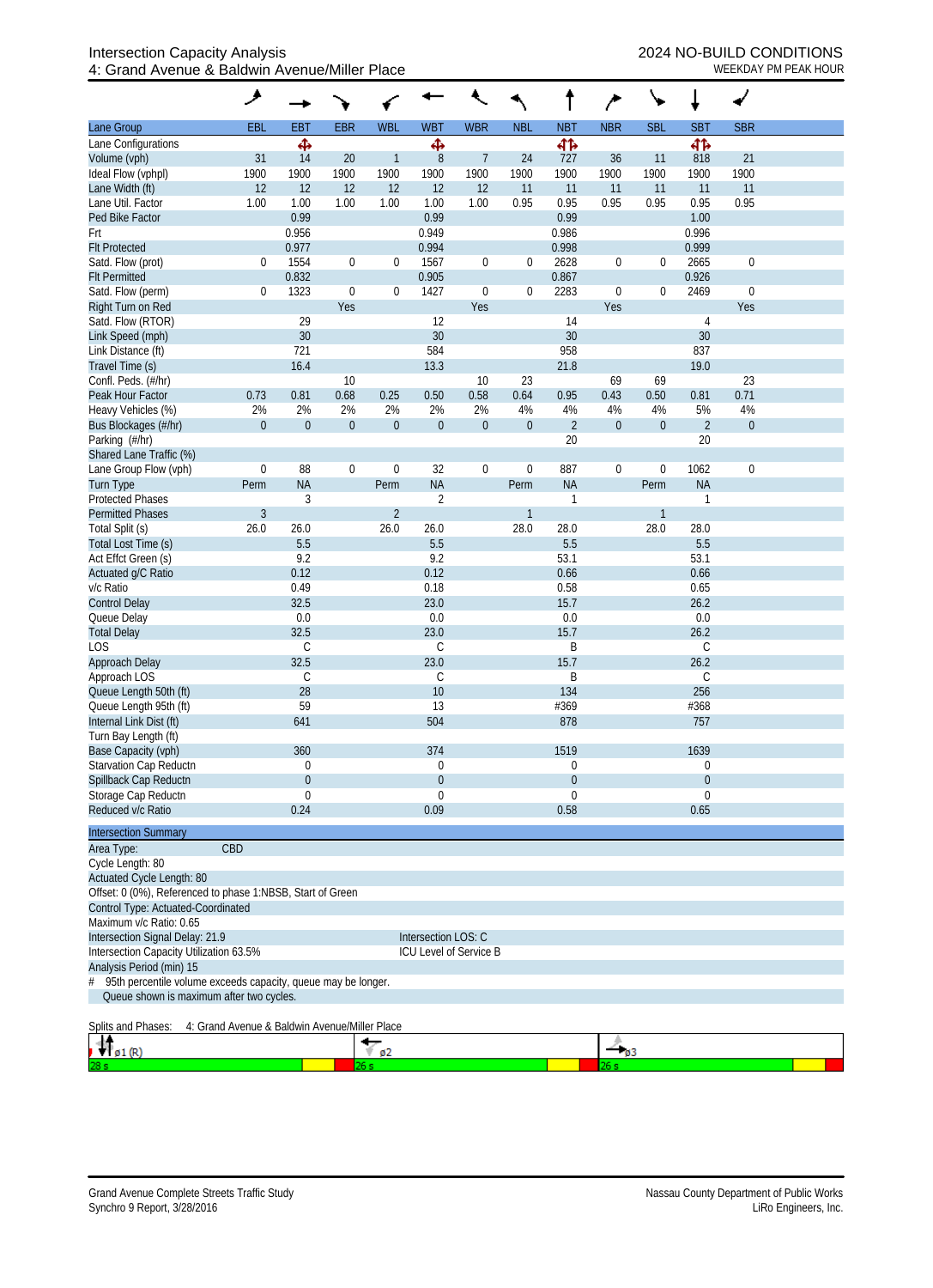## Intersection Capacity Analysis 2024 NO-BUILD CONDITIONS<br>5: Grand Avenue & Milburn Avenue 5: Grand Avenue & Milburn Avenue

| <b>NBR</b><br><b>SBL</b><br><b>NWL</b><br><b>NBT</b><br><b>SBT</b><br><b>NWR</b><br>Lane Group<br>۲<br>↟↟<br>۴<br>怍<br>Lane Configurations<br>283<br>$\boldsymbol{0}$<br>352<br>Volume (vph)<br>786<br>911<br>$\mathbf{1}$<br>1900<br>Ideal Flow (vphpl)<br>1900<br>1900<br>1900<br>1900<br>1900<br>Lane Width (ft)<br>11<br>11<br>11<br>11<br>12<br>12<br>Storage Length (ft)<br>$\mathbf 0$<br>80<br>$\boldsymbol{0}$<br>$\mathbf 0$<br>Storage Lanes<br>$\theta$<br>$\mathbf{1}$<br>$\boldsymbol{0}$<br>$\mathbf{1}$<br>25<br>25<br>Taper Length (ft)<br>1.00<br>Lane Util. Factor<br>0.95<br>0.95<br>0.95<br>1.00<br>1.00<br>0.99<br>Ped Bike Factor<br>1.00<br>Frt<br>0.999<br>0.865<br><b>Flt Protected</b><br>0.950<br>1525<br>2715<br>2702<br>$\mathbf 0$<br>1422<br>Satd. Flow (prot)<br>$\theta$<br>0.330<br><b>Flt Permitted</b><br>2715<br>$\boldsymbol{0}$<br>523<br>2702<br>$\boldsymbol{0}$<br>1422<br>Satd. Flow (perm)<br>Right Turn on Red<br><b>No</b><br>N <sub>0</sub><br>Satd. Flow (RTOR)<br>30<br>Link Speed (mph)<br>30<br>30<br>Link Distance (ft)<br>837<br>380<br>600<br>Travel Time (s)<br>19.0<br>8.6<br>13.6<br>Confl. Peds. (#/hr)<br>22<br>22<br>0.25<br>0.89<br>Peak Hour Factor<br>0.92<br>0.94<br>0.92<br>0.89<br>2%<br>3%<br>2%<br>4%<br>Heavy Vehicles (%)<br>4%<br>4%<br>Bus Blockages (#/hr)<br>$\mathbf 0$<br>3<br>$\boldsymbol{0}$<br>$\mathbf 0$<br>$\boldsymbol{0}$<br>0<br>Parking (#/hr)<br>20<br>20<br>Shared Lane Traffic (%)<br>396<br>858<br>$\boldsymbol{0}$<br>301<br>990<br>$\overline{0}$<br>Lane Group Flow (vph)<br>Turn Type<br><b>NA</b><br><b>NA</b><br>custom<br>custom<br>$\overline{2}$<br><b>Protected Phases</b><br>$\boldsymbol{6}$<br>$\boldsymbol{8}$<br>1<br>8<br>$\overline{2}$<br><b>Permitted Phases</b><br>1<br>21.0<br>Total Split (s)<br>48.0<br>32.0<br>27.0 |
|-----------------------------------------------------------------------------------------------------------------------------------------------------------------------------------------------------------------------------------------------------------------------------------------------------------------------------------------------------------------------------------------------------------------------------------------------------------------------------------------------------------------------------------------------------------------------------------------------------------------------------------------------------------------------------------------------------------------------------------------------------------------------------------------------------------------------------------------------------------------------------------------------------------------------------------------------------------------------------------------------------------------------------------------------------------------------------------------------------------------------------------------------------------------------------------------------------------------------------------------------------------------------------------------------------------------------------------------------------------------------------------------------------------------------------------------------------------------------------------------------------------------------------------------------------------------------------------------------------------------------------------------------------------------------------------------------------------------------------------------------------------------------------------------------------------------------------------------|
|                                                                                                                                                                                                                                                                                                                                                                                                                                                                                                                                                                                                                                                                                                                                                                                                                                                                                                                                                                                                                                                                                                                                                                                                                                                                                                                                                                                                                                                                                                                                                                                                                                                                                                                                                                                                                                         |
|                                                                                                                                                                                                                                                                                                                                                                                                                                                                                                                                                                                                                                                                                                                                                                                                                                                                                                                                                                                                                                                                                                                                                                                                                                                                                                                                                                                                                                                                                                                                                                                                                                                                                                                                                                                                                                         |
|                                                                                                                                                                                                                                                                                                                                                                                                                                                                                                                                                                                                                                                                                                                                                                                                                                                                                                                                                                                                                                                                                                                                                                                                                                                                                                                                                                                                                                                                                                                                                                                                                                                                                                                                                                                                                                         |
|                                                                                                                                                                                                                                                                                                                                                                                                                                                                                                                                                                                                                                                                                                                                                                                                                                                                                                                                                                                                                                                                                                                                                                                                                                                                                                                                                                                                                                                                                                                                                                                                                                                                                                                                                                                                                                         |
|                                                                                                                                                                                                                                                                                                                                                                                                                                                                                                                                                                                                                                                                                                                                                                                                                                                                                                                                                                                                                                                                                                                                                                                                                                                                                                                                                                                                                                                                                                                                                                                                                                                                                                                                                                                                                                         |
|                                                                                                                                                                                                                                                                                                                                                                                                                                                                                                                                                                                                                                                                                                                                                                                                                                                                                                                                                                                                                                                                                                                                                                                                                                                                                                                                                                                                                                                                                                                                                                                                                                                                                                                                                                                                                                         |
|                                                                                                                                                                                                                                                                                                                                                                                                                                                                                                                                                                                                                                                                                                                                                                                                                                                                                                                                                                                                                                                                                                                                                                                                                                                                                                                                                                                                                                                                                                                                                                                                                                                                                                                                                                                                                                         |
|                                                                                                                                                                                                                                                                                                                                                                                                                                                                                                                                                                                                                                                                                                                                                                                                                                                                                                                                                                                                                                                                                                                                                                                                                                                                                                                                                                                                                                                                                                                                                                                                                                                                                                                                                                                                                                         |
|                                                                                                                                                                                                                                                                                                                                                                                                                                                                                                                                                                                                                                                                                                                                                                                                                                                                                                                                                                                                                                                                                                                                                                                                                                                                                                                                                                                                                                                                                                                                                                                                                                                                                                                                                                                                                                         |
|                                                                                                                                                                                                                                                                                                                                                                                                                                                                                                                                                                                                                                                                                                                                                                                                                                                                                                                                                                                                                                                                                                                                                                                                                                                                                                                                                                                                                                                                                                                                                                                                                                                                                                                                                                                                                                         |
|                                                                                                                                                                                                                                                                                                                                                                                                                                                                                                                                                                                                                                                                                                                                                                                                                                                                                                                                                                                                                                                                                                                                                                                                                                                                                                                                                                                                                                                                                                                                                                                                                                                                                                                                                                                                                                         |
|                                                                                                                                                                                                                                                                                                                                                                                                                                                                                                                                                                                                                                                                                                                                                                                                                                                                                                                                                                                                                                                                                                                                                                                                                                                                                                                                                                                                                                                                                                                                                                                                                                                                                                                                                                                                                                         |
|                                                                                                                                                                                                                                                                                                                                                                                                                                                                                                                                                                                                                                                                                                                                                                                                                                                                                                                                                                                                                                                                                                                                                                                                                                                                                                                                                                                                                                                                                                                                                                                                                                                                                                                                                                                                                                         |
|                                                                                                                                                                                                                                                                                                                                                                                                                                                                                                                                                                                                                                                                                                                                                                                                                                                                                                                                                                                                                                                                                                                                                                                                                                                                                                                                                                                                                                                                                                                                                                                                                                                                                                                                                                                                                                         |
|                                                                                                                                                                                                                                                                                                                                                                                                                                                                                                                                                                                                                                                                                                                                                                                                                                                                                                                                                                                                                                                                                                                                                                                                                                                                                                                                                                                                                                                                                                                                                                                                                                                                                                                                                                                                                                         |
|                                                                                                                                                                                                                                                                                                                                                                                                                                                                                                                                                                                                                                                                                                                                                                                                                                                                                                                                                                                                                                                                                                                                                                                                                                                                                                                                                                                                                                                                                                                                                                                                                                                                                                                                                                                                                                         |
|                                                                                                                                                                                                                                                                                                                                                                                                                                                                                                                                                                                                                                                                                                                                                                                                                                                                                                                                                                                                                                                                                                                                                                                                                                                                                                                                                                                                                                                                                                                                                                                                                                                                                                                                                                                                                                         |
|                                                                                                                                                                                                                                                                                                                                                                                                                                                                                                                                                                                                                                                                                                                                                                                                                                                                                                                                                                                                                                                                                                                                                                                                                                                                                                                                                                                                                                                                                                                                                                                                                                                                                                                                                                                                                                         |
|                                                                                                                                                                                                                                                                                                                                                                                                                                                                                                                                                                                                                                                                                                                                                                                                                                                                                                                                                                                                                                                                                                                                                                                                                                                                                                                                                                                                                                                                                                                                                                                                                                                                                                                                                                                                                                         |
|                                                                                                                                                                                                                                                                                                                                                                                                                                                                                                                                                                                                                                                                                                                                                                                                                                                                                                                                                                                                                                                                                                                                                                                                                                                                                                                                                                                                                                                                                                                                                                                                                                                                                                                                                                                                                                         |
|                                                                                                                                                                                                                                                                                                                                                                                                                                                                                                                                                                                                                                                                                                                                                                                                                                                                                                                                                                                                                                                                                                                                                                                                                                                                                                                                                                                                                                                                                                                                                                                                                                                                                                                                                                                                                                         |
|                                                                                                                                                                                                                                                                                                                                                                                                                                                                                                                                                                                                                                                                                                                                                                                                                                                                                                                                                                                                                                                                                                                                                                                                                                                                                                                                                                                                                                                                                                                                                                                                                                                                                                                                                                                                                                         |
|                                                                                                                                                                                                                                                                                                                                                                                                                                                                                                                                                                                                                                                                                                                                                                                                                                                                                                                                                                                                                                                                                                                                                                                                                                                                                                                                                                                                                                                                                                                                                                                                                                                                                                                                                                                                                                         |
|                                                                                                                                                                                                                                                                                                                                                                                                                                                                                                                                                                                                                                                                                                                                                                                                                                                                                                                                                                                                                                                                                                                                                                                                                                                                                                                                                                                                                                                                                                                                                                                                                                                                                                                                                                                                                                         |
|                                                                                                                                                                                                                                                                                                                                                                                                                                                                                                                                                                                                                                                                                                                                                                                                                                                                                                                                                                                                                                                                                                                                                                                                                                                                                                                                                                                                                                                                                                                                                                                                                                                                                                                                                                                                                                         |
|                                                                                                                                                                                                                                                                                                                                                                                                                                                                                                                                                                                                                                                                                                                                                                                                                                                                                                                                                                                                                                                                                                                                                                                                                                                                                                                                                                                                                                                                                                                                                                                                                                                                                                                                                                                                                                         |
|                                                                                                                                                                                                                                                                                                                                                                                                                                                                                                                                                                                                                                                                                                                                                                                                                                                                                                                                                                                                                                                                                                                                                                                                                                                                                                                                                                                                                                                                                                                                                                                                                                                                                                                                                                                                                                         |
|                                                                                                                                                                                                                                                                                                                                                                                                                                                                                                                                                                                                                                                                                                                                                                                                                                                                                                                                                                                                                                                                                                                                                                                                                                                                                                                                                                                                                                                                                                                                                                                                                                                                                                                                                                                                                                         |
| 6.0<br>6.0<br>6.0<br>6.0<br>Total Lost Time (s)                                                                                                                                                                                                                                                                                                                                                                                                                                                                                                                                                                                                                                                                                                                                                                                                                                                                                                                                                                                                                                                                                                                                                                                                                                                                                                                                                                                                                                                                                                                                                                                                                                                                                                                                                                                         |
| Act Effct Green (s)<br>23.7<br>38.3<br>43.0<br>44.3                                                                                                                                                                                                                                                                                                                                                                                                                                                                                                                                                                                                                                                                                                                                                                                                                                                                                                                                                                                                                                                                                                                                                                                                                                                                                                                                                                                                                                                                                                                                                                                                                                                                                                                                                                                     |
| 0.30<br>0.48<br>0.54<br>0.55<br>Actuated g/C Ratio                                                                                                                                                                                                                                                                                                                                                                                                                                                                                                                                                                                                                                                                                                                                                                                                                                                                                                                                                                                                                                                                                                                                                                                                                                                                                                                                                                                                                                                                                                                                                                                                                                                                                                                                                                                      |
| 1.07<br>0.72<br>0.68<br>0.50<br>v/c Ratio                                                                                                                                                                                                                                                                                                                                                                                                                                                                                                                                                                                                                                                                                                                                                                                                                                                                                                                                                                                                                                                                                                                                                                                                                                                                                                                                                                                                                                                                                                                                                                                                                                                                                                                                                                                               |
| <b>Control Delay</b><br>77.3<br>19.3<br>10.7<br>13.4                                                                                                                                                                                                                                                                                                                                                                                                                                                                                                                                                                                                                                                                                                                                                                                                                                                                                                                                                                                                                                                                                                                                                                                                                                                                                                                                                                                                                                                                                                                                                                                                                                                                                                                                                                                    |
| 0.0<br>0.6<br>0.0<br>Queue Delay<br>0.0                                                                                                                                                                                                                                                                                                                                                                                                                                                                                                                                                                                                                                                                                                                                                                                                                                                                                                                                                                                                                                                                                                                                                                                                                                                                                                                                                                                                                                                                                                                                                                                                                                                                                                                                                                                                 |
| <b>Total Delay</b><br>77.3<br>19.3<br>11.3<br>13.4<br><b>LOS</b><br>B<br>B<br>Ε<br>B                                                                                                                                                                                                                                                                                                                                                                                                                                                                                                                                                                                                                                                                                                                                                                                                                                                                                                                                                                                                                                                                                                                                                                                                                                                                                                                                                                                                                                                                                                                                                                                                                                                                                                                                                    |
| Approach Delay<br>77.3<br>13.2                                                                                                                                                                                                                                                                                                                                                                                                                                                                                                                                                                                                                                                                                                                                                                                                                                                                                                                                                                                                                                                                                                                                                                                                                                                                                                                                                                                                                                                                                                                                                                                                                                                                                                                                                                                                          |
| B<br>Approach LOS<br>Ε                                                                                                                                                                                                                                                                                                                                                                                                                                                                                                                                                                                                                                                                                                                                                                                                                                                                                                                                                                                                                                                                                                                                                                                                                                                                                                                                                                                                                                                                                                                                                                                                                                                                                                                                                                                                                  |
| Queue Length 50th (ft)<br>$-263$<br>110<br>58<br>126                                                                                                                                                                                                                                                                                                                                                                                                                                                                                                                                                                                                                                                                                                                                                                                                                                                                                                                                                                                                                                                                                                                                                                                                                                                                                                                                                                                                                                                                                                                                                                                                                                                                                                                                                                                    |
| Queue Length 95th (ft)<br>51<br>174<br>#365<br>m159                                                                                                                                                                                                                                                                                                                                                                                                                                                                                                                                                                                                                                                                                                                                                                                                                                                                                                                                                                                                                                                                                                                                                                                                                                                                                                                                                                                                                                                                                                                                                                                                                                                                                                                                                                                     |
| Internal Link Dist (ft)<br>300<br>520<br>757                                                                                                                                                                                                                                                                                                                                                                                                                                                                                                                                                                                                                                                                                                                                                                                                                                                                                                                                                                                                                                                                                                                                                                                                                                                                                                                                                                                                                                                                                                                                                                                                                                                                                                                                                                                            |
| Turn Bay Length (ft)<br>80                                                                                                                                                                                                                                                                                                                                                                                                                                                                                                                                                                                                                                                                                                                                                                                                                                                                                                                                                                                                                                                                                                                                                                                                                                                                                                                                                                                                                                                                                                                                                                                                                                                                                                                                                                                                              |
| Base Capacity (vph)<br>804<br>805<br>449<br>1452                                                                                                                                                                                                                                                                                                                                                                                                                                                                                                                                                                                                                                                                                                                                                                                                                                                                                                                                                                                                                                                                                                                                                                                                                                                                                                                                                                                                                                                                                                                                                                                                                                                                                                                                                                                        |
| Starvation Cap Reductn<br>$\boldsymbol{0}$<br>$\overline{0}$<br>167<br>0                                                                                                                                                                                                                                                                                                                                                                                                                                                                                                                                                                                                                                                                                                                                                                                                                                                                                                                                                                                                                                                                                                                                                                                                                                                                                                                                                                                                                                                                                                                                                                                                                                                                                                                                                                |
| Spillback Cap Reductn<br>0<br>$\boldsymbol{0}$<br>$\theta$<br>0                                                                                                                                                                                                                                                                                                                                                                                                                                                                                                                                                                                                                                                                                                                                                                                                                                                                                                                                                                                                                                                                                                                                                                                                                                                                                                                                                                                                                                                                                                                                                                                                                                                                                                                                                                         |
| Storage Cap Reductn<br>$\theta$<br>$\boldsymbol{0}$<br>0<br>$\boldsymbol{0}$                                                                                                                                                                                                                                                                                                                                                                                                                                                                                                                                                                                                                                                                                                                                                                                                                                                                                                                                                                                                                                                                                                                                                                                                                                                                                                                                                                                                                                                                                                                                                                                                                                                                                                                                                            |
| Reduced v/c Ratio<br>1.07<br>0.77<br>0.49<br>0.67                                                                                                                                                                                                                                                                                                                                                                                                                                                                                                                                                                                                                                                                                                                                                                                                                                                                                                                                                                                                                                                                                                                                                                                                                                                                                                                                                                                                                                                                                                                                                                                                                                                                                                                                                                                       |
| <b>Intersection Summary</b>                                                                                                                                                                                                                                                                                                                                                                                                                                                                                                                                                                                                                                                                                                                                                                                                                                                                                                                                                                                                                                                                                                                                                                                                                                                                                                                                                                                                                                                                                                                                                                                                                                                                                                                                                                                                             |
| CBD<br>Area Type:                                                                                                                                                                                                                                                                                                                                                                                                                                                                                                                                                                                                                                                                                                                                                                                                                                                                                                                                                                                                                                                                                                                                                                                                                                                                                                                                                                                                                                                                                                                                                                                                                                                                                                                                                                                                                       |
| Cycle Length: 80                                                                                                                                                                                                                                                                                                                                                                                                                                                                                                                                                                                                                                                                                                                                                                                                                                                                                                                                                                                                                                                                                                                                                                                                                                                                                                                                                                                                                                                                                                                                                                                                                                                                                                                                                                                                                        |
| Actuated Cycle Length: 80                                                                                                                                                                                                                                                                                                                                                                                                                                                                                                                                                                                                                                                                                                                                                                                                                                                                                                                                                                                                                                                                                                                                                                                                                                                                                                                                                                                                                                                                                                                                                                                                                                                                                                                                                                                                               |
| Offset: 0 (0%), Referenced to phase 2:NBSB and 6:SBT, Start of Green                                                                                                                                                                                                                                                                                                                                                                                                                                                                                                                                                                                                                                                                                                                                                                                                                                                                                                                                                                                                                                                                                                                                                                                                                                                                                                                                                                                                                                                                                                                                                                                                                                                                                                                                                                    |
| Control Type: Actuated-Coordinated                                                                                                                                                                                                                                                                                                                                                                                                                                                                                                                                                                                                                                                                                                                                                                                                                                                                                                                                                                                                                                                                                                                                                                                                                                                                                                                                                                                                                                                                                                                                                                                                                                                                                                                                                                                                      |
| Maximum v/c Ratio: 1.07                                                                                                                                                                                                                                                                                                                                                                                                                                                                                                                                                                                                                                                                                                                                                                                                                                                                                                                                                                                                                                                                                                                                                                                                                                                                                                                                                                                                                                                                                                                                                                                                                                                                                                                                                                                                                 |
| Intersection LOS: C<br>Intersection Signal Delay: 34.8                                                                                                                                                                                                                                                                                                                                                                                                                                                                                                                                                                                                                                                                                                                                                                                                                                                                                                                                                                                                                                                                                                                                                                                                                                                                                                                                                                                                                                                                                                                                                                                                                                                                                                                                                                                  |
| Intersection Capacity Utilization 58.4%<br>ICU Level of Service B                                                                                                                                                                                                                                                                                                                                                                                                                                                                                                                                                                                                                                                                                                                                                                                                                                                                                                                                                                                                                                                                                                                                                                                                                                                                                                                                                                                                                                                                                                                                                                                                                                                                                                                                                                       |
| Analysis Period (min) 15<br>Volume exceeds capacity, queue is theoretically infinite.                                                                                                                                                                                                                                                                                                                                                                                                                                                                                                                                                                                                                                                                                                                                                                                                                                                                                                                                                                                                                                                                                                                                                                                                                                                                                                                                                                                                                                                                                                                                                                                                                                                                                                                                                   |
| Queue shown is maximum after two cycles.                                                                                                                                                                                                                                                                                                                                                                                                                                                                                                                                                                                                                                                                                                                                                                                                                                                                                                                                                                                                                                                                                                                                                                                                                                                                                                                                                                                                                                                                                                                                                                                                                                                                                                                                                                                                |
| 95th percentile volume exceeds capacity, queue may be longer.<br>#                                                                                                                                                                                                                                                                                                                                                                                                                                                                                                                                                                                                                                                                                                                                                                                                                                                                                                                                                                                                                                                                                                                                                                                                                                                                                                                                                                                                                                                                                                                                                                                                                                                                                                                                                                      |
| Queue shown is maximum after two cycles.                                                                                                                                                                                                                                                                                                                                                                                                                                                                                                                                                                                                                                                                                                                                                                                                                                                                                                                                                                                                                                                                                                                                                                                                                                                                                                                                                                                                                                                                                                                                                                                                                                                                                                                                                                                                |
| m Volume for 95th percentile queue is metered by upstream signal.                                                                                                                                                                                                                                                                                                                                                                                                                                                                                                                                                                                                                                                                                                                                                                                                                                                                                                                                                                                                                                                                                                                                                                                                                                                                                                                                                                                                                                                                                                                                                                                                                                                                                                                                                                       |
|                                                                                                                                                                                                                                                                                                                                                                                                                                                                                                                                                                                                                                                                                                                                                                                                                                                                                                                                                                                                                                                                                                                                                                                                                                                                                                                                                                                                                                                                                                                                                                                                                                                                                                                                                                                                                                         |
| 5: Grand Avenue & Milburn Avenue<br>Splits and Phases:                                                                                                                                                                                                                                                                                                                                                                                                                                                                                                                                                                                                                                                                                                                                                                                                                                                                                                                                                                                                                                                                                                                                                                                                                                                                                                                                                                                                                                                                                                                                                                                                                                                                                                                                                                                  |
| ا¢<br><sub>1⊌</sub><br>†   ø2 (R)                                                                                                                                                                                                                                                                                                                                                                                                                                                                                                                                                                                                                                                                                                                                                                                                                                                                                                                                                                                                                                                                                                                                                                                                                                                                                                                                                                                                                                                                                                                                                                                                                                                                                                                                                                                                       |

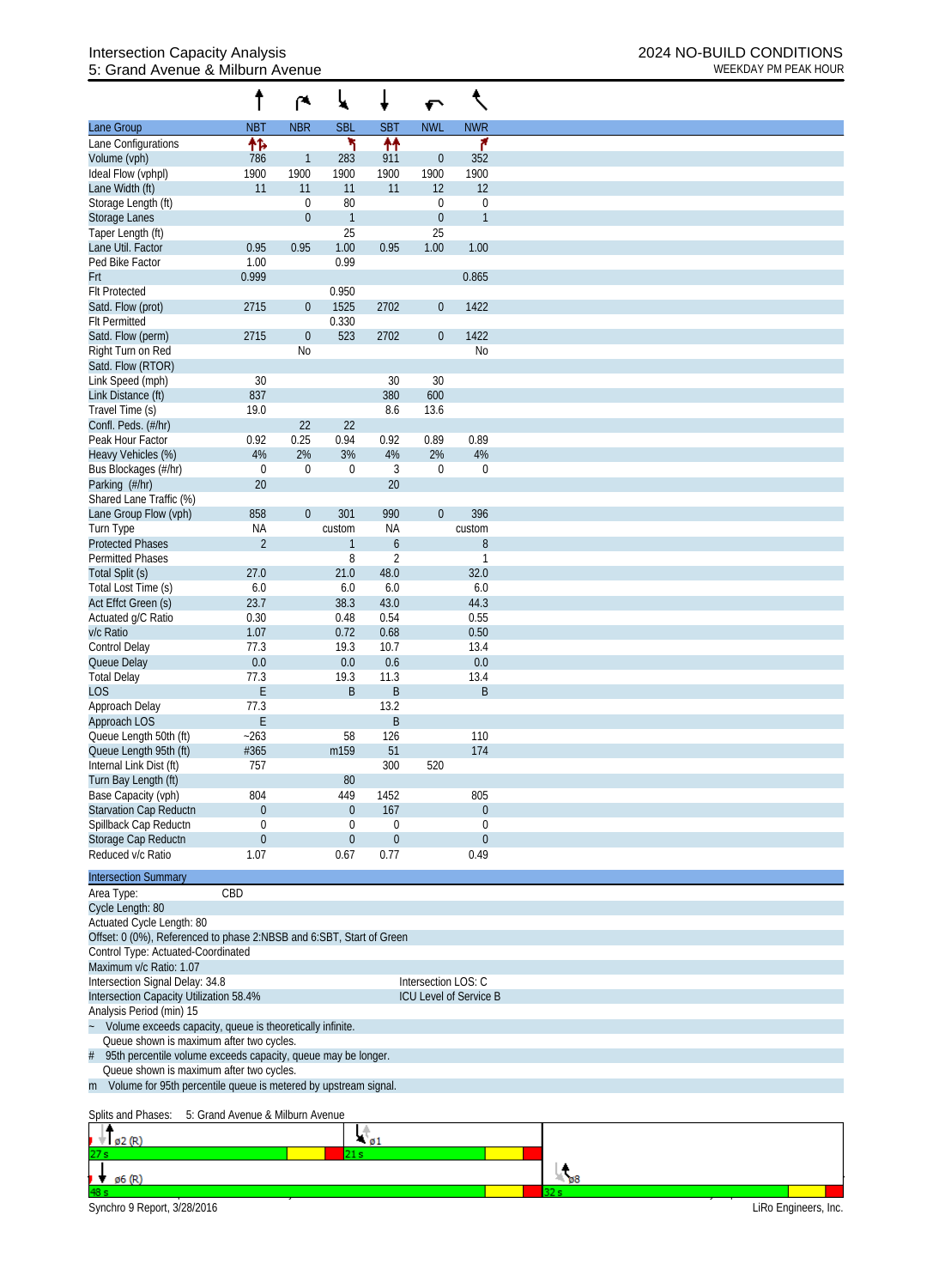## 6: Lorenz Avenue WEEKDAY PM PEAK HOUR

|                                                                       | ✔                |                  |                | ∕                |                     |                        |
|-----------------------------------------------------------------------|------------------|------------------|----------------|------------------|---------------------|------------------------|
| Lane Group                                                            | <b>WBL</b>       | <b>WBR</b>       | <b>NBT</b>     | <b>NBR</b>       | <b>SBL</b>          | <b>SBT</b>             |
| Lane Configurations                                                   | ۷                |                  | 伟              |                  |                     | 44                     |
| Volume (vph)                                                          | $8\,$            | 6                | 1231           | 10               | 18                  | 1503                   |
| Ideal Flow (vphpl)                                                    | 1900             | 1900             | 1900           | 1900             | 1900                | 1900                   |
| Lane Width (ft)                                                       | 12               | 12               | 11             | 11               | 11                  | 11                     |
| Lane Util. Factor                                                     | 1.00             | 1.00             | 0.95           | 0.95             | 0.95                | 0.95                   |
| Ped Bike Factor                                                       |                  |                  | 1.00           |                  |                     | 1.00                   |
| Frt                                                                   | 0.932            |                  | 0.999          |                  |                     |                        |
| <b>Flt Protected</b>                                                  | 0.976            |                  |                |                  |                     | 0.999                  |
| Satd. Flow (prot)                                                     | 1525             | 0                | 2699           | $\boldsymbol{0}$ | $\mathbf 0$         | 2742                   |
| <b>Flt Permitted</b>                                                  | 0.976            |                  |                |                  |                     | 0.880                  |
| Satd. Flow (perm)                                                     | 1525             | $\mathbf 0$      | 2699           | 0                | $\overline{0}$      | 2415                   |
| Right Turn on Red                                                     |                  | <b>No</b>        |                | Yes              |                     |                        |
| Satd. Flow (RTOR)                                                     |                  |                  | $\overline{2}$ |                  |                     |                        |
| Link Speed (mph)                                                      | 30               |                  | 30             |                  |                     | 30                     |
| Link Distance (ft)                                                    | 918              |                  | 380            |                  |                     | 300                    |
| Travel Time (s)                                                       | 20.9             |                  | 8.6            |                  |                     | 6.8                    |
| Confl. Peds. (#/hr)                                                   |                  |                  |                | 14               | 14                  |                        |
| Peak Hour Factor                                                      | 1.00             | 0.75             | 0.90           | 0.75             | 0.47                | 0.94                   |
| Heavy Vehicles (%)                                                    | 2%               | 2%               | 4%             | 2%               | 2%                  | 3%                     |
| Bus Blockages (#/hr)                                                  | $\mathbf{0}$     | $\boldsymbol{0}$ | $\mathfrak{Z}$ | $\boldsymbol{0}$ | $\boldsymbol{0}$    | $\boldsymbol{0}$       |
| Parking (#/hr)                                                        |                  |                  | 20             |                  |                     | 20                     |
| Shared Lane Traffic (%)                                               |                  |                  |                |                  |                     |                        |
| Lane Group Flow (vph)                                                 | 16               | $\mathbf{0}$     | 1381           | $\boldsymbol{0}$ | $\boldsymbol{0}$    | 1637                   |
| <b>Turn Type</b>                                                      | Prot             |                  | <b>NA</b>      |                  | Perm                | <b>NA</b>              |
| <b>Protected Phases</b>                                               | 8                |                  | $\overline{2}$ |                  |                     | 6                      |
| <b>Permitted Phases</b>                                               |                  |                  |                |                  | 6                   |                        |
| Total Split (s)                                                       | 34.0             |                  | 46.0           |                  | 46.0                | 46.0                   |
| Total Lost Time (s)                                                   | 5.5              |                  | 5.5            |                  |                     | 5.5                    |
| Act Effct Green (s)                                                   | 9.1              |                  | 70.2           |                  |                     | 70.2                   |
| Actuated g/C Ratio                                                    | 0.11             |                  | 0.88           |                  |                     | 0.88                   |
| v/c Ratio                                                             | 0.09             |                  | 0.58           |                  |                     | 0.77                   |
| <b>Control Delay</b>                                                  | 29.6             |                  | 5.1            |                  |                     | 9.7                    |
| Queue Delay                                                           | 0.0              |                  | 0.1            |                  |                     | $0.0\,$                |
| <b>Total Delay</b>                                                    | 29.6             |                  | 5.2            |                  |                     | 9.7                    |
| LOS                                                                   | С                |                  | Α              |                  |                     | Α                      |
| Approach Delay                                                        | 29.6             |                  | 5.2            |                  |                     | 9.7                    |
| Approach LOS                                                          | С                |                  | Α              |                  |                     | A                      |
| Queue Length 50th (ft)                                                | $8\,$            |                  | 31             |                  |                     | 27                     |
| Queue Length 95th (ft)                                                | 21               |                  | m110           |                  |                     | m#554                  |
| Internal Link Dist (ft)                                               | 838              |                  | 300            |                  |                     | 220                    |
| Turn Bay Length (ft)                                                  |                  |                  |                |                  |                     |                        |
| Base Capacity (vph)                                                   | 543              |                  | 2368           |                  |                     | 2119                   |
| Starvation Cap Reductn                                                | 0                |                  | 91             |                  |                     | 0                      |
| Spillback Cap Reductn                                                 | $\theta$         |                  | 186            |                  |                     | $\overline{0}$         |
| Storage Cap Reductn                                                   | $\mathbf 0$      |                  | $\mathbf 0$    |                  |                     | 0                      |
| Reduced v/c Ratio                                                     | 0.03             |                  | 0.63           |                  |                     | 0.77                   |
| <b>Intersection Summary</b>                                           |                  |                  |                |                  |                     |                        |
| Area Type:                                                            | CBD              |                  |                |                  |                     |                        |
| Cycle Length: 80                                                      |                  |                  |                |                  |                     |                        |
| Actuated Cycle Length: 80                                             |                  |                  |                |                  |                     |                        |
| Offset: 0 (0%), Referenced to phase 2:NBT and 6:SBTL, Start of Green  |                  |                  |                |                  |                     |                        |
| Control Type: Actuated-Coordinated                                    |                  |                  |                |                  |                     |                        |
| Maximum v/c Ratio: 0.77                                               |                  |                  |                |                  |                     |                        |
|                                                                       |                  |                  |                |                  | Intersection LOS: A |                        |
| Intersection Signal Delay: 7.8                                        |                  |                  |                |                  |                     | ICU Level of Service D |
| Intersection Capacity Utilization 74.4%                               |                  |                  |                |                  |                     |                        |
| Analysis Period (min) 15                                              |                  |                  |                |                  |                     |                        |
| $\#$<br>95th percentile volume exceeds capacity, queue may be longer. |                  |                  |                |                  |                     |                        |
| Queue shown is maximum after two cycles.                              |                  |                  |                |                  |                     |                        |
| m Volume for 95th percentile queue is metered by upstream signal.     |                  |                  |                |                  |                     |                        |
| Splits and Phases:                                                    | 6: Lorenz Avenue |                  |                |                  |                     |                        |
|                                                                       |                  |                  |                |                  |                     |                        |
| $\varnothing$ 2 $(R)$                                                 |                  |                  |                |                  |                     |                        |

 $\frac{1}{\sqrt{2}}$ 

 $\frac{1}{\cancel{66}}$  (R)

l6 s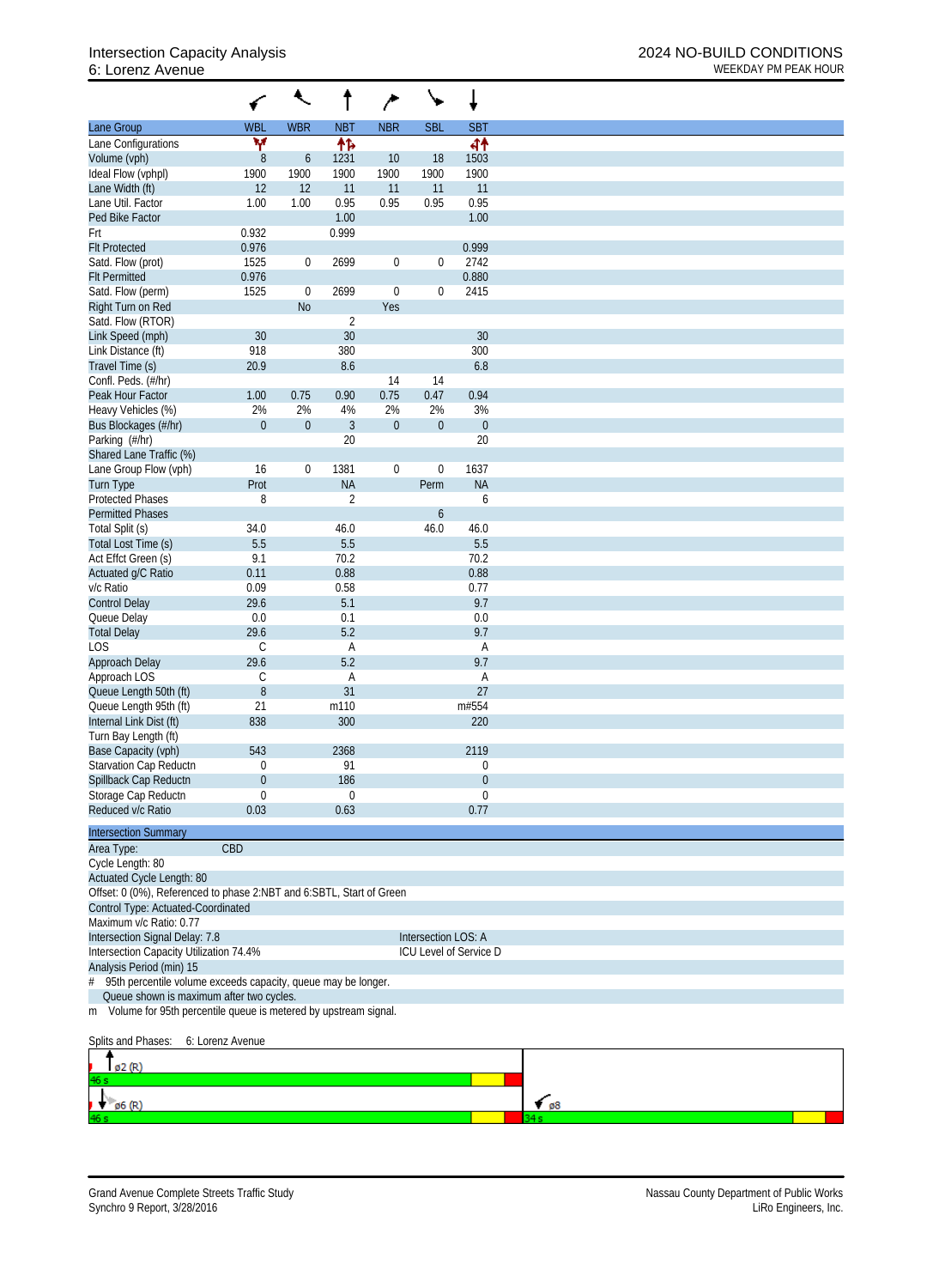## 7: Seaman Avenue WEEKDAY PM PEAK HOUR

|                                                                      | ۶                |                  |                  |                |                     |                        |
|----------------------------------------------------------------------|------------------|------------------|------------------|----------------|---------------------|------------------------|
| Lane Group                                                           | EBL              | <b>EBR</b>       | <b>NBL</b>       | <b>NBT</b>     | <b>SBT</b>          | <b>SBR</b>             |
| Lane Configurations                                                  | W                |                  |                  | 44             | 怍                   |                        |
| Volume (vph)                                                         | 200              | 85               | 56               | 1005           | 1163                | 126                    |
| Ideal Flow (vphpl)                                                   | 1900             | 1900             | 1900             | 1900           | 1900                | 1900                   |
| Lane Width (ft)                                                      | 12               | 12               | 11               | 11             | 11                  | 11                     |
| Lane Util. Factor                                                    | 1.00             | 1.00             | 0.95             | 0.95           | 0.95                | 0.95                   |
| Ped Bike Factor                                                      | 0.99             |                  |                  | 1.00           | 1.00                |                        |
| Frt                                                                  | 0.959            |                  |                  |                | 0.986               |                        |
| <b>Flt Protected</b>                                                 | 0.966            |                  |                  | 0.997          |                     |                        |
| Satd. Flow (prot)                                                    | 1492             | $\boldsymbol{0}$ | 0                | 2683           | 2665                | $\boldsymbol{0}$       |
| <b>Flt Permitted</b>                                                 | 0.966            |                  |                  | 0.694          |                     |                        |
| Satd. Flow (perm)                                                    | 1492             | $\boldsymbol{0}$ | $\boldsymbol{0}$ | 1868           | 2665                | $\boldsymbol{0}$       |
| Right Turn on Red                                                    |                  | N <sub>o</sub>   |                  |                |                     | Yes                    |
| Satd. Flow (RTOR)                                                    |                  |                  |                  |                | 20                  |                        |
| Link Speed (mph)                                                     | 30 <sup>°</sup>  |                  |                  | 30             | 30                  |                        |
| Link Distance (ft)                                                   | 655              |                  |                  | 360            | 196                 |                        |
| Travel Time (s)                                                      | 14.9             |                  |                  | 8.2            | 4.5                 |                        |
| Confl. Peds. (#/hr)                                                  |                  | 8                | 14               |                |                     | 14                     |
|                                                                      |                  | 0.79             | 0.88             |                |                     |                        |
| Peak Hour Factor                                                     | 0.80             |                  |                  | 0.95           | 0.89                | 0.93                   |
| Heavy Vehicles (%)                                                   | 4%               | 9%               | 11%              | 4%             | 4%                  | 0%                     |
| Bus Blockages (#/hr)                                                 | $\mathbf{0}$     | $\overline{0}$   | $\boldsymbol{0}$ | $\mathfrak{Z}$ | $\mathfrak{Z}$      | $\boldsymbol{0}$       |
| Parking (#/hr)                                                       |                  |                  |                  | 20             | 20                  |                        |
| Shared Lane Traffic (%)                                              |                  |                  |                  |                |                     |                        |
| Lane Group Flow (vph)                                                | 358              | $\boldsymbol{0}$ | $\boldsymbol{0}$ | 1122           | 1442                | $\boldsymbol{0}$       |
| <b>Turn Type</b>                                                     | Prot             |                  | Perm             | <b>NA</b>      | <b>NA</b>           |                        |
| <b>Protected Phases</b>                                              | $\overline{4}$   |                  |                  | $\overline{2}$ | 6                   |                        |
| <b>Permitted Phases</b>                                              |                  |                  | $\overline{2}$   |                |                     |                        |
| Total Split (s)                                                      | 34.0             |                  | 46.0             | 46.0           | 46.0                |                        |
| Total Lost Time (s)                                                  | 5.5              |                  |                  | 5.5            | 5.5                 |                        |
| Act Effct Green (s)                                                  | 23.5             |                  |                  | 45.5           | 45.5                |                        |
| Actuated g/C Ratio                                                   | 0.29             |                  |                  | 0.57           | 0.57                |                        |
| v/c Ratio                                                            | 0.82             |                  |                  | 1.06           | 0.95                |                        |
| <b>Control Delay</b>                                                 | 41.5             |                  |                  | 57.5           | 14.5                |                        |
| Queue Delay                                                          | 0.4              |                  |                  | 18.1           | 45.0                |                        |
| <b>Total Delay</b>                                                   | 41.9             |                  |                  | 75.6           | 59.4                |                        |
| LOS                                                                  | D                |                  |                  | Ε              | Ε                   |                        |
| Approach Delay                                                       | 41.9             |                  |                  | 75.6           | 59.4                |                        |
| Approach LOS                                                         | D                |                  |                  | Е              | E                   |                        |
| Queue Length 50th (ft)                                               | 162              |                  |                  | $-320$         | 156                 |                        |
| Queue Length 95th (ft)                                               | 206              |                  |                  | #477           | m98                 |                        |
| Internal Link Dist (ft)                                              | 575              |                  |                  | 280            | 116                 |                        |
| Turn Bay Length (ft)                                                 |                  |                  |                  |                |                     |                        |
| Base Capacity (vph)                                                  | 531              |                  |                  | 1063           | 1525                |                        |
| Starvation Cap Reductn                                               | $\boldsymbol{0}$ |                  |                  | $\theta$       | 470                 |                        |
| Spillback Cap Reductn                                                | 23               |                  |                  | 107            | 54                  |                        |
| Storage Cap Reductn                                                  | $\mathbf 0$      |                  |                  | $\mathbf 0$    | $\theta$            |                        |
| Reduced v/c Ratio                                                    | 0.70             |                  |                  | 1.17           | 1.37                |                        |
|                                                                      |                  |                  |                  |                |                     |                        |
| <b>Intersection Summary</b>                                          |                  |                  |                  |                |                     |                        |
| Area Type:                                                           | CBD              |                  |                  |                |                     |                        |
| Cycle Length: 80                                                     |                  |                  |                  |                |                     |                        |
| Actuated Cycle Length: 80                                            |                  |                  |                  |                |                     |                        |
| Offset: 0 (0%), Referenced to phase 2:NBTL and 6:SBT, Start of Green |                  |                  |                  |                |                     |                        |
| Control Type: Actuated-Coordinated                                   |                  |                  |                  |                |                     |                        |
| Maximum v/c Ratio: 1.06                                              |                  |                  |                  |                |                     |                        |
| Intersection Signal Delay: 63.5                                      |                  |                  |                  |                | Intersection LOS: E |                        |
| Intersection Capacity Utilization 104.7%                             |                  |                  |                  |                |                     | ICU Level of Service G |
| Analysis Period (min) 15                                             |                  |                  |                  |                |                     |                        |
| Volume exceeds capacity, queue is theoretically infinite.            |                  |                  |                  |                |                     |                        |
| $\sim$                                                               |                  |                  |                  |                |                     |                        |
| Queue shown is maximum after two cycles.                             |                  |                  |                  |                |                     |                        |
| 95th percentile volume exceeds capacity, queue may be longer.<br>#   |                  |                  |                  |                |                     |                        |
| Queue shown is maximum after two cycles.                             |                  |                  |                  |                |                     |                        |
| m Volume for 95th percentile queue is metered by upstream signal.    |                  |                  |                  |                |                     |                        |

Splits and Phases: 7: Seaman Avenue  $\frac{1}{\mathcal{Q}^4}$  $T_{\mathfrak{g2}}$  (R)  $\frac{1}{4}$ ↓ ø6 (R)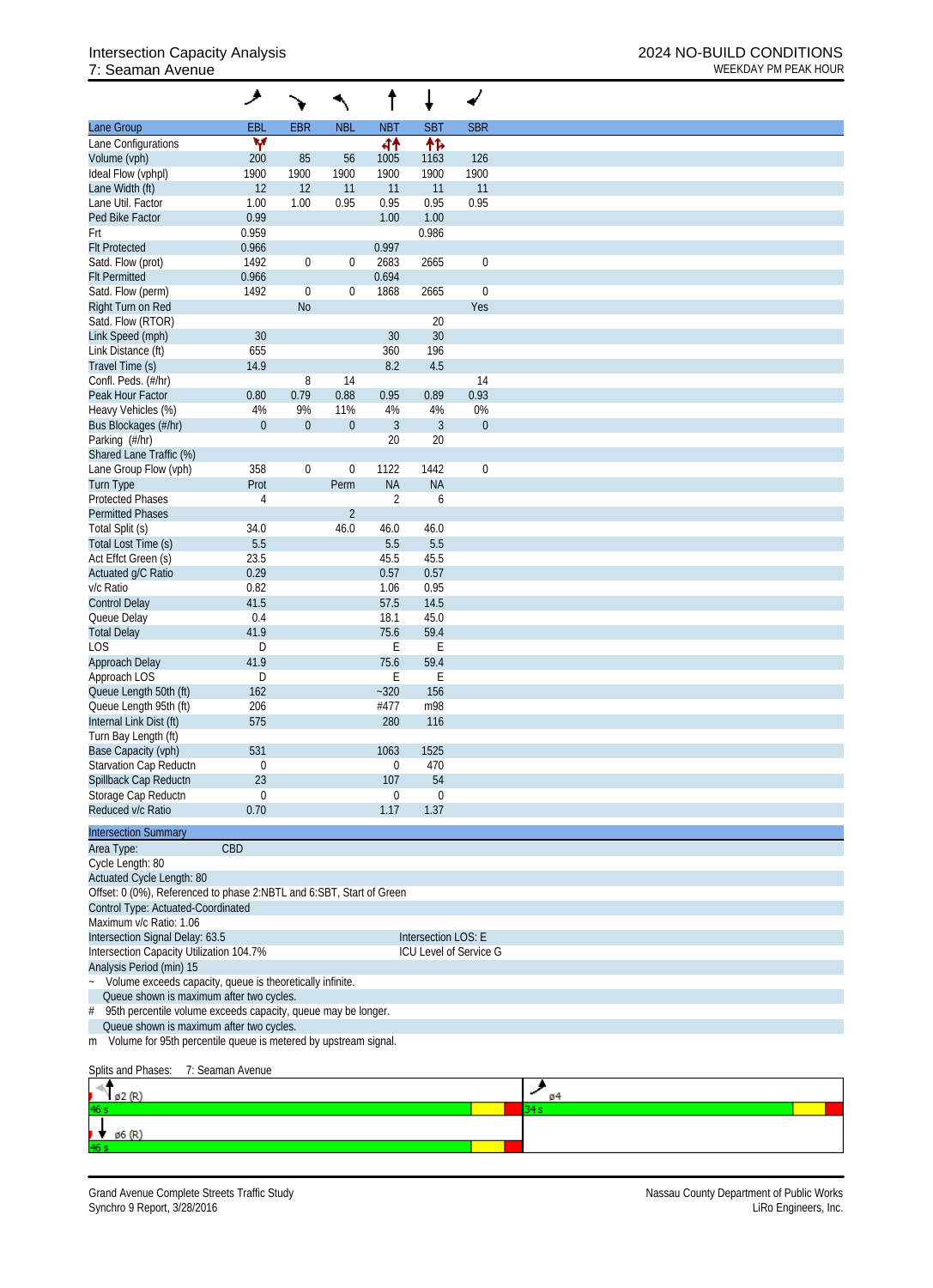## 8: Seaman Avenue WEEKDAY PM PEAK HOUR

|                                                                                   |                  |                  |                | ∕                |                     |                        |
|-----------------------------------------------------------------------------------|------------------|------------------|----------------|------------------|---------------------|------------------------|
| Lane Group                                                                        | <b>WBL</b>       | <b>WBR</b>       | <b>NBT</b>     | <b>NBR</b>       | <b>SBL</b>          | <b>SBT</b>             |
| Lane Configurations                                                               | v                |                  | 怍              |                  |                     | 44                     |
| Volume (vph)                                                                      | 211              | 119              | 914            | 335              | 113                 | 1035                   |
| Ideal Flow (vphpl)                                                                | 1900             | 1900             | 1900           | 1900             | 1900                | 1900                   |
| Lane Width (ft)                                                                   | 12               | 12               | 11             | 11               | 11                  | 11                     |
| Lane Util. Factor                                                                 | 1.00             | 1.00             | 0.95           | 0.95             | 0.95                | 0.95                   |
| Ped Bike Factor                                                                   | 0.99             |                  | 0.98           |                  |                     | 1.00                   |
| Frt                                                                               | 0.948            |                  | 0.958          |                  |                     |                        |
| <b>Flt Protected</b>                                                              | 0.970            |                  |                |                  |                     | 0.995                  |
| Satd. Flow (prot)<br><b>Flt Permitted</b>                                         | 1526<br>0.970    | $\boldsymbol{0}$ | 2577           | $\boldsymbol{0}$ | $\mathbf{0}$        | 2699<br>0.564          |
| Satd. Flow (perm)                                                                 | 1526             | $\mathbf 0$      | 2577           | $\mathbf 0$      | $\mathbf{0}$        | 1529                   |
| Right Turn on Red                                                                 |                  | N <sub>o</sub>   |                | Yes              |                     |                        |
| Satd. Flow (RTOR)                                                                 |                  |                  | 106            |                  |                     |                        |
| Link Speed (mph)                                                                  | 30               |                  | 30             |                  |                     | 30                     |
| Link Distance (ft)                                                                | 767              |                  | 196            |                  |                     | 252                    |
| Travel Time (s)                                                                   | 17.4             |                  | 4.5            |                  |                     | 5.7                    |
| Confl. Peds. (#/hr)                                                               |                  | 3                |                | 20               | 20                  |                        |
| Peak Hour Factor                                                                  | 0.92             | 0.82             | 0.96           | 0.89             | 0.88                | 0.96                   |
| Heavy Vehicles (%)                                                                | 4%               | 0%               | 3%             | 2%               | 0%                  | 4%                     |
| Bus Blockages (#/hr)                                                              | $\mathbf 0$      | $\overline{0}$   | $\mathfrak{Z}$ | $\boldsymbol{0}$ | $\boldsymbol{0}$    | $\mathfrak{Z}$         |
| Parking (#/hr)                                                                    |                  |                  | 20             |                  |                     | 20                     |
| Shared Lane Traffic (%)                                                           |                  |                  |                |                  |                     |                        |
| Lane Group Flow (vph)                                                             | 374              | $\mathbf{0}$     | 1328           | $\boldsymbol{0}$ | $\mathbf{0}$        | 1206                   |
| <b>Turn Type</b>                                                                  | Prot             |                  | <b>NA</b>      |                  | Perm                | <b>NA</b>              |
| <b>Protected Phases</b>                                                           | 8                |                  | $\overline{2}$ |                  |                     | 6                      |
| <b>Permitted Phases</b>                                                           |                  |                  |                |                  | 6                   |                        |
| Total Split (s)                                                                   | 34.0             |                  | 46.0           |                  | 46.0                | 46.0                   |
| Total Lost Time (s)                                                               | 5.5              |                  | 5.5            |                  |                     | 5.5                    |
| Act Effct Green (s)                                                               | 23.8             |                  | 45.2           |                  |                     | 45.2                   |
| Actuated g/C Ratio                                                                | 0.30             |                  | 0.56           |                  |                     | 0.56                   |
| v/c Ratio                                                                         | 0.83             |                  | 0.88           |                  |                     | 1.40                   |
| <b>Control Delay</b>                                                              | 41.4             |                  | 12.7           |                  |                     | 199.9                  |
| Queue Delay                                                                       | 50.2             |                  | 47.0           |                  |                     | 0.8                    |
| <b>Total Delay</b>                                                                | 91.6             |                  | 59.7           |                  |                     | 200.7                  |
| LOS                                                                               | F                |                  | Е              |                  |                     | F                      |
| Approach Delay                                                                    | 91.6             |                  | 59.7           |                  |                     | 200.7                  |
| Approach LOS                                                                      | F                |                  | Ε              |                  |                     | F                      |
| Queue Length 50th (ft)                                                            | 170              |                  | 93             |                  |                     | $-444$                 |
| Queue Length 95th (ft)                                                            | 255              |                  | m95            |                  |                     | #575                   |
| Internal Link Dist (ft)                                                           | 687              |                  | 116            |                  |                     | 172                    |
| Turn Bay Length (ft)                                                              |                  |                  |                |                  |                     |                        |
| Base Capacity (vph)                                                               | 543              |                  | 1502           |                  |                     | 864                    |
| Starvation Cap Reductn                                                            | 0                |                  | 326            |                  |                     | $\boldsymbol{0}$       |
| Spillback Cap Reductn                                                             | 198              |                  | 98             |                  |                     | 114                    |
| Storage Cap Reductn                                                               | 0                |                  | 0              |                  |                     | $\boldsymbol{0}$       |
| Reduced v/c Ratio                                                                 | 1.08             |                  | 1.13           |                  |                     | 1.61                   |
| <b>Intersection Summary</b>                                                       |                  |                  |                |                  |                     |                        |
|                                                                                   | CBD              |                  |                |                  |                     |                        |
| Area Type:                                                                        |                  |                  |                |                  |                     |                        |
| Cycle Length: 80<br>Actuated Cycle Length: 80                                     |                  |                  |                |                  |                     |                        |
| Offset: 0 (0%), Referenced to phase 2:NBT and 6:SBTL, Start of Green              |                  |                  |                |                  |                     |                        |
| Control Type: Actuated-Coordinated                                                |                  |                  |                |                  |                     |                        |
| Maximum v/c Ratio: 1.40                                                           |                  |                  |                |                  |                     |                        |
| Intersection Signal Delay: 122.3                                                  |                  |                  |                |                  | Intersection LOS: F |                        |
| Intersection Capacity Utilization 110.9%                                          |                  |                  |                |                  |                     | ICU Level of Service H |
| Analysis Period (min) 15                                                          |                  |                  |                |                  |                     |                        |
| Volume exceeds capacity, queue is theoretically infinite.<br>$\ddot{\phantom{0}}$ |                  |                  |                |                  |                     |                        |
| Queue shown is maximum after two cycles.                                          |                  |                  |                |                  |                     |                        |
| 95th percentile volume exceeds capacity, queue may be longer.<br>#                |                  |                  |                |                  |                     |                        |
| Queue shown is maximum after two cycles.                                          |                  |                  |                |                  |                     |                        |
| Volume for 95th percentile queue is metered by upstream signal.<br>m              |                  |                  |                |                  |                     |                        |
|                                                                                   |                  |                  |                |                  |                     |                        |
| Splits and Phases:                                                                | 8: Seaman Avenue |                  |                |                  |                     |                        |

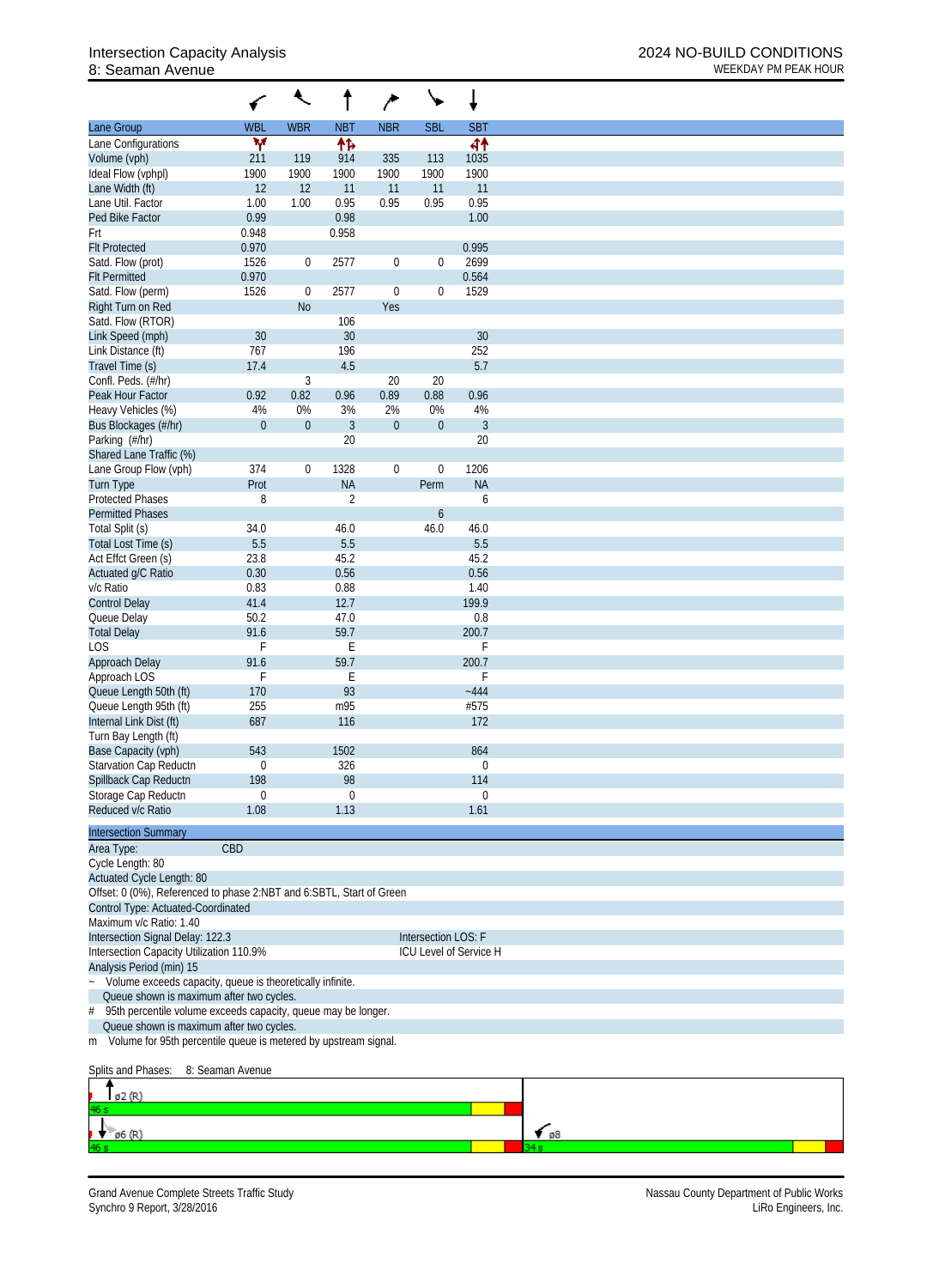## Intersection Capacity Analysis 2024 NO-BUILD CONDITIONS 9: St Lukes Place & Grand Avenue WEEKDAY PM PEAK HOUR

|                                                                      | گر                               |                  |                  |                |                     | $\overline{\phantom{a}}$ |
|----------------------------------------------------------------------|----------------------------------|------------------|------------------|----------------|---------------------|--------------------------|
| Lane Group                                                           | EBL                              | <b>EBR</b>       | <b>NBL</b>       | <b>NBT</b>     | <b>SBT</b>          | <b>SBR</b>               |
| Lane Configurations                                                  | v                                |                  |                  | 44             | 伟                   |                          |
| Volume (vph)                                                         | 148                              | 45               | 41               | 1020           | 1093                | 134                      |
| Ideal Flow (vphpl)                                                   | 1900                             | 1900             | 1900             | 1900           | 1900                | 1900                     |
| Lane Width (ft)                                                      | 12                               | 12               | 11               | 11             | 11                  | 11                       |
| Lane Util. Factor                                                    | 1.00                             | 1.00             | 0.95             | 0.95           | 0.95                | 0.95                     |
| Ped Bike Factor                                                      | 1.00                             |                  |                  | 1.00           | 1.00                |                          |
| Frt<br><b>Flt Protected</b>                                          | 0.964<br>0.965                   |                  |                  | 0.997          | 0.981               |                          |
| Satd. Flow (prot)                                                    | 1554                             | $\boldsymbol{0}$ | $\boldsymbol{0}$ | 2710           | 2660                | $\boldsymbol{0}$         |
| <b>Flt Permitted</b>                                                 | 0.965                            |                  |                  | 0.759          |                     |                          |
| Satd. Flow (perm)                                                    | 1554                             | $\boldsymbol{0}$ | $\boldsymbol{0}$ | 2063           | 2660                | $\boldsymbol{0}$         |
| Right Turn on Red                                                    |                                  | <b>No</b>        |                  |                |                     | Yes                      |
| Satd. Flow (RTOR)                                                    |                                  |                  |                  |                | 29                  |                          |
| Link Speed (mph)                                                     | 30                               |                  |                  | 30             | 30                  |                          |
| Link Distance (ft)                                                   | 678                              |                  |                  | 252            | 852                 |                          |
| Travel Time (s)                                                      | 15.4                             |                  |                  | 5.7            | 19.4                |                          |
| Confl. Peds. (#/hr)                                                  |                                  | $\mathbf{1}$     | 9                |                |                     | 9                        |
| Peak Hour Factor                                                     | 0.85                             | 0.70             | 0.61             | 0.88           | 0.93                | 0.79                     |
| Heavy Vehicles (%)                                                   | 2%                               | 2%               | 4%               | 4%             | 4%                  | 3%                       |
| Parking (#/hr)                                                       |                                  |                  |                  | 20             | 20                  |                          |
| Shared Lane Traffic (%)                                              |                                  |                  |                  |                |                     |                          |
| Lane Group Flow (vph)                                                | 238                              | $\mathbf{0}$     | $\boldsymbol{0}$ | 1226           | 1345                | $\boldsymbol{0}$         |
| Turn Type                                                            | Prot                             |                  | Perm             | <b>NA</b>      | <b>NA</b>           |                          |
| <b>Protected Phases</b>                                              | $\overline{4}$                   |                  |                  | $\overline{2}$ | 6                   |                          |
| <b>Permitted Phases</b>                                              |                                  |                  | $\overline{2}$   |                |                     |                          |
| Total Split (s)                                                      | 34.0                             |                  | 46.0             | 46.0           | 46.0                |                          |
| Total Lost Time (s)                                                  | 5.5<br>17.6                      |                  |                  | 5.5<br>51.4    | 5.5<br>51.4         |                          |
| Act Effct Green (s)<br>Actuated g/C Ratio                            | 0.22                             |                  |                  | 0.64           | 0.64                |                          |
| v/c Ratio                                                            | 0.70                             |                  |                  | 0.92           | 0.78                |                          |
| Control Delay                                                        | 39.2                             |                  |                  | 18.6           | 6.2                 |                          |
| Queue Delay                                                          | 0.0                              |                  |                  | 1.2            | 48.6                |                          |
| <b>Total Delay</b>                                                   | 39.2                             |                  |                  | 19.8           | 54.9                |                          |
| <b>LOS</b>                                                           | D                                |                  |                  | B              | $\mathsf{D}$        |                          |
| Approach Delay                                                       | 39.2                             |                  |                  | 19.8           | 54.9                |                          |
| Approach LOS                                                         | D                                |                  |                  | B              | D                   |                          |
| Queue Length 50th (ft)                                               | 110                              |                  |                  | 95             | 21                  |                          |
| Queue Length 95th (ft)                                               | 154                              |                  |                  | m#447          | #50                 |                          |
| Internal Link Dist (ft)                                              | 598                              |                  |                  | 172            | 772                 |                          |
| Turn Bay Length (ft)                                                 |                                  |                  |                  |                |                     |                          |
| Base Capacity (vph)                                                  | 553                              |                  |                  | 1326           | 1720                |                          |
| Starvation Cap Reductn                                               | 0                                |                  |                  | 26             | $\theta$            |                          |
| Spillback Cap Reductn                                                | 0                                |                  |                  | 0              | 581                 |                          |
| Storage Cap Reductn                                                  | $\mathbf 0$                      |                  |                  | $\mathbf 0$    | $\theta$            |                          |
| Reduced v/c Ratio                                                    | 0.43                             |                  |                  | 0.94           | 1.18                |                          |
| <b>Intersection Summary</b>                                          |                                  |                  |                  |                |                     |                          |
| Area Type:                                                           | CBD                              |                  |                  |                |                     |                          |
| Cycle Length: 80                                                     |                                  |                  |                  |                |                     |                          |
| Actuated Cycle Length: 80                                            |                                  |                  |                  |                |                     |                          |
| Offset: 0 (0%), Referenced to phase 2:NBTL and 6:SBT, Start of Green |                                  |                  |                  |                |                     |                          |
| Control Type: Actuated-Coordinated                                   |                                  |                  |                  |                |                     |                          |
| Maximum v/c Ratio: 0.92                                              |                                  |                  |                  |                |                     |                          |
| Intersection Signal Delay: 38.2                                      |                                  |                  |                  |                | Intersection LOS: D |                          |
| Intersection Capacity Utilization 86.2%                              |                                  |                  |                  |                |                     | ICU Level of Service E   |
| Analysis Period (min) 15                                             |                                  |                  |                  |                |                     |                          |
| 95th percentile volume exceeds capacity, queue may be longer.        |                                  |                  |                  |                |                     |                          |
| Queue shown is maximum after two cycles.                             |                                  |                  |                  |                |                     |                          |
| m Volume for 95th percentile queue is metered by upstream signal.    |                                  |                  |                  |                |                     |                          |
|                                                                      |                                  |                  |                  |                |                     |                          |
| Splits and Phases:                                                   | 9: St Lukes Place & Grand Avenue |                  |                  |                |                     |                          |
|                                                                      |                                  |                  |                  |                |                     |                          |
| ø2 (R)<br>6 s                                                        |                                  |                  |                  |                |                     |                          |
|                                                                      |                                  |                  |                  |                |                     |                          |
| ø6 (R)                                                               |                                  |                  |                  |                |                     |                          |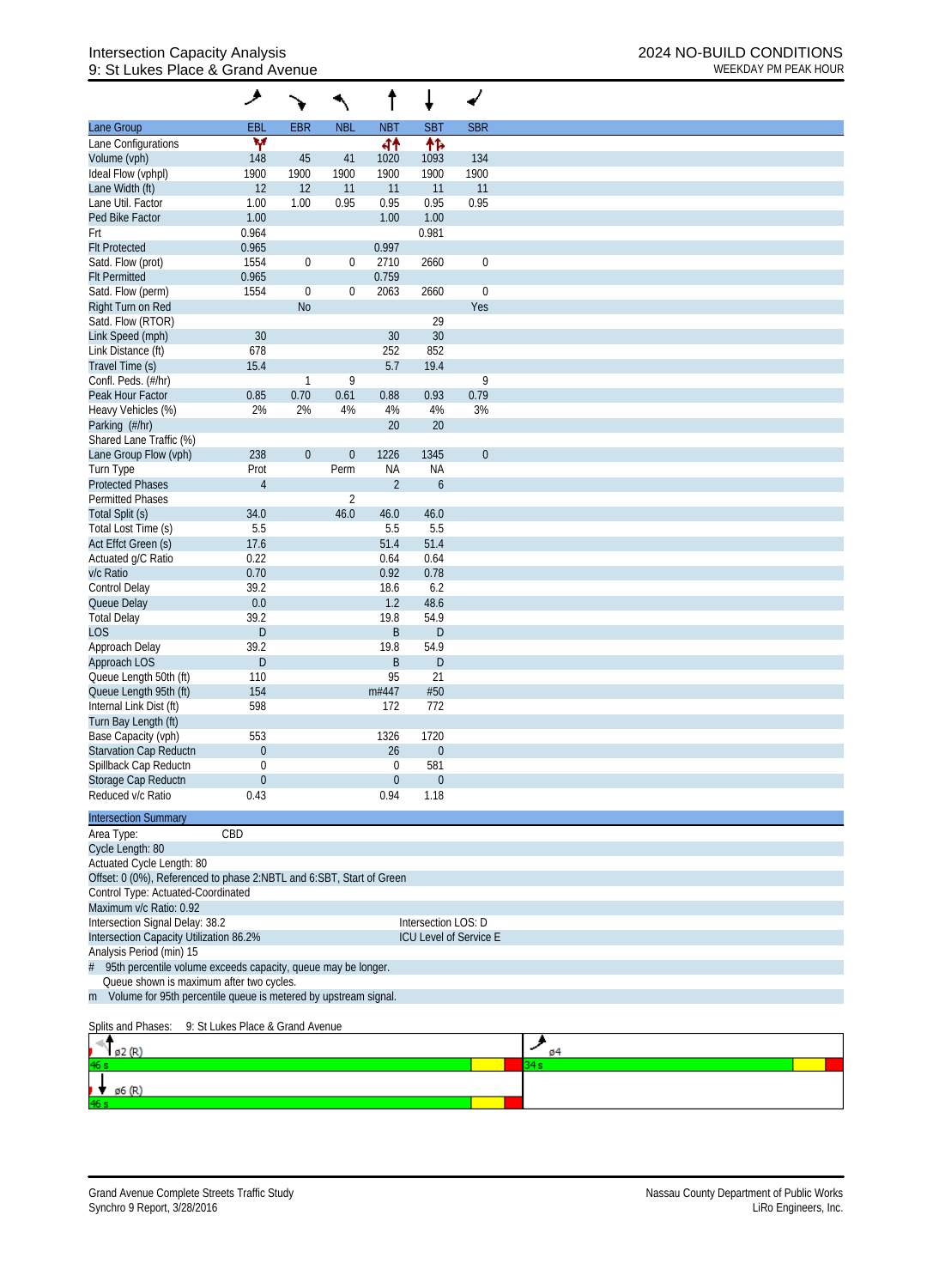## Intersection Capacity Analysis 2024 NO-BUILD CONDITIONS 10: Grand Avenue & High School Drive WEEKDAY PM PEAK HOUR

|                                                               | گر               |               |                  |                  |                        |                  |               |                  | $\overline{ }$   |                  |                  |                |  |
|---------------------------------------------------------------|------------------|---------------|------------------|------------------|------------------------|------------------|---------------|------------------|------------------|------------------|------------------|----------------|--|
| Lane Group                                                    | EBL              | <b>EBT</b>    | <b>EBR</b>       | <b>WBL</b>       | <b>WBT</b>             | <b>WBR</b>       | <b>NBL</b>    | <b>NBT</b>       | <b>NBR</b>       | <b>SBL</b>       | <b>SBT</b>       | <b>SBR</b>     |  |
| Lane Configurations                                           |                  | Ф             |                  |                  | Ф                      |                  | ۲             | 伟                |                  | ۲                | ↟↟               |                |  |
| Volume (vph)                                                  | $\mathfrak{Z}$   | $\theta$      | $\mathfrak{Z}$   | 68               | 1                      | 41               | 6             | 1015             | 161              | 72               | 1284             | $\overline{2}$ |  |
| Ideal Flow (vphpl)                                            | 1900             | 1900          | 1900             | 1900             | 1900                   | 1900             | 1900          | 1900             | 1900             | 1900             | 1900             | 1900           |  |
| Lane Width (ft)                                               | 12               | 12            | 12               | 12               | 12                     | 12               | 12            | 11               | 11               | 12               | 11               | 11             |  |
| Storage Length (ft)                                           | $\mathbf 0$      |               | $\mathbf 0$      | $\mathbf 0$      |                        | 0                | 150           |                  | $\boldsymbol{0}$ | 200              |                  | $\mathbf 0$    |  |
| <b>Storage Lanes</b>                                          | $\boldsymbol{0}$ |               | $\boldsymbol{0}$ | $\boldsymbol{0}$ |                        | $\boldsymbol{0}$ | $\mathbf{1}$  |                  | $\boldsymbol{0}$ | $\overline{1}$   |                  | $\mathbf{0}$   |  |
| Taper Length (ft)                                             | 25               |               |                  | 25               |                        |                  | 25            |                  |                  | 25               |                  |                |  |
| Lane Util. Factor                                             | 1.00             | 1.00          | 1.00             | 1.00             | 1.00                   | 1.00             | 1.00          | 0.95             | 0.95             | 1.00             | 0.95             | 0.95           |  |
| Ped Bike Factor                                               |                  | 0.96          |                  |                  | 0.96                   |                  | 0.99          | 0.99             |                  |                  | 1.00             |                |  |
| Frt                                                           |                  | 0.946         |                  |                  | 0.947                  |                  |               | 0.974            |                  |                  |                  |                |  |
| <b>Flt Protected</b><br>Satd. Flow (prot)                     | $\overline{0}$   | 0.971<br>1530 | $\boldsymbol{0}$ | $\boldsymbol{0}$ | 0.972<br>1349          | $\boldsymbol{0}$ | 0.950<br>1593 | 2877             | $\boldsymbol{0}$ | 0.950<br>1377    | 3001             | $\mathbf 0$    |  |
| <b>Flt Permitted</b>                                          |                  | 0.810         |                  |                  | 0.809                  |                  | 0.201         |                  |                  | 0.950            |                  |                |  |
| Satd. Flow (perm)                                             | $\overline{0}$   | 1232          | $\boldsymbol{0}$ | $\boldsymbol{0}$ | 1120                   | $\theta$         | 333           | 2877             | $\boldsymbol{0}$ | 1377             | 3001             | $\theta$       |  |
| Right Turn on Red                                             |                  |               | Yes              |                  |                        | Yes              |               |                  | Yes              |                  |                  | Yes            |  |
| Satd. Flow (RTOR)                                             |                  | 95            |                  |                  | 44                     |                  |               | 29               |                  |                  | $\mathbf{1}$     |                |  |
| Link Speed (mph)                                              |                  | 30            |                  |                  | 30                     |                  |               | 30               |                  |                  | 30               |                |  |
| Link Distance (ft)                                            |                  | 564           |                  |                  | 861                    |                  |               | 852              |                  |                  | 745              |                |  |
| Travel Time (s)                                               |                  | 12.8          |                  |                  | 19.6                   |                  |               | 19.4             |                  |                  | 16.9             |                |  |
| Confl. Peds. (#/hr)                                           | 80               |               | $\overline{4}$   | 4                |                        | 80               | 45            |                  | 24               |                  |                  | 45             |  |
| Peak Hour Factor                                              | 0.25             | 0.92          | 0.38             | 0.64             | 0.25                   | 0.57             | 0.38          | 0.91             | 0.70             | 0.74             | 0.95             | 0.50           |  |
| Heavy Vehicles (%)                                            | 2%               | 2%            | 2%               | 20%              | 2%                     | 2%               | 2%            | 2%               | 18%              | 18%              | 4%               | 2%             |  |
| Bus Blockages (#/hr)                                          | 0                | $\mathbf 0$   | 0                | $\boldsymbol{0}$ | 0                      | 0                | $\theta$      | $\overline{2}$   | $\boldsymbol{0}$ | $\theta$         | 3                | $\mathbf 0$    |  |
| Shared Lane Traffic (%)                                       |                  |               |                  |                  |                        |                  |               |                  |                  |                  |                  |                |  |
| Lane Group Flow (vph)                                         | $\mathbf 0$      | 20            | $\boldsymbol{0}$ | $\boldsymbol{0}$ | 182                    | $\mathbf 0$      | 16            | 1345             | $\boldsymbol{0}$ | 97               | 1356             | $\mathbf 0$    |  |
| Turn Type                                                     | Perm             | <b>NA</b>     |                  | Perm             | <b>NA</b>              |                  | Perm          | <b>NA</b>        |                  | Prot             | <b>NA</b>        |                |  |
| <b>Protected Phases</b>                                       |                  | 4             |                  |                  | 8                      |                  |               | 6                |                  | 5                | $\overline{2}$   |                |  |
| <b>Permitted Phases</b>                                       | $\overline{4}$   |               |                  | 8                |                        |                  | 6             |                  |                  |                  | $\boldsymbol{6}$ |                |  |
| Total Split (s)                                               | 32.0             | 32.0          |                  | 32.0             | 32.0                   |                  | 27.0          | 27.0             |                  | 21.0             | 48.0             |                |  |
| Total Lost Time (s)                                           |                  | 6.0           |                  |                  | 6.0                    |                  | 6.0           | 6.0              |                  | 4.0              | 6.0              |                |  |
| Act Effct Green (s)                                           |                  | 17.1          |                  |                  | 17.1                   |                  | 38.0          | 38.0             |                  | 10.9             | 50.9             |                |  |
| Actuated g/C Ratio                                            |                  | 0.21          |                  |                  | 0.21                   |                  | 0.48          | 0.48             |                  | 0.14             | 0.64             |                |  |
| v/c Ratio                                                     |                  | 0.06          |                  |                  | 0.66                   |                  | 0.10          | 0.97             |                  | 0.52             | 0.71             |                |  |
| <b>Control Delay</b>                                          |                  | 0.3           |                  |                  | 32.5                   |                  | 28.7          | 42.2             |                  | 42.1             | 13.1             |                |  |
| Queue Delay                                                   |                  | 0.0           |                  |                  | 0.0                    |                  | 0.0           | 0.0              |                  | 0.0              | 0.0              |                |  |
| <b>Total Delay</b>                                            |                  | 0.3           |                  |                  | 32.5                   |                  | 28.7          | 42.2             |                  | 42.1             | 13.1             |                |  |
| <b>LOS</b>                                                    |                  | Α             |                  |                  | C                      |                  | $\mathsf{C}$  | D                |                  | D                | B                |                |  |
| Approach Delay<br>Approach LOS                                |                  | 0.3           |                  |                  | 32.5<br>C              |                  |               | 42.1<br>D        |                  |                  | 15.0<br>B        |                |  |
| Queue Length 50th (ft)                                        |                  | A<br>$\theta$ |                  |                  | 65                     |                  | 6             | 298              |                  | 48               | 180              |                |  |
| Queue Length 95th (ft)                                        |                  | $\theta$      |                  |                  | 14                     |                  | m8            | m#561            |                  | m74              | 270              |                |  |
| Internal Link Dist (ft)                                       |                  | 484           |                  |                  | 781                    |                  |               | 772              |                  |                  | 665              |                |  |
| Turn Bay Length (ft)                                          |                  |               |                  |                  |                        |                  | 150           |                  |                  | 200              |                  |                |  |
| Base Capacity (vph)                                           |                  | 464           |                  |                  | 393                    |                  | 158           | 1381             |                  | 292              | 1909             |                |  |
| Starvation Cap Reductn                                        |                  | $\Omega$      |                  |                  | 0                      |                  | 0             | 0                |                  | $\boldsymbol{0}$ | 0                |                |  |
| Spillback Cap Reductn                                         |                  | $\theta$      |                  |                  | $\boldsymbol{0}$       |                  | $\mathbf 0$   | $\boldsymbol{0}$ |                  | $\overline{0}$   | $\mathbf 0$      |                |  |
| Storage Cap Reductn                                           |                  | $\Omega$      |                  |                  | 0                      |                  | 0             | 0                |                  | $\Omega$         | $\mathbf 0$      |                |  |
| Reduced v/c Ratio                                             |                  | 0.04          |                  |                  | 0.46                   |                  | 0.10          | 0.97             |                  | 0.33             | 0.71             |                |  |
| <b>Intersection Summary</b>                                   |                  |               |                  |                  |                        |                  |               |                  |                  |                  |                  |                |  |
| CBD<br>Area Type:                                             |                  |               |                  |                  |                        |                  |               |                  |                  |                  |                  |                |  |
| Cycle Length: 80                                              |                  |               |                  |                  |                        |                  |               |                  |                  |                  |                  |                |  |
| Actuated Cycle Length: 80                                     |                  |               |                  |                  |                        |                  |               |                  |                  |                  |                  |                |  |
| Offset: 0 (0%), Referenced to phase 6:NBSB, Start of Green    |                  |               |                  |                  |                        |                  |               |                  |                  |                  |                  |                |  |
| Control Type: Actuated-Coordinated                            |                  |               |                  |                  |                        |                  |               |                  |                  |                  |                  |                |  |
| Maximum v/c Ratio: 0.97                                       |                  |               |                  |                  |                        |                  |               |                  |                  |                  |                  |                |  |
| Intersection Signal Delay: 28.2                               |                  |               |                  |                  | Intersection LOS: C    |                  |               |                  |                  |                  |                  |                |  |
| Intersection Capacity Utilization 90.6%                       |                  |               |                  |                  | ICU Level of Service E |                  |               |                  |                  |                  |                  |                |  |
| Analysis Period (min) 15                                      |                  |               |                  |                  |                        |                  |               |                  |                  |                  |                  |                |  |
| 95th percentile volume exceeds capacity, queue may be longer. |                  |               |                  |                  |                        |                  |               |                  |                  |                  |                  |                |  |

Queue shown is maximum after two cycles.

m Volume for 95th percentile queue is metered by upstream signal.

Splits and Phases: 10: Grand Avenue & High School Drive

| —<br>$\sqrt{92}$ |     |  |
|------------------|-----|--|
| 48 <sub>5</sub>  |     |  |
|                  | -68 |  |
| 21s              |     |  |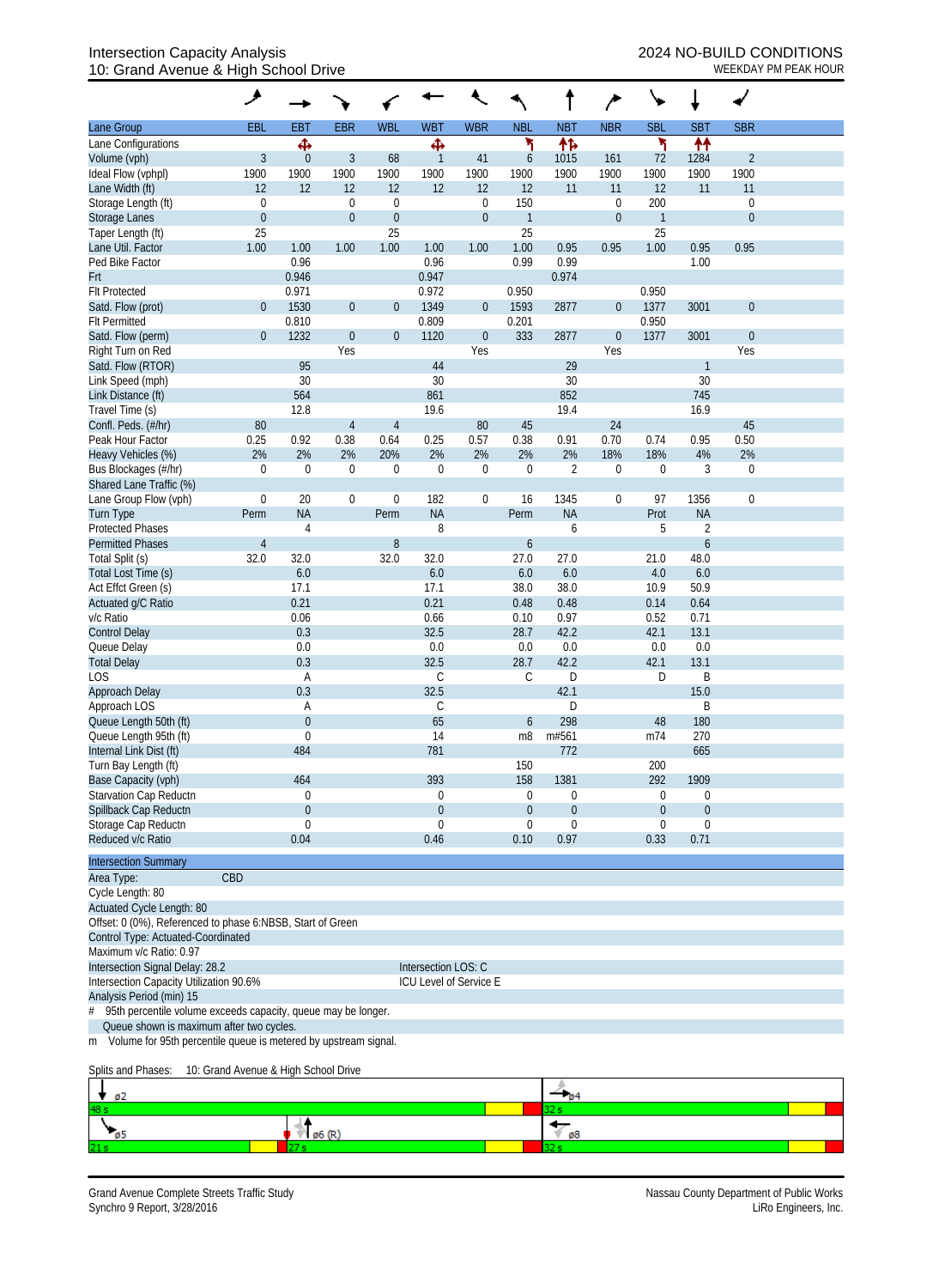## Intersection Capacity Analysis 2024 NO-BUILD CONDITIONS 11: Grand Avenue & Stowe Avenue Weekbay PM PEAK HOUR

|                                                                    | گر                                                                                                            |                |                  |                  |                        |                        |                      |                       |                  |                            |                |                  |  |
|--------------------------------------------------------------------|---------------------------------------------------------------------------------------------------------------|----------------|------------------|------------------|------------------------|------------------------|----------------------|-----------------------|------------------|----------------------------|----------------|------------------|--|
| Lane Group                                                         | <b>EBL</b>                                                                                                    | <b>EBT</b>     | <b>EBR</b>       | <b>WBL</b>       | <b>WBT</b>             | <b>WBR</b>             | <b>NBL</b>           | <b>NBT</b>            | <b>NBR</b>       | <b>SBL</b>                 | <b>SBT</b>     | <b>SBR</b>       |  |
| Lane Configurations                                                |                                                                                                               | Ф              |                  |                  | 41                     |                        | ۲                    | 怍                     |                  | ۲                          | 伟              |                  |  |
| Volume (vph)                                                       | 98                                                                                                            | 12             | 176              | 75               | 14                     | 47                     | 193                  | 1188                  | 48               | 46                         | 923            | 25               |  |
| Ideal Flow (vphpl)                                                 | 1900                                                                                                          | 1900           | 1900             | 1900             | 1900                   | 1900                   | 1900                 | 1900                  | 1900             | 1900                       | 1900           | 1900             |  |
| Lane Width (ft)                                                    | 12                                                                                                            | 12             | 12               | 12               | 12                     | 12                     | 11                   | 11                    | 11               | 11                         | 11             | 11               |  |
| Storage Length (ft)                                                | 0                                                                                                             |                | $\mathbf 0$      | $\boldsymbol{0}$ |                        | $\boldsymbol{0}$       | 350                  |                       | $\boldsymbol{0}$ | 120                        |                | $\boldsymbol{0}$ |  |
| <b>Storage Lanes</b>                                               | $\boldsymbol{0}$                                                                                              |                | $\boldsymbol{0}$ | $\boldsymbol{0}$ |                        | $\boldsymbol{0}$       | $\overline{1}$       |                       | $\mathbf 0$      | $\mathbf{1}$               |                | $\mathbf 0$      |  |
| Taper Length (ft)<br>Lane Util. Factor                             | 25<br>1.00                                                                                                    | 1.00           | 1.00             | 25<br>0.95       | 0.95                   | 0.95                   | 25<br>1.00           | 0.95                  | 0.95             | 25<br>1.00                 | 0.95           | 0.95             |  |
| Ped Bike Factor                                                    |                                                                                                               | 0.98           |                  |                  | 0.99                   |                        | 0.99                 | 0.99                  |                  |                            | 1.00           |                  |  |
| Frt                                                                |                                                                                                               | 0.920          |                  |                  | 0.952                  |                        |                      | 0.994                 |                  |                            | 0.995          |                  |  |
| <b>Flt Protected</b>                                               |                                                                                                               | 0.982          |                  |                  | 0.973                  |                        | 0.950                |                       |                  | 0.950                      |                |                  |  |
| Satd. Flow (prot)                                                  | $\mathbf 0$                                                                                                   | 1483           | $\boldsymbol{0}$ | $\theta$         | 2936                   | $\overline{0}$         | 1510                 | 2983                  | $\boldsymbol{0}$ | 1496                       | 2973           | $\mathbf{0}$     |  |
| <b>Flt Permitted</b>                                               |                                                                                                               | 0.806          |                  |                  | 0.609                  |                        | 0.282                |                       |                  | 0.950                      |                |                  |  |
| Satd. Flow (perm)                                                  | $\mathbf 0$                                                                                                   | 1216           | $\boldsymbol{0}$ | $\boldsymbol{0}$ | 1827                   | $\boldsymbol{0}$       | 444                  | 2983                  | $\theta$         | 1496                       | 2973           | $\theta$         |  |
| Right Turn on Red                                                  |                                                                                                               |                | Yes              |                  |                        | Yes                    |                      |                       | Yes              |                            |                | Yes              |  |
| Satd. Flow (RTOR)                                                  |                                                                                                               | 89             |                  |                  | 51                     |                        |                      | 6                     |                  |                            | $\overline{7}$ |                  |  |
| Link Speed (mph)                                                   |                                                                                                               | 30             |                  |                  | 30                     |                        |                      | 30                    |                  |                            | 30             |                  |  |
| Link Distance (ft)                                                 |                                                                                                               | 653            |                  |                  | 595                    |                        |                      | 745                   |                  |                            | 408            |                  |  |
| Travel Time (s)<br>Confl. Peds. (#/hr)                             |                                                                                                               | 14.8           |                  |                  | 13.5                   |                        |                      | 16.9                  | 97               |                            | 9.3            | 46               |  |
| Peak Hour Factor                                                   | $\mathfrak{Z}$<br>0.74                                                                                        | 0.92           | 20<br>0.84       | 20<br>0.85       | 0.65                   | $\mathfrak{Z}$<br>0.92 | 46<br>0.81           | 0.84                  | 0.80             | 0.77                       | 0.94           | 0.75             |  |
| Heavy Vehicles (%)                                                 | 2%                                                                                                            | 2%             | 2%               | 2%               | 2%                     | 2%                     | 4%                   | 4%                    | 4%               | 5%                         | 5%             | 5%               |  |
| Shared Lane Traffic (%)                                            |                                                                                                               |                |                  |                  |                        |                        |                      |                       |                  |                            |                |                  |  |
| Lane Group Flow (vph)                                              | $\mathbf 0$                                                                                                   | 355            | $\boldsymbol{0}$ | $\mathbf 0$      | 161                    | $\mathbf 0$            | 238                  | 1474                  | $\boldsymbol{0}$ | 60                         | 1015           | $\theta$         |  |
| Turn Type                                                          | Perm                                                                                                          | <b>NA</b>      |                  | Perm             | <b>NA</b>              |                        | Perm                 | <b>NA</b>             |                  | Prot                       | <b>NA</b>      |                  |  |
| <b>Protected Phases</b>                                            |                                                                                                               | $\overline{4}$ |                  |                  | $\, 8$                 |                        |                      | 6                     |                  | 5                          | $\overline{2}$ |                  |  |
| <b>Permitted Phases</b>                                            | 4                                                                                                             |                |                  | 8                |                        |                        | 6                    |                       |                  |                            | 6              |                  |  |
| Total Split (s)                                                    | 29.0                                                                                                          | 29.0           |                  | 29.0             | 29.0                   |                        | 34.0                 | 34.0                  |                  | 17.0                       | 51.0           |                  |  |
| Total Lost Time (s)                                                |                                                                                                               | 5.5            |                  |                  | 5.5                    |                        | 5.5                  | 5.5                   |                  | 4.0                        | 5.5            |                  |  |
| Act Effct Green (s)                                                |                                                                                                               | 21.4           |                  |                  | 21.4                   |                        | 39.1                 | 39.1                  |                  | 8.6                        | 47.6           |                  |  |
| Actuated g/C Ratio                                                 |                                                                                                               | 0.27           |                  |                  | 0.27                   |                        | 0.49                 | 0.49                  |                  | 0.11                       | 0.60           |                  |  |
| v/c Ratio<br><b>Control Delay</b>                                  |                                                                                                               | 0.91<br>50.0   |                  |                  | 0.31<br>16.6           |                        | 1.10<br>108.6        | 1.01<br>44.8          |                  | 0.37<br>38.4               | 0.57<br>11.8   |                  |  |
| Queue Delay                                                        |                                                                                                               | 0.0            |                  |                  | 0.0                    |                        | 0.0                  | 0.0                   |                  | $0.0\,$                    | 0.4            |                  |  |
| <b>Total Delay</b>                                                 |                                                                                                               | 50.0           |                  |                  | 16.6                   |                        | 108.6                | 44.8                  |                  | 38.4                       | 12.1           |                  |  |
| <b>LOS</b>                                                         |                                                                                                               | $\mathsf{D}%$  |                  |                  | B                      |                        | F                    | D                     |                  | D                          | $\sf B$        |                  |  |
| Approach Delay                                                     |                                                                                                               | 50.0           |                  |                  | 16.6                   |                        |                      | 53.7                  |                  |                            | 13.6           |                  |  |
| Approach LOS                                                       |                                                                                                               | $\mathsf{D}%$  |                  |                  | B                      |                        |                      | D                     |                  |                            | $\sf B$        |                  |  |
| Queue Length 50th (ft)                                             |                                                                                                               | 127            |                  |                  | 21                     |                        | ~151                 | $-464$                |                  | 31                         | 137            |                  |  |
| Queue Length 95th (ft)                                             |                                                                                                               | #281           |                  |                  | 28                     |                        | m#196                | m#525                 |                  | m33                        | m154           |                  |  |
| Internal Link Dist (ft)                                            |                                                                                                               | 573            |                  |                  | 515                    |                        |                      | 665                   |                  |                            | 328            |                  |  |
| Turn Bay Length (ft)                                               |                                                                                                               |                |                  |                  |                        |                        | 350                  |                       |                  | 120                        |                |                  |  |
| Base Capacity (vph)                                                |                                                                                                               | 420            |                  |                  | 572                    |                        | 217                  | 1461                  |                  | 243                        | 1771<br>276    |                  |  |
| Starvation Cap Reductn<br>Spillback Cap Reductn                    |                                                                                                               | $\theta$<br>0  |                  |                  | $\boldsymbol{0}$<br>0  |                        | $\theta$<br>$\Omega$ | $\boldsymbol{0}$<br>0 |                  | $\overline{0}$<br>$\Omega$ | $\mathbf 0$    |                  |  |
| Storage Cap Reductn                                                |                                                                                                               | $\overline{0}$ |                  |                  | $\theta$               |                        | $\overline{0}$       | $\mathbf 0$           |                  | $\overline{0}$             | $\theta$       |                  |  |
| Reduced v/c Ratio                                                  |                                                                                                               | 0.85           |                  |                  | 0.28                   |                        | 1.10                 | 1.01                  |                  | 0.25                       | 0.68           |                  |  |
|                                                                    |                                                                                                               |                |                  |                  |                        |                        |                      |                       |                  |                            |                |                  |  |
| <b>Intersection Summary</b><br>CBD                                 |                                                                                                               |                |                  |                  |                        |                        |                      |                       |                  |                            |                |                  |  |
| Area Type:<br>Cycle Length: 80                                     |                                                                                                               |                |                  |                  |                        |                        |                      |                       |                  |                            |                |                  |  |
| Actuated Cycle Length: 80                                          |                                                                                                               |                |                  |                  |                        |                        |                      |                       |                  |                            |                |                  |  |
| Offset: 0 (0%), Referenced to phase 6:NBSB, Start of Green         |                                                                                                               |                |                  |                  |                        |                        |                      |                       |                  |                            |                |                  |  |
| Control Type: Actuated-Coordinated                                 |                                                                                                               |                |                  |                  |                        |                        |                      |                       |                  |                            |                |                  |  |
| Maximum v/c Ratio: 1.10                                            |                                                                                                               |                |                  |                  |                        |                        |                      |                       |                  |                            |                |                  |  |
| Intersection Signal Delay: 38.4                                    |                                                                                                               |                |                  |                  | Intersection LOS: D    |                        |                      |                       |                  |                            |                |                  |  |
| Intersection Capacity Utilization 86.3%                            |                                                                                                               |                |                  |                  | ICU Level of Service E |                        |                      |                       |                  |                            |                |                  |  |
| Analysis Period (min) 15                                           |                                                                                                               |                |                  |                  |                        |                        |                      |                       |                  |                            |                |                  |  |
| Volume exceeds capacity, queue is theoretically infinite.          |                                                                                                               |                |                  |                  |                        |                        |                      |                       |                  |                            |                |                  |  |
| Queue shown is maximum after two cycles.                           |                                                                                                               |                |                  |                  |                        |                        |                      |                       |                  |                            |                |                  |  |
| 95th percentile volume exceeds capacity, queue may be longer.<br># |                                                                                                               |                |                  |                  |                        |                        |                      |                       |                  |                            |                |                  |  |
|                                                                    | Queue shown is maximum after two cycles.<br>m Volume for 95th percentile queue is metered by upstream signal. |                |                  |                  |                        |                        |                      |                       |                  |                            |                |                  |  |
|                                                                    |                                                                                                               |                |                  |                  |                        |                        |                      |                       |                  |                            |                |                  |  |

#### Splits and Phases: 11: Grand Avenue & Stowe Avenue

| øz              |    |
|-----------------|----|
| 51 <sub>s</sub> |    |
| ø6 (R)          | ø8 |
| 17              |    |

Grand Avenue Complete Streets Traffic Study<br>Synchro 9 Report, 3/28/2016<br>LiRo Engineers, Inc. Synchro 9 Report, 3/28/2016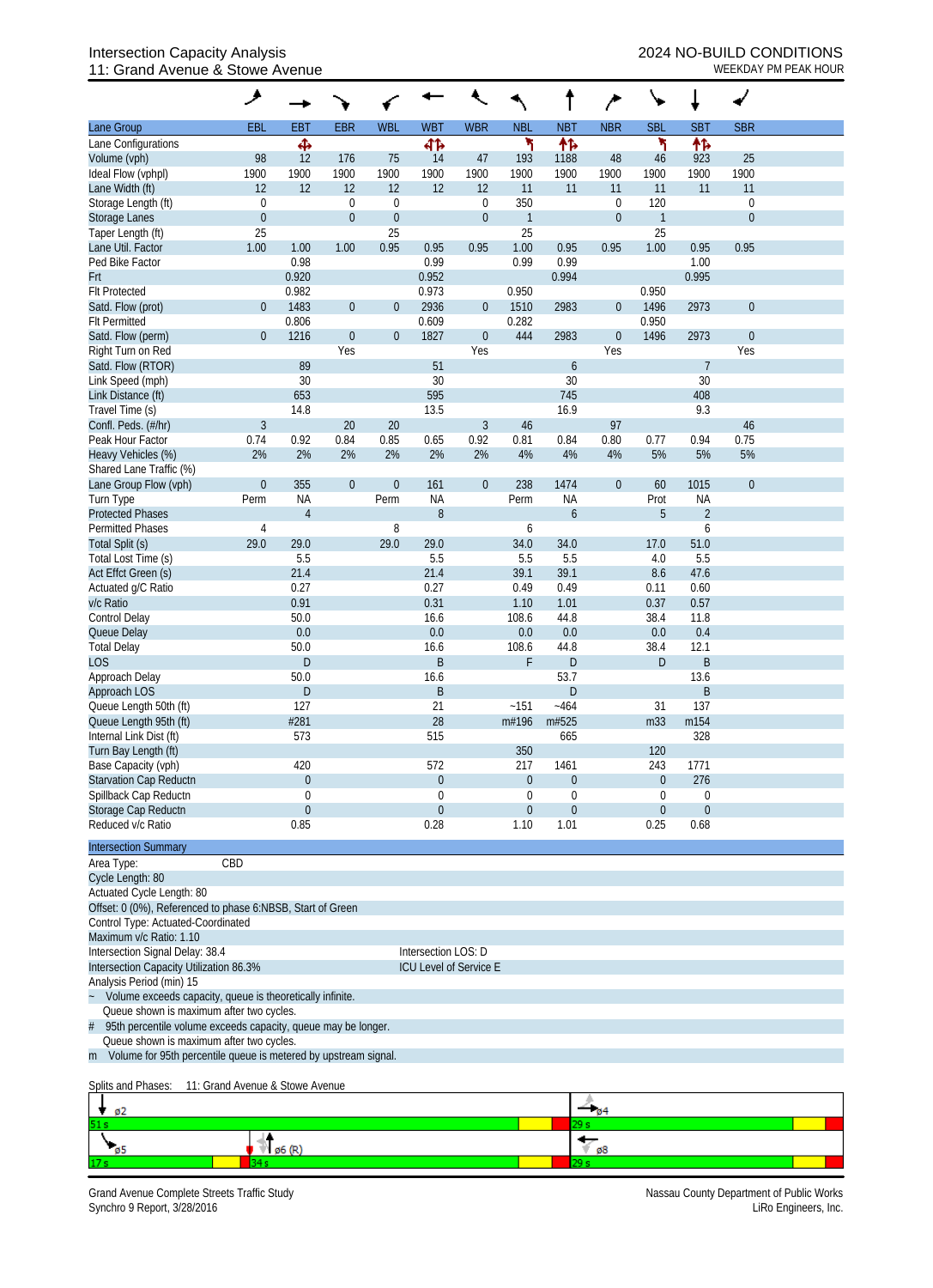## Intersection Capacity Analysis 2024 NO-BUILD CONDITIONS 12: Stanton Avenue & Grand Avenue WEEKDAY PM PEAK HOUR

| <b>EBR</b><br><b>WBL</b><br><b>WBR</b><br><b>NBT</b><br><b>NBR</b><br><b>SBL</b><br><b>SBT</b><br><b>SBR</b><br><b>EBL</b><br><b>EBT</b><br><b>WBT</b><br><b>NBL</b><br>Ф<br>Ф<br>बीर्क<br>41<br>33<br>24<br>15<br>40<br>88<br>31<br>18<br>1056<br>99<br>46<br>20<br>1264<br>1900<br>1900<br>1900<br>1900<br>1900<br>1900<br>1900<br>1900<br>1900<br>1900<br>1900<br>1900<br>12<br>12<br>12<br>12<br>12<br>12<br>11<br>11<br>11<br>11<br>11<br>11<br>0.95<br>1.00<br>0.95<br>0.95<br>0.95<br>0.95<br>0.95<br>Lane Util. Factor<br>1.00<br>1.00<br>1.00<br>1.00<br>1.00<br>0.99<br>0.98<br>0.98<br>Ped Bike Factor<br>1.00<br>Frt<br>0.937<br>0.969<br>0.986<br>0.996<br>0.999<br><b>Flt Protected</b><br>0.985<br>0.971<br>0.998<br>2887<br>2707<br>Satd. Flow (prot)<br>1517<br>$\boldsymbol{0}$<br>$\boldsymbol{0}$<br>1564<br>$\boldsymbol{0}$<br>$\boldsymbol{0}$<br>$\boldsymbol{0}$<br>0<br>0<br>$\mathbf{0}$<br>0.873<br>0.784<br>0.893<br>0.850<br><b>Flt Permitted</b><br>1338<br>2304<br>Satd. Flow (perm)<br>0<br>$\boldsymbol{0}$<br>1243<br>$\boldsymbol{0}$<br>2581<br>0<br>0<br>0<br>0<br>$\mathbf{0}$<br>Right Turn on Red<br>Yes<br>Yes<br>Yes<br>Yes<br>5<br>Satd. Flow (RTOR)<br>18<br>21<br>19<br>30<br>30<br>30<br>30<br>Link Speed (mph)<br>408<br>549<br>Link Distance (ft)<br>666<br>765<br>15.1<br>9.3<br>12.5<br>Travel Time (s)<br>17.4<br>47<br>Confl. Peds. (#/hr)<br>21<br>26<br>26<br>21<br>47<br>116<br>116<br>0.79<br>0.72<br>0.86<br>Peak Hour Factor<br>0.72<br>0.58<br>0.53<br>0.66<br>0.71<br>0.95<br>0.86<br>0.90<br>0.88<br>2%<br>2%<br>5%<br>Heavy Vehicles (%)<br>2%<br>2%<br>2%<br>2%<br>5%<br>5%<br>3%<br>3%<br>3%<br>$\overline{0}$<br>$\boldsymbol{0}$<br>$\boldsymbol{0}$<br>$\boldsymbol{0}$<br>$\boldsymbol{0}$<br>$\boldsymbol{0}$<br>$\boldsymbol{0}$<br>$\boldsymbol{0}$<br>$\mathfrak{Z}$<br>$\overline{4}$<br>$\mathbf 0$<br>$\boldsymbol{0}$<br>Bus Blockages (#/hr)<br>20<br>1252<br>1525<br>$\boldsymbol{0}$<br>110<br>$\boldsymbol{0}$<br>207<br>$\boldsymbol{0}$<br>$\boldsymbol{0}$<br>$\boldsymbol{0}$<br>$\mathbf 0$<br>$\mathbf 0$<br>0<br><b>NA</b><br><b>NA</b><br><b>NA</b><br><b>NA</b><br>Perm<br>Perm<br>Perm<br>Perm<br>8<br>$\overline{2}$<br>$\overline{4}$<br>6<br>$\overline{2}$<br>$\overline{4}$<br>8<br>6<br>34.0<br>34.0<br>34.0<br>34.0<br>46.0<br>46.0<br>46.0<br>46.0<br>5.5<br>5.5<br>5.5<br>5.5<br>Total Lost Time (s)<br>51.4<br>Act Effct Green (s)<br>17.6<br>17.6<br>51.4<br>0.22<br>0.22<br>0.64<br>0.64<br>Actuated g/C Ratio<br>0.36<br>0.71<br>0.75<br>v/c Ratio<br>1.03<br>23.2<br>38.5<br>8.0<br><b>Control Delay</b><br>49.6<br>$0.0\,$<br>0.5<br>Queue Delay<br>0.0<br>0.0<br>23.2<br>38.5<br>8.5<br><b>Total Delay</b><br>49.6<br><b>LOS</b><br>$\mathsf C$<br>D<br>D<br>A<br>23.2<br>8.5<br>38.5<br>49.6<br>Approach Delay<br>Approach LOS<br>C<br>D<br>D<br>A<br>39<br>33<br>Queue Length 50th (ft)<br>86<br>$-436$<br>Queue Length 95th (ft)<br>m63<br>#614<br>41<br>68<br>586<br>328<br>469<br>685<br>488<br>456<br>1663<br>1480<br>121<br>$\theta$<br>$\theta$<br>$\theta$<br>Spillback Cap Reductn<br>$\theta$<br>$\theta$<br>0<br>$\theta$<br>Storage Cap Reductn<br>$\Omega$<br>$\Omega$<br>$\theta$<br>0<br>Reduced v/c Ratio<br>0.23<br>0.81<br>1.03<br>0.45<br>CBD<br>Offset: 0 (0%), Referenced to phase 2:NBTL and 6:SBTL, Start of Green<br>Control Type: Actuated-Coordinated<br>Maximum v/c Ratio: 1.03<br>Intersection Signal Delay: 31.3<br>Intersection LOS: C<br>ICU Level of Service G<br>Volume exceeds capacity, queue is theoretically infinite.<br>Queue shown is maximum after two cycles.<br>95th percentile volume exceeds capacity, queue may be longer. |                             | گر                                       |  |  |  |  |  |  |  |  |  |  |  |  |
|--------------------------------------------------------------------------------------------------------------------------------------------------------------------------------------------------------------------------------------------------------------------------------------------------------------------------------------------------------------------------------------------------------------------------------------------------------------------------------------------------------------------------------------------------------------------------------------------------------------------------------------------------------------------------------------------------------------------------------------------------------------------------------------------------------------------------------------------------------------------------------------------------------------------------------------------------------------------------------------------------------------------------------------------------------------------------------------------------------------------------------------------------------------------------------------------------------------------------------------------------------------------------------------------------------------------------------------------------------------------------------------------------------------------------------------------------------------------------------------------------------------------------------------------------------------------------------------------------------------------------------------------------------------------------------------------------------------------------------------------------------------------------------------------------------------------------------------------------------------------------------------------------------------------------------------------------------------------------------------------------------------------------------------------------------------------------------------------------------------------------------------------------------------------------------------------------------------------------------------------------------------------------------------------------------------------------------------------------------------------------------------------------------------------------------------------------------------------------------------------------------------------------------------------------------------------------------------------------------------------------------------------------------------------------------------------------------------------------------------------------------------------------------------------------------------------------------------------------------------------------------------------------------------------------------------------------------------------------------------------------------------------------------------------------------------------------------------------------------------------------------------------------------------------------------------------------------------------------------------------------------------------------------------------------------------------------------------------------------------------------------------------------------------------------------------------------------------------------------------------------------------------------------------------------------------------------------------------------------------------------------------------------------------------------------------|-----------------------------|------------------------------------------|--|--|--|--|--|--|--|--|--|--|--|--|
|                                                                                                                                                                                                                                                                                                                                                                                                                                                                                                                                                                                                                                                                                                                                                                                                                                                                                                                                                                                                                                                                                                                                                                                                                                                                                                                                                                                                                                                                                                                                                                                                                                                                                                                                                                                                                                                                                                                                                                                                                                                                                                                                                                                                                                                                                                                                                                                                                                                                                                                                                                                                                                                                                                                                                                                                                                                                                                                                                                                                                                                                                                                                                                                                                                                                                                                                                                                                                                                                                                                                                                                                                                                                                      | Lane Group                  |                                          |  |  |  |  |  |  |  |  |  |  |  |  |
|                                                                                                                                                                                                                                                                                                                                                                                                                                                                                                                                                                                                                                                                                                                                                                                                                                                                                                                                                                                                                                                                                                                                                                                                                                                                                                                                                                                                                                                                                                                                                                                                                                                                                                                                                                                                                                                                                                                                                                                                                                                                                                                                                                                                                                                                                                                                                                                                                                                                                                                                                                                                                                                                                                                                                                                                                                                                                                                                                                                                                                                                                                                                                                                                                                                                                                                                                                                                                                                                                                                                                                                                                                                                                      | Lane Configurations         |                                          |  |  |  |  |  |  |  |  |  |  |  |  |
|                                                                                                                                                                                                                                                                                                                                                                                                                                                                                                                                                                                                                                                                                                                                                                                                                                                                                                                                                                                                                                                                                                                                                                                                                                                                                                                                                                                                                                                                                                                                                                                                                                                                                                                                                                                                                                                                                                                                                                                                                                                                                                                                                                                                                                                                                                                                                                                                                                                                                                                                                                                                                                                                                                                                                                                                                                                                                                                                                                                                                                                                                                                                                                                                                                                                                                                                                                                                                                                                                                                                                                                                                                                                                      | Volume (vph)                |                                          |  |  |  |  |  |  |  |  |  |  |  |  |
|                                                                                                                                                                                                                                                                                                                                                                                                                                                                                                                                                                                                                                                                                                                                                                                                                                                                                                                                                                                                                                                                                                                                                                                                                                                                                                                                                                                                                                                                                                                                                                                                                                                                                                                                                                                                                                                                                                                                                                                                                                                                                                                                                                                                                                                                                                                                                                                                                                                                                                                                                                                                                                                                                                                                                                                                                                                                                                                                                                                                                                                                                                                                                                                                                                                                                                                                                                                                                                                                                                                                                                                                                                                                                      | Ideal Flow (vphpl)          |                                          |  |  |  |  |  |  |  |  |  |  |  |  |
|                                                                                                                                                                                                                                                                                                                                                                                                                                                                                                                                                                                                                                                                                                                                                                                                                                                                                                                                                                                                                                                                                                                                                                                                                                                                                                                                                                                                                                                                                                                                                                                                                                                                                                                                                                                                                                                                                                                                                                                                                                                                                                                                                                                                                                                                                                                                                                                                                                                                                                                                                                                                                                                                                                                                                                                                                                                                                                                                                                                                                                                                                                                                                                                                                                                                                                                                                                                                                                                                                                                                                                                                                                                                                      | Lane Width (ft)             |                                          |  |  |  |  |  |  |  |  |  |  |  |  |
|                                                                                                                                                                                                                                                                                                                                                                                                                                                                                                                                                                                                                                                                                                                                                                                                                                                                                                                                                                                                                                                                                                                                                                                                                                                                                                                                                                                                                                                                                                                                                                                                                                                                                                                                                                                                                                                                                                                                                                                                                                                                                                                                                                                                                                                                                                                                                                                                                                                                                                                                                                                                                                                                                                                                                                                                                                                                                                                                                                                                                                                                                                                                                                                                                                                                                                                                                                                                                                                                                                                                                                                                                                                                                      |                             |                                          |  |  |  |  |  |  |  |  |  |  |  |  |
|                                                                                                                                                                                                                                                                                                                                                                                                                                                                                                                                                                                                                                                                                                                                                                                                                                                                                                                                                                                                                                                                                                                                                                                                                                                                                                                                                                                                                                                                                                                                                                                                                                                                                                                                                                                                                                                                                                                                                                                                                                                                                                                                                                                                                                                                                                                                                                                                                                                                                                                                                                                                                                                                                                                                                                                                                                                                                                                                                                                                                                                                                                                                                                                                                                                                                                                                                                                                                                                                                                                                                                                                                                                                                      |                             |                                          |  |  |  |  |  |  |  |  |  |  |  |  |
|                                                                                                                                                                                                                                                                                                                                                                                                                                                                                                                                                                                                                                                                                                                                                                                                                                                                                                                                                                                                                                                                                                                                                                                                                                                                                                                                                                                                                                                                                                                                                                                                                                                                                                                                                                                                                                                                                                                                                                                                                                                                                                                                                                                                                                                                                                                                                                                                                                                                                                                                                                                                                                                                                                                                                                                                                                                                                                                                                                                                                                                                                                                                                                                                                                                                                                                                                                                                                                                                                                                                                                                                                                                                                      |                             |                                          |  |  |  |  |  |  |  |  |  |  |  |  |
|                                                                                                                                                                                                                                                                                                                                                                                                                                                                                                                                                                                                                                                                                                                                                                                                                                                                                                                                                                                                                                                                                                                                                                                                                                                                                                                                                                                                                                                                                                                                                                                                                                                                                                                                                                                                                                                                                                                                                                                                                                                                                                                                                                                                                                                                                                                                                                                                                                                                                                                                                                                                                                                                                                                                                                                                                                                                                                                                                                                                                                                                                                                                                                                                                                                                                                                                                                                                                                                                                                                                                                                                                                                                                      |                             |                                          |  |  |  |  |  |  |  |  |  |  |  |  |
|                                                                                                                                                                                                                                                                                                                                                                                                                                                                                                                                                                                                                                                                                                                                                                                                                                                                                                                                                                                                                                                                                                                                                                                                                                                                                                                                                                                                                                                                                                                                                                                                                                                                                                                                                                                                                                                                                                                                                                                                                                                                                                                                                                                                                                                                                                                                                                                                                                                                                                                                                                                                                                                                                                                                                                                                                                                                                                                                                                                                                                                                                                                                                                                                                                                                                                                                                                                                                                                                                                                                                                                                                                                                                      |                             |                                          |  |  |  |  |  |  |  |  |  |  |  |  |
|                                                                                                                                                                                                                                                                                                                                                                                                                                                                                                                                                                                                                                                                                                                                                                                                                                                                                                                                                                                                                                                                                                                                                                                                                                                                                                                                                                                                                                                                                                                                                                                                                                                                                                                                                                                                                                                                                                                                                                                                                                                                                                                                                                                                                                                                                                                                                                                                                                                                                                                                                                                                                                                                                                                                                                                                                                                                                                                                                                                                                                                                                                                                                                                                                                                                                                                                                                                                                                                                                                                                                                                                                                                                                      |                             |                                          |  |  |  |  |  |  |  |  |  |  |  |  |
|                                                                                                                                                                                                                                                                                                                                                                                                                                                                                                                                                                                                                                                                                                                                                                                                                                                                                                                                                                                                                                                                                                                                                                                                                                                                                                                                                                                                                                                                                                                                                                                                                                                                                                                                                                                                                                                                                                                                                                                                                                                                                                                                                                                                                                                                                                                                                                                                                                                                                                                                                                                                                                                                                                                                                                                                                                                                                                                                                                                                                                                                                                                                                                                                                                                                                                                                                                                                                                                                                                                                                                                                                                                                                      |                             |                                          |  |  |  |  |  |  |  |  |  |  |  |  |
|                                                                                                                                                                                                                                                                                                                                                                                                                                                                                                                                                                                                                                                                                                                                                                                                                                                                                                                                                                                                                                                                                                                                                                                                                                                                                                                                                                                                                                                                                                                                                                                                                                                                                                                                                                                                                                                                                                                                                                                                                                                                                                                                                                                                                                                                                                                                                                                                                                                                                                                                                                                                                                                                                                                                                                                                                                                                                                                                                                                                                                                                                                                                                                                                                                                                                                                                                                                                                                                                                                                                                                                                                                                                                      |                             |                                          |  |  |  |  |  |  |  |  |  |  |  |  |
|                                                                                                                                                                                                                                                                                                                                                                                                                                                                                                                                                                                                                                                                                                                                                                                                                                                                                                                                                                                                                                                                                                                                                                                                                                                                                                                                                                                                                                                                                                                                                                                                                                                                                                                                                                                                                                                                                                                                                                                                                                                                                                                                                                                                                                                                                                                                                                                                                                                                                                                                                                                                                                                                                                                                                                                                                                                                                                                                                                                                                                                                                                                                                                                                                                                                                                                                                                                                                                                                                                                                                                                                                                                                                      |                             |                                          |  |  |  |  |  |  |  |  |  |  |  |  |
|                                                                                                                                                                                                                                                                                                                                                                                                                                                                                                                                                                                                                                                                                                                                                                                                                                                                                                                                                                                                                                                                                                                                                                                                                                                                                                                                                                                                                                                                                                                                                                                                                                                                                                                                                                                                                                                                                                                                                                                                                                                                                                                                                                                                                                                                                                                                                                                                                                                                                                                                                                                                                                                                                                                                                                                                                                                                                                                                                                                                                                                                                                                                                                                                                                                                                                                                                                                                                                                                                                                                                                                                                                                                                      |                             |                                          |  |  |  |  |  |  |  |  |  |  |  |  |
|                                                                                                                                                                                                                                                                                                                                                                                                                                                                                                                                                                                                                                                                                                                                                                                                                                                                                                                                                                                                                                                                                                                                                                                                                                                                                                                                                                                                                                                                                                                                                                                                                                                                                                                                                                                                                                                                                                                                                                                                                                                                                                                                                                                                                                                                                                                                                                                                                                                                                                                                                                                                                                                                                                                                                                                                                                                                                                                                                                                                                                                                                                                                                                                                                                                                                                                                                                                                                                                                                                                                                                                                                                                                                      |                             |                                          |  |  |  |  |  |  |  |  |  |  |  |  |
|                                                                                                                                                                                                                                                                                                                                                                                                                                                                                                                                                                                                                                                                                                                                                                                                                                                                                                                                                                                                                                                                                                                                                                                                                                                                                                                                                                                                                                                                                                                                                                                                                                                                                                                                                                                                                                                                                                                                                                                                                                                                                                                                                                                                                                                                                                                                                                                                                                                                                                                                                                                                                                                                                                                                                                                                                                                                                                                                                                                                                                                                                                                                                                                                                                                                                                                                                                                                                                                                                                                                                                                                                                                                                      |                             |                                          |  |  |  |  |  |  |  |  |  |  |  |  |
|                                                                                                                                                                                                                                                                                                                                                                                                                                                                                                                                                                                                                                                                                                                                                                                                                                                                                                                                                                                                                                                                                                                                                                                                                                                                                                                                                                                                                                                                                                                                                                                                                                                                                                                                                                                                                                                                                                                                                                                                                                                                                                                                                                                                                                                                                                                                                                                                                                                                                                                                                                                                                                                                                                                                                                                                                                                                                                                                                                                                                                                                                                                                                                                                                                                                                                                                                                                                                                                                                                                                                                                                                                                                                      |                             |                                          |  |  |  |  |  |  |  |  |  |  |  |  |
|                                                                                                                                                                                                                                                                                                                                                                                                                                                                                                                                                                                                                                                                                                                                                                                                                                                                                                                                                                                                                                                                                                                                                                                                                                                                                                                                                                                                                                                                                                                                                                                                                                                                                                                                                                                                                                                                                                                                                                                                                                                                                                                                                                                                                                                                                                                                                                                                                                                                                                                                                                                                                                                                                                                                                                                                                                                                                                                                                                                                                                                                                                                                                                                                                                                                                                                                                                                                                                                                                                                                                                                                                                                                                      |                             |                                          |  |  |  |  |  |  |  |  |  |  |  |  |
|                                                                                                                                                                                                                                                                                                                                                                                                                                                                                                                                                                                                                                                                                                                                                                                                                                                                                                                                                                                                                                                                                                                                                                                                                                                                                                                                                                                                                                                                                                                                                                                                                                                                                                                                                                                                                                                                                                                                                                                                                                                                                                                                                                                                                                                                                                                                                                                                                                                                                                                                                                                                                                                                                                                                                                                                                                                                                                                                                                                                                                                                                                                                                                                                                                                                                                                                                                                                                                                                                                                                                                                                                                                                                      |                             |                                          |  |  |  |  |  |  |  |  |  |  |  |  |
|                                                                                                                                                                                                                                                                                                                                                                                                                                                                                                                                                                                                                                                                                                                                                                                                                                                                                                                                                                                                                                                                                                                                                                                                                                                                                                                                                                                                                                                                                                                                                                                                                                                                                                                                                                                                                                                                                                                                                                                                                                                                                                                                                                                                                                                                                                                                                                                                                                                                                                                                                                                                                                                                                                                                                                                                                                                                                                                                                                                                                                                                                                                                                                                                                                                                                                                                                                                                                                                                                                                                                                                                                                                                                      | Parking (#/hr)              |                                          |  |  |  |  |  |  |  |  |  |  |  |  |
|                                                                                                                                                                                                                                                                                                                                                                                                                                                                                                                                                                                                                                                                                                                                                                                                                                                                                                                                                                                                                                                                                                                                                                                                                                                                                                                                                                                                                                                                                                                                                                                                                                                                                                                                                                                                                                                                                                                                                                                                                                                                                                                                                                                                                                                                                                                                                                                                                                                                                                                                                                                                                                                                                                                                                                                                                                                                                                                                                                                                                                                                                                                                                                                                                                                                                                                                                                                                                                                                                                                                                                                                                                                                                      | Shared Lane Traffic (%)     |                                          |  |  |  |  |  |  |  |  |  |  |  |  |
|                                                                                                                                                                                                                                                                                                                                                                                                                                                                                                                                                                                                                                                                                                                                                                                                                                                                                                                                                                                                                                                                                                                                                                                                                                                                                                                                                                                                                                                                                                                                                                                                                                                                                                                                                                                                                                                                                                                                                                                                                                                                                                                                                                                                                                                                                                                                                                                                                                                                                                                                                                                                                                                                                                                                                                                                                                                                                                                                                                                                                                                                                                                                                                                                                                                                                                                                                                                                                                                                                                                                                                                                                                                                                      | Lane Group Flow (vph)       |                                          |  |  |  |  |  |  |  |  |  |  |  |  |
|                                                                                                                                                                                                                                                                                                                                                                                                                                                                                                                                                                                                                                                                                                                                                                                                                                                                                                                                                                                                                                                                                                                                                                                                                                                                                                                                                                                                                                                                                                                                                                                                                                                                                                                                                                                                                                                                                                                                                                                                                                                                                                                                                                                                                                                                                                                                                                                                                                                                                                                                                                                                                                                                                                                                                                                                                                                                                                                                                                                                                                                                                                                                                                                                                                                                                                                                                                                                                                                                                                                                                                                                                                                                                      | Turn Type                   |                                          |  |  |  |  |  |  |  |  |  |  |  |  |
|                                                                                                                                                                                                                                                                                                                                                                                                                                                                                                                                                                                                                                                                                                                                                                                                                                                                                                                                                                                                                                                                                                                                                                                                                                                                                                                                                                                                                                                                                                                                                                                                                                                                                                                                                                                                                                                                                                                                                                                                                                                                                                                                                                                                                                                                                                                                                                                                                                                                                                                                                                                                                                                                                                                                                                                                                                                                                                                                                                                                                                                                                                                                                                                                                                                                                                                                                                                                                                                                                                                                                                                                                                                                                      | <b>Protected Phases</b>     |                                          |  |  |  |  |  |  |  |  |  |  |  |  |
|                                                                                                                                                                                                                                                                                                                                                                                                                                                                                                                                                                                                                                                                                                                                                                                                                                                                                                                                                                                                                                                                                                                                                                                                                                                                                                                                                                                                                                                                                                                                                                                                                                                                                                                                                                                                                                                                                                                                                                                                                                                                                                                                                                                                                                                                                                                                                                                                                                                                                                                                                                                                                                                                                                                                                                                                                                                                                                                                                                                                                                                                                                                                                                                                                                                                                                                                                                                                                                                                                                                                                                                                                                                                                      | <b>Permitted Phases</b>     |                                          |  |  |  |  |  |  |  |  |  |  |  |  |
|                                                                                                                                                                                                                                                                                                                                                                                                                                                                                                                                                                                                                                                                                                                                                                                                                                                                                                                                                                                                                                                                                                                                                                                                                                                                                                                                                                                                                                                                                                                                                                                                                                                                                                                                                                                                                                                                                                                                                                                                                                                                                                                                                                                                                                                                                                                                                                                                                                                                                                                                                                                                                                                                                                                                                                                                                                                                                                                                                                                                                                                                                                                                                                                                                                                                                                                                                                                                                                                                                                                                                                                                                                                                                      | Total Split (s)             |                                          |  |  |  |  |  |  |  |  |  |  |  |  |
|                                                                                                                                                                                                                                                                                                                                                                                                                                                                                                                                                                                                                                                                                                                                                                                                                                                                                                                                                                                                                                                                                                                                                                                                                                                                                                                                                                                                                                                                                                                                                                                                                                                                                                                                                                                                                                                                                                                                                                                                                                                                                                                                                                                                                                                                                                                                                                                                                                                                                                                                                                                                                                                                                                                                                                                                                                                                                                                                                                                                                                                                                                                                                                                                                                                                                                                                                                                                                                                                                                                                                                                                                                                                                      |                             |                                          |  |  |  |  |  |  |  |  |  |  |  |  |
|                                                                                                                                                                                                                                                                                                                                                                                                                                                                                                                                                                                                                                                                                                                                                                                                                                                                                                                                                                                                                                                                                                                                                                                                                                                                                                                                                                                                                                                                                                                                                                                                                                                                                                                                                                                                                                                                                                                                                                                                                                                                                                                                                                                                                                                                                                                                                                                                                                                                                                                                                                                                                                                                                                                                                                                                                                                                                                                                                                                                                                                                                                                                                                                                                                                                                                                                                                                                                                                                                                                                                                                                                                                                                      |                             |                                          |  |  |  |  |  |  |  |  |  |  |  |  |
|                                                                                                                                                                                                                                                                                                                                                                                                                                                                                                                                                                                                                                                                                                                                                                                                                                                                                                                                                                                                                                                                                                                                                                                                                                                                                                                                                                                                                                                                                                                                                                                                                                                                                                                                                                                                                                                                                                                                                                                                                                                                                                                                                                                                                                                                                                                                                                                                                                                                                                                                                                                                                                                                                                                                                                                                                                                                                                                                                                                                                                                                                                                                                                                                                                                                                                                                                                                                                                                                                                                                                                                                                                                                                      |                             |                                          |  |  |  |  |  |  |  |  |  |  |  |  |
|                                                                                                                                                                                                                                                                                                                                                                                                                                                                                                                                                                                                                                                                                                                                                                                                                                                                                                                                                                                                                                                                                                                                                                                                                                                                                                                                                                                                                                                                                                                                                                                                                                                                                                                                                                                                                                                                                                                                                                                                                                                                                                                                                                                                                                                                                                                                                                                                                                                                                                                                                                                                                                                                                                                                                                                                                                                                                                                                                                                                                                                                                                                                                                                                                                                                                                                                                                                                                                                                                                                                                                                                                                                                                      |                             |                                          |  |  |  |  |  |  |  |  |  |  |  |  |
|                                                                                                                                                                                                                                                                                                                                                                                                                                                                                                                                                                                                                                                                                                                                                                                                                                                                                                                                                                                                                                                                                                                                                                                                                                                                                                                                                                                                                                                                                                                                                                                                                                                                                                                                                                                                                                                                                                                                                                                                                                                                                                                                                                                                                                                                                                                                                                                                                                                                                                                                                                                                                                                                                                                                                                                                                                                                                                                                                                                                                                                                                                                                                                                                                                                                                                                                                                                                                                                                                                                                                                                                                                                                                      |                             |                                          |  |  |  |  |  |  |  |  |  |  |  |  |
|                                                                                                                                                                                                                                                                                                                                                                                                                                                                                                                                                                                                                                                                                                                                                                                                                                                                                                                                                                                                                                                                                                                                                                                                                                                                                                                                                                                                                                                                                                                                                                                                                                                                                                                                                                                                                                                                                                                                                                                                                                                                                                                                                                                                                                                                                                                                                                                                                                                                                                                                                                                                                                                                                                                                                                                                                                                                                                                                                                                                                                                                                                                                                                                                                                                                                                                                                                                                                                                                                                                                                                                                                                                                                      |                             |                                          |  |  |  |  |  |  |  |  |  |  |  |  |
|                                                                                                                                                                                                                                                                                                                                                                                                                                                                                                                                                                                                                                                                                                                                                                                                                                                                                                                                                                                                                                                                                                                                                                                                                                                                                                                                                                                                                                                                                                                                                                                                                                                                                                                                                                                                                                                                                                                                                                                                                                                                                                                                                                                                                                                                                                                                                                                                                                                                                                                                                                                                                                                                                                                                                                                                                                                                                                                                                                                                                                                                                                                                                                                                                                                                                                                                                                                                                                                                                                                                                                                                                                                                                      |                             |                                          |  |  |  |  |  |  |  |  |  |  |  |  |
|                                                                                                                                                                                                                                                                                                                                                                                                                                                                                                                                                                                                                                                                                                                                                                                                                                                                                                                                                                                                                                                                                                                                                                                                                                                                                                                                                                                                                                                                                                                                                                                                                                                                                                                                                                                                                                                                                                                                                                                                                                                                                                                                                                                                                                                                                                                                                                                                                                                                                                                                                                                                                                                                                                                                                                                                                                                                                                                                                                                                                                                                                                                                                                                                                                                                                                                                                                                                                                                                                                                                                                                                                                                                                      |                             |                                          |  |  |  |  |  |  |  |  |  |  |  |  |
|                                                                                                                                                                                                                                                                                                                                                                                                                                                                                                                                                                                                                                                                                                                                                                                                                                                                                                                                                                                                                                                                                                                                                                                                                                                                                                                                                                                                                                                                                                                                                                                                                                                                                                                                                                                                                                                                                                                                                                                                                                                                                                                                                                                                                                                                                                                                                                                                                                                                                                                                                                                                                                                                                                                                                                                                                                                                                                                                                                                                                                                                                                                                                                                                                                                                                                                                                                                                                                                                                                                                                                                                                                                                                      |                             |                                          |  |  |  |  |  |  |  |  |  |  |  |  |
|                                                                                                                                                                                                                                                                                                                                                                                                                                                                                                                                                                                                                                                                                                                                                                                                                                                                                                                                                                                                                                                                                                                                                                                                                                                                                                                                                                                                                                                                                                                                                                                                                                                                                                                                                                                                                                                                                                                                                                                                                                                                                                                                                                                                                                                                                                                                                                                                                                                                                                                                                                                                                                                                                                                                                                                                                                                                                                                                                                                                                                                                                                                                                                                                                                                                                                                                                                                                                                                                                                                                                                                                                                                                                      |                             |                                          |  |  |  |  |  |  |  |  |  |  |  |  |
|                                                                                                                                                                                                                                                                                                                                                                                                                                                                                                                                                                                                                                                                                                                                                                                                                                                                                                                                                                                                                                                                                                                                                                                                                                                                                                                                                                                                                                                                                                                                                                                                                                                                                                                                                                                                                                                                                                                                                                                                                                                                                                                                                                                                                                                                                                                                                                                                                                                                                                                                                                                                                                                                                                                                                                                                                                                                                                                                                                                                                                                                                                                                                                                                                                                                                                                                                                                                                                                                                                                                                                                                                                                                                      |                             |                                          |  |  |  |  |  |  |  |  |  |  |  |  |
|                                                                                                                                                                                                                                                                                                                                                                                                                                                                                                                                                                                                                                                                                                                                                                                                                                                                                                                                                                                                                                                                                                                                                                                                                                                                                                                                                                                                                                                                                                                                                                                                                                                                                                                                                                                                                                                                                                                                                                                                                                                                                                                                                                                                                                                                                                                                                                                                                                                                                                                                                                                                                                                                                                                                                                                                                                                                                                                                                                                                                                                                                                                                                                                                                                                                                                                                                                                                                                                                                                                                                                                                                                                                                      | Internal Link Dist (ft)     |                                          |  |  |  |  |  |  |  |  |  |  |  |  |
|                                                                                                                                                                                                                                                                                                                                                                                                                                                                                                                                                                                                                                                                                                                                                                                                                                                                                                                                                                                                                                                                                                                                                                                                                                                                                                                                                                                                                                                                                                                                                                                                                                                                                                                                                                                                                                                                                                                                                                                                                                                                                                                                                                                                                                                                                                                                                                                                                                                                                                                                                                                                                                                                                                                                                                                                                                                                                                                                                                                                                                                                                                                                                                                                                                                                                                                                                                                                                                                                                                                                                                                                                                                                                      | Turn Bay Length (ft)        |                                          |  |  |  |  |  |  |  |  |  |  |  |  |
|                                                                                                                                                                                                                                                                                                                                                                                                                                                                                                                                                                                                                                                                                                                                                                                                                                                                                                                                                                                                                                                                                                                                                                                                                                                                                                                                                                                                                                                                                                                                                                                                                                                                                                                                                                                                                                                                                                                                                                                                                                                                                                                                                                                                                                                                                                                                                                                                                                                                                                                                                                                                                                                                                                                                                                                                                                                                                                                                                                                                                                                                                                                                                                                                                                                                                                                                                                                                                                                                                                                                                                                                                                                                                      | Base Capacity (vph)         |                                          |  |  |  |  |  |  |  |  |  |  |  |  |
|                                                                                                                                                                                                                                                                                                                                                                                                                                                                                                                                                                                                                                                                                                                                                                                                                                                                                                                                                                                                                                                                                                                                                                                                                                                                                                                                                                                                                                                                                                                                                                                                                                                                                                                                                                                                                                                                                                                                                                                                                                                                                                                                                                                                                                                                                                                                                                                                                                                                                                                                                                                                                                                                                                                                                                                                                                                                                                                                                                                                                                                                                                                                                                                                                                                                                                                                                                                                                                                                                                                                                                                                                                                                                      | Starvation Cap Reductn      |                                          |  |  |  |  |  |  |  |  |  |  |  |  |
|                                                                                                                                                                                                                                                                                                                                                                                                                                                                                                                                                                                                                                                                                                                                                                                                                                                                                                                                                                                                                                                                                                                                                                                                                                                                                                                                                                                                                                                                                                                                                                                                                                                                                                                                                                                                                                                                                                                                                                                                                                                                                                                                                                                                                                                                                                                                                                                                                                                                                                                                                                                                                                                                                                                                                                                                                                                                                                                                                                                                                                                                                                                                                                                                                                                                                                                                                                                                                                                                                                                                                                                                                                                                                      |                             |                                          |  |  |  |  |  |  |  |  |  |  |  |  |
|                                                                                                                                                                                                                                                                                                                                                                                                                                                                                                                                                                                                                                                                                                                                                                                                                                                                                                                                                                                                                                                                                                                                                                                                                                                                                                                                                                                                                                                                                                                                                                                                                                                                                                                                                                                                                                                                                                                                                                                                                                                                                                                                                                                                                                                                                                                                                                                                                                                                                                                                                                                                                                                                                                                                                                                                                                                                                                                                                                                                                                                                                                                                                                                                                                                                                                                                                                                                                                                                                                                                                                                                                                                                                      |                             |                                          |  |  |  |  |  |  |  |  |  |  |  |  |
|                                                                                                                                                                                                                                                                                                                                                                                                                                                                                                                                                                                                                                                                                                                                                                                                                                                                                                                                                                                                                                                                                                                                                                                                                                                                                                                                                                                                                                                                                                                                                                                                                                                                                                                                                                                                                                                                                                                                                                                                                                                                                                                                                                                                                                                                                                                                                                                                                                                                                                                                                                                                                                                                                                                                                                                                                                                                                                                                                                                                                                                                                                                                                                                                                                                                                                                                                                                                                                                                                                                                                                                                                                                                                      |                             |                                          |  |  |  |  |  |  |  |  |  |  |  |  |
|                                                                                                                                                                                                                                                                                                                                                                                                                                                                                                                                                                                                                                                                                                                                                                                                                                                                                                                                                                                                                                                                                                                                                                                                                                                                                                                                                                                                                                                                                                                                                                                                                                                                                                                                                                                                                                                                                                                                                                                                                                                                                                                                                                                                                                                                                                                                                                                                                                                                                                                                                                                                                                                                                                                                                                                                                                                                                                                                                                                                                                                                                                                                                                                                                                                                                                                                                                                                                                                                                                                                                                                                                                                                                      | <b>Intersection Summary</b> |                                          |  |  |  |  |  |  |  |  |  |  |  |  |
|                                                                                                                                                                                                                                                                                                                                                                                                                                                                                                                                                                                                                                                                                                                                                                                                                                                                                                                                                                                                                                                                                                                                                                                                                                                                                                                                                                                                                                                                                                                                                                                                                                                                                                                                                                                                                                                                                                                                                                                                                                                                                                                                                                                                                                                                                                                                                                                                                                                                                                                                                                                                                                                                                                                                                                                                                                                                                                                                                                                                                                                                                                                                                                                                                                                                                                                                                                                                                                                                                                                                                                                                                                                                                      | Area Type:                  |                                          |  |  |  |  |  |  |  |  |  |  |  |  |
|                                                                                                                                                                                                                                                                                                                                                                                                                                                                                                                                                                                                                                                                                                                                                                                                                                                                                                                                                                                                                                                                                                                                                                                                                                                                                                                                                                                                                                                                                                                                                                                                                                                                                                                                                                                                                                                                                                                                                                                                                                                                                                                                                                                                                                                                                                                                                                                                                                                                                                                                                                                                                                                                                                                                                                                                                                                                                                                                                                                                                                                                                                                                                                                                                                                                                                                                                                                                                                                                                                                                                                                                                                                                                      | Cycle Length: 80            |                                          |  |  |  |  |  |  |  |  |  |  |  |  |
|                                                                                                                                                                                                                                                                                                                                                                                                                                                                                                                                                                                                                                                                                                                                                                                                                                                                                                                                                                                                                                                                                                                                                                                                                                                                                                                                                                                                                                                                                                                                                                                                                                                                                                                                                                                                                                                                                                                                                                                                                                                                                                                                                                                                                                                                                                                                                                                                                                                                                                                                                                                                                                                                                                                                                                                                                                                                                                                                                                                                                                                                                                                                                                                                                                                                                                                                                                                                                                                                                                                                                                                                                                                                                      | Actuated Cycle Length: 80   |                                          |  |  |  |  |  |  |  |  |  |  |  |  |
|                                                                                                                                                                                                                                                                                                                                                                                                                                                                                                                                                                                                                                                                                                                                                                                                                                                                                                                                                                                                                                                                                                                                                                                                                                                                                                                                                                                                                                                                                                                                                                                                                                                                                                                                                                                                                                                                                                                                                                                                                                                                                                                                                                                                                                                                                                                                                                                                                                                                                                                                                                                                                                                                                                                                                                                                                                                                                                                                                                                                                                                                                                                                                                                                                                                                                                                                                                                                                                                                                                                                                                                                                                                                                      |                             |                                          |  |  |  |  |  |  |  |  |  |  |  |  |
|                                                                                                                                                                                                                                                                                                                                                                                                                                                                                                                                                                                                                                                                                                                                                                                                                                                                                                                                                                                                                                                                                                                                                                                                                                                                                                                                                                                                                                                                                                                                                                                                                                                                                                                                                                                                                                                                                                                                                                                                                                                                                                                                                                                                                                                                                                                                                                                                                                                                                                                                                                                                                                                                                                                                                                                                                                                                                                                                                                                                                                                                                                                                                                                                                                                                                                                                                                                                                                                                                                                                                                                                                                                                                      |                             |                                          |  |  |  |  |  |  |  |  |  |  |  |  |
|                                                                                                                                                                                                                                                                                                                                                                                                                                                                                                                                                                                                                                                                                                                                                                                                                                                                                                                                                                                                                                                                                                                                                                                                                                                                                                                                                                                                                                                                                                                                                                                                                                                                                                                                                                                                                                                                                                                                                                                                                                                                                                                                                                                                                                                                                                                                                                                                                                                                                                                                                                                                                                                                                                                                                                                                                                                                                                                                                                                                                                                                                                                                                                                                                                                                                                                                                                                                                                                                                                                                                                                                                                                                                      |                             |                                          |  |  |  |  |  |  |  |  |  |  |  |  |
|                                                                                                                                                                                                                                                                                                                                                                                                                                                                                                                                                                                                                                                                                                                                                                                                                                                                                                                                                                                                                                                                                                                                                                                                                                                                                                                                                                                                                                                                                                                                                                                                                                                                                                                                                                                                                                                                                                                                                                                                                                                                                                                                                                                                                                                                                                                                                                                                                                                                                                                                                                                                                                                                                                                                                                                                                                                                                                                                                                                                                                                                                                                                                                                                                                                                                                                                                                                                                                                                                                                                                                                                                                                                                      |                             |                                          |  |  |  |  |  |  |  |  |  |  |  |  |
|                                                                                                                                                                                                                                                                                                                                                                                                                                                                                                                                                                                                                                                                                                                                                                                                                                                                                                                                                                                                                                                                                                                                                                                                                                                                                                                                                                                                                                                                                                                                                                                                                                                                                                                                                                                                                                                                                                                                                                                                                                                                                                                                                                                                                                                                                                                                                                                                                                                                                                                                                                                                                                                                                                                                                                                                                                                                                                                                                                                                                                                                                                                                                                                                                                                                                                                                                                                                                                                                                                                                                                                                                                                                                      | Analysis Period (min) 15    | Intersection Capacity Utilization 102.8% |  |  |  |  |  |  |  |  |  |  |  |  |
|                                                                                                                                                                                                                                                                                                                                                                                                                                                                                                                                                                                                                                                                                                                                                                                                                                                                                                                                                                                                                                                                                                                                                                                                                                                                                                                                                                                                                                                                                                                                                                                                                                                                                                                                                                                                                                                                                                                                                                                                                                                                                                                                                                                                                                                                                                                                                                                                                                                                                                                                                                                                                                                                                                                                                                                                                                                                                                                                                                                                                                                                                                                                                                                                                                                                                                                                                                                                                                                                                                                                                                                                                                                                                      |                             |                                          |  |  |  |  |  |  |  |  |  |  |  |  |
|                                                                                                                                                                                                                                                                                                                                                                                                                                                                                                                                                                                                                                                                                                                                                                                                                                                                                                                                                                                                                                                                                                                                                                                                                                                                                                                                                                                                                                                                                                                                                                                                                                                                                                                                                                                                                                                                                                                                                                                                                                                                                                                                                                                                                                                                                                                                                                                                                                                                                                                                                                                                                                                                                                                                                                                                                                                                                                                                                                                                                                                                                                                                                                                                                                                                                                                                                                                                                                                                                                                                                                                                                                                                                      |                             |                                          |  |  |  |  |  |  |  |  |  |  |  |  |
|                                                                                                                                                                                                                                                                                                                                                                                                                                                                                                                                                                                                                                                                                                                                                                                                                                                                                                                                                                                                                                                                                                                                                                                                                                                                                                                                                                                                                                                                                                                                                                                                                                                                                                                                                                                                                                                                                                                                                                                                                                                                                                                                                                                                                                                                                                                                                                                                                                                                                                                                                                                                                                                                                                                                                                                                                                                                                                                                                                                                                                                                                                                                                                                                                                                                                                                                                                                                                                                                                                                                                                                                                                                                                      |                             |                                          |  |  |  |  |  |  |  |  |  |  |  |  |
| Queue shown is maximum after two cycles.<br>m Volume for 95th percentile queue is metered by upstream signal.                                                                                                                                                                                                                                                                                                                                                                                                                                                                                                                                                                                                                                                                                                                                                                                                                                                                                                                                                                                                                                                                                                                                                                                                                                                                                                                                                                                                                                                                                                                                                                                                                                                                                                                                                                                                                                                                                                                                                                                                                                                                                                                                                                                                                                                                                                                                                                                                                                                                                                                                                                                                                                                                                                                                                                                                                                                                                                                                                                                                                                                                                                                                                                                                                                                                                                                                                                                                                                                                                                                                                                        | #                           |                                          |  |  |  |  |  |  |  |  |  |  |  |  |

Splits and Phases: 12: Stanton Avenue & Grand Avenue

|     | ø2 (R)                |    |
|-----|-----------------------|----|
| 46s |                       |    |
|     | ir (D<br><b>VO IN</b> | ø8 |
| 46s |                       |    |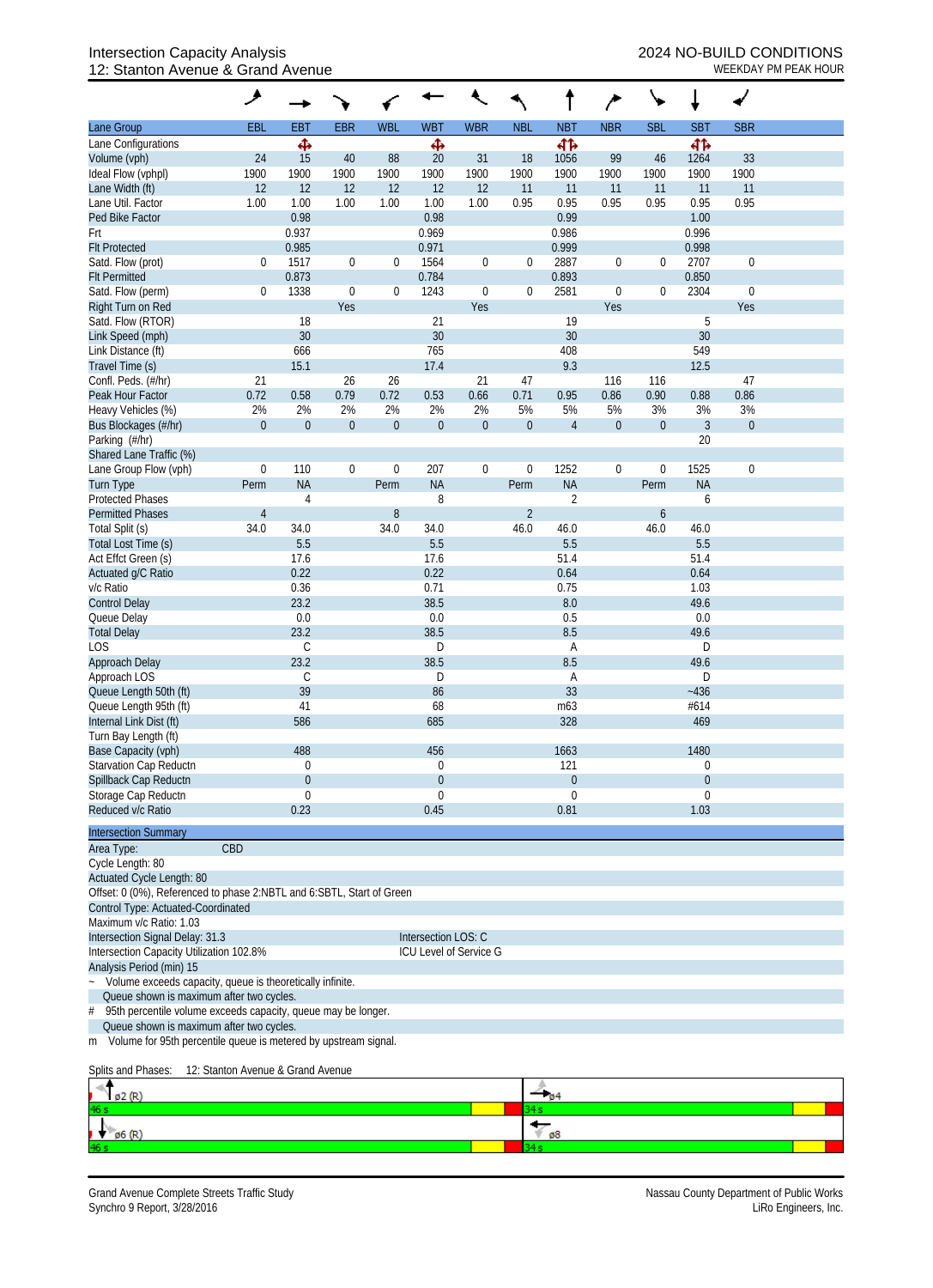#### Intersection Capacity Analysis<br>
1: Merrick Road & Grand Avenue<br>
1: Merrick Road & Grand Avenue<br>
2024 NO-BUILD CONDITIONS 1: Merrick Road & Grand Avenue

|                                                                             | ۶                                                                                                                             |                |                  |              |                  |                  |                  |                  |             |               |                  |                  |  |
|-----------------------------------------------------------------------------|-------------------------------------------------------------------------------------------------------------------------------|----------------|------------------|--------------|------------------|------------------|------------------|------------------|-------------|---------------|------------------|------------------|--|
| Lane Group                                                                  | EBL                                                                                                                           | <b>EBT</b>     | <b>EBR</b>       | <b>WBL</b>   | <b>WBT</b>       | <b>WBR</b>       | <b>NBL</b>       | <b>NBT</b>       | <b>NBR</b>  | <b>SBL</b>    | <b>SBT</b>       | <b>SBR</b>       |  |
| Lane Configurations                                                         | ۲                                                                                                                             | ↟↟             | ۴                | ۲            | ₩                | ۴                | ۲                | 伟                |             |               | 怍                |                  |  |
| Volume (vph)                                                                | 142                                                                                                                           | 453            | 139              | 159          | 496              | 149              | 168              | 520              | 150         | 119           | 503              | 132              |  |
| Ideal Flow (vphpl)                                                          | 1900                                                                                                                          | 1900           | 1900             | 1900         | 1900             | 1900             | 1900             | 1900             | 1900        | 1900          | 1900             | 1900             |  |
| Lane Width (ft)                                                             | 10                                                                                                                            | 11             | 12               | 9            | 11               | 11               | 10               | 10               | 11          | 10            | 10               | 10               |  |
| Storage Length (ft)                                                         | 200                                                                                                                           |                | 100              | 100          |                  | 40               | 150              |                  | $\mathbf 0$ | 150           |                  | $\boldsymbol{0}$ |  |
| <b>Storage Lanes</b>                                                        | $\mathbf{1}$                                                                                                                  |                | $\mathbf{1}$     | $\mathbf{1}$ |                  | $\mathbf{1}$     | $\overline{1}$   |                  | $\theta$    | $\mathbf{1}$  |                  | $\theta$         |  |
| Taper Length (ft)                                                           | 25                                                                                                                            |                |                  | 25           |                  |                  | 25               |                  |             | 25            |                  |                  |  |
| Lane Util. Factor                                                           | 1.00                                                                                                                          | 0.95           | 1.00             | 1.00         | 0.95             | 1.00             | 1.00             | 0.95             | 0.95        | 1.00          | 0.95             | 0.95             |  |
| Ped Bike Factor                                                             |                                                                                                                               |                | 0.99             |              |                  | 0.99             |                  | 0.99             |             |               | 1.00             |                  |  |
| Frt                                                                         |                                                                                                                               |                | 0.850            |              |                  | 0.850            |                  | 0.964            |             |               | 0.968            |                  |  |
| <b>Flt Protected</b>                                                        | 0.950                                                                                                                         |                |                  | 0.950        |                  |                  | 0.950            |                  |             | 0.950         |                  |                  |  |
| Satd. Flow (prot)                                                           | 1501                                                                                                                          | 3061           | 1454             | 1433         | 3042             | 1378             | 1501             | 2564             | $\theta$    | 1516<br>0.233 | 2534             | $\boldsymbol{0}$ |  |
| <b>Flt Permitted</b><br>Satd. Flow (perm)                                   | 0.243<br>384                                                                                                                  | 3061           | 1434             | 0.381<br>575 | 3042             | 1357             | 0.153<br>242     | 2564             | $\mathbf 0$ | 372           | 2534             | $\boldsymbol{0}$ |  |
| Right Turn on Red                                                           |                                                                                                                               |                | Yes              |              |                  | Yes              |                  |                  | Yes         |               |                  | Yes              |  |
| Satd. Flow (RTOR)                                                           |                                                                                                                               |                | 185              |              |                  | 185              |                  | 40               |             |               | 32               |                  |  |
| Link Speed (mph)                                                            |                                                                                                                               | 30             |                  |              | 30               |                  |                  | 30               |             |               | 30               |                  |  |
| Link Distance (ft)                                                          |                                                                                                                               | 687            |                  |              | 922              |                  |                  | 603              |             |               | 707              |                  |  |
| Travel Time (s)                                                             |                                                                                                                               | 15.6           |                  |              | 21.0             |                  |                  | 13.7             |             |               | 16.1             |                  |  |
| Confl. Peds. (#/hr)                                                         |                                                                                                                               |                | $\overline{4}$   |              |                  | 10               |                  |                  | 20          |               |                  | 5                |  |
| Peak Hour Factor                                                            | 0.70                                                                                                                          | 0.95           | 0.86             | 0.82         | 0.76             | 0.86             | 0.86             | 0.98             | 0.88        | 0.76          | 0.82             | 0.79             |  |
| Heavy Vehicles (%)                                                          | 1%                                                                                                                            | 2%             | 0%               | 2%           | 2%               | 2%               | 1%               | $1\%$            | 2%          | 0%            | 3%               | 3%               |  |
| Bus Blockages (#/hr)                                                        | 0                                                                                                                             | 3              | $\boldsymbol{0}$ | $\mathbf 0$  | 6                | $\mathbf 0$      | $\mathbf 0$      | $\overline{2}$   | $\mathbf 0$ | $\mathbf{0}$  | $\overline{4}$   | $\boldsymbol{0}$ |  |
| Parking (#/hr)                                                              |                                                                                                                               |                |                  |              |                  |                  |                  | 20               |             |               | 20               |                  |  |
| Shared Lane Traffic (%)                                                     |                                                                                                                               |                |                  |              |                  |                  |                  |                  |             |               |                  |                  |  |
| Lane Group Flow (vph)                                                       | 203                                                                                                                           | 477            | 162              | 194          | 653              | 173              | 195              | 701              | $\theta$    | 157           | 780              | $\boldsymbol{0}$ |  |
| Turn Type                                                                   | pm+pt                                                                                                                         | <b>NA</b>      | Free             | pm+pt        | <b>NA</b>        | Free             | pm+pt            | <b>NA</b>        |             | pm+pt         | <b>NA</b>        |                  |  |
| <b>Protected Phases</b>                                                     | 5                                                                                                                             | $\overline{2}$ |                  | 1            | $\boldsymbol{6}$ |                  | $\overline{7}$   | $\overline{4}$   |             | 3             | $8\,$            |                  |  |
| <b>Permitted Phases</b>                                                     | $\overline{2}$                                                                                                                |                | Free             | 6            |                  | Free             | $\overline{4}$   |                  |             | 8             |                  |                  |  |
| Total Split (s)                                                             | 17.0                                                                                                                          | 36.0           |                  | 17.0         | 36.0             |                  | 17.0             | 30.0             |             | 17.0          | 30.0             |                  |  |
| Total Lost Time (s)                                                         | 4.0                                                                                                                           | 6.0            |                  | 4.0          | 6.0              |                  | 4.0              | 6.0              |             | 4.0           | 6.0              |                  |  |
| Act Effct Green (s)                                                         | 41.9                                                                                                                          | 27.8           | 100.0            | 41.9         | 27.8             | 100.0            | 43.4             | 29.1             |             | 40.8          | 27.8             |                  |  |
| Actuated g/C Ratio                                                          | 0.42<br>0.69                                                                                                                  | 0.28<br>0.56   | 1.00<br>0.11     | 0.42<br>0.56 | 0.28<br>0.77     | 1.00<br>0.13     | 0.43<br>0.75     | 0.29<br>0.91     |             | 0.41<br>0.57  | 0.28<br>1.07     |                  |  |
| v/c Ratio<br><b>Control Delay</b>                                           | 29.3                                                                                                                          | 33.5           | 0.2              | 23.3         | 40.0             | 0.2              | 39.9             | 50.9             |             | 25.8          | 90.1             |                  |  |
| Queue Delay                                                                 | 0.0                                                                                                                           | 0.0            | 0.0              | 0.0          | 0.0              | 0.0              | 0.0              | 0.0              |             | 0.0           | 0.0              |                  |  |
| <b>Total Delay</b>                                                          | 29.3                                                                                                                          | 33.5           | 0.2              | 23.3         | 40.0             | 0.2              | 39.9             | 50.9             |             | 25.8          | 90.1             |                  |  |
| <b>LOS</b>                                                                  | $\mathsf C$                                                                                                                   | $\mathsf C$    | $\mathsf A$      | $\mathsf C$  | D                | $\overline{A}$   | D                | D                |             | $\mathsf C$   | F                |                  |  |
| Approach Delay                                                              |                                                                                                                               | 26.0           |                  |              | 30.1             |                  |                  | 48.5             |             |               | 79.3             |                  |  |
| Approach LOS                                                                |                                                                                                                               | $\mathsf C$    |                  |              | $\mathsf{C}$     |                  |                  | D                |             |               | E                |                  |  |
| Queue Length 50th (ft)                                                      | 77                                                                                                                            | 136            | $\boldsymbol{0}$ | 73           | 200              | 0                | 76               | 221              |             | 60            | $-313$           |                  |  |
| Queue Length 95th (ft)                                                      | 90                                                                                                                            | 183            | $\boldsymbol{0}$ | 104          | 207              | $\boldsymbol{0}$ | #167             | #373             |             | 88            | #380             |                  |  |
| Internal Link Dist (ft)                                                     |                                                                                                                               | 607            |                  |              | 842              |                  |                  | 523              |             |               | 627              |                  |  |
| Turn Bay Length (ft)                                                        | 200                                                                                                                           |                | 100              | 100          |                  | 40               | 150              |                  |             | 150           |                  |                  |  |
| Base Capacity (vph)                                                         | 309                                                                                                                           | 918            | 1434             | 357          | 912              | 1357             | 274              | 773              |             | 307           | 727              |                  |  |
| Starvation Cap Reductn                                                      | $\boldsymbol{0}$                                                                                                              | $\theta$       | $\boldsymbol{0}$ | $\theta$     | $\boldsymbol{0}$ | $\boldsymbol{0}$ | $\boldsymbol{0}$ | $\boldsymbol{0}$ |             | $\theta$      | $\boldsymbol{0}$ |                  |  |
| Spillback Cap Reductn                                                       | 0                                                                                                                             | $\mathbf 0$    | $\boldsymbol{0}$ | $\mathbf 0$  | $\boldsymbol{0}$ | $\boldsymbol{0}$ | $\mathbf 0$      | $\boldsymbol{0}$ |             | $\theta$      | $\mathbf 0$      |                  |  |
| Storage Cap Reductn                                                         | $\boldsymbol{0}$                                                                                                              | $\theta$       | $\boldsymbol{0}$ | $\theta$     | $\boldsymbol{0}$ | $\mathbf 0$      | $\theta$         | $\boldsymbol{0}$ |             | $\theta$      | $\theta$         |                  |  |
| Reduced v/c Ratio                                                           | 0.66                                                                                                                          | 0.52           | 0.11             | 0.54         | 0.72             | 0.13             | 0.71             | 0.91             |             | 0.51          | 1.07             |                  |  |
| <b>Intersection Summary</b>                                                 |                                                                                                                               |                |                  |              |                  |                  |                  |                  |             |               |                  |                  |  |
| CBD<br>Area Type:                                                           |                                                                                                                               |                |                  |              |                  |                  |                  |                  |             |               |                  |                  |  |
| Cycle Length: 100                                                           |                                                                                                                               |                |                  |              |                  |                  |                  |                  |             |               |                  |                  |  |
| Actuated Cycle Length: 100                                                  |                                                                                                                               |                |                  |              |                  |                  |                  |                  |             |               |                  |                  |  |
| Offset: 59.5 (60%), Referenced to phase 2: EBTL and 6: WBTL, Start of Green |                                                                                                                               |                |                  |              |                  |                  |                  |                  |             |               |                  |                  |  |
| Control Type: Actuated-Coordinated                                          |                                                                                                                               |                |                  |              |                  |                  |                  |                  |             |               |                  |                  |  |
| Maximum v/c Ratio: 1.07<br>Intersection LOS: D                              |                                                                                                                               |                |                  |              |                  |                  |                  |                  |             |               |                  |                  |  |
| Intersection Signal Delay: 46.1                                             |                                                                                                                               |                |                  |              |                  |                  |                  |                  |             |               |                  |                  |  |
| Intersection Capacity Utilization 75.4%<br>ICU Level of Service D           |                                                                                                                               |                |                  |              |                  |                  |                  |                  |             |               |                  |                  |  |
| Analysis Period (min) 15                                                    |                                                                                                                               |                |                  |              |                  |                  |                  |                  |             |               |                  |                  |  |
|                                                                             | $\ddot{\phantom{0}}$<br>Volume exceeds capacity, queue is theoretically infinite.<br>Queue shown is maximum after two cycles. |                |                  |              |                  |                  |                  |                  |             |               |                  |                  |  |
| 95th percentile volume exceeds capacity, queue may be longer.               |                                                                                                                               |                |                  |              |                  |                  |                  |                  |             |               |                  |                  |  |
|                                                                             |                                                                                                                               |                |                  |              |                  |                  |                  |                  |             |               |                  |                  |  |

Queue shown is maximum after two cycles.

### Splits and Phases: 1: Merrick Road & Grand Avenue

|                                             |                   | -63  | 64                                       |
|---------------------------------------------|-------------------|------|------------------------------------------|
| 17s                                         |                   |      |                                          |
|                                             | $\emptyset$ 6 (R) | - 07 | $-08$                                    |
| 17s                                         |                   |      |                                          |
| Grand Avenue Complete Streets Traffic Study |                   |      | Nassau County Department of Public Works |
| Synchro 9 Report, 3/28/2016                 |                   |      | LiRo Engineers, Inc.                     |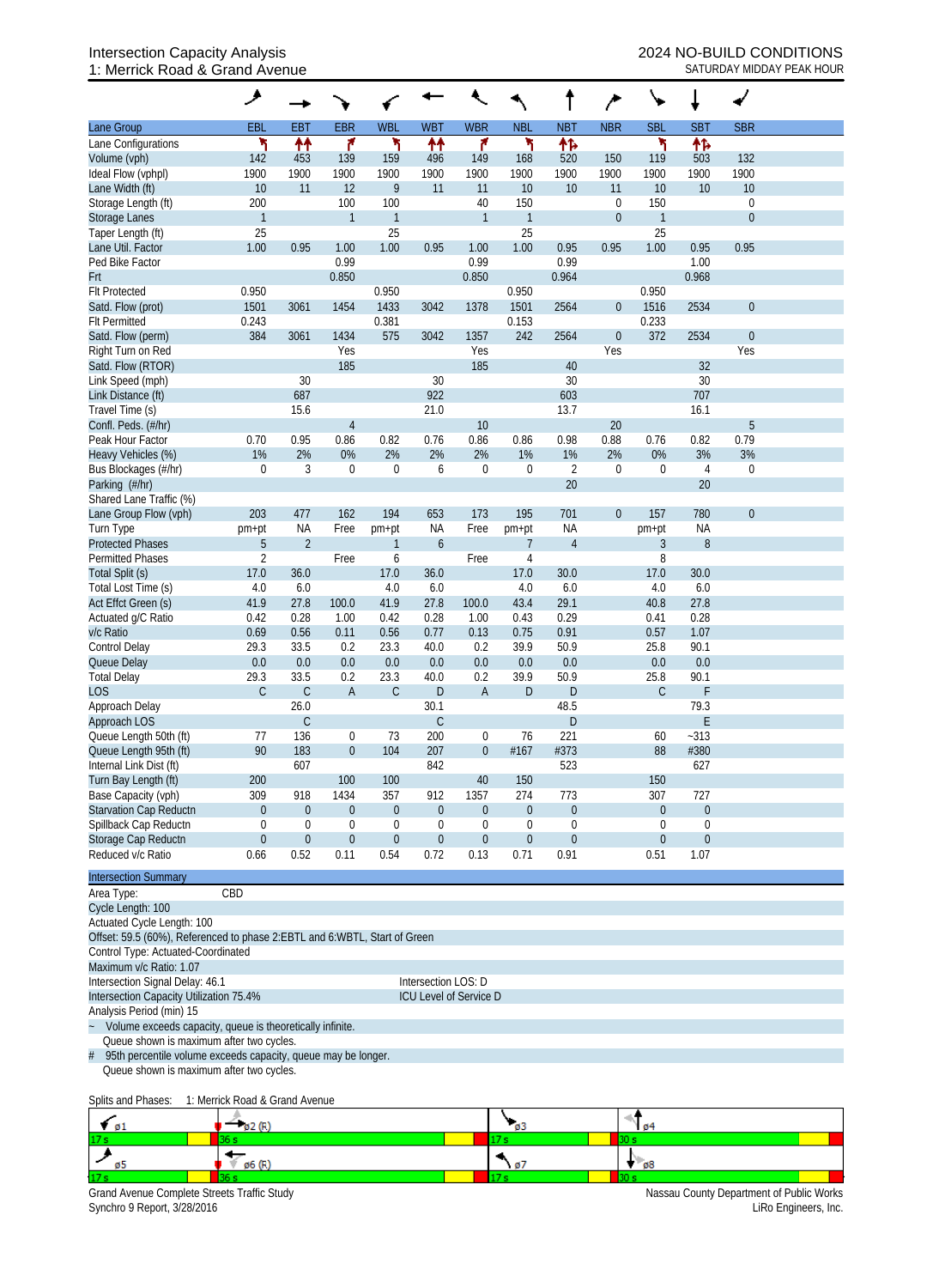## Intersection Capacity Analysis 2024 NO-BUILD CONDITIONS 2: Grand Avenue & Prospect Street Street School Contract Service SATURDAY MIDDAY PEAK HOUR

|                                                                                   | ◢                                 |                        |                  |                  |                               |                        |                  |                                 |                  |             |                       |                  |      |
|-----------------------------------------------------------------------------------|-----------------------------------|------------------------|------------------|------------------|-------------------------------|------------------------|------------------|---------------------------------|------------------|-------------|-----------------------|------------------|------|
| Lane Group                                                                        | EBL                               | <b>EBT</b>             | <b>EBR</b>       | <b>WBL</b>       | <b>WBT</b>                    | <b>WBR</b>             | <b>NBL</b>       | <b>NBT</b>                      | <b>NBR</b>       | <b>SBL</b>  | <b>SBT</b>            | <b>SBR</b>       | Ø4   |
| Lane Configurations                                                               |                                   | ф,                     |                  |                  | Ф                             |                        |                  | 41                              |                  |             | 41                    |                  |      |
| Volume (vph)                                                                      | 59                                | 8                      | $\, 8$           | $\overline{7}$   | 5                             | 72                     | $\mathfrak{Z}$   | 733                             | 33               | 111         | 797                   | 30               |      |
| Ideal Flow (vphpl)                                                                | 1900                              | 1900                   | 1900             | 1900             | 1900                          | 1900                   | 1900             | 1900                            | 1900             | 1900        | 1900                  | 1900             |      |
| Lane Width (ft)                                                                   | 10                                | 16                     | 10               | 12               | 12                            | 12                     | 10               | 10                              | 10               | 10          | 10                    | 10               |      |
| Lane Util. Factor                                                                 | 1.00                              | 1.00                   | 1.00             | 1.00             | 1.00                          | 1.00                   | 0.95             | 0.95                            | 0.95             | 0.95        | 0.95                  | 0.95             |      |
| Ped Bike Factor                                                                   |                                   | 0.99                   |                  |                  | 0.97                          |                        |                  | 1.00                            |                  |             | 1.00                  |                  |      |
| Frt                                                                               |                                   | 0.982<br>0.965         |                  |                  | 0.890<br>0.995                |                        |                  | 0.991                           |                  |             | 0.995<br>0.994        |                  |      |
| <b>Flt Protected</b><br>Satd. Flow (prot)                                         | 0                                 | 1795                   | $\boldsymbol{0}$ | $\boldsymbol{0}$ | 1445                          | $\boldsymbol{0}$       | 0                | 2671                            | $\boldsymbol{0}$ | 0           | 2643                  | $\boldsymbol{0}$ |      |
| <b>Flt Permitted</b>                                                              |                                   | 0.722                  |                  |                  | 0.966                         |                        |                  | 0.455                           |                  |             | 0.709                 |                  |      |
| Satd. Flow (perm)                                                                 | 0                                 | 1327                   | $\boldsymbol{0}$ | $\boldsymbol{0}$ | 1402                          | $\boldsymbol{0}$       | $\boldsymbol{0}$ | 1215                            | $\boldsymbol{0}$ | 0           | 1884                  | $\boldsymbol{0}$ |      |
| Right Turn on Red                                                                 |                                   |                        | <b>No</b>        |                  |                               | Yes                    |                  |                                 | Yes              |             |                       | Yes              |      |
| Satd. Flow (RTOR)                                                                 |                                   |                        |                  |                  | 89                            |                        |                  | 15                              |                  |             | 5                     |                  |      |
| Link Speed (mph)                                                                  |                                   | 30                     |                  |                  | 30                            |                        |                  | 30                              |                  |             | 30                    |                  |      |
| Link Distance (ft)                                                                |                                   | 602                    |                  |                  | 588                           |                        |                  | 707                             |                  |             | 1474                  |                  |      |
| Travel Time (s)                                                                   |                                   | 13.7                   |                  |                  | 13.4                          |                        |                  | 16.1                            |                  |             | 33.5                  |                  |      |
| Confl. Peds. (#/hr)                                                               | 13                                |                        | 6                | 6                |                               | 13                     | 14               |                                 | 17               | 17          |                       | 14               |      |
| Peak Hour Factor                                                                  | 0.68                              | 0.50                   | 0.50             | 0.58             | 0.63                          | 0.81                   | 0.75             | 0.91                            | 0.65             | 0.82        | 0.91                  | 0.90             |      |
| Heavy Vehicles (%)                                                                | 2%                                | 2%                     | 2%               | 2%               | 2%                            | 2%                     | 2%               | 1%                              | 2%               | 2%          | 2%                    | 2%               |      |
| Parking (#/hr)                                                                    |                                   |                        |                  |                  |                               |                        |                  | 20                              |                  |             | 20                    |                  |      |
| Shared Lane Traffic (%)                                                           |                                   |                        |                  |                  |                               |                        |                  |                                 |                  |             |                       |                  |      |
| Lane Group Flow (vph)                                                             | $\boldsymbol{0}$                  | 119                    | $\boldsymbol{0}$ | $\boldsymbol{0}$ | 109                           | $\overline{0}$         | $\theta$         | 860                             | $\boldsymbol{0}$ | $\mathbf 0$ | 1044                  | $\theta$         |      |
| Turn Type                                                                         | Perm                              | <b>NA</b>              |                  | Perm             | <b>NA</b>                     |                        | Perm             | <b>NA</b>                       |                  | Perm        | <b>NA</b>             |                  |      |
| <b>Protected Phases</b>                                                           |                                   | $\mathfrak{Z}$         |                  |                  | $\mathfrak{Z}$                |                        |                  | $\overline{2}$                  |                  |             | $\overline{2}$        |                  | 4    |
| <b>Permitted Phases</b>                                                           | $\sqrt{3}$                        |                        |                  | 3                |                               |                        | $\overline{2}$   | $\overline{4}$                  |                  | 2           |                       |                  |      |
| Total Split (s)                                                                   | 20.0                              | 20.0                   |                  | 20.0             | 20.0                          |                        | 35.0             | 35.0                            |                  | 35.0        | 35.0                  |                  | 25.0 |
| Total Lost Time (s)<br>Act Effct Green (s)                                        |                                   | 5.0<br>15.0            |                  |                  | 5.0<br>15.0                   |                        |                  | 5.0<br>30.0                     |                  |             | 5.0<br>30.0           |                  |      |
| Actuated g/C Ratio                                                                |                                   | 0.27                   |                  |                  | 0.27                          |                        |                  | 0.55                            |                  |             | 0.55                  |                  |      |
| v/c Ratio                                                                         |                                   | 0.33                   |                  |                  | 0.24                          |                        |                  | 0.59                            |                  |             | 1.01                  |                  |      |
| Control Delay                                                                     |                                   | 19.1                   |                  |                  | 7.4                           |                        |                  | 10.3                            |                  |             | 47.9                  |                  |      |
| Queue Delay                                                                       |                                   | 0.0                    |                  |                  | 0.0                           |                        |                  | 0.0                             |                  |             | 0.0                   |                  |      |
| <b>Total Delay</b>                                                                |                                   | 19.1                   |                  |                  | 7.4                           |                        |                  | 10.3                            |                  |             | 47.9                  |                  |      |
| <b>LOS</b>                                                                        |                                   | $\mathsf B$            |                  |                  | $\mathsf A$                   |                        |                  | $\sf B$                         |                  |             | D                     |                  |      |
| Approach Delay                                                                    |                                   | 19.1                   |                  |                  | 7.4                           |                        |                  | 10.3                            |                  |             | 47.9                  |                  |      |
| Approach LOS                                                                      |                                   | B                      |                  |                  | A                             |                        |                  | B                               |                  |             | D                     |                  |      |
| Queue Length 50th (ft)                                                            |                                   | 31                     |                  |                  | 5                             |                        |                  | 86                              |                  |             | ~168                  |                  |      |
| Queue Length 95th (ft)                                                            |                                   | 35                     |                  |                  | 17                            |                        |                  | 132                             |                  |             | #306                  |                  |      |
| Internal Link Dist (ft)                                                           |                                   | 522                    |                  |                  | 508                           |                        |                  | 627                             |                  |             | 1394                  |                  |      |
| Turn Bay Length (ft)                                                              |                                   |                        |                  |                  |                               |                        |                  |                                 |                  |             |                       |                  |      |
| Base Capacity (vph)                                                               |                                   | 361                    |                  |                  | 447                           |                        |                  | 1463                            |                  |             | 1029                  |                  |      |
| Starvation Cap Reductn                                                            |                                   | $\overline{0}$         |                  |                  | $\boldsymbol{0}$              |                        |                  | $\boldsymbol{0}$                |                  |             | $\boldsymbol{0}$      |                  |      |
| Spillback Cap Reductn<br>Storage Cap Reductn                                      |                                   | 0                      |                  |                  | $\overline{0}$<br>$\mathbf 0$ |                        |                  | $\mathbf 0$<br>$\boldsymbol{0}$ |                  |             | 0<br>$\boldsymbol{0}$ |                  |      |
| Reduced v/c Ratio                                                                 |                                   | $\overline{0}$<br>0.33 |                  |                  | 0.24                          |                        |                  | 0.59                            |                  |             | 1.01                  |                  |      |
|                                                                                   |                                   |                        |                  |                  |                               |                        |                  |                                 |                  |             |                       |                  |      |
| <b>Intersection Summary</b>                                                       |                                   |                        |                  |                  |                               |                        |                  |                                 |                  |             |                       |                  |      |
| Area Type:                                                                        | CBD                               |                        |                  |                  |                               |                        |                  |                                 |                  |             |                       |                  |      |
| Cycle Length: 80                                                                  |                                   |                        |                  |                  |                               |                        |                  |                                 |                  |             |                       |                  |      |
| Actuated Cycle Length: 55                                                         |                                   |                        |                  |                  |                               |                        |                  |                                 |                  |             |                       |                  |      |
| Control Type: Actuated-Uncoordinated<br>Maximum v/c Ratio: 1.01                   |                                   |                        |                  |                  |                               |                        |                  |                                 |                  |             |                       |                  |      |
| Intersection Signal Delay: 29.0                                                   |                                   |                        |                  |                  | Intersection LOS: C           |                        |                  |                                 |                  |             |                       |                  |      |
| Intersection Capacity Utilization 78.0%                                           |                                   |                        |                  |                  |                               | ICU Level of Service D |                  |                                 |                  |             |                       |                  |      |
| Analysis Period (min) 15                                                          |                                   |                        |                  |                  |                               |                        |                  |                                 |                  |             |                       |                  |      |
| Volume exceeds capacity, queue is theoretically infinite.<br>$\ddot{\phantom{0}}$ |                                   |                        |                  |                  |                               |                        |                  |                                 |                  |             |                       |                  |      |
| Queue shown is maximum after two cycles.                                          |                                   |                        |                  |                  |                               |                        |                  |                                 |                  |             |                       |                  |      |
| 95th percentile volume exceeds capacity, queue may be longer.<br>#                |                                   |                        |                  |                  |                               |                        |                  |                                 |                  |             |                       |                  |      |
| Queue shown is maximum after two cycles.                                          |                                   |                        |                  |                  |                               |                        |                  |                                 |                  |             |                       |                  |      |
|                                                                                   |                                   |                        |                  |                  |                               |                        |                  |                                 |                  |             |                       |                  |      |
| Splits and Phases:                                                                | 2: Grand Avenue & Prospect Street |                        |                  |                  |                               |                        |                  |                                 |                  |             |                       |                  |      |
| $\Psi_{\rho 2}$                                                                   |                                   |                        |                  |                  | ≉.                            |                        |                  |                                 |                  | 04          |                       |                  |      |

20 s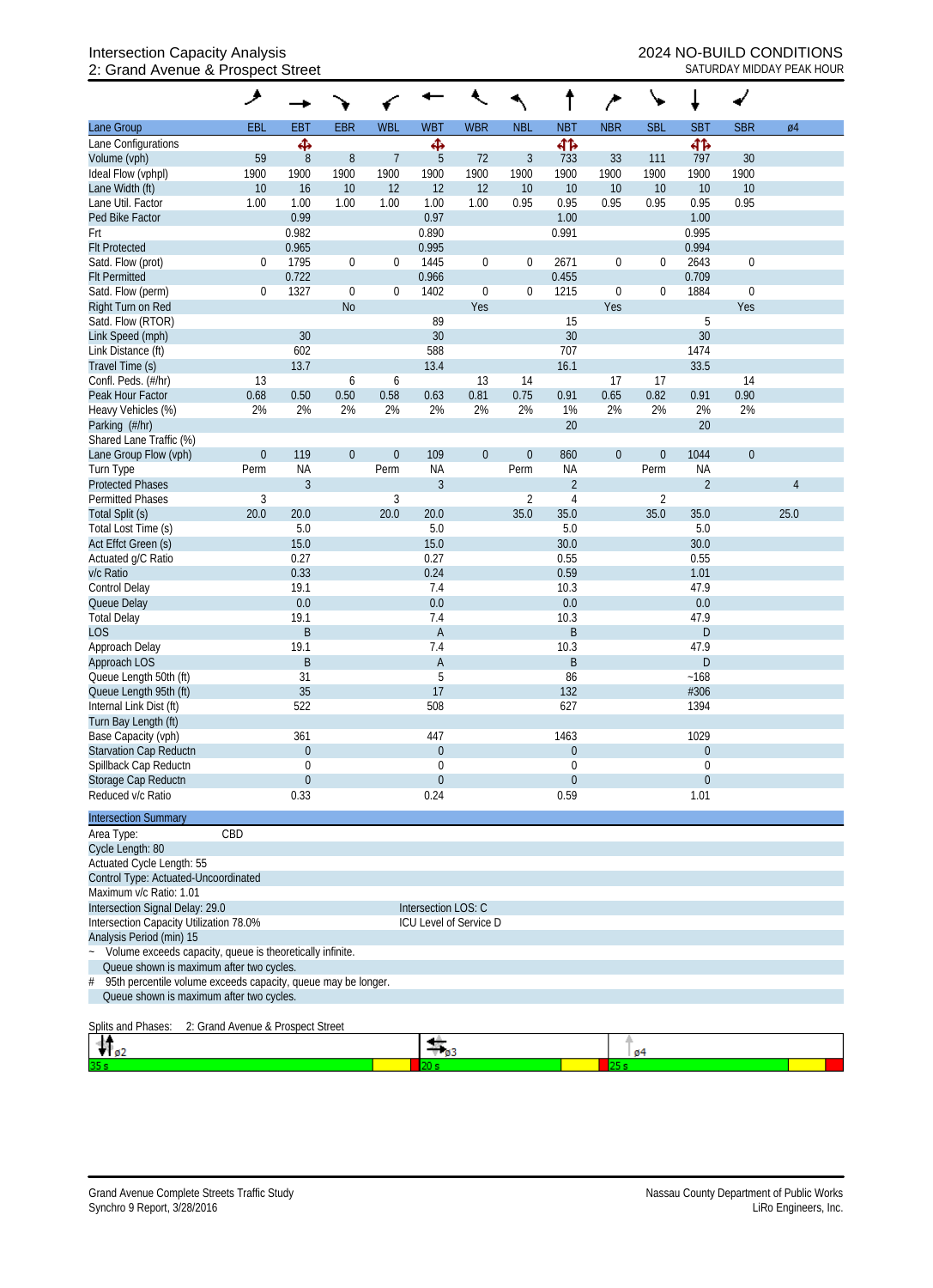## Intersection Capacity Analysis 2024 NO-BUILD CONDITIONS 3: Sunrise Highway & Grand Avenue SATURDAY MIDDAY PEAK HOUR

|                                                                                                                | ۶                                 |                  |                  |                    |                        |                            |                     |                |                  | ╰                   |                  |                  |  |
|----------------------------------------------------------------------------------------------------------------|-----------------------------------|------------------|------------------|--------------------|------------------------|----------------------------|---------------------|----------------|------------------|---------------------|------------------|------------------|--|
| Lane Group                                                                                                     | EBL                               | <b>EBT</b>       | <b>EBR</b>       | <b>WBL</b>         | <b>WBT</b>             | <b>WBR</b>                 | <b>NBL</b>          | <b>NBT</b>     | <b>NBR</b>       | <b>SBL</b>          | <b>SBT</b>       | <b>SBR</b>       |  |
| Lane Configurations                                                                                            | ۲                                 | ተተኈ              |                  | ۲                  | ተተ⊳                    |                            | ٦                   | 怍              |                  | ۲                   | 伟                |                  |  |
| Volume (vph)                                                                                                   | 214                               | 1292             | 88               | 252                | 1179                   | 75                         | 71                  | 548            | 244              | 123                 | 551              | 138              |  |
| Ideal Flow (vphpl)                                                                                             | 1900                              | 1900             | 1900             | 1900               | 1900                   | 1900                       | 1900                | 1900           | 1900             | 1900                | 1900             | 1900             |  |
| Lane Width (ft)                                                                                                | 12                                | 12               | 12               | 12                 | 12                     | 12                         | 10                  | 10             | 10               | 10                  | 10               | 10               |  |
| Storage Length (ft)                                                                                            | 300<br>$\mathbf{1}$               |                  | $\mathbf 0$      | 400                |                        | $\mathbf 0$<br>$\mathbf 0$ | 150<br>$\mathbf{1}$ |                | 0                | 150<br>$\mathbf{1}$ |                  | 0<br>$\mathbf 0$ |  |
| <b>Storage Lanes</b><br>Taper Length (ft)                                                                      | 25                                |                  | $\boldsymbol{0}$ | $\mathbf{1}$<br>25 |                        |                            | 25                  |                | $\boldsymbol{0}$ | 25                  |                  |                  |  |
| Lane Util. Factor                                                                                              | 1.00                              | 0.91             | 0.91             | 1.00               | 0.91                   | 0.91                       | 1.00                | 0.95           | 0.95             | 1.00                | 0.95             | 0.95             |  |
| Ped Bike Factor                                                                                                |                                   | 1.00             |                  |                    | 1.00                   |                            |                     | 0.99           |                  |                     | 0.99             |                  |  |
| Frt                                                                                                            |                                   | 0.990            |                  |                    | 0.990                  |                            |                     | 0.954          |                  |                     | 0.967            |                  |  |
| <b>Flt Protected</b>                                                                                           | 0.950                             |                  |                  | 0.950              |                        |                            | 0.950               |                |                  | 0.950               |                  |                  |  |
| Satd. Flow (prot)                                                                                              | 1608                              | 4369             | $\boldsymbol{0}$ | 1577               | 4491                   | $\overline{0}$             | 1516                | 2816           | $\boldsymbol{0}$ | 1472                | 2835             | $\overline{0}$   |  |
| <b>Flt Permitted</b>                                                                                           | 0.950                             |                  |                  | 0.950              |                        |                            | 0.950               |                |                  | 0.950               |                  |                  |  |
| Satd. Flow (perm)                                                                                              | 1608                              | 4369             | $\boldsymbol{0}$ | 1577               | 4491                   | $\boldsymbol{0}$           | 1516                | 2816           | $\boldsymbol{0}$ | 1472                | 2835             | $\boldsymbol{0}$ |  |
| Right Turn on Red                                                                                              |                                   |                  | Yes              |                    |                        | Yes                        |                     |                | No               |                     |                  | N <sub>0</sub>   |  |
| Satd. Flow (RTOR)                                                                                              |                                   | 10               |                  |                    | 10                     |                            |                     |                |                  |                     |                  |                  |  |
| Link Speed (mph)                                                                                               |                                   | 30               |                  |                    | 30                     |                            |                     | 30             |                  |                     | 30               |                  |  |
| Link Distance (ft)                                                                                             |                                   | 1155             |                  |                    | 1126                   |                            |                     | 1474           |                  |                     | 958              |                  |  |
| Travel Time (s)                                                                                                |                                   | 26.3             |                  |                    | 25.6                   | 3                          |                     | 33.5           | 11               |                     | 21.8             | 14               |  |
| Confl. Peds. (#/hr)<br>Peak Hour Factor                                                                        | 0.84                              | 0.95             | 5<br>0.88        | 0.90               | 0.97                   | 0.85                       | 0.88                | 0.92           | 0.94             | 0.76                | 0.93             | 0.81             |  |
| Heavy Vehicles (%)                                                                                             | 1%                                | 6%               | 1%               | 3%                 | 3%                     | 0%                         | 0%                  | 2%             | 1%               | 3%                  | 2%               | 4%               |  |
| Bus Blockages (#/hr)                                                                                           | $\boldsymbol{0}$                  | $\boldsymbol{0}$ | 0                | $\boldsymbol{0}$   | 0                      | $\boldsymbol{0}$           | $\theta$            | $\overline{2}$ | 0                | 0                   | $\overline{2}$   | $\mathbf 0$      |  |
| Shared Lane Traffic (%)                                                                                        |                                   |                  |                  |                    |                        |                            |                     |                |                  |                     |                  |                  |  |
| Lane Group Flow (vph)                                                                                          | 255                               | 1460             | $\boldsymbol{0}$ | 280                | 1303                   | $\boldsymbol{0}$           | 81                  | 856            | $\boldsymbol{0}$ | 162                 | 762              | $\mathbf 0$      |  |
| <b>Turn Type</b>                                                                                               | Prot                              | <b>NA</b>        |                  | Prot               | <b>NA</b>              |                            | Prot                | <b>NA</b>      |                  | Prot                | <b>NA</b>        |                  |  |
| <b>Protected Phases</b>                                                                                        | 5                                 | $\overline{2}$   |                  | -1                 | 6                      |                            | 7                   | 4              |                  | 3                   | 8                |                  |  |
| <b>Permitted Phases</b>                                                                                        |                                   |                  |                  |                    |                        |                            |                     |                |                  |                     |                  |                  |  |
| Total Split (s)                                                                                                | 23.0                              | 49.0             |                  | 23.0               | 49.0                   |                            | 14.0                | 39.0           |                  | 14.0                | 39.0             |                  |  |
| Total Lost Time (s)                                                                                            | $5.0\,$                           | 8.4              |                  | 5.0                | 8.4                    |                            | 5.0                 | 7.0            |                  | 5.0                 | 7.0              |                  |  |
| Act Effct Green (s)                                                                                            | 18.0                              | 40.6             |                  | 18.0               | 40.6                   |                            | 8.8                 | 32.0           |                  | 9.0                 | 32.2             |                  |  |
| Actuated g/C Ratio                                                                                             | 0.14                              | 0.32             |                  | 0.14               | 0.32                   |                            | 0.07                | 0.26           |                  | 0.07                | 0.26             |                  |  |
| v/c Ratio                                                                                                      | 1.10                              | 1.02             |                  | 1.23               | 0.89                   |                            | 0.76                | 1.19           |                  | 1.54                | 1.04             |                  |  |
| <b>Control Delay</b>                                                                                           | 138.9                             | 71.6             |                  | 181.5              | 48.5                   |                            | 97.5                | 139.5          |                  | 323.9               | 90.2             |                  |  |
| Queue Delay                                                                                                    | 0.0                               | 0.0              |                  | 0.0                | 0.0                    |                            | 0.0                 | 0.0            |                  | 0.0                 | 0.0              |                  |  |
| <b>Total Delay</b><br><b>LOS</b>                                                                               | 138.9<br>F                        | 71.6<br>Ε        |                  | 181.5<br>F         | 48.5<br>D              |                            | 97.5<br>F           | 139.5<br>F     |                  | 323.9<br>F          | 90.2<br>F        |                  |  |
| Approach Delay                                                                                                 |                                   | 81.6             |                  |                    | 72.0                   |                            |                     | 135.8          |                  |                     | 131.2            |                  |  |
| Approach LOS                                                                                                   |                                   | F                |                  |                    | Ε                      |                            |                     | F              |                  |                     | F                |                  |  |
| Queue Length 50th (ft)                                                                                         | $-234$                            | $-458$           |                  | $-280$             | 363                    |                            | 65                  | $-438$         |                  | ~183                | $-353$           |                  |  |
| Queue Length 95th (ft)                                                                                         | #365                              | #556             |                  | #456               | 428                    |                            | #145                | #568           |                  | #261                | #479             |                  |  |
| Internal Link Dist (ft)                                                                                        |                                   | 1075             |                  |                    | 1046                   |                            |                     | 1394           |                  |                     | 878              |                  |  |
| Turn Bay Length (ft)                                                                                           | 300                               |                  |                  | 400                |                        |                            | 150                 |                |                  | 150                 |                  |                  |  |
| Base Capacity (vph)                                                                                            | 231                               | 1425             |                  | 227                | 1465                   |                            | 109                 | 720            |                  | 105                 | 730              |                  |  |
| Starvation Cap Reductn                                                                                         | 0                                 | 0                |                  | 0                  | 0                      |                            | $\boldsymbol{0}$    | 0              |                  | $\mathbf 0$         | $\boldsymbol{0}$ |                  |  |
| Spillback Cap Reductn                                                                                          | $\overline{0}$                    | $\mathbf{0}$     |                  | $\theta$           | $\mathbf 0$            |                            | $\overline{0}$      | $\overline{0}$ |                  | $\overline{0}$      | $\theta$         |                  |  |
| Storage Cap Reductn                                                                                            | 0                                 | $\mathbf 0$      |                  | $\theta$           | 0                      |                            | $\boldsymbol{0}$    | 0              |                  | 0                   | $\mathbf 0$      |                  |  |
| Reduced v/c Ratio                                                                                              | 1.10                              | 1.02             |                  | 1.23               | 0.89                   |                            | 0.74                | 1.19           |                  | 1.54                | 1.04             |                  |  |
| <b>Intersection Summary</b>                                                                                    |                                   |                  |                  |                    |                        |                            |                     |                |                  |                     |                  |                  |  |
| Area Type:                                                                                                     | CBD                               |                  |                  |                    |                        |                            |                     |                |                  |                     |                  |                  |  |
| Cycle Length: 125                                                                                              |                                   |                  |                  |                    |                        |                            |                     |                |                  |                     |                  |                  |  |
| Actuated Cycle Length: 125                                                                                     |                                   |                  |                  |                    |                        |                            |                     |                |                  |                     |                  |                  |  |
| Offset: 0 (0%), Referenced to phase 2:EBT and 6:WBT, Start of Green                                            |                                   |                  |                  |                    |                        |                            |                     |                |                  |                     |                  |                  |  |
| Control Type: Actuated-Coordinated                                                                             |                                   |                  |                  |                    |                        |                            |                     |                |                  |                     |                  |                  |  |
| Maximum v/c Ratio: 1.54                                                                                        |                                   |                  |                  |                    |                        |                            |                     |                |                  |                     |                  |                  |  |
| Intersection Signal Delay: 97.4                                                                                |                                   |                  |                  |                    | Intersection LOS: F    |                            |                     |                |                  |                     |                  |                  |  |
| Intersection Capacity Utilization 104.1%                                                                       |                                   |                  |                  |                    | ICU Level of Service G |                            |                     |                |                  |                     |                  |                  |  |
| Analysis Period (min) 15                                                                                       |                                   |                  |                  |                    |                        |                            |                     |                |                  |                     |                  |                  |  |
| Volume exceeds capacity, queue is theoretically infinite.                                                      |                                   |                  |                  |                    |                        |                            |                     |                |                  |                     |                  |                  |  |
| Queue shown is maximum after two cycles.                                                                       |                                   |                  |                  |                    |                        |                            |                     |                |                  |                     |                  |                  |  |
| 95th percentile volume exceeds capacity, queue may be longer.<br>#<br>Queue shown is maximum after two cycles. |                                   |                  |                  |                    |                        |                            |                     |                |                  |                     |                  |                  |  |
|                                                                                                                |                                   |                  |                  |                    |                        |                            |                     |                |                  |                     |                  |                  |  |
| Splits and Phases:                                                                                             | 3: Sunrise Highway & Grand Avenue |                  |                  |                    |                        |                            |                     |                |                  |                     |                  |                  |  |
|                                                                                                                |                                   |                  |                  |                    |                        |                            |                     |                |                  | ∱ 1                 |                  |                  |  |
| $\epsilon_{\beta1}$                                                                                            | $\mathfrak{g}(R)$                 |                  |                  |                    |                        |                            |                     | $\frac{1}{93}$ |                  |                     |                  |                  |  |

#### $\mathcal{L}(\mathcal{A})$ l4s. 3 s  $\frac{238}{95}$  $\frac{1}{\sqrt{97}}$  $\frac{1}{\cancel{66}}$  (R)

Grand Avenue Complete Streets Traffic Study<br>Synchro 9 Report, 3/28/2016<br>LiRo Engineers, Inc. Synchro 9 Report, 3/28/2016

19

 $\frac{1}{\sqrt{8}}$ 

 $\overline{14s}$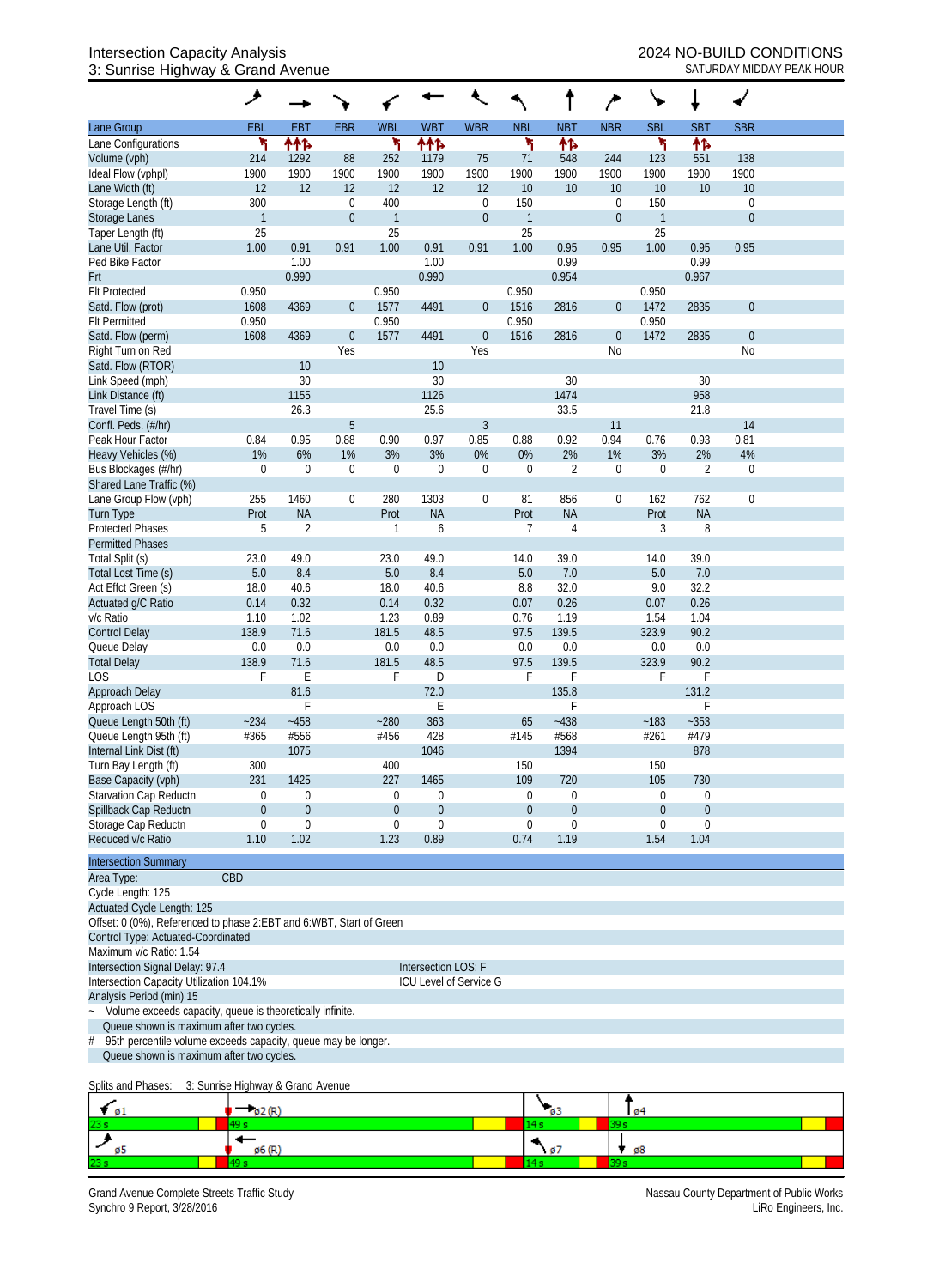| <b>EBT</b><br><b>EBR</b><br><b>WBL</b><br><b>WBT</b><br><b>NBT</b><br><b>NBR</b><br><b>SBL</b><br><b>SBT</b><br><b>SBR</b><br><b>EBL</b><br><b>WBR</b><br><b>NBL</b><br>बीर्क<br>ф,<br>Ф<br>412<br>10<br>$\, 8$<br>824<br>19<br>Volume (vph)<br>27<br>31<br>10<br>11<br>11<br>898<br>11<br>6<br>1900<br>Ideal Flow (vphpl)<br>1900<br>1900<br>1900<br>1900<br>1900<br>1900<br>1900<br>1900<br>1900<br>1900<br>1900<br>12<br>12<br>12<br>12<br>12<br>11<br>11<br>11<br>Lane Width (ft)<br>12<br>11<br>11<br>11<br>Lane Util. Factor<br>1.00<br>1.00<br>1.00<br>0.95<br>0.95<br>0.95<br>0.95<br>0.95<br>1.00<br>1.00<br>1.00<br>0.95<br>Ped Bike Factor<br>0.99<br>0.99<br>1.00<br>1.00<br>0.928<br>0.955<br>0.997<br>Frt<br>0.995<br><b>Flt Protected</b><br>0.985<br>0.983<br>0.999<br>1519<br>$\boldsymbol{0}$<br>1565<br>2748<br>Satd. Flow (prot)<br>$\boldsymbol{0}$<br>$\boldsymbol{0}$<br>$\boldsymbol{0}$<br>2744<br>$\mathbf 0$<br>0<br>$\boldsymbol{0}$<br>0<br>0.877<br>0.668<br>0.928<br>0.948<br><b>Flt Permitted</b><br>1352<br>$\boldsymbol{0}$<br>1064<br>Satd. Flow (perm)<br>$\boldsymbol{0}$<br>$\boldsymbol{0}$<br>2553<br>$\boldsymbol{0}$<br>$\boldsymbol{0}$<br>2602<br>$\mathbf 0$<br>0<br>0<br>Yes<br>Yes<br>Yes<br>Yes<br>$\overline{2}$<br>60<br>17<br>4<br>30<br>30<br>30<br>30<br>958<br>721<br>584<br>838<br>Link Distance (ft)<br>16.4<br>13.3<br>21.8<br>19.0<br>Travel Time (s)<br>8<br>Confl. Peds. (#/hr)<br>$\overline{4}$<br>5<br>8<br>4<br>11<br>11<br>0.52<br>0.56<br>0.63<br>0.96<br>0.63<br>0.56<br>Peak Hour Factor<br>0.78<br>0.56<br>0.50<br>0.63<br>0.75<br>0.93<br>2%<br>2%<br>$1\%$<br>2%<br>2%<br>2%<br>2%<br>1%<br>2%<br>1%<br>2%<br>1%<br>Heavy Vehicles (%)<br>$\overline{2}$<br>$\boldsymbol{0}$<br>$\boldsymbol{0}$<br>$\boldsymbol{0}$<br>$\overline{2}$<br>$\mathbf 0$<br>$\boldsymbol{0}$<br>$\boldsymbol{0}$<br>$\mathbf 0$<br>$\boldsymbol{0}$<br>$\boldsymbol{0}$<br>$\boldsymbol{0}$<br>Bus Blockages (#/hr)<br>20<br>20<br>Parking (#/hr)<br>Shared Lane Traffic (%)<br>$\boldsymbol{0}$<br>51<br>$\boldsymbol{0}$<br>Lane Group Flow (vph)<br>113<br>$\boldsymbol{0}$<br>$\mathbf 0$<br>$\boldsymbol{0}$<br>$\boldsymbol{0}$<br>892<br>$\boldsymbol{0}$<br>1008<br>$\mathbf 0$<br><b>NA</b><br><b>NA</b><br>$\sf NA$<br><b>NA</b><br><b>Turn Type</b><br>Perm<br>Perm<br>Perm<br>Perm<br><b>Protected Phases</b><br>3<br>$\sqrt{2}$<br>1<br>1<br>$\overline{2}$<br>$\mathfrak{Z}$<br><b>Permitted Phases</b><br>$\mathbf{1}$<br>1<br>26.0<br>28.0<br>Total Split (s)<br>26.0<br>26.0<br>26.0<br>28.0<br>28.0<br>28.0<br>5.5<br>5.5<br>5.5<br>5.5<br>Total Lost Time (s)<br>9.1<br>9.8<br>52.6<br>52.6<br>0.11<br>0.12<br>0.66<br>0.66<br>0.55<br>0.35<br>0.53<br>0.59<br>27.1<br>14.9<br>28.3<br>24.9<br><b>Control Delay</b><br>0.0<br>0.0<br>0.0<br>Queue Delay<br>0.0<br>27.1<br>28.3<br>14.9<br>24.9<br><b>Total Delay</b><br>$\mathsf C$<br>C<br>Β<br>С<br><b>LOS</b><br>27.1<br>28.3<br>14.9<br>24.9<br>Approach Delay<br>Approach LOS<br>C<br>С<br>C<br>Β<br>25<br>Queue Length 50th (ft)<br>16<br>133<br>226<br>Queue Length 95th (ft)<br>30<br>19<br>#350<br>#393<br>878<br>Internal Link Dist (ft)<br>641<br>504<br>758<br>Turn Bay Length (ft)<br>Base Capacity (vph)<br>391<br>285<br>1678<br>1711<br>0<br>0<br>$\mathbf 0$<br>0<br>$\mathbf 0$<br>$\boldsymbol{0}$<br>$\theta$<br>$\theta$<br>$\mathbf 0$<br>0<br>$\overline{0}$<br>0<br>Reduced v/c Ratio<br>0.29<br>0.53<br>0.18<br>0.59<br><b>Intersection Summary</b><br>CBD<br>Area Type:<br>Cycle Length: 80<br>Offset: 0 (0%), Referenced to phase 1:NBSB, Start of Green<br>Control Type: Actuated-Coordinated<br>Intersection LOS: C<br>Intersection Capacity Utilization 50.0%<br>ICU Level of Service A<br>95th percentile volume exceeds capacity, queue may be longer.<br>Queue shown is maximum after two cycles.<br>4: Grand Avenue & Baldwin Avenue/Miller Place<br>$\sqrt{\frac{62}{}}$<br>$-$ 03<br>$\emptyset1(\mathbb{R})$<br>26 s |                                 | ۶ |  |  |  |  | ÷ |  |
|----------------------------------------------------------------------------------------------------------------------------------------------------------------------------------------------------------------------------------------------------------------------------------------------------------------------------------------------------------------------------------------------------------------------------------------------------------------------------------------------------------------------------------------------------------------------------------------------------------------------------------------------------------------------------------------------------------------------------------------------------------------------------------------------------------------------------------------------------------------------------------------------------------------------------------------------------------------------------------------------------------------------------------------------------------------------------------------------------------------------------------------------------------------------------------------------------------------------------------------------------------------------------------------------------------------------------------------------------------------------------------------------------------------------------------------------------------------------------------------------------------------------------------------------------------------------------------------------------------------------------------------------------------------------------------------------------------------------------------------------------------------------------------------------------------------------------------------------------------------------------------------------------------------------------------------------------------------------------------------------------------------------------------------------------------------------------------------------------------------------------------------------------------------------------------------------------------------------------------------------------------------------------------------------------------------------------------------------------------------------------------------------------------------------------------------------------------------------------------------------------------------------------------------------------------------------------------------------------------------------------------------------------------------------------------------------------------------------------------------------------------------------------------------------------------------------------------------------------------------------------------------------------------------------------------------------------------------------------------------------------------------------------------------------------------------------------------------------------------------------------------------------------------------------------------------------------------------------------------------------------------------------------------------------------------------------------------------------------------------------------------------------------------------------------------------------------------------------------------------------------------------------------------------------------------------------------------------------------------------------------------------------------------------------------------------------------------------------------------------------------------------------------------------------------------------------------------------------------------------------------------------------------------------------------------------------------------------------------------|---------------------------------|---|--|--|--|--|---|--|
|                                                                                                                                                                                                                                                                                                                                                                                                                                                                                                                                                                                                                                                                                                                                                                                                                                                                                                                                                                                                                                                                                                                                                                                                                                                                                                                                                                                                                                                                                                                                                                                                                                                                                                                                                                                                                                                                                                                                                                                                                                                                                                                                                                                                                                                                                                                                                                                                                                                                                                                                                                                                                                                                                                                                                                                                                                                                                                                                                                                                                                                                                                                                                                                                                                                                                                                                                                                                                                                                                                                                                                                                                                                                                                                                                                                                                                                                                                                                                                                  | Lane Group                      |   |  |  |  |  |   |  |
|                                                                                                                                                                                                                                                                                                                                                                                                                                                                                                                                                                                                                                                                                                                                                                                                                                                                                                                                                                                                                                                                                                                                                                                                                                                                                                                                                                                                                                                                                                                                                                                                                                                                                                                                                                                                                                                                                                                                                                                                                                                                                                                                                                                                                                                                                                                                                                                                                                                                                                                                                                                                                                                                                                                                                                                                                                                                                                                                                                                                                                                                                                                                                                                                                                                                                                                                                                                                                                                                                                                                                                                                                                                                                                                                                                                                                                                                                                                                                                                  | Lane Configurations             |   |  |  |  |  |   |  |
|                                                                                                                                                                                                                                                                                                                                                                                                                                                                                                                                                                                                                                                                                                                                                                                                                                                                                                                                                                                                                                                                                                                                                                                                                                                                                                                                                                                                                                                                                                                                                                                                                                                                                                                                                                                                                                                                                                                                                                                                                                                                                                                                                                                                                                                                                                                                                                                                                                                                                                                                                                                                                                                                                                                                                                                                                                                                                                                                                                                                                                                                                                                                                                                                                                                                                                                                                                                                                                                                                                                                                                                                                                                                                                                                                                                                                                                                                                                                                                                  |                                 |   |  |  |  |  |   |  |
|                                                                                                                                                                                                                                                                                                                                                                                                                                                                                                                                                                                                                                                                                                                                                                                                                                                                                                                                                                                                                                                                                                                                                                                                                                                                                                                                                                                                                                                                                                                                                                                                                                                                                                                                                                                                                                                                                                                                                                                                                                                                                                                                                                                                                                                                                                                                                                                                                                                                                                                                                                                                                                                                                                                                                                                                                                                                                                                                                                                                                                                                                                                                                                                                                                                                                                                                                                                                                                                                                                                                                                                                                                                                                                                                                                                                                                                                                                                                                                                  |                                 |   |  |  |  |  |   |  |
|                                                                                                                                                                                                                                                                                                                                                                                                                                                                                                                                                                                                                                                                                                                                                                                                                                                                                                                                                                                                                                                                                                                                                                                                                                                                                                                                                                                                                                                                                                                                                                                                                                                                                                                                                                                                                                                                                                                                                                                                                                                                                                                                                                                                                                                                                                                                                                                                                                                                                                                                                                                                                                                                                                                                                                                                                                                                                                                                                                                                                                                                                                                                                                                                                                                                                                                                                                                                                                                                                                                                                                                                                                                                                                                                                                                                                                                                                                                                                                                  |                                 |   |  |  |  |  |   |  |
|                                                                                                                                                                                                                                                                                                                                                                                                                                                                                                                                                                                                                                                                                                                                                                                                                                                                                                                                                                                                                                                                                                                                                                                                                                                                                                                                                                                                                                                                                                                                                                                                                                                                                                                                                                                                                                                                                                                                                                                                                                                                                                                                                                                                                                                                                                                                                                                                                                                                                                                                                                                                                                                                                                                                                                                                                                                                                                                                                                                                                                                                                                                                                                                                                                                                                                                                                                                                                                                                                                                                                                                                                                                                                                                                                                                                                                                                                                                                                                                  |                                 |   |  |  |  |  |   |  |
|                                                                                                                                                                                                                                                                                                                                                                                                                                                                                                                                                                                                                                                                                                                                                                                                                                                                                                                                                                                                                                                                                                                                                                                                                                                                                                                                                                                                                                                                                                                                                                                                                                                                                                                                                                                                                                                                                                                                                                                                                                                                                                                                                                                                                                                                                                                                                                                                                                                                                                                                                                                                                                                                                                                                                                                                                                                                                                                                                                                                                                                                                                                                                                                                                                                                                                                                                                                                                                                                                                                                                                                                                                                                                                                                                                                                                                                                                                                                                                                  |                                 |   |  |  |  |  |   |  |
|                                                                                                                                                                                                                                                                                                                                                                                                                                                                                                                                                                                                                                                                                                                                                                                                                                                                                                                                                                                                                                                                                                                                                                                                                                                                                                                                                                                                                                                                                                                                                                                                                                                                                                                                                                                                                                                                                                                                                                                                                                                                                                                                                                                                                                                                                                                                                                                                                                                                                                                                                                                                                                                                                                                                                                                                                                                                                                                                                                                                                                                                                                                                                                                                                                                                                                                                                                                                                                                                                                                                                                                                                                                                                                                                                                                                                                                                                                                                                                                  |                                 |   |  |  |  |  |   |  |
|                                                                                                                                                                                                                                                                                                                                                                                                                                                                                                                                                                                                                                                                                                                                                                                                                                                                                                                                                                                                                                                                                                                                                                                                                                                                                                                                                                                                                                                                                                                                                                                                                                                                                                                                                                                                                                                                                                                                                                                                                                                                                                                                                                                                                                                                                                                                                                                                                                                                                                                                                                                                                                                                                                                                                                                                                                                                                                                                                                                                                                                                                                                                                                                                                                                                                                                                                                                                                                                                                                                                                                                                                                                                                                                                                                                                                                                                                                                                                                                  |                                 |   |  |  |  |  |   |  |
|                                                                                                                                                                                                                                                                                                                                                                                                                                                                                                                                                                                                                                                                                                                                                                                                                                                                                                                                                                                                                                                                                                                                                                                                                                                                                                                                                                                                                                                                                                                                                                                                                                                                                                                                                                                                                                                                                                                                                                                                                                                                                                                                                                                                                                                                                                                                                                                                                                                                                                                                                                                                                                                                                                                                                                                                                                                                                                                                                                                                                                                                                                                                                                                                                                                                                                                                                                                                                                                                                                                                                                                                                                                                                                                                                                                                                                                                                                                                                                                  |                                 |   |  |  |  |  |   |  |
|                                                                                                                                                                                                                                                                                                                                                                                                                                                                                                                                                                                                                                                                                                                                                                                                                                                                                                                                                                                                                                                                                                                                                                                                                                                                                                                                                                                                                                                                                                                                                                                                                                                                                                                                                                                                                                                                                                                                                                                                                                                                                                                                                                                                                                                                                                                                                                                                                                                                                                                                                                                                                                                                                                                                                                                                                                                                                                                                                                                                                                                                                                                                                                                                                                                                                                                                                                                                                                                                                                                                                                                                                                                                                                                                                                                                                                                                                                                                                                                  |                                 |   |  |  |  |  |   |  |
|                                                                                                                                                                                                                                                                                                                                                                                                                                                                                                                                                                                                                                                                                                                                                                                                                                                                                                                                                                                                                                                                                                                                                                                                                                                                                                                                                                                                                                                                                                                                                                                                                                                                                                                                                                                                                                                                                                                                                                                                                                                                                                                                                                                                                                                                                                                                                                                                                                                                                                                                                                                                                                                                                                                                                                                                                                                                                                                                                                                                                                                                                                                                                                                                                                                                                                                                                                                                                                                                                                                                                                                                                                                                                                                                                                                                                                                                                                                                                                                  | Right Turn on Red               |   |  |  |  |  |   |  |
|                                                                                                                                                                                                                                                                                                                                                                                                                                                                                                                                                                                                                                                                                                                                                                                                                                                                                                                                                                                                                                                                                                                                                                                                                                                                                                                                                                                                                                                                                                                                                                                                                                                                                                                                                                                                                                                                                                                                                                                                                                                                                                                                                                                                                                                                                                                                                                                                                                                                                                                                                                                                                                                                                                                                                                                                                                                                                                                                                                                                                                                                                                                                                                                                                                                                                                                                                                                                                                                                                                                                                                                                                                                                                                                                                                                                                                                                                                                                                                                  | Satd. Flow (RTOR)               |   |  |  |  |  |   |  |
|                                                                                                                                                                                                                                                                                                                                                                                                                                                                                                                                                                                                                                                                                                                                                                                                                                                                                                                                                                                                                                                                                                                                                                                                                                                                                                                                                                                                                                                                                                                                                                                                                                                                                                                                                                                                                                                                                                                                                                                                                                                                                                                                                                                                                                                                                                                                                                                                                                                                                                                                                                                                                                                                                                                                                                                                                                                                                                                                                                                                                                                                                                                                                                                                                                                                                                                                                                                                                                                                                                                                                                                                                                                                                                                                                                                                                                                                                                                                                                                  | Link Speed (mph)                |   |  |  |  |  |   |  |
|                                                                                                                                                                                                                                                                                                                                                                                                                                                                                                                                                                                                                                                                                                                                                                                                                                                                                                                                                                                                                                                                                                                                                                                                                                                                                                                                                                                                                                                                                                                                                                                                                                                                                                                                                                                                                                                                                                                                                                                                                                                                                                                                                                                                                                                                                                                                                                                                                                                                                                                                                                                                                                                                                                                                                                                                                                                                                                                                                                                                                                                                                                                                                                                                                                                                                                                                                                                                                                                                                                                                                                                                                                                                                                                                                                                                                                                                                                                                                                                  |                                 |   |  |  |  |  |   |  |
|                                                                                                                                                                                                                                                                                                                                                                                                                                                                                                                                                                                                                                                                                                                                                                                                                                                                                                                                                                                                                                                                                                                                                                                                                                                                                                                                                                                                                                                                                                                                                                                                                                                                                                                                                                                                                                                                                                                                                                                                                                                                                                                                                                                                                                                                                                                                                                                                                                                                                                                                                                                                                                                                                                                                                                                                                                                                                                                                                                                                                                                                                                                                                                                                                                                                                                                                                                                                                                                                                                                                                                                                                                                                                                                                                                                                                                                                                                                                                                                  |                                 |   |  |  |  |  |   |  |
|                                                                                                                                                                                                                                                                                                                                                                                                                                                                                                                                                                                                                                                                                                                                                                                                                                                                                                                                                                                                                                                                                                                                                                                                                                                                                                                                                                                                                                                                                                                                                                                                                                                                                                                                                                                                                                                                                                                                                                                                                                                                                                                                                                                                                                                                                                                                                                                                                                                                                                                                                                                                                                                                                                                                                                                                                                                                                                                                                                                                                                                                                                                                                                                                                                                                                                                                                                                                                                                                                                                                                                                                                                                                                                                                                                                                                                                                                                                                                                                  |                                 |   |  |  |  |  |   |  |
|                                                                                                                                                                                                                                                                                                                                                                                                                                                                                                                                                                                                                                                                                                                                                                                                                                                                                                                                                                                                                                                                                                                                                                                                                                                                                                                                                                                                                                                                                                                                                                                                                                                                                                                                                                                                                                                                                                                                                                                                                                                                                                                                                                                                                                                                                                                                                                                                                                                                                                                                                                                                                                                                                                                                                                                                                                                                                                                                                                                                                                                                                                                                                                                                                                                                                                                                                                                                                                                                                                                                                                                                                                                                                                                                                                                                                                                                                                                                                                                  |                                 |   |  |  |  |  |   |  |
|                                                                                                                                                                                                                                                                                                                                                                                                                                                                                                                                                                                                                                                                                                                                                                                                                                                                                                                                                                                                                                                                                                                                                                                                                                                                                                                                                                                                                                                                                                                                                                                                                                                                                                                                                                                                                                                                                                                                                                                                                                                                                                                                                                                                                                                                                                                                                                                                                                                                                                                                                                                                                                                                                                                                                                                                                                                                                                                                                                                                                                                                                                                                                                                                                                                                                                                                                                                                                                                                                                                                                                                                                                                                                                                                                                                                                                                                                                                                                                                  |                                 |   |  |  |  |  |   |  |
|                                                                                                                                                                                                                                                                                                                                                                                                                                                                                                                                                                                                                                                                                                                                                                                                                                                                                                                                                                                                                                                                                                                                                                                                                                                                                                                                                                                                                                                                                                                                                                                                                                                                                                                                                                                                                                                                                                                                                                                                                                                                                                                                                                                                                                                                                                                                                                                                                                                                                                                                                                                                                                                                                                                                                                                                                                                                                                                                                                                                                                                                                                                                                                                                                                                                                                                                                                                                                                                                                                                                                                                                                                                                                                                                                                                                                                                                                                                                                                                  |                                 |   |  |  |  |  |   |  |
|                                                                                                                                                                                                                                                                                                                                                                                                                                                                                                                                                                                                                                                                                                                                                                                                                                                                                                                                                                                                                                                                                                                                                                                                                                                                                                                                                                                                                                                                                                                                                                                                                                                                                                                                                                                                                                                                                                                                                                                                                                                                                                                                                                                                                                                                                                                                                                                                                                                                                                                                                                                                                                                                                                                                                                                                                                                                                                                                                                                                                                                                                                                                                                                                                                                                                                                                                                                                                                                                                                                                                                                                                                                                                                                                                                                                                                                                                                                                                                                  |                                 |   |  |  |  |  |   |  |
|                                                                                                                                                                                                                                                                                                                                                                                                                                                                                                                                                                                                                                                                                                                                                                                                                                                                                                                                                                                                                                                                                                                                                                                                                                                                                                                                                                                                                                                                                                                                                                                                                                                                                                                                                                                                                                                                                                                                                                                                                                                                                                                                                                                                                                                                                                                                                                                                                                                                                                                                                                                                                                                                                                                                                                                                                                                                                                                                                                                                                                                                                                                                                                                                                                                                                                                                                                                                                                                                                                                                                                                                                                                                                                                                                                                                                                                                                                                                                                                  |                                 |   |  |  |  |  |   |  |
|                                                                                                                                                                                                                                                                                                                                                                                                                                                                                                                                                                                                                                                                                                                                                                                                                                                                                                                                                                                                                                                                                                                                                                                                                                                                                                                                                                                                                                                                                                                                                                                                                                                                                                                                                                                                                                                                                                                                                                                                                                                                                                                                                                                                                                                                                                                                                                                                                                                                                                                                                                                                                                                                                                                                                                                                                                                                                                                                                                                                                                                                                                                                                                                                                                                                                                                                                                                                                                                                                                                                                                                                                                                                                                                                                                                                                                                                                                                                                                                  |                                 |   |  |  |  |  |   |  |
|                                                                                                                                                                                                                                                                                                                                                                                                                                                                                                                                                                                                                                                                                                                                                                                                                                                                                                                                                                                                                                                                                                                                                                                                                                                                                                                                                                                                                                                                                                                                                                                                                                                                                                                                                                                                                                                                                                                                                                                                                                                                                                                                                                                                                                                                                                                                                                                                                                                                                                                                                                                                                                                                                                                                                                                                                                                                                                                                                                                                                                                                                                                                                                                                                                                                                                                                                                                                                                                                                                                                                                                                                                                                                                                                                                                                                                                                                                                                                                                  |                                 |   |  |  |  |  |   |  |
|                                                                                                                                                                                                                                                                                                                                                                                                                                                                                                                                                                                                                                                                                                                                                                                                                                                                                                                                                                                                                                                                                                                                                                                                                                                                                                                                                                                                                                                                                                                                                                                                                                                                                                                                                                                                                                                                                                                                                                                                                                                                                                                                                                                                                                                                                                                                                                                                                                                                                                                                                                                                                                                                                                                                                                                                                                                                                                                                                                                                                                                                                                                                                                                                                                                                                                                                                                                                                                                                                                                                                                                                                                                                                                                                                                                                                                                                                                                                                                                  |                                 |   |  |  |  |  |   |  |
|                                                                                                                                                                                                                                                                                                                                                                                                                                                                                                                                                                                                                                                                                                                                                                                                                                                                                                                                                                                                                                                                                                                                                                                                                                                                                                                                                                                                                                                                                                                                                                                                                                                                                                                                                                                                                                                                                                                                                                                                                                                                                                                                                                                                                                                                                                                                                                                                                                                                                                                                                                                                                                                                                                                                                                                                                                                                                                                                                                                                                                                                                                                                                                                                                                                                                                                                                                                                                                                                                                                                                                                                                                                                                                                                                                                                                                                                                                                                                                                  |                                 |   |  |  |  |  |   |  |
|                                                                                                                                                                                                                                                                                                                                                                                                                                                                                                                                                                                                                                                                                                                                                                                                                                                                                                                                                                                                                                                                                                                                                                                                                                                                                                                                                                                                                                                                                                                                                                                                                                                                                                                                                                                                                                                                                                                                                                                                                                                                                                                                                                                                                                                                                                                                                                                                                                                                                                                                                                                                                                                                                                                                                                                                                                                                                                                                                                                                                                                                                                                                                                                                                                                                                                                                                                                                                                                                                                                                                                                                                                                                                                                                                                                                                                                                                                                                                                                  |                                 |   |  |  |  |  |   |  |
|                                                                                                                                                                                                                                                                                                                                                                                                                                                                                                                                                                                                                                                                                                                                                                                                                                                                                                                                                                                                                                                                                                                                                                                                                                                                                                                                                                                                                                                                                                                                                                                                                                                                                                                                                                                                                                                                                                                                                                                                                                                                                                                                                                                                                                                                                                                                                                                                                                                                                                                                                                                                                                                                                                                                                                                                                                                                                                                                                                                                                                                                                                                                                                                                                                                                                                                                                                                                                                                                                                                                                                                                                                                                                                                                                                                                                                                                                                                                                                                  | Act Effct Green (s)             |   |  |  |  |  |   |  |
|                                                                                                                                                                                                                                                                                                                                                                                                                                                                                                                                                                                                                                                                                                                                                                                                                                                                                                                                                                                                                                                                                                                                                                                                                                                                                                                                                                                                                                                                                                                                                                                                                                                                                                                                                                                                                                                                                                                                                                                                                                                                                                                                                                                                                                                                                                                                                                                                                                                                                                                                                                                                                                                                                                                                                                                                                                                                                                                                                                                                                                                                                                                                                                                                                                                                                                                                                                                                                                                                                                                                                                                                                                                                                                                                                                                                                                                                                                                                                                                  | Actuated g/C Ratio              |   |  |  |  |  |   |  |
|                                                                                                                                                                                                                                                                                                                                                                                                                                                                                                                                                                                                                                                                                                                                                                                                                                                                                                                                                                                                                                                                                                                                                                                                                                                                                                                                                                                                                                                                                                                                                                                                                                                                                                                                                                                                                                                                                                                                                                                                                                                                                                                                                                                                                                                                                                                                                                                                                                                                                                                                                                                                                                                                                                                                                                                                                                                                                                                                                                                                                                                                                                                                                                                                                                                                                                                                                                                                                                                                                                                                                                                                                                                                                                                                                                                                                                                                                                                                                                                  | v/c Ratio                       |   |  |  |  |  |   |  |
|                                                                                                                                                                                                                                                                                                                                                                                                                                                                                                                                                                                                                                                                                                                                                                                                                                                                                                                                                                                                                                                                                                                                                                                                                                                                                                                                                                                                                                                                                                                                                                                                                                                                                                                                                                                                                                                                                                                                                                                                                                                                                                                                                                                                                                                                                                                                                                                                                                                                                                                                                                                                                                                                                                                                                                                                                                                                                                                                                                                                                                                                                                                                                                                                                                                                                                                                                                                                                                                                                                                                                                                                                                                                                                                                                                                                                                                                                                                                                                                  |                                 |   |  |  |  |  |   |  |
|                                                                                                                                                                                                                                                                                                                                                                                                                                                                                                                                                                                                                                                                                                                                                                                                                                                                                                                                                                                                                                                                                                                                                                                                                                                                                                                                                                                                                                                                                                                                                                                                                                                                                                                                                                                                                                                                                                                                                                                                                                                                                                                                                                                                                                                                                                                                                                                                                                                                                                                                                                                                                                                                                                                                                                                                                                                                                                                                                                                                                                                                                                                                                                                                                                                                                                                                                                                                                                                                                                                                                                                                                                                                                                                                                                                                                                                                                                                                                                                  |                                 |   |  |  |  |  |   |  |
|                                                                                                                                                                                                                                                                                                                                                                                                                                                                                                                                                                                                                                                                                                                                                                                                                                                                                                                                                                                                                                                                                                                                                                                                                                                                                                                                                                                                                                                                                                                                                                                                                                                                                                                                                                                                                                                                                                                                                                                                                                                                                                                                                                                                                                                                                                                                                                                                                                                                                                                                                                                                                                                                                                                                                                                                                                                                                                                                                                                                                                                                                                                                                                                                                                                                                                                                                                                                                                                                                                                                                                                                                                                                                                                                                                                                                                                                                                                                                                                  |                                 |   |  |  |  |  |   |  |
|                                                                                                                                                                                                                                                                                                                                                                                                                                                                                                                                                                                                                                                                                                                                                                                                                                                                                                                                                                                                                                                                                                                                                                                                                                                                                                                                                                                                                                                                                                                                                                                                                                                                                                                                                                                                                                                                                                                                                                                                                                                                                                                                                                                                                                                                                                                                                                                                                                                                                                                                                                                                                                                                                                                                                                                                                                                                                                                                                                                                                                                                                                                                                                                                                                                                                                                                                                                                                                                                                                                                                                                                                                                                                                                                                                                                                                                                                                                                                                                  |                                 |   |  |  |  |  |   |  |
|                                                                                                                                                                                                                                                                                                                                                                                                                                                                                                                                                                                                                                                                                                                                                                                                                                                                                                                                                                                                                                                                                                                                                                                                                                                                                                                                                                                                                                                                                                                                                                                                                                                                                                                                                                                                                                                                                                                                                                                                                                                                                                                                                                                                                                                                                                                                                                                                                                                                                                                                                                                                                                                                                                                                                                                                                                                                                                                                                                                                                                                                                                                                                                                                                                                                                                                                                                                                                                                                                                                                                                                                                                                                                                                                                                                                                                                                                                                                                                                  |                                 |   |  |  |  |  |   |  |
|                                                                                                                                                                                                                                                                                                                                                                                                                                                                                                                                                                                                                                                                                                                                                                                                                                                                                                                                                                                                                                                                                                                                                                                                                                                                                                                                                                                                                                                                                                                                                                                                                                                                                                                                                                                                                                                                                                                                                                                                                                                                                                                                                                                                                                                                                                                                                                                                                                                                                                                                                                                                                                                                                                                                                                                                                                                                                                                                                                                                                                                                                                                                                                                                                                                                                                                                                                                                                                                                                                                                                                                                                                                                                                                                                                                                                                                                                                                                                                                  |                                 |   |  |  |  |  |   |  |
|                                                                                                                                                                                                                                                                                                                                                                                                                                                                                                                                                                                                                                                                                                                                                                                                                                                                                                                                                                                                                                                                                                                                                                                                                                                                                                                                                                                                                                                                                                                                                                                                                                                                                                                                                                                                                                                                                                                                                                                                                                                                                                                                                                                                                                                                                                                                                                                                                                                                                                                                                                                                                                                                                                                                                                                                                                                                                                                                                                                                                                                                                                                                                                                                                                                                                                                                                                                                                                                                                                                                                                                                                                                                                                                                                                                                                                                                                                                                                                                  |                                 |   |  |  |  |  |   |  |
|                                                                                                                                                                                                                                                                                                                                                                                                                                                                                                                                                                                                                                                                                                                                                                                                                                                                                                                                                                                                                                                                                                                                                                                                                                                                                                                                                                                                                                                                                                                                                                                                                                                                                                                                                                                                                                                                                                                                                                                                                                                                                                                                                                                                                                                                                                                                                                                                                                                                                                                                                                                                                                                                                                                                                                                                                                                                                                                                                                                                                                                                                                                                                                                                                                                                                                                                                                                                                                                                                                                                                                                                                                                                                                                                                                                                                                                                                                                                                                                  |                                 |   |  |  |  |  |   |  |
|                                                                                                                                                                                                                                                                                                                                                                                                                                                                                                                                                                                                                                                                                                                                                                                                                                                                                                                                                                                                                                                                                                                                                                                                                                                                                                                                                                                                                                                                                                                                                                                                                                                                                                                                                                                                                                                                                                                                                                                                                                                                                                                                                                                                                                                                                                                                                                                                                                                                                                                                                                                                                                                                                                                                                                                                                                                                                                                                                                                                                                                                                                                                                                                                                                                                                                                                                                                                                                                                                                                                                                                                                                                                                                                                                                                                                                                                                                                                                                                  |                                 |   |  |  |  |  |   |  |
|                                                                                                                                                                                                                                                                                                                                                                                                                                                                                                                                                                                                                                                                                                                                                                                                                                                                                                                                                                                                                                                                                                                                                                                                                                                                                                                                                                                                                                                                                                                                                                                                                                                                                                                                                                                                                                                                                                                                                                                                                                                                                                                                                                                                                                                                                                                                                                                                                                                                                                                                                                                                                                                                                                                                                                                                                                                                                                                                                                                                                                                                                                                                                                                                                                                                                                                                                                                                                                                                                                                                                                                                                                                                                                                                                                                                                                                                                                                                                                                  |                                 |   |  |  |  |  |   |  |
|                                                                                                                                                                                                                                                                                                                                                                                                                                                                                                                                                                                                                                                                                                                                                                                                                                                                                                                                                                                                                                                                                                                                                                                                                                                                                                                                                                                                                                                                                                                                                                                                                                                                                                                                                                                                                                                                                                                                                                                                                                                                                                                                                                                                                                                                                                                                                                                                                                                                                                                                                                                                                                                                                                                                                                                                                                                                                                                                                                                                                                                                                                                                                                                                                                                                                                                                                                                                                                                                                                                                                                                                                                                                                                                                                                                                                                                                                                                                                                                  | Starvation Cap Reductn          |   |  |  |  |  |   |  |
|                                                                                                                                                                                                                                                                                                                                                                                                                                                                                                                                                                                                                                                                                                                                                                                                                                                                                                                                                                                                                                                                                                                                                                                                                                                                                                                                                                                                                                                                                                                                                                                                                                                                                                                                                                                                                                                                                                                                                                                                                                                                                                                                                                                                                                                                                                                                                                                                                                                                                                                                                                                                                                                                                                                                                                                                                                                                                                                                                                                                                                                                                                                                                                                                                                                                                                                                                                                                                                                                                                                                                                                                                                                                                                                                                                                                                                                                                                                                                                                  | Spillback Cap Reductn           |   |  |  |  |  |   |  |
|                                                                                                                                                                                                                                                                                                                                                                                                                                                                                                                                                                                                                                                                                                                                                                                                                                                                                                                                                                                                                                                                                                                                                                                                                                                                                                                                                                                                                                                                                                                                                                                                                                                                                                                                                                                                                                                                                                                                                                                                                                                                                                                                                                                                                                                                                                                                                                                                                                                                                                                                                                                                                                                                                                                                                                                                                                                                                                                                                                                                                                                                                                                                                                                                                                                                                                                                                                                                                                                                                                                                                                                                                                                                                                                                                                                                                                                                                                                                                                                  | Storage Cap Reductn             |   |  |  |  |  |   |  |
|                                                                                                                                                                                                                                                                                                                                                                                                                                                                                                                                                                                                                                                                                                                                                                                                                                                                                                                                                                                                                                                                                                                                                                                                                                                                                                                                                                                                                                                                                                                                                                                                                                                                                                                                                                                                                                                                                                                                                                                                                                                                                                                                                                                                                                                                                                                                                                                                                                                                                                                                                                                                                                                                                                                                                                                                                                                                                                                                                                                                                                                                                                                                                                                                                                                                                                                                                                                                                                                                                                                                                                                                                                                                                                                                                                                                                                                                                                                                                                                  |                                 |   |  |  |  |  |   |  |
|                                                                                                                                                                                                                                                                                                                                                                                                                                                                                                                                                                                                                                                                                                                                                                                                                                                                                                                                                                                                                                                                                                                                                                                                                                                                                                                                                                                                                                                                                                                                                                                                                                                                                                                                                                                                                                                                                                                                                                                                                                                                                                                                                                                                                                                                                                                                                                                                                                                                                                                                                                                                                                                                                                                                                                                                                                                                                                                                                                                                                                                                                                                                                                                                                                                                                                                                                                                                                                                                                                                                                                                                                                                                                                                                                                                                                                                                                                                                                                                  |                                 |   |  |  |  |  |   |  |
|                                                                                                                                                                                                                                                                                                                                                                                                                                                                                                                                                                                                                                                                                                                                                                                                                                                                                                                                                                                                                                                                                                                                                                                                                                                                                                                                                                                                                                                                                                                                                                                                                                                                                                                                                                                                                                                                                                                                                                                                                                                                                                                                                                                                                                                                                                                                                                                                                                                                                                                                                                                                                                                                                                                                                                                                                                                                                                                                                                                                                                                                                                                                                                                                                                                                                                                                                                                                                                                                                                                                                                                                                                                                                                                                                                                                                                                                                                                                                                                  |                                 |   |  |  |  |  |   |  |
|                                                                                                                                                                                                                                                                                                                                                                                                                                                                                                                                                                                                                                                                                                                                                                                                                                                                                                                                                                                                                                                                                                                                                                                                                                                                                                                                                                                                                                                                                                                                                                                                                                                                                                                                                                                                                                                                                                                                                                                                                                                                                                                                                                                                                                                                                                                                                                                                                                                                                                                                                                                                                                                                                                                                                                                                                                                                                                                                                                                                                                                                                                                                                                                                                                                                                                                                                                                                                                                                                                                                                                                                                                                                                                                                                                                                                                                                                                                                                                                  |                                 |   |  |  |  |  |   |  |
|                                                                                                                                                                                                                                                                                                                                                                                                                                                                                                                                                                                                                                                                                                                                                                                                                                                                                                                                                                                                                                                                                                                                                                                                                                                                                                                                                                                                                                                                                                                                                                                                                                                                                                                                                                                                                                                                                                                                                                                                                                                                                                                                                                                                                                                                                                                                                                                                                                                                                                                                                                                                                                                                                                                                                                                                                                                                                                                                                                                                                                                                                                                                                                                                                                                                                                                                                                                                                                                                                                                                                                                                                                                                                                                                                                                                                                                                                                                                                                                  | Actuated Cycle Length: 80       |   |  |  |  |  |   |  |
|                                                                                                                                                                                                                                                                                                                                                                                                                                                                                                                                                                                                                                                                                                                                                                                                                                                                                                                                                                                                                                                                                                                                                                                                                                                                                                                                                                                                                                                                                                                                                                                                                                                                                                                                                                                                                                                                                                                                                                                                                                                                                                                                                                                                                                                                                                                                                                                                                                                                                                                                                                                                                                                                                                                                                                                                                                                                                                                                                                                                                                                                                                                                                                                                                                                                                                                                                                                                                                                                                                                                                                                                                                                                                                                                                                                                                                                                                                                                                                                  |                                 |   |  |  |  |  |   |  |
|                                                                                                                                                                                                                                                                                                                                                                                                                                                                                                                                                                                                                                                                                                                                                                                                                                                                                                                                                                                                                                                                                                                                                                                                                                                                                                                                                                                                                                                                                                                                                                                                                                                                                                                                                                                                                                                                                                                                                                                                                                                                                                                                                                                                                                                                                                                                                                                                                                                                                                                                                                                                                                                                                                                                                                                                                                                                                                                                                                                                                                                                                                                                                                                                                                                                                                                                                                                                                                                                                                                                                                                                                                                                                                                                                                                                                                                                                                                                                                                  |                                 |   |  |  |  |  |   |  |
|                                                                                                                                                                                                                                                                                                                                                                                                                                                                                                                                                                                                                                                                                                                                                                                                                                                                                                                                                                                                                                                                                                                                                                                                                                                                                                                                                                                                                                                                                                                                                                                                                                                                                                                                                                                                                                                                                                                                                                                                                                                                                                                                                                                                                                                                                                                                                                                                                                                                                                                                                                                                                                                                                                                                                                                                                                                                                                                                                                                                                                                                                                                                                                                                                                                                                                                                                                                                                                                                                                                                                                                                                                                                                                                                                                                                                                                                                                                                                                                  | Maximum v/c Ratio: 0.59         |   |  |  |  |  |   |  |
|                                                                                                                                                                                                                                                                                                                                                                                                                                                                                                                                                                                                                                                                                                                                                                                                                                                                                                                                                                                                                                                                                                                                                                                                                                                                                                                                                                                                                                                                                                                                                                                                                                                                                                                                                                                                                                                                                                                                                                                                                                                                                                                                                                                                                                                                                                                                                                                                                                                                                                                                                                                                                                                                                                                                                                                                                                                                                                                                                                                                                                                                                                                                                                                                                                                                                                                                                                                                                                                                                                                                                                                                                                                                                                                                                                                                                                                                                                                                                                                  | Intersection Signal Delay: 20.8 |   |  |  |  |  |   |  |
|                                                                                                                                                                                                                                                                                                                                                                                                                                                                                                                                                                                                                                                                                                                                                                                                                                                                                                                                                                                                                                                                                                                                                                                                                                                                                                                                                                                                                                                                                                                                                                                                                                                                                                                                                                                                                                                                                                                                                                                                                                                                                                                                                                                                                                                                                                                                                                                                                                                                                                                                                                                                                                                                                                                                                                                                                                                                                                                                                                                                                                                                                                                                                                                                                                                                                                                                                                                                                                                                                                                                                                                                                                                                                                                                                                                                                                                                                                                                                                                  | Analysis Period (min) 15        |   |  |  |  |  |   |  |
|                                                                                                                                                                                                                                                                                                                                                                                                                                                                                                                                                                                                                                                                                                                                                                                                                                                                                                                                                                                                                                                                                                                                                                                                                                                                                                                                                                                                                                                                                                                                                                                                                                                                                                                                                                                                                                                                                                                                                                                                                                                                                                                                                                                                                                                                                                                                                                                                                                                                                                                                                                                                                                                                                                                                                                                                                                                                                                                                                                                                                                                                                                                                                                                                                                                                                                                                                                                                                                                                                                                                                                                                                                                                                                                                                                                                                                                                                                                                                                                  | #                               |   |  |  |  |  |   |  |
|                                                                                                                                                                                                                                                                                                                                                                                                                                                                                                                                                                                                                                                                                                                                                                                                                                                                                                                                                                                                                                                                                                                                                                                                                                                                                                                                                                                                                                                                                                                                                                                                                                                                                                                                                                                                                                                                                                                                                                                                                                                                                                                                                                                                                                                                                                                                                                                                                                                                                                                                                                                                                                                                                                                                                                                                                                                                                                                                                                                                                                                                                                                                                                                                                                                                                                                                                                                                                                                                                                                                                                                                                                                                                                                                                                                                                                                                                                                                                                                  | Splits and Phases:              |   |  |  |  |  |   |  |
|                                                                                                                                                                                                                                                                                                                                                                                                                                                                                                                                                                                                                                                                                                                                                                                                                                                                                                                                                                                                                                                                                                                                                                                                                                                                                                                                                                                                                                                                                                                                                                                                                                                                                                                                                                                                                                                                                                                                                                                                                                                                                                                                                                                                                                                                                                                                                                                                                                                                                                                                                                                                                                                                                                                                                                                                                                                                                                                                                                                                                                                                                                                                                                                                                                                                                                                                                                                                                                                                                                                                                                                                                                                                                                                                                                                                                                                                                                                                                                                  |                                 |   |  |  |  |  |   |  |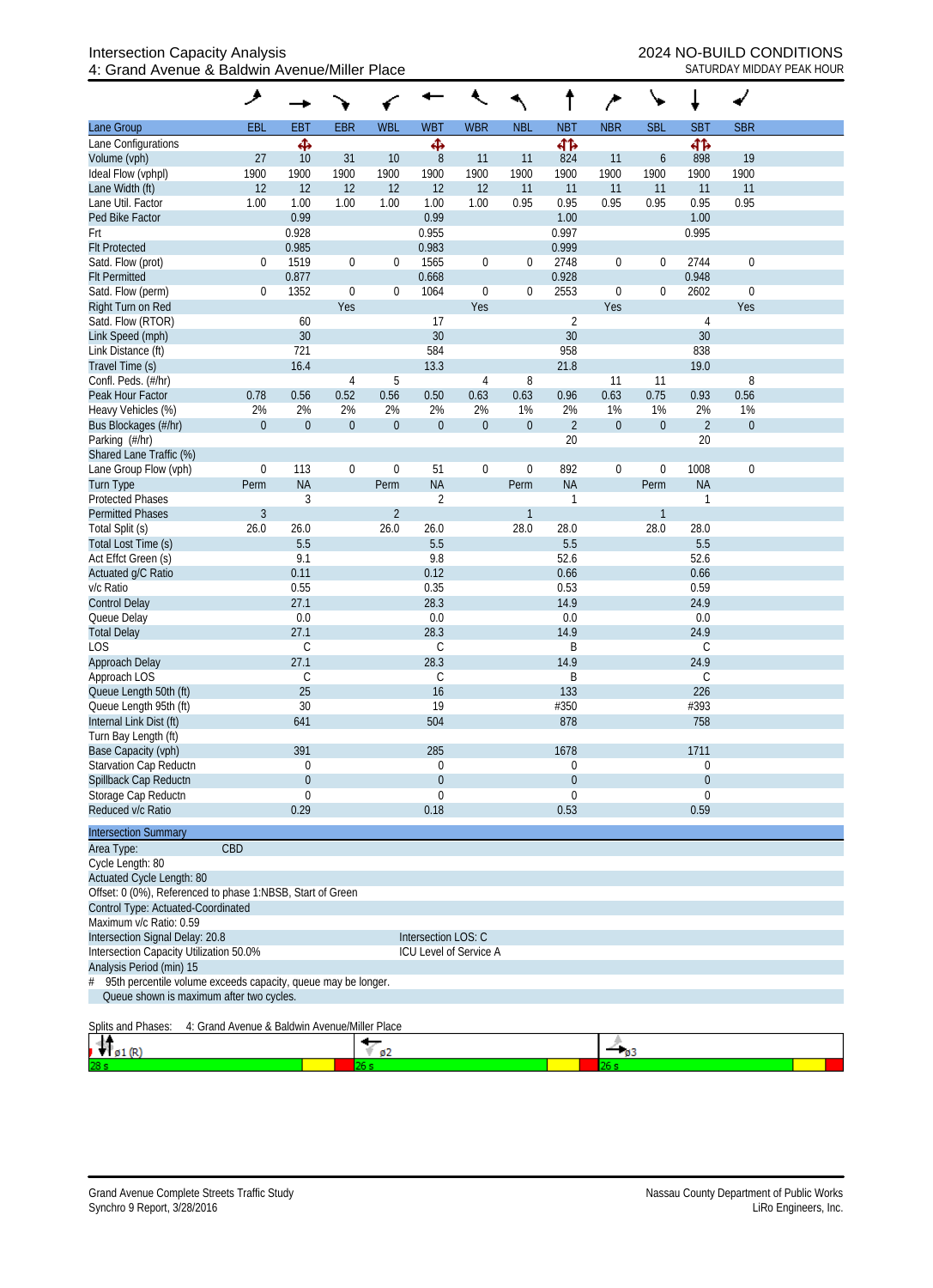## Intersection Capacity Analysis<br>
5: Grand Avenue & Milburn Avenue<br>
2024 NO-BUILD CONDITIONS<br>
SATURDAY MIDDAY PEAK HOUR 5: Grand Avenue & Milburn Avenue

|                                                                      |                                  | ۴                | ₩                     |                  | ↶                   |                         |
|----------------------------------------------------------------------|----------------------------------|------------------|-----------------------|------------------|---------------------|-------------------------|
| Lane Group                                                           | <b>NBT</b>                       | <b>NBR</b>       | <b>SBL</b>            | <b>SBT</b>       | <b>NWL</b>          | <b>NWR</b>              |
| Lane Configurations                                                  | 怍                                |                  | ۲                     | ↟↟               |                     | ۶                       |
| Volume (vph)                                                         | 812                              | 1                | 223                   | 885              | $\overline{0}$      | 244                     |
| Ideal Flow (vphpl)                                                   | 1900                             | 1900             | 1900                  | 1900             | 1900                | 1900                    |
| Lane Width (ft)                                                      | 11                               | 11               | 11                    | 11               | 12                  | 12                      |
| Storage Length (ft)                                                  |                                  | 0                | 80                    |                  | $\boldsymbol{0}$    | $\mathbf 0$             |
| <b>Storage Lanes</b>                                                 |                                  | $\boldsymbol{0}$ |                       |                  | $\boldsymbol{0}$    | $\mathbf{1}$            |
| Taper Length (ft)                                                    |                                  | 0.95             | 25                    | 0.95             | 25                  |                         |
| Lane Util. Factor<br>Ped Bike Factor                                 | 0.95<br>1.00                     |                  | 1.00<br>0.99          |                  | 1.00                | 1.00<br>0.99            |
| Frt                                                                  | 0.999                            |                  |                       |                  |                     | 0.865                   |
| <b>Flt Protected</b>                                                 |                                  |                  | 0.950                 |                  |                     |                         |
| Satd. Flow (prot)                                                    | 2795                             | $\boldsymbol{0}$ | 1555                  | 2755             | $\boldsymbol{0}$    | 1436                    |
| <b>Flt Permitted</b>                                                 |                                  |                  | 0.308                 |                  |                     |                         |
| Satd. Flow (perm)                                                    | 2795                             | $\boldsymbol{0}$ | 500                   | 2755             | $\overline{0}$      | 1416                    |
| Right Turn on Red                                                    |                                  | <b>No</b>        |                       |                  |                     | No                      |
| Satd. Flow (RTOR)                                                    |                                  |                  |                       |                  |                     |                         |
| Link Speed (mph)                                                     | 30                               |                  |                       | 30               | 30                  |                         |
| Link Distance (ft)                                                   | 838                              |                  |                       | 379              | 601                 |                         |
| Travel Time (s)                                                      | 19.0                             |                  |                       | 8.6              | 13.7                |                         |
| Confl. Peds. (#/hr)                                                  |                                  | 14               | 14                    |                  |                     | $\overline{2}$          |
| Peak Hour Factor                                                     | 0.88                             | 0.25             | 0.88                  | 0.91             | 0.81                | 0.81                    |
| Heavy Vehicles (%)                                                   | 1%                               | 2%               | 1%                    | 2%               | 1%                  | 3%                      |
| Bus Blockages (#/hr)                                                 | $\mathbf 0$                      | $\boldsymbol{0}$ | 0                     | 3                | $\boldsymbol{0}$    | $\mathbf 0$             |
| Parking (#/hr)                                                       | 20                               |                  |                       | 20               |                     |                         |
| Shared Lane Traffic (%)                                              |                                  |                  |                       |                  |                     |                         |
| Lane Group Flow (vph)                                                | 927                              | $\boldsymbol{0}$ | 253                   | 973              | $\overline{0}$      | 301                     |
| Turn Type                                                            | <b>NA</b>                        |                  | custom                | <b>NA</b>        |                     | custom                  |
| <b>Protected Phases</b>                                              | $\overline{2}$                   |                  | 1                     | $\boldsymbol{6}$ |                     | $8\,$                   |
| <b>Permitted Phases</b>                                              |                                  |                  | 8                     | $\overline{2}$   |                     | $\mathbf{1}$            |
| Total Split (s)                                                      | 27.0                             |                  | 21.0                  | 48.0             |                     | 32.0                    |
| Total Lost Time (s)                                                  | 6.0                              |                  | 6.0                   | 6.0              |                     | 6.0                     |
| Act Effct Green (s)                                                  | 24.7                             |                  | 37.3                  | 43.0             |                     | 37.3                    |
| Actuated g/C Ratio                                                   | 0.31                             |                  | 0.47                  | 0.54             |                     | 0.47                    |
| v/c Ratio                                                            | 1.08                             |                  | 0.64                  | 0.66             |                     | 0.45                    |
| <b>Control Delay</b>                                                 | 79.0                             |                  | 18.3                  | 10.4             |                     | 13.1                    |
| Queue Delay                                                          | 0.0                              |                  | 0.0                   | 0.4              |                     | 0.0                     |
| <b>Total Delay</b>                                                   | 79.0                             |                  | 18.3                  | 10.8             |                     | 13.1                    |
| <b>LOS</b>                                                           | E                                |                  | B                     | $\sf B$          |                     | B                       |
| Approach Delay                                                       | 79.0                             |                  |                       | 12.3             |                     |                         |
| Approach LOS                                                         | E                                |                  |                       | B                |                     |                         |
| Queue Length 50th (ft)                                               | $-281$                           |                  | 79                    | 102              |                     | 80                      |
| Queue Length 95th (ft)                                               | #384                             |                  | 142                   | 57               |                     | 107                     |
| Internal Link Dist (ft)                                              | 758                              |                  |                       | 299              | 521                 |                         |
| Turn Bay Length (ft)                                                 |                                  |                  | 80                    |                  |                     |                         |
| Base Capacity (vph)                                                  | 861<br>$\boldsymbol{0}$          |                  | 447<br>$\overline{0}$ | 1480<br>141      |                     | 685<br>$\boldsymbol{0}$ |
| Starvation Cap Reductn<br>Spillback Cap Reductn                      | 0                                |                  | 0                     | 0                |                     | $\theta$                |
| Storage Cap Reductn                                                  | $\boldsymbol{0}$                 |                  | $\mathbf 0$           | $\boldsymbol{0}$ |                     | $\theta$                |
| Reduced v/c Ratio                                                    | 1.08                             |                  | 0.57                  | 0.73             |                     | 0.44                    |
|                                                                      |                                  |                  |                       |                  |                     |                         |
| <b>Intersection Summary</b>                                          |                                  |                  |                       |                  |                     |                         |
| Area Type:                                                           | CBD                              |                  |                       |                  |                     |                         |
| Cycle Length: 80                                                     |                                  |                  |                       |                  |                     |                         |
| Actuated Cycle Length: 80                                            |                                  |                  |                       |                  |                     |                         |
| Offset: 0 (0%), Referenced to phase 2:NBSB and 6:SBT, Start of Green |                                  |                  |                       |                  |                     |                         |
| Control Type: Actuated-Coordinated                                   |                                  |                  |                       |                  |                     |                         |
| Maximum v/c Ratio: 1.08                                              |                                  |                  |                       |                  |                     |                         |
| Intersection Signal Delay: 37.6                                      |                                  |                  |                       |                  | Intersection LOS: D |                         |
| Intersection Capacity Utilization 56.0%                              |                                  |                  |                       |                  |                     | ICU Level of Service B  |
| Analysis Period (min) 15                                             |                                  |                  |                       |                  |                     |                         |
| Volume exceeds capacity, queue is theoretically infinite.            |                                  |                  |                       |                  |                     |                         |
| Queue shown is maximum after two cycles.                             |                                  |                  |                       |                  |                     |                         |
| 95th percentile volume exceeds capacity, queue may be longer.<br>#   |                                  |                  |                       |                  |                     |                         |
| Queue shown is maximum after two cycles.                             |                                  |                  |                       |                  |                     |                         |
|                                                                      |                                  |                  |                       |                  |                     |                         |
| Splits and Phases:                                                   | 5: Grand Avenue & Milburn Avenue |                  |                       |                  |                     |                         |
|                                                                      |                                  |                  | Lê                    |                  |                     |                         |

| $\varnothing$ 2 (R)                                                               | ø    |     |                                                                  |
|-----------------------------------------------------------------------------------|------|-----|------------------------------------------------------------------|
| 27:                                                                               | 21 S |     |                                                                  |
| ø6 (R)                                                                            |      | -68 |                                                                  |
|                                                                                   |      |     |                                                                  |
| <b>Grand Avenue Complete Streets Traffic Study</b><br>Synchro 9 Report, 3/28/2016 |      |     | Nassau County Department of Public Works<br>LiRo Engineers, Inc. |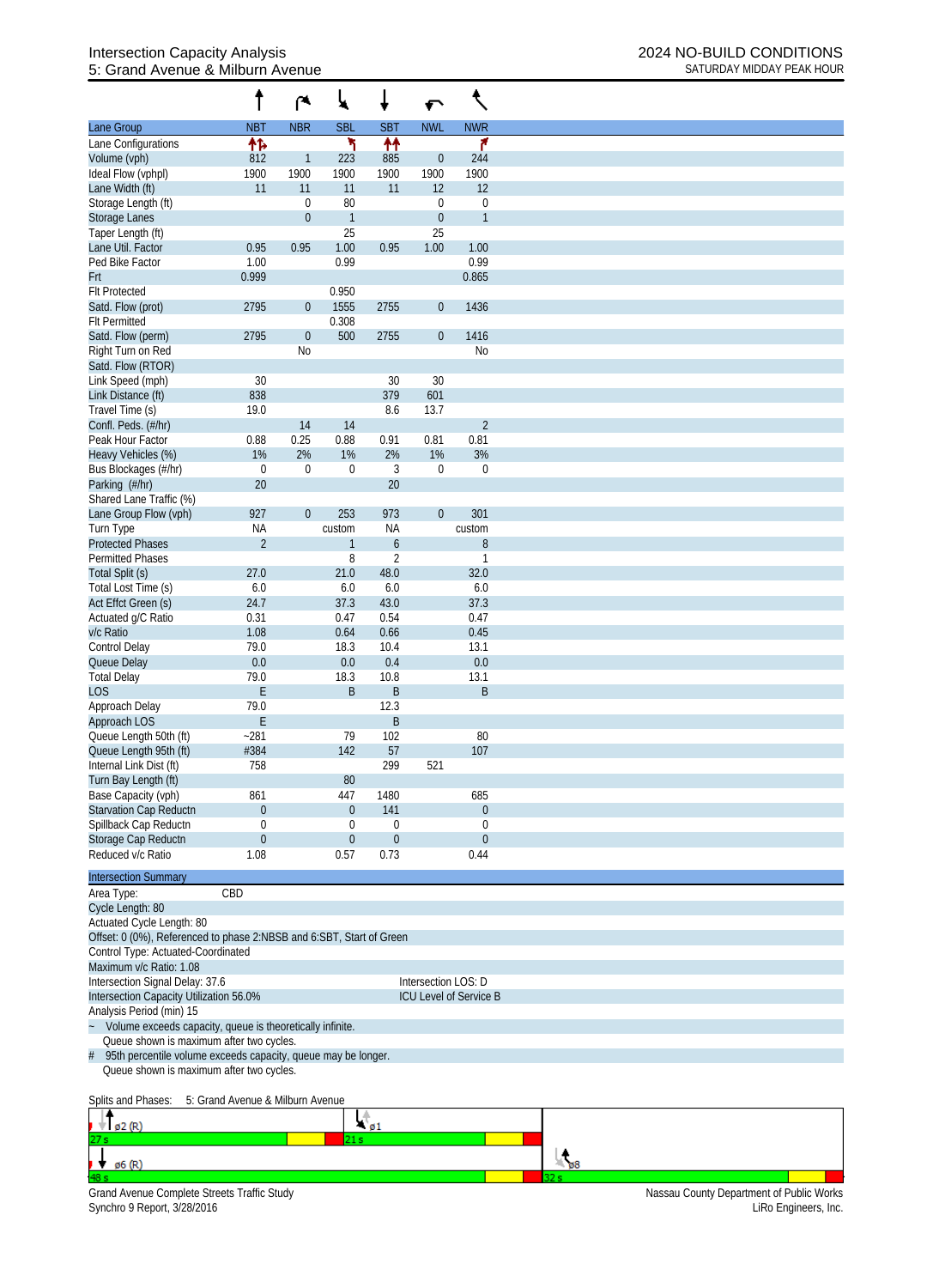## 6: Lorenz Avenue SATURDAY MIDDAY PEAK HOUR

|                                                                      |                  | $\overline{\phantom{a}}$ |                  | ∕                |                     | ↓                      |
|----------------------------------------------------------------------|------------------|--------------------------|------------------|------------------|---------------------|------------------------|
| Lane Group                                                           | <b>WBL</b>       | <b>WBR</b>               | <b>NBT</b>       | <b>NBR</b>       | <b>SBL</b>          | <b>SBT</b>             |
| Lane Configurations                                                  | ۷                |                          | 怍                |                  |                     | 41                     |
| Volume (vph)                                                         | 19               | $\, 8$                   | 1214             | 11               | 11                  | 1188                   |
| Ideal Flow (vphpl)                                                   | 1900             | 1900                     | 1900             | 1900             | 1900                | 1900                   |
| Lane Width (ft)                                                      | 12               | 12                       | 11               | 11               | 11                  | 11                     |
| Lane Util. Factor                                                    | 1.00             | 1.00                     | 0.95             | 0.95             | 0.95                | 0.95                   |
| Ped Bike Factor                                                      | 0.99             |                          | 1.00             |                  |                     | 1.00                   |
| Frt                                                                  | 0.953            |                          | 0.998            |                  |                     |                        |
| <b>Flt Protected</b>                                                 | 0.968            |                          |                  |                  |                     | 0.999                  |
| Satd. Flow (prot)                                                    | 1533             | $\overline{0}$           | 2775             | $\boldsymbol{0}$ | 0                   | 2768                   |
| <b>Flt Permitted</b>                                                 | 0.968            |                          |                  |                  |                     | 0.935                  |
| Satd. Flow (perm)                                                    | 1533             | $\boldsymbol{0}$         | 2775             | $\mathbf 0$      | 0                   | 2591                   |
| Right Turn on Red                                                    |                  | <b>No</b>                |                  | Yes              |                     |                        |
| Satd. Flow (RTOR)                                                    |                  |                          | $\overline{2}$   |                  |                     |                        |
| Link Speed (mph)                                                     | 30               |                          | 30               |                  |                     | 30                     |
| Link Distance (ft)                                                   | 918              |                          | 379              |                  |                     | 300                    |
| Travel Time (s)                                                      | 20.9             |                          | 8.6              |                  |                     | 6.8                    |
| Confl. Peds. (#/hr)<br>Peak Hour Factor                              |                  | 12                       |                  | 14<br>0.63       | 14                  |                        |
| Heavy Vehicles (%)                                                   | 0.64<br>2%       | 0.50<br>2%               | 0.89<br>1%       | 1%               | 0.83<br>2%          | 0.95<br>2%             |
|                                                                      | $\boldsymbol{0}$ | $\mathbf{0}$             | $\mathfrak{Z}$   | $\mathbf 0$      | $\boldsymbol{0}$    | $\boldsymbol{0}$       |
| Bus Blockages (#/hr)                                                 |                  |                          | 20               |                  |                     | 20                     |
| Parking (#/hr)<br>Shared Lane Traffic (%)                            |                  |                          |                  |                  |                     |                        |
|                                                                      | 46               | $\boldsymbol{0}$         | 1381             | $\boldsymbol{0}$ | $\mathbf 0$         | 1264                   |
| Lane Group Flow (vph)                                                | Prot             |                          | <b>NA</b>        |                  | Perm                | <b>NA</b>              |
| <b>Turn Type</b><br><b>Protected Phases</b>                          | 8                |                          | $\overline{2}$   |                  |                     | 6                      |
| <b>Permitted Phases</b>                                              |                  |                          |                  |                  | 6                   |                        |
| Total Split (s)                                                      | 34.0             |                          | 46.0             |                  | 46.0                | 46.0                   |
| Total Lost Time (s)                                                  | 5.5              |                          | 5.5              |                  |                     | 5.5                    |
| Act Effct Green (s)                                                  | 9.9              |                          | 66.0             |                  |                     | 66.0                   |
| Actuated g/C Ratio                                                   | 0.12             |                          | 0.82             |                  |                     | 0.82                   |
| v/c Ratio                                                            | 0.24             |                          | 0.60             |                  |                     | 0.59                   |
| <b>Control Delay</b>                                                 | 32.4             |                          | 5.8              |                  |                     | 3.7                    |
| Queue Delay                                                          | 0.0              |                          | 0.2              |                  |                     | 0.0                    |
| <b>Total Delay</b>                                                   | 32.4             |                          | 6.0              |                  |                     | 3.8                    |
| <b>LOS</b>                                                           | $\mathsf C$      |                          | А                |                  |                     | Α                      |
| Approach Delay                                                       | 32.4             |                          | 6.0              |                  |                     | 3.8                    |
| Approach LOS                                                         | С                |                          | Α                |                  |                     | Α                      |
| Queue Length 50th (ft)                                               | 22               |                          | 48               |                  |                     | 55                     |
| Queue Length 95th (ft)                                               | 30               |                          | m81              |                  |                     | 93                     |
| Internal Link Dist (ft)                                              | 838              |                          | 299              |                  |                     | 220                    |
| Turn Bay Length (ft)                                                 |                  |                          |                  |                  |                     |                        |
| Base Capacity (vph)                                                  | 546              |                          | 2291             |                  |                     | 2139                   |
| Starvation Cap Reductn                                               | 0                |                          | 283              |                  |                     | 59                     |
| Spillback Cap Reductn                                                | 0                |                          | 116              |                  |                     | $\boldsymbol{0}$       |
| Storage Cap Reductn                                                  | $\boldsymbol{0}$ |                          | $\boldsymbol{0}$ |                  |                     | $\boldsymbol{0}$       |
| Reduced v/c Ratio                                                    | 0.08             |                          | 0.69             |                  |                     | 0.61                   |
|                                                                      |                  |                          |                  |                  |                     |                        |
| <b>Intersection Summary</b>                                          |                  |                          |                  |                  |                     |                        |
| Area Type:                                                           | CBD              |                          |                  |                  |                     |                        |
| Cycle Length: 80                                                     |                  |                          |                  |                  |                     |                        |
| Actuated Cycle Length: 80                                            |                  |                          |                  |                  |                     |                        |
| Offset: 0 (0%), Referenced to phase 2:NBT and 6:SBTL, Start of Green |                  |                          |                  |                  |                     |                        |
| Control Type: Actuated-Coordinated                                   |                  |                          |                  |                  |                     |                        |
| Maximum v/c Ratio: 0.60                                              |                  |                          |                  |                  |                     |                        |
| Intersection Signal Delay: 5.4                                       |                  |                          |                  |                  | Intersection LOS: A |                        |
| Intersection Capacity Utilization 63.1%                              |                  |                          |                  |                  |                     | ICU Level of Service B |
| Analysis Period (min) 15                                             |                  |                          |                  |                  |                     |                        |
| m Volume for 95th percentile queue is metered by upstream signal.    |                  |                          |                  |                  |                     |                        |
|                                                                      |                  |                          |                  |                  |                     |                        |
| Splits and Phases:                                                   | 6: Lorenz Avenue |                          |                  |                  |                     |                        |
| った                                                                   |                  |                          |                  |                  |                     |                        |

| .62(R)         |            |
|----------------|------------|
| 46 s           |            |
| $\sqrt{6}$ (R) | $\sqrt{8}$ |
| 46 s           |            |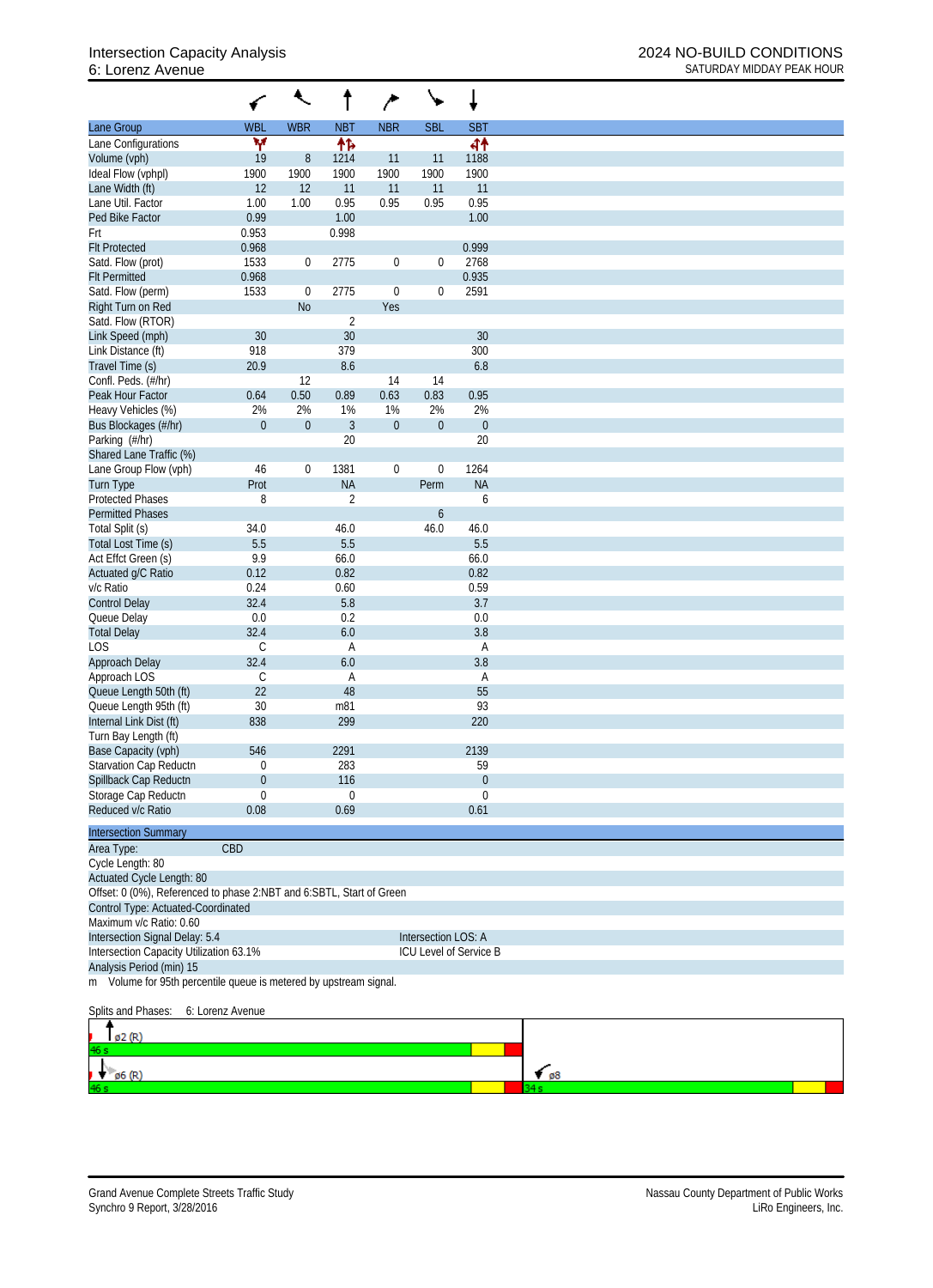## 7: Seaman Avenue SATURDAY MIDDAY PEAK HOUR

|                                                                       | ۶                |                  |                  |                |                     |                        |
|-----------------------------------------------------------------------|------------------|------------------|------------------|----------------|---------------------|------------------------|
| Lane Group                                                            | <b>EBL</b>       | <b>EBR</b>       | <b>NBL</b>       | <b>NBT</b>     | <b>SBT</b>          | <b>SBR</b>             |
| Lane Configurations                                                   | ۷                |                  |                  | 44             | 伟                   |                        |
| Volume (vph)                                                          | 131              | 66               | 39               | 1134           | 1120                | 90                     |
| Ideal Flow (vphpl)                                                    | 1900             | 1900             | 1900             | 1900           | 1900                | 1900                   |
| Lane Width (ft)                                                       | 12               | 12               | 11               | 11             | 11                  | 11                     |
| Lane Util. Factor                                                     | 1.00             | 1.00             | 0.95             | 0.95           | 0.95                | 0.95                   |
| Ped Bike Factor                                                       | 0.99             |                  |                  | 1.00           | 1.00                |                        |
| Frt                                                                   | 0.954            |                  |                  |                | 0.988               |                        |
| <b>Flt Protected</b>                                                  | 0.968            |                  |                  | 0.998          |                     |                        |
| Satd. Flow (prot)                                                     | 1545             | $\boldsymbol{0}$ | $\boldsymbol{0}$ | 2780           | 2716                | $\boldsymbol{0}$       |
| <b>Flt Permitted</b>                                                  | 0.968            |                  |                  | 0.819          |                     |                        |
| Satd. Flow (perm)                                                     | 1545             | $\mathbf{0}$     | $\boldsymbol{0}$ | 2281           | 2716                | $\boldsymbol{0}$       |
| Right Turn on Red                                                     |                  | N <sub>o</sub>   |                  |                |                     | Yes                    |
| Satd. Flow (RTOR)                                                     |                  |                  |                  |                | 16                  |                        |
| Link Speed (mph)                                                      | 30               |                  |                  | 30             | 30                  |                        |
| Link Distance (ft)                                                    | 655              |                  |                  | 360            | 196                 |                        |
| Travel Time (s)                                                       | 14.9             |                  |                  | 8.2            | 4.5                 |                        |
| Confl. Peds. (#/hr)                                                   |                  | 12               | 15               |                |                     | 15                     |
| Peak Hour Factor                                                      | 0.77             | 0.76             | 0.71             | 0.92           | 0.93                | 0.89                   |
| Heavy Vehicles (%)                                                    | 1%               | 2%               | 3%               | 1%             | 2%                  | 1%                     |
| Bus Blockages (#/hr)                                                  | $\mathbf{0}$     | $\overline{0}$   | $\boldsymbol{0}$ | $\overline{2}$ | $\mathfrak{Z}$      | $\boldsymbol{0}$       |
| Parking (#/hr)                                                        |                  |                  |                  | 20             | 20                  |                        |
| Shared Lane Traffic (%)                                               |                  |                  |                  |                |                     |                        |
| Lane Group Flow (vph)                                                 | 257              | $\boldsymbol{0}$ | $\boldsymbol{0}$ | 1288           | 1305                | $\boldsymbol{0}$       |
| <b>Turn Type</b>                                                      | Prot             |                  | Perm             | <b>NA</b>      | <b>NA</b>           |                        |
| <b>Protected Phases</b>                                               | 4                |                  |                  | $\overline{2}$ | 6                   |                        |
| <b>Permitted Phases</b>                                               |                  |                  | $\overline{2}$   |                |                     |                        |
| Total Split (s)                                                       | 34.0             |                  | 46.0             | 46.0           | 46.0                |                        |
| Total Lost Time (s)                                                   | 5.5              |                  |                  | 5.5            | 5.5                 |                        |
| Act Effct Green (s)                                                   | 18.6             |                  |                  | 50.4           | 50.4                |                        |
| Actuated g/C Ratio                                                    | 0.23             |                  |                  | 0.63           | 0.63                |                        |
| v/c Ratio                                                             | 0.72             |                  |                  | 0.90           | 0.76                |                        |
| <b>Control Delay</b>                                                  | 39.0             |                  |                  | 18.9           | 6.0                 |                        |
| Queue Delay                                                           | 0.1              |                  |                  | 2.7            | 49.0                |                        |
| <b>Total Delay</b>                                                    | 39.0             |                  |                  | 21.6           | 55.0                |                        |
| LOS                                                                   | D                |                  |                  | $\mathsf C$    | D                   |                        |
| Approach Delay                                                        | 39.0             |                  |                  | 21.6           | 55.0                |                        |
| Approach LOS                                                          | D                |                  |                  | C              | D                   |                        |
| Queue Length 50th (ft)                                                | 118              |                  |                  | 137            | 72                  |                        |
| Queue Length 95th (ft)                                                | 144              |                  |                  | #488           | m <sub>57</sub>     |                        |
| Internal Link Dist (ft)                                               | 575              |                  |                  | 280            | 116                 |                        |
| Turn Bay Length (ft)                                                  |                  |                  |                  |                |                     |                        |
| Base Capacity (vph)                                                   | 550              |                  |                  | 1437           | 1717                |                        |
| Starvation Cap Reductn                                                | $\boldsymbol{0}$ |                  |                  | $\theta$       | 635                 |                        |
| Spillback Cap Reductn                                                 | 12               |                  |                  | 77             | $\boldsymbol{0}$    |                        |
| Storage Cap Reductn                                                   | $\mathbf 0$      |                  |                  | $\theta$       | $\theta$            |                        |
| Reduced v/c Ratio                                                     | 0.48             |                  |                  | 0.95           | 1.21                |                        |
|                                                                       |                  |                  |                  |                |                     |                        |
| <b>Intersection Summary</b>                                           |                  |                  |                  |                |                     |                        |
| Area Type:                                                            | CBD              |                  |                  |                |                     |                        |
| Cycle Length: 80                                                      |                  |                  |                  |                |                     |                        |
| Actuated Cycle Length: 80                                             |                  |                  |                  |                |                     |                        |
| Offset: 0 (0%), Referenced to phase 2:NBTL and 6:SBT, Start of Green  |                  |                  |                  |                |                     |                        |
| Control Type: Actuated-Coordinated                                    |                  |                  |                  |                |                     |                        |
| Maximum v/c Ratio: 0.90                                               |                  |                  |                  |                |                     |                        |
| Intersection Signal Delay: 38.4                                       |                  |                  |                  |                | Intersection LOS: D |                        |
| Intersection Capacity Utilization 89.7%                               |                  |                  |                  |                |                     | ICU Level of Service E |
| Analysis Period (min) 15                                              |                  |                  |                  |                |                     |                        |
| $\#$<br>95th percentile volume exceeds capacity, queue may be longer. |                  |                  |                  |                |                     |                        |
| Queue shown is maximum after two cycles.                              |                  |                  |                  |                |                     |                        |
| Volume for 95th percentile queue is metered by upstream signal.<br>m  |                  |                  |                  |                |                     |                        |
|                                                                       |                  |                  |                  |                |                     |                        |
| Splits and Phases:                                                    | 7: Seaman Avenue |                  |                  |                |                     |                        |
|                                                                       |                  |                  |                  |                |                     |                        |

| $\sqrt{92}$ (R)              |  |  |
|------------------------------|--|--|
|                              |  |  |
| $\blacktriangleright$ 96 (R) |  |  |
|                              |  |  |
|                              |  |  |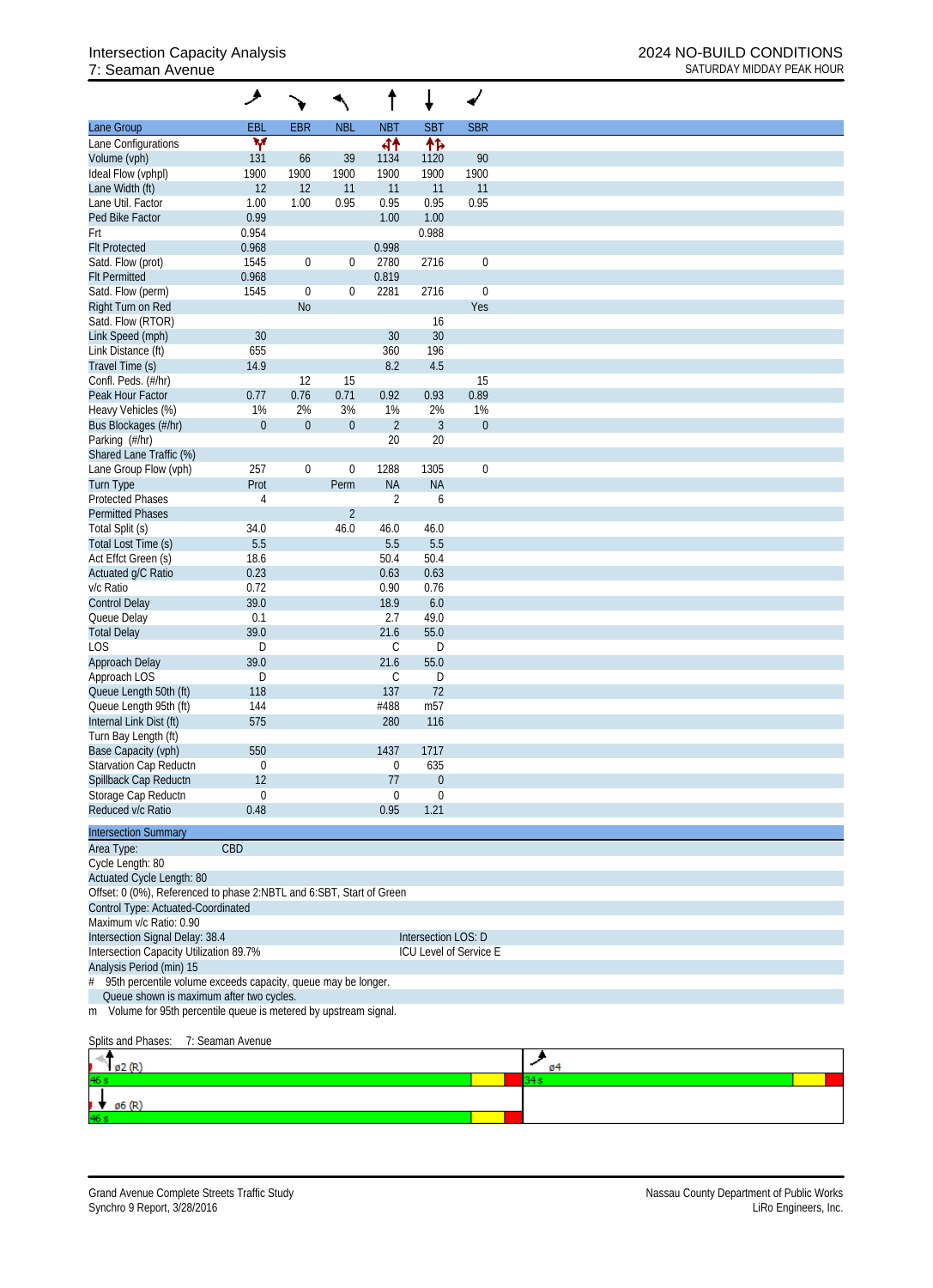## 8: Seaman Avenue SATURDAY MIDDAY PEAK HOUR

|                                                                                       |                  | $\ddot{\phantom{0}}$ |                | ∕              |                     | ↓                      |
|---------------------------------------------------------------------------------------|------------------|----------------------|----------------|----------------|---------------------|------------------------|
| Lane Group                                                                            | <b>WBL</b>       | <b>WBR</b>           | <b>NBT</b>     | <b>NBR</b>     | <b>SBL</b>          | <b>SBT</b>             |
| Lane Configurations                                                                   | Y                |                      | 怍              |                |                     | 44                     |
| Volume (vph)                                                                          | 128              | 121                  | 1115           | 161            | 116                 | 1067                   |
| Ideal Flow (vphpl)                                                                    | 1900             | 1900                 | 1900           | 1900           | 1900                | 1900                   |
| Lane Width (ft)                                                                       | 12               | 12                   | 11             | 11             | 11                  | 11                     |
| Lane Util. Factor                                                                     | 1.00             | 1.00                 | 0.95           | 0.95           | 0.95                | 0.95                   |
| Ped Bike Factor                                                                       |                  |                      | 0.99           |                |                     |                        |
| Frt                                                                                   | 0.933            |                      | 0.980          |                |                     |                        |
| <b>Flt Protected</b>                                                                  | 0.976            |                      |                |                |                     | 0.994                  |
| Satd. Flow (prot)                                                                     | 1549             | $\overline{0}$       | 2715           | $\overline{0}$ | $\boldsymbol{0}$    | 2736                   |
| <b>Flt Permitted</b>                                                                  | 0.976            |                      |                |                |                     | 0.556                  |
| Satd. Flow (perm)                                                                     | 1549             | $\boldsymbol{0}$     | 2715           | $\mathbf 0$    | $\mathbf 0$         | 1530                   |
| Right Turn on Red                                                                     |                  | <b>No</b>            |                | Yes            |                     |                        |
| Satd. Flow (RTOR)                                                                     |                  |                      | 31             |                |                     |                        |
| Link Speed (mph)                                                                      | 30               |                      | 30             |                |                     | 30                     |
| Link Distance (ft)                                                                    | 767              |                      | 196            |                |                     | 252                    |
| Travel Time (s)                                                                       | 17.4             |                      | 4.5            |                |                     | 5.7                    |
| Confl. Peds. (#/hr)                                                                   |                  |                      |                | 13             | 13                  |                        |
| Peak Hour Factor                                                                      | 0.88             | 0.84                 | 0.95           | 0.88           | 0.80                | 0.92                   |
| Heavy Vehicles (%)                                                                    | $0\%$            | 1%                   | 1%             | 1%             | 1%                  | 2%                     |
| Bus Blockages (#/hr)                                                                  | $\boldsymbol{0}$ | $\mathbf 0$          | $\overline{2}$ | $\mathbf{0}$   | $\boldsymbol{0}$    | $\overline{4}$         |
| Parking (#/hr)                                                                        |                  |                      | 20             |                |                     | 20                     |
| Shared Lane Traffic (%)                                                               |                  |                      |                |                |                     |                        |
| Lane Group Flow (vph)                                                                 | 289              | $\mathbf{0}$         | 1357           | $\overline{0}$ | $\boldsymbol{0}$    | 1305                   |
| <b>Turn Type</b>                                                                      | Prot             |                      | <b>NA</b>      |                | Perm                | <b>NA</b>              |
| <b>Protected Phases</b>                                                               | 8                |                      | $\overline{2}$ |                |                     | 6                      |
| <b>Permitted Phases</b>                                                               |                  |                      |                |                | 6                   |                        |
| Total Split (s)                                                                       | 34.0             |                      | 46.0           |                | 46.0                | 46.0                   |
| Total Lost Time (s)                                                                   | 5.5              |                      | 5.5            |                |                     | 5.5                    |
| Act Effct Green (s)                                                                   | 20.2             |                      | 48.8           |                |                     | 48.8                   |
| Actuated g/C Ratio                                                                    | 0.25             |                      | 0.61           |                |                     | 0.61                   |
| v/c Ratio                                                                             | 0.74             |                      | 0.81           |                |                     | 1.40                   |
| <b>Control Delay</b>                                                                  | 38.6             |                      | 10.3           |                |                     | 200.2                  |
| Queue Delay                                                                           | 0.0              |                      | 6.9            |                |                     | 0.1                    |
| <b>Total Delay</b>                                                                    | 38.6             |                      | 17.1           |                |                     | 200.3                  |
| <b>LOS</b>                                                                            | D                |                      | B              |                |                     | F                      |
| Approach Delay                                                                        | 38.6             |                      | 17.1           |                |                     | 200.3                  |
| Approach LOS                                                                          | D                |                      | Β              |                |                     | F                      |
| Queue Length 50th (ft)                                                                | 133              |                      | 80             |                |                     | $-468$                 |
| Queue Length 95th (ft)                                                                | 187              |                      | m#162          |                |                     | #629                   |
| Internal Link Dist (ft)                                                               | 687              |                      | 116            |                |                     | 172                    |
| Turn Bay Length (ft)                                                                  |                  |                      |                |                |                     |                        |
| Base Capacity (vph)                                                                   | 551              |                      | 1669           |                |                     | 934                    |
| Starvation Cap Reductn                                                                | 0                |                      | 274            |                |                     | $\boldsymbol{0}$       |
| Spillback Cap Reductn                                                                 | 0                |                      | 15             |                |                     | 21                     |
| Storage Cap Reductn                                                                   | $\boldsymbol{0}$ |                      | $\mathbf 0$    |                |                     | $\boldsymbol{0}$       |
| Reduced v/c Ratio                                                                     | 0.52             |                      | 0.97           |                |                     | 1.43                   |
|                                                                                       |                  |                      |                |                |                     |                        |
| <b>Intersection Summary</b>                                                           |                  |                      |                |                |                     |                        |
| Area Type:                                                                            | CBD              |                      |                |                |                     |                        |
| Cycle Length: 80                                                                      |                  |                      |                |                |                     |                        |
| Actuated Cycle Length: 80                                                             |                  |                      |                |                |                     |                        |
| Offset: 0 (0%), Referenced to phase 2:NBT and 6:SBTL, Start of Green                  |                  |                      |                |                |                     |                        |
| Control Type: Actuated-Coordinated                                                    |                  |                      |                |                |                     |                        |
| Maximum v/c Ratio: 1.40                                                               |                  |                      |                |                |                     |                        |
| Intersection Signal Delay: 100.2                                                      |                  |                      |                |                | Intersection LOS: F |                        |
| Intersection Capacity Utilization 106.5%                                              |                  |                      |                |                |                     | ICU Level of Service G |
| Analysis Period (min) 15                                                              |                  |                      |                |                |                     |                        |
| Volume exceeds capacity, queue is theoretically infinite.<br>$\overline{\phantom{a}}$ |                  |                      |                |                |                     |                        |
| Queue shown is maximum after two cycles.                                              |                  |                      |                |                |                     |                        |
| 95th percentile volume exceeds capacity, queue may be longer.<br>#                    |                  |                      |                |                |                     |                        |
| Queue shown is maximum after two cycles.                                              |                  |                      |                |                |                     |                        |
| m Volume for 95th percentile queue is metered by upstream signal.                     |                  |                      |                |                |                     |                        |
|                                                                                       |                  |                      |                |                |                     |                        |
| Splits and Phases:                                                                    | 8: Seaman Avenue |                      |                |                |                     |                        |
|                                                                                       |                  |                      |                |                |                     |                        |



Grand Avenue Complete Streets Traffic Study<br>Synchro 9 Report, 3/28/2016<br>LiRo Engineers, Inc. Synchro 9 Report, 3/28/2016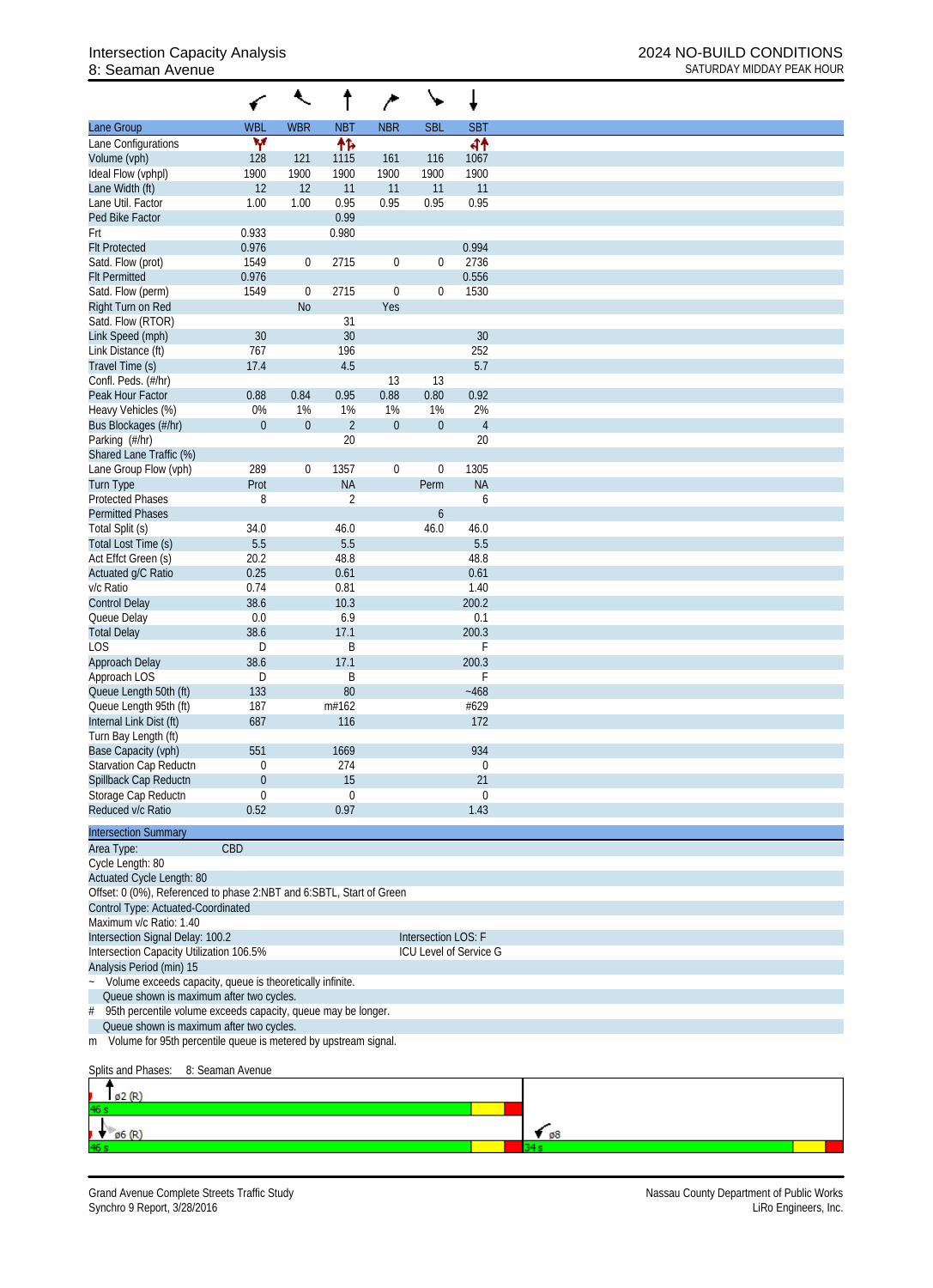## Intersection Capacity Analysis 2024 NO-BUILD CONDITIONS 9: St Lukes Place & Grand Avenue SATURDAY MIDDAY PEAK HOUR

|                                                                      | مر                               |                  |                  |                  |                     |                        |
|----------------------------------------------------------------------|----------------------------------|------------------|------------------|------------------|---------------------|------------------------|
| Lane Group                                                           | <b>EBL</b>                       | <b>EBR</b>       | <b>NBL</b>       | <b>NBT</b>       | <b>SBT</b>          | <b>SBR</b>             |
| Lane Configurations                                                  | v                                |                  |                  | 44               | 怍                   |                        |
| Volume (vph)                                                         | 114                              | 29               | 27               | 1191             | 1204                | 105                    |
| Ideal Flow (vphpl)                                                   | 1900                             | 1900             | 1900             | 1900             | 1900                | 1900                   |
| Lane Width (ft)                                                      | 12                               | 12               | 11               | 11               | 11                  | 11                     |
| Lane Util. Factor                                                    | 1.00                             | 1.00             | 0.95             | 0.95             | 0.95                | 0.95                   |
| Ped Bike Factor                                                      | 1.00                             |                  |                  | 1.00             | 1.00                |                        |
| Frt                                                                  | 0.974                            |                  |                  |                  | 0.985               |                        |
| <b>Flt Protected</b>                                                 | 0.961                            |                  |                  | 0.999            |                     |                        |
| Satd. Flow (prot)                                                    | 1565                             | $\boldsymbol{0}$ | $\boldsymbol{0}$ | 2796             | 2720                | $\boldsymbol{0}$       |
| <b>Flt Permitted</b>                                                 | 0.961                            |                  |                  | 0.861            |                     |                        |
| Satd. Flow (perm)                                                    | 1565                             | $\mathbf 0$      | $\boldsymbol{0}$ | 2410             | 2720                | $\boldsymbol{0}$       |
| Right Turn on Red                                                    |                                  | <b>No</b>        |                  |                  |                     | Yes                    |
| Satd. Flow (RTOR)                                                    |                                  |                  |                  |                  | 22                  |                        |
| Link Speed (mph)                                                     | 30                               |                  |                  | 30               | 30                  |                        |
| Link Distance (ft)                                                   | 678                              |                  |                  | 252              | 852                 |                        |
| Travel Time (s)                                                      | 15.4                             |                  |                  | 5.7              | 19.4                |                        |
| Confl. Peds. (#/hr)                                                  |                                  | $\mathbf{1}$     | 14               |                  |                     | 14                     |
| Peak Hour Factor                                                     | 0.79                             | 0.84             | 0.69             | 0.90             | 0.94                | 0.73                   |
| Heavy Vehicles (%)                                                   | 2%                               | 2%               | 1%               | 1%               | 2%                  | 2%                     |
| Parking (#/hr)                                                       |                                  |                  |                  | 20               | 20                  |                        |
| Shared Lane Traffic (%)                                              |                                  |                  |                  |                  |                     |                        |
| Lane Group Flow (vph)                                                | 179                              | $\boldsymbol{0}$ | $\mathbf 0$      | 1362             | 1425                | $\boldsymbol{0}$       |
| Turn Type                                                            | Prot                             |                  | Perm             | <b>NA</b>        | ΝA                  |                        |
| <b>Protected Phases</b>                                              | $\overline{4}$                   |                  |                  | $\overline{2}$   | 6                   |                        |
| <b>Permitted Phases</b>                                              |                                  |                  | $\overline{2}$   |                  |                     |                        |
| Total Split (s)                                                      | 34.0                             |                  | 46.0             | 46.0             | 46.0                |                        |
| Total Lost Time (s)                                                  | 5.5                              |                  |                  | 5.5              | 5.5                 |                        |
| Act Effct Green (s)                                                  | 14.4                             |                  |                  | 54.6             | 54.6                |                        |
| Actuated g/C Ratio                                                   | 0.18                             |                  |                  | 0.68             | 0.68                |                        |
| v/c Ratio                                                            | 0.63                             |                  |                  | 0.83             | 0.77                |                        |
| Control Delay                                                        | 40.0                             |                  |                  | 9.4              | 6.8                 |                        |
| Queue Delay                                                          | 0.0                              |                  |                  | 0.0              | 46.3                |                        |
| <b>Total Delay</b>                                                   | 40.0                             |                  |                  | 9.4              | 53.1                |                        |
| <b>LOS</b>                                                           | D.                               |                  |                  | A                | D                   |                        |
| Approach Delay                                                       | 40.0                             |                  |                  | 9.4              | 53.1                |                        |
| Approach LOS                                                         |                                  |                  |                  | $\mathsf A$      | $\mathsf{D}$        |                        |
|                                                                      | D                                |                  |                  |                  |                     |                        |
| Queue Length 50th (ft)                                               | 84                               |                  |                  | 86               | 190                 |                        |
| Queue Length 95th (ft)                                               | 116                              |                  |                  | #461             | 41                  |                        |
| Internal Link Dist (ft)                                              | 598                              |                  |                  | 172              | 772                 |                        |
| Turn Bay Length (ft)                                                 |                                  |                  |                  |                  |                     |                        |
| Base Capacity (vph)                                                  | 557                              |                  |                  | 1644             | 1862                |                        |
| Starvation Cap Reductn                                               | $\mathbf 0$                      |                  |                  | 6                | $\boldsymbol{0}$    |                        |
| Spillback Cap Reductn                                                | 0                                |                  |                  | $\overline{0}$   | 561                 |                        |
| Storage Cap Reductn                                                  | $\boldsymbol{0}$                 |                  |                  | $\boldsymbol{0}$ | $\boldsymbol{0}$    |                        |
| Reduced v/c Ratio                                                    | 0.32                             |                  |                  | 0.83             | 1.10                |                        |
| <b>Intersection Summary</b>                                          |                                  |                  |                  |                  |                     |                        |
| Area Type:                                                           | CBD                              |                  |                  |                  |                     |                        |
| Cycle Length: 80                                                     |                                  |                  |                  |                  |                     |                        |
| Actuated Cycle Length: 80                                            |                                  |                  |                  |                  |                     |                        |
| Offset: 0 (0%), Referenced to phase 2:NBTL and 6:SBT, Start of Green |                                  |                  |                  |                  |                     |                        |
| Control Type: Actuated-Coordinated                                   |                                  |                  |                  |                  |                     |                        |
| Maximum v/c Ratio: 0.83                                              |                                  |                  |                  |                  |                     |                        |
| Intersection Signal Delay: 32.2                                      |                                  |                  |                  |                  | Intersection LOS: C |                        |
|                                                                      |                                  |                  |                  |                  |                     | ICU Level of Service D |
| Intersection Capacity Utilization 76.5%<br>Analysis Period (min) 15  |                                  |                  |                  |                  |                     |                        |
| #                                                                    |                                  |                  |                  |                  |                     |                        |
| 95th percentile volume exceeds capacity, queue may be longer.        |                                  |                  |                  |                  |                     |                        |
| Queue shown is maximum after two cycles.                             |                                  |                  |                  |                  |                     |                        |
| Splits and Phases:                                                   | 9: St Lukes Place & Grand Avenue |                  |                  |                  |                     |                        |
|                                                                      |                                  |                  |                  |                  |                     |                        |

| $\mathfrak{g}(R)$ | ø4 |  |
|-------------------|----|--|
| 46 s              |    |  |
| ø6 (R)<br>и.      |    |  |
| 46 s              |    |  |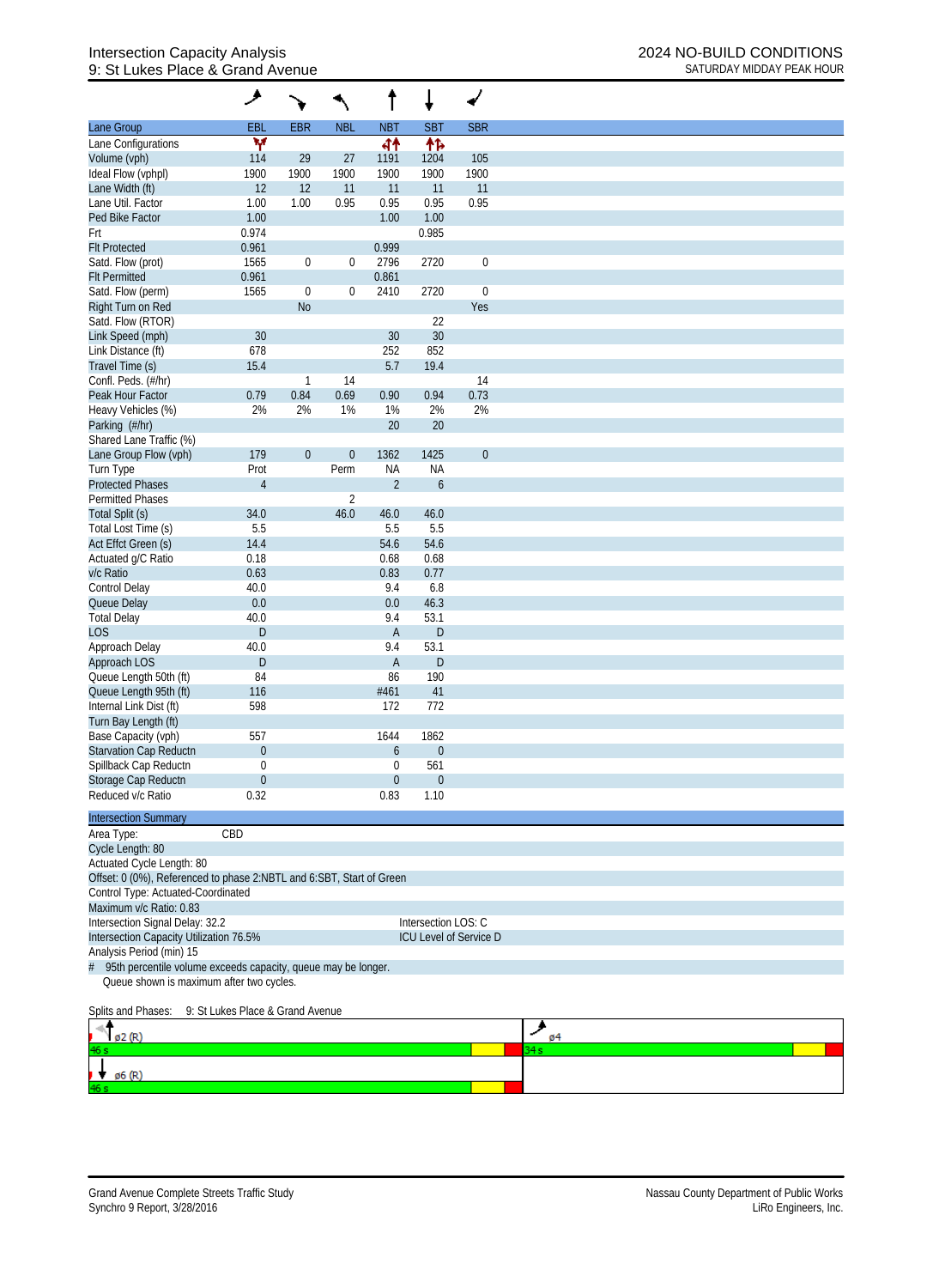## Intersection Capacity Analysis 2024 NO-BUILD CONDITIONS 10: Grand Avenue & High School Drive SATURDAY MIDDAY PEAK HOUR

|                                                               | ᢣ                |             |                  |                  |                     |                        |                  |                  |                  | $\sqrt{2}$     |                  |                  |  |
|---------------------------------------------------------------|------------------|-------------|------------------|------------------|---------------------|------------------------|------------------|------------------|------------------|----------------|------------------|------------------|--|
| Lane Group                                                    | EBL              | <b>EBT</b>  | <b>EBR</b>       | <b>WBL</b>       | <b>WBT</b>          | <b>WBR</b>             | <b>NBL</b>       | <b>NBT</b>       | <b>NBR</b>       | <b>SBL</b>     | <b>SBT</b>       | <b>SBR</b>       |  |
| Lane Configurations                                           |                  | Ф           |                  |                  | Ф                   |                        | ۲                | 怍                |                  | ۲              | 林                |                  |  |
| Volume (vph)                                                  | 3                | $\theta$    | $\overline{5}$   | 34               | $\theta$            | 14                     | 5                | 1284             | 25               | 14             | 1241             | $\overline{7}$   |  |
| Ideal Flow (vphpl)                                            | 1900             | 1900        | 1900             | 1900             | 1900                | 1900                   | 1900             | 1900             | 1900             | 1900           | 1900             | 1900             |  |
| Lane Width (ft)                                               | 12               | 12          | 12               | 12               | 12                  | 12                     | 12               | 11               | 11               | 12             | 11               | 11               |  |
| Storage Length (ft)                                           | 0                |             | $\boldsymbol{0}$ | $\mathbf 0$      |                     | $\boldsymbol{0}$       | 150              |                  | $\mathbf 0$      | 200            |                  | $\boldsymbol{0}$ |  |
| Storage Lanes                                                 | $\boldsymbol{0}$ |             | $\boldsymbol{0}$ | $\boldsymbol{0}$ |                     | $\boldsymbol{0}$       | $\mathbf{1}$     |                  | $\boldsymbol{0}$ | $\overline{1}$ |                  | $\mathbf{0}$     |  |
| Taper Length (ft)                                             | 25               |             |                  | 25               |                     |                        | 25               |                  |                  | 25             |                  |                  |  |
| Lane Util. Factor                                             | 1.00             | 1.00        | 1.00             | 1.00             | 1.00                | 1.00                   | 1.00             | 0.95             | 0.95             | 1.00           | 0.95             | 0.95             |  |
| Ped Bike Factor                                               |                  | 0.99        |                  |                  | 0.99                |                        | 0.99             | 1.00             |                  |                | 1.00             |                  |  |
| <b>Frt</b>                                                    |                  | 0.932       |                  |                  | 0.952               |                        |                  | 0.995            |                  |                | 0.999            |                  |  |
| <b>Flt Protected</b>                                          |                  | 0.976       |                  |                  | 0.969               |                        | 0.950            |                  |                  | 0.950          |                  |                  |  |
| Satd. Flow (prot)                                             | $\mathbf{0}$     | 1525        | $\boldsymbol{0}$ | $\theta$         | 1525                | $\overline{0}$         | 1608             | 3075             | $\boldsymbol{0}$ | 1577           | 3050             | $\mathbf{0}$     |  |
| <b>Flt Permitted</b>                                          |                  | 0.842       |                  |                  | 0.796               |                        | 0.208            |                  |                  | 0.950          |                  |                  |  |
| Satd. Flow (perm)                                             | $\mathbf{0}$     | 1300        | $\boldsymbol{0}$ | $\boldsymbol{0}$ | 1253                | $\boldsymbol{0}$       | 349              | 3075             | $\boldsymbol{0}$ | 1577           | 3050             | $\mathbf{0}$     |  |
| Right Turn on Red                                             |                  |             | Yes              |                  |                     | Yes                    |                  |                  | Yes              |                |                  | Yes              |  |
| Satd. Flow (RTOR)                                             |                  | 95          |                  |                  | 95                  |                        |                  | $\overline{4}$   |                  |                | $\overline{2}$   |                  |  |
| Link Speed (mph)                                              |                  | 30          |                  |                  | 30                  |                        |                  | 30               |                  |                | 30               |                  |  |
| Link Distance (ft)                                            |                  | 564         |                  |                  | 861                 |                        |                  | 852              |                  |                | 745              |                  |  |
| Travel Time (s)                                               |                  | 12.8        |                  |                  | 19.6                |                        |                  | 19.4             |                  |                | 16.9             |                  |  |
|                                                               | 27               |             |                  |                  |                     | 27                     | 25               |                  | 21               |                |                  | 25               |  |
| Confl. Peds. (#/hr)                                           |                  |             |                  |                  |                     |                        |                  |                  |                  |                |                  |                  |  |
| Peak Hour Factor                                              | 0.38             | 0.50        | 0.63             | 0.73             | 0.55                | 0.54                   | 0.31             | 0.98             | 0.55             | 0.65           | 0.96             | 0.58             |  |
| Heavy Vehicles (%)                                            | 2%               | 2%          | 2%               | 2%               | 2%                  | 2%                     | 1%               | 1%               | 2%               | 3%             | 2%               | 3%               |  |
| Bus Blockages (#/hr)                                          | $\mathbf 0$      | $\mathbf 0$ | $\boldsymbol{0}$ | $\boldsymbol{0}$ | $\mathbf 0$         | $\boldsymbol{0}$       | $\mathbf 0$      | $\overline{2}$   | 0                | $\theta$       | $\overline{4}$   | $\boldsymbol{0}$ |  |
| Shared Lane Traffic (%)                                       |                  |             |                  |                  |                     |                        |                  |                  |                  |                |                  |                  |  |
| Lane Group Flow (vph)                                         | $\boldsymbol{0}$ | 16          | $\boldsymbol{0}$ | $\boldsymbol{0}$ | 73                  | $\boldsymbol{0}$       | 16               | 1355             | $\boldsymbol{0}$ | 22             | 1305             | $\mathbf 0$      |  |
| <b>Turn Type</b>                                              | Perm             | <b>NA</b>   |                  | Perm             | <b>NA</b>           |                        | Perm             | <b>NA</b>        |                  | Prot           | <b>NA</b>        |                  |  |
| <b>Protected Phases</b>                                       |                  | 4           |                  |                  | 8                   |                        |                  | 6                |                  | 5              | $\overline{2}$   |                  |  |
| <b>Permitted Phases</b>                                       | $\overline{4}$   |             |                  | 8                |                     |                        | 6                |                  |                  |                | $\boldsymbol{6}$ |                  |  |
| Total Split (s)                                               | 32.0             | 32.0        |                  | 32.0             | 32.0                |                        | 27.0             | 27.0             |                  | 21.0           | 48.0             |                  |  |
| Total Lost Time (s)                                           |                  | 6.0         |                  |                  | $6.0\,$             |                        | 6.0              | 6.0              |                  | 4.0            | 6.0              |                  |  |
| Act Effct Green (s)                                           |                  | 12.8        |                  |                  | 12.8                |                        | 54.8             | 54.8             |                  | 6.7            | 59.6             |                  |  |
| Actuated g/C Ratio                                            |                  | 0.16        |                  |                  | 0.16                |                        | 0.68             | 0.68             |                  | 0.08           | 0.74             |                  |  |
| v/c Ratio                                                     |                  | 0.06        |                  |                  | 0.26                |                        | 0.07             | 0.64             |                  | 0.17           | 0.57             |                  |  |
| <b>Control Delay</b>                                          |                  | 0.4         |                  |                  | 5.8                 |                        | 17.2             | 18.6             |                  | 35.7           | 8.8              |                  |  |
| Queue Delay                                                   |                  | 0.0         |                  |                  | 0.0                 |                        | 0.0              | 0.0              |                  | 0.0            | 0.0              |                  |  |
| <b>Total Delay</b>                                            |                  | 0.4         |                  |                  | 5.8                 |                        | 17.2             | 18.6             |                  | 35.7           | 8.8              |                  |  |
| LOS                                                           |                  | A           |                  |                  | Α                   |                        | B                | Β                |                  | D              | A                |                  |  |
| Approach Delay                                                |                  | 0.4         |                  |                  | 5.8                 |                        |                  | 18.6             |                  |                | 9.3              |                  |  |
| Approach LOS                                                  |                  | A           |                  |                  | Α                   |                        |                  | Β                |                  |                | Α                |                  |  |
| Queue Length 50th (ft)                                        |                  | $\mathbf 0$ |                  |                  | $\boldsymbol{0}$    |                        | 3                | 260              |                  | 11             | 151              |                  |  |
| Queue Length 95th (ft)                                        |                  | $\mathbf 0$ |                  |                  | 0                   |                        | 8                | #538             |                  | m18            | 234              |                  |  |
| Internal Link Dist (ft)                                       |                  | 484         |                  |                  | 781                 |                        |                  | 772              |                  |                | 665              |                  |  |
| Turn Bay Length (ft)                                          |                  |             |                  |                  |                     |                        | 150              |                  |                  | 200            |                  |                  |  |
| Base Capacity (vph)                                           |                  | 486         |                  |                  | 471                 |                        | 239              | 2108             |                  | 335            | 2272             |                  |  |
| Starvation Cap Reductn                                        |                  | 0           |                  |                  | 0                   |                        | 0                | 0                |                  | 0              | 0                |                  |  |
| Spillback Cap Reductn                                         |                  | $\mathbf 0$ |                  |                  | $\boldsymbol{0}$    |                        | $\boldsymbol{0}$ | $\boldsymbol{0}$ |                  | $\theta$       | $\theta$         |                  |  |
| Storage Cap Reductn                                           |                  | $\theta$    |                  |                  | $\Omega$            |                        | 0                | 0                |                  | 0              | $\mathbf 0$      |                  |  |
| Reduced v/c Ratio                                             |                  | 0.03        |                  |                  | 0.15                |                        | 0.07             | 0.64             |                  | 0.07           | 0.57             |                  |  |
|                                                               |                  |             |                  |                  |                     |                        |                  |                  |                  |                |                  |                  |  |
| <b>Intersection Summary</b>                                   |                  |             |                  |                  |                     |                        |                  |                  |                  |                |                  |                  |  |
| Area Type:                                                    | CBD              |             |                  |                  |                     |                        |                  |                  |                  |                |                  |                  |  |
| Cycle Length: 80                                              |                  |             |                  |                  |                     |                        |                  |                  |                  |                |                  |                  |  |
| Actuated Cycle Length: 80                                     |                  |             |                  |                  |                     |                        |                  |                  |                  |                |                  |                  |  |
| Offset: 0 (0%), Referenced to phase 6:NBSB, Start of Green    |                  |             |                  |                  |                     |                        |                  |                  |                  |                |                  |                  |  |
| Control Type: Actuated-Coordinated                            |                  |             |                  |                  |                     |                        |                  |                  |                  |                |                  |                  |  |
| Maximum v/c Ratio: 0.64                                       |                  |             |                  |                  |                     |                        |                  |                  |                  |                |                  |                  |  |
| Intersection Signal Delay: 13.7                               |                  |             |                  |                  | Intersection LOS: B |                        |                  |                  |                  |                |                  |                  |  |
| Intersection Capacity Utilization 65.6%                       |                  |             |                  |                  |                     | ICU Level of Service C |                  |                  |                  |                |                  |                  |  |
| Analysis Period (min) 15                                      |                  |             |                  |                  |                     |                        |                  |                  |                  |                |                  |                  |  |
| 95th percentile volume exceeds capacity, queue may be longer. |                  |             |                  |                  |                     |                        |                  |                  |                  |                |                  |                  |  |
| Queue shown is maximum after two cycles.                      |                  |             |                  |                  |                     |                        |                  |                  |                  |                |                  |                  |  |

m Volume for 95th percentile queue is metered by upstream signal.

Splits and Phases: 10: Grand Avenue & High School Drive

|      | ø2 |         |    |  |
|------|----|---------|----|--|
| 48 s |    |         |    |  |
|      |    | m<br>Øб | ø8 |  |
| 21s  |    |         |    |  |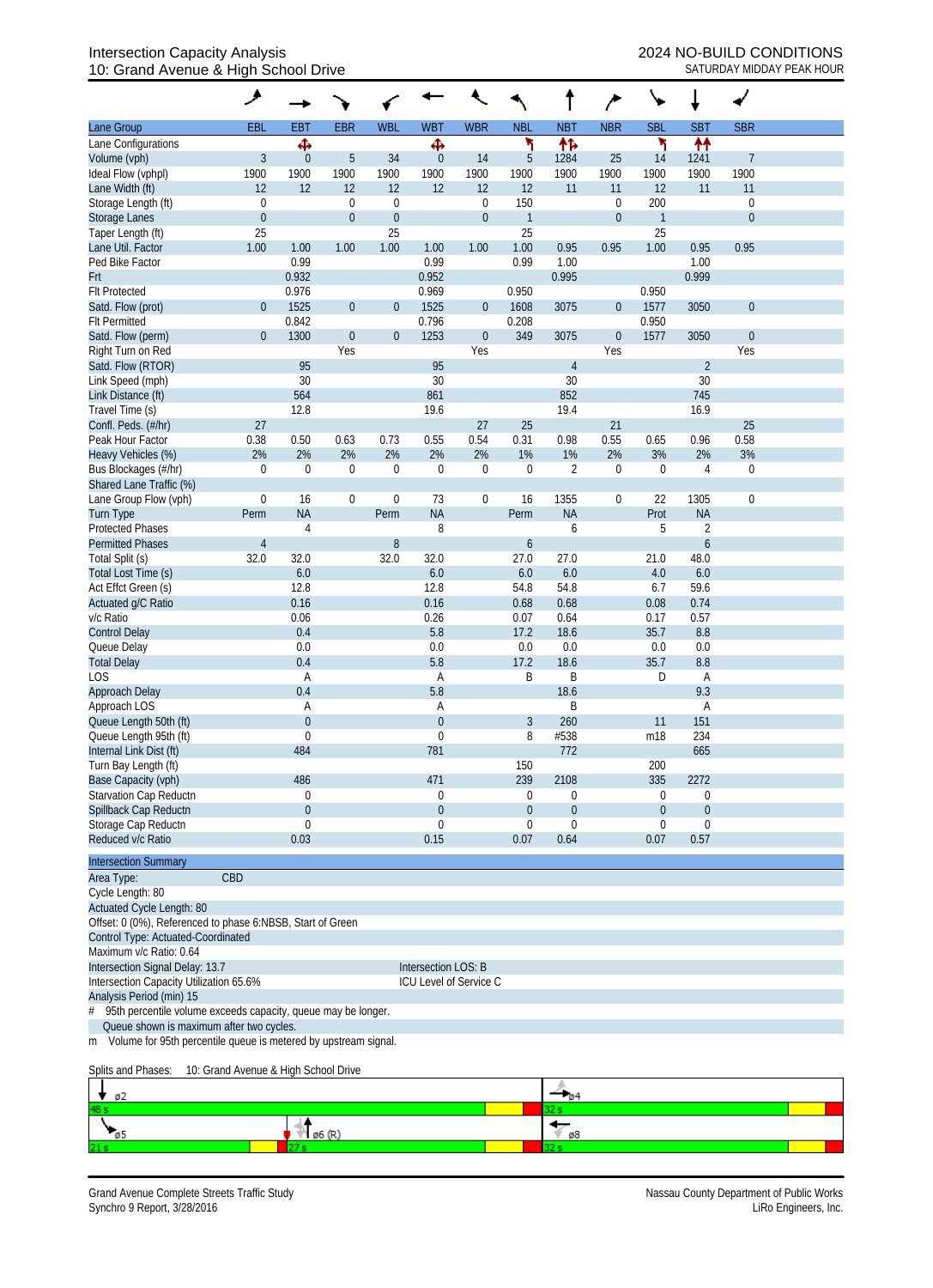## Intersection Capacity Analysis<br>
11: Grand Avenue & Stowe Avenue<br>
2024 NO-BUILD CONDITIONS<br>
SATURDAY MIDDAY PEAK HOUR 11: Grand Avenue & Stowe Avenue

|                                                                    | ۶                               |                |                  |                  |                     |                        |                  |                  |                  |                  |                     |              |  |
|--------------------------------------------------------------------|---------------------------------|----------------|------------------|------------------|---------------------|------------------------|------------------|------------------|------------------|------------------|---------------------|--------------|--|
| Lane Group                                                         | <b>EBL</b>                      | <b>EBT</b>     | <b>EBR</b>       | <b>WBL</b>       | <b>WBT</b>          | <b>WBR</b>             | <b>NBL</b>       | <b>NBT</b>       | <b>NBR</b>       | <b>SBL</b>       | <b>SBT</b>          | <b>SBR</b>   |  |
| Lane Configurations                                                |                                 | Ф              |                  |                  | बीर्क               |                        | ۲                | 怍                |                  | ኻ                | ተኈ                  |              |  |
| Volume (vph)                                                       | 44                              | 18             | 31               | 115              | 12                  | 205                    | 47               | 1156             | 54               | 219              | 1196                | 40           |  |
| Ideal Flow (vphpl)                                                 | 1900                            | 1900           | 1900             | 1900             | 1900                | 1900                   | 1900             | 1900             | 1900             | 1900             | 1900                | 1900         |  |
| Lane Width (ft)                                                    | 12                              | 12             | 12               | 12               | 12                  | 12                     | 11               | 11               | 11               | 11               | 11                  | 11           |  |
| Storage Length (ft)                                                | $\boldsymbol{0}$                |                | 0                | $\boldsymbol{0}$ |                     | $\boldsymbol{0}$       | 350              |                  | $\boldsymbol{0}$ | 120              |                     | $\mathbf 0$  |  |
| Storage Lanes                                                      | $\boldsymbol{0}$                |                | $\mathbf 0$      | $\boldsymbol{0}$ |                     | $\boldsymbol{0}$       | $\mathbf{1}$     |                  | $\boldsymbol{0}$ | $\overline{1}$   |                     | $\mathbf{0}$ |  |
| Taper Length (ft)<br>Lane Util. Factor                             | 25                              | 1.00           | 1.00             | 25<br>0.95       |                     | 0.95                   | 25<br>1.00       | 0.95             | 0.95             | 25<br>1.00       | 0.95                | 0.95         |  |
| Ped Bike Factor                                                    | 1.00                            | 0.99           |                  |                  | 0.95<br>0.98        |                        | 1.00             | 1.00             |                  |                  | 1.00                |              |  |
| Frt                                                                |                                 | 0.948          |                  |                  | 0.907               |                        |                  | 0.993            |                  |                  | 0.994               |              |  |
| <b>Flt Protected</b>                                               |                                 | 0.981          |                  |                  | 0.984               |                        | 0.950            |                  |                  | 0.950            |                     |              |  |
| Satd. Flow (prot)                                                  | $\mathbf 0$                     | 1540           | $\boldsymbol{0}$ | $\theta$         | 2805                | $\overline{0}$         | 1540             | 3079             | $\boldsymbol{0}$ | 1555             | 3058                | $\theta$     |  |
| <b>Flt Permitted</b>                                               |                                 | 0.580          |                  |                  | 0.766               |                        | 0.209            |                  |                  | 0.950            |                     |              |  |
| Satd. Flow (perm)                                                  | $\mathbf{0}$                    | 908            | $\boldsymbol{0}$ | $\boldsymbol{0}$ | 2173                | $\boldsymbol{0}$       | 337              | 3079             | $\boldsymbol{0}$ | 1555             | 3058                | $\theta$     |  |
| Right Turn on Red                                                  |                                 |                | Yes              |                  |                     | Yes                    |                  |                  | Yes              |                  |                     | Yes          |  |
| Satd. Flow (RTOR)                                                  |                                 | 40             |                  |                  | 233                 |                        |                  | 7                |                  |                  | 9                   |              |  |
| Link Speed (mph)                                                   |                                 | 30             |                  |                  | 30                  |                        |                  | 30               |                  |                  | 30                  |              |  |
| Link Distance (ft)                                                 |                                 | 653            |                  |                  | 595                 |                        |                  | 745              |                  |                  | 408                 |              |  |
| Travel Time (s)                                                    |                                 | 14.8           |                  |                  | 13.5                |                        |                  | 16.9             |                  |                  | 9.3                 |              |  |
| Confl. Peds. (#/hr)                                                | 8                               |                | 17               | 17               |                     | $\, 8$                 | 29               |                  | 23               |                  |                     | 29           |  |
| Peak Hour Factor                                                   | 0.68                            | 0.47           | 0.48             | 0.92             | 0.69                | 0.88                   | 0.92             | 0.94             | 0.91             | 0.95             | 0.95                | 0.73         |  |
| Heavy Vehicles (%)                                                 | 2%                              | 2%             | 2%               | 2%               | 2%                  | 2%                     | 2%               | 1%               | 2%               | 1%               | 2%                  | 1%           |  |
| Shared Lane Traffic (%)                                            |                                 |                |                  |                  |                     |                        |                  |                  |                  |                  |                     |              |  |
| Lane Group Flow (vph)                                              | $\boldsymbol{0}$                | 168            | $\mathbf 0$      | $\boldsymbol{0}$ | 375                 | $\mathbf 0$            | 51               | 1289             | $\boldsymbol{0}$ | 231              | 1314                | $\mathbf{0}$ |  |
| Turn Type                                                          | Perm                            | <b>NA</b>      |                  | Perm             | <b>NA</b>           |                        | Perm             | <b>NA</b>        |                  | Prot<br>5        | <b>NA</b>           |              |  |
| <b>Protected Phases</b><br><b>Permitted Phases</b>                 |                                 | $\overline{4}$ |                  | 8                | 8                   |                        | 6                | 6                |                  |                  | $\overline{2}$<br>6 |              |  |
| Total Split (s)                                                    | 4<br>29.0                       | 29.0           |                  | 29.0             | 29.0                |                        | 34.0             | 34.0             |                  | 17.0             | 51.0                |              |  |
| Total Lost Time (s)                                                |                                 | 5.5            |                  |                  | 5.5                 |                        | 5.5              | 5.5              |                  | 4.0              | 5.5                 |              |  |
| Act Effct Green (s)                                                |                                 | 14.4           |                  |                  | 14.4                |                        | 34.0             | 34.0             |                  | 16.6             | 54.6                |              |  |
| Actuated g/C Ratio                                                 |                                 | 0.18           |                  |                  | 0.18                |                        | 0.42             | 0.42             |                  | 0.21             | 0.68                |              |  |
| v/c Ratio                                                          |                                 | 0.86           |                  |                  | 0.64                |                        | 0.36             | 0.98             |                  | 0.72             | 0.63                |              |  |
| Control Delay                                                      |                                 | 58.8           |                  |                  | 16.0                |                        | 18.4             | 41.1             |                  | 45.4             | 9.1                 |              |  |
| Queue Delay                                                        |                                 | 0.0            |                  |                  | 0.0                 |                        | 0.0              | 0.0              |                  | 0.0              | 0.4                 |              |  |
| <b>Total Delay</b>                                                 |                                 | 58.8           |                  |                  | 16.0                |                        | 18.4             | 41.1             |                  | 45.4             | 9.5                 |              |  |
| <b>LOS</b>                                                         |                                 | E              |                  |                  | B                   |                        | B                | D                |                  | D                | $\mathsf{A}$        |              |  |
| Approach Delay                                                     |                                 | 58.8           |                  |                  | 16.0                |                        |                  | 40.3             |                  |                  | 14.9                |              |  |
| Approach LOS                                                       |                                 | E              |                  |                  | $\sf B$             |                        |                  | D                |                  |                  | B                   |              |  |
| Queue Length 50th (ft)                                             |                                 | 63             |                  |                  | 33                  |                        | 19               | $-367$           |                  | 123              | 143                 |              |  |
| Queue Length 95th (ft)                                             |                                 | 44             |                  |                  | 35                  |                        | m14              | #509             |                  | m144             | m205                |              |  |
| Internal Link Dist (ft)                                            |                                 | 573            |                  |                  | 515                 |                        |                  | 665              |                  |                  | 328                 |              |  |
| Turn Bay Length (ft)<br>Base Capacity (vph)                        |                                 | 294            |                  |                  | 802                 |                        | 350<br>143       | 1311             |                  | 120<br>323       | 2089                |              |  |
| Starvation Cap Reductn                                             |                                 | $\overline{0}$ |                  |                  | $\boldsymbol{0}$    |                        | $\boldsymbol{0}$ | $\boldsymbol{0}$ |                  | $\boldsymbol{0}$ | 325                 |              |  |
| Spillback Cap Reductn                                              |                                 | $\theta$       |                  |                  | 0                   |                        | 0                | 0                |                  | $\Omega$         | 0                   |              |  |
| Storage Cap Reductn                                                |                                 | $\theta$       |                  |                  | $\overline{0}$      |                        | $\mathbf 0$      | 0                |                  | $\overline{0}$   | $\mathbf 0$         |              |  |
| Reduced v/c Ratio                                                  |                                 | 0.57           |                  |                  | 0.47                |                        | 0.36             | 0.98             |                  | 0.72             | 0.74                |              |  |
|                                                                    |                                 |                |                  |                  |                     |                        |                  |                  |                  |                  |                     |              |  |
| <b>Intersection Summary</b>                                        | CBD                             |                |                  |                  |                     |                        |                  |                  |                  |                  |                     |              |  |
| Area Type:<br>Cycle Length: 80                                     |                                 |                |                  |                  |                     |                        |                  |                  |                  |                  |                     |              |  |
| Actuated Cycle Length: 80                                          |                                 |                |                  |                  |                     |                        |                  |                  |                  |                  |                     |              |  |
| Offset: 0 (0%), Referenced to phase 6:NBSB, Start of Green         |                                 |                |                  |                  |                     |                        |                  |                  |                  |                  |                     |              |  |
| Control Type: Actuated-Coordinated                                 |                                 |                |                  |                  |                     |                        |                  |                  |                  |                  |                     |              |  |
| Maximum v/c Ratio: 0.98                                            |                                 |                |                  |                  |                     |                        |                  |                  |                  |                  |                     |              |  |
| Intersection Signal Delay: 27.1                                    |                                 |                |                  |                  | Intersection LOS: C |                        |                  |                  |                  |                  |                     |              |  |
| Intersection Capacity Utilization 97.1%                            |                                 |                |                  |                  |                     | ICU Level of Service F |                  |                  |                  |                  |                     |              |  |
| Analysis Period (min) 15                                           |                                 |                |                  |                  |                     |                        |                  |                  |                  |                  |                     |              |  |
| Volume exceeds capacity, queue is theoretically infinite.          |                                 |                |                  |                  |                     |                        |                  |                  |                  |                  |                     |              |  |
| Queue shown is maximum after two cycles.                           |                                 |                |                  |                  |                     |                        |                  |                  |                  |                  |                     |              |  |
| 95th percentile volume exceeds capacity, queue may be longer.<br># |                                 |                |                  |                  |                     |                        |                  |                  |                  |                  |                     |              |  |
| Queue shown is maximum after two cycles.                           |                                 |                |                  |                  |                     |                        |                  |                  |                  |                  |                     |              |  |
| m Volume for 95th percentile queue is metered by upstream signal.  |                                 |                |                  |                  |                     |                        |                  |                  |                  |                  |                     |              |  |
| Splits and Phases:                                                 | 11: Grand Avenue & Stowe Avenue |                |                  |                  |                     |                        |                  |                  |                  |                  |                     |              |  |

| –<br>$\sqrt{92}$ |                |         |
|------------------|----------------|---------|
| 51 s             |                | $\sim$  |
| <b>Pa</b>        | $\sqrt{6}$ (R) | ø8<br>v |
| 17 <sub>s</sub>  |                |         |

Grand Avenue Complete Streets Traffic Study<br>Synchro 9 Report, 3/28/2016<br>LiRo Engineers, Inc. Synchro 9 Report, 3/28/2016